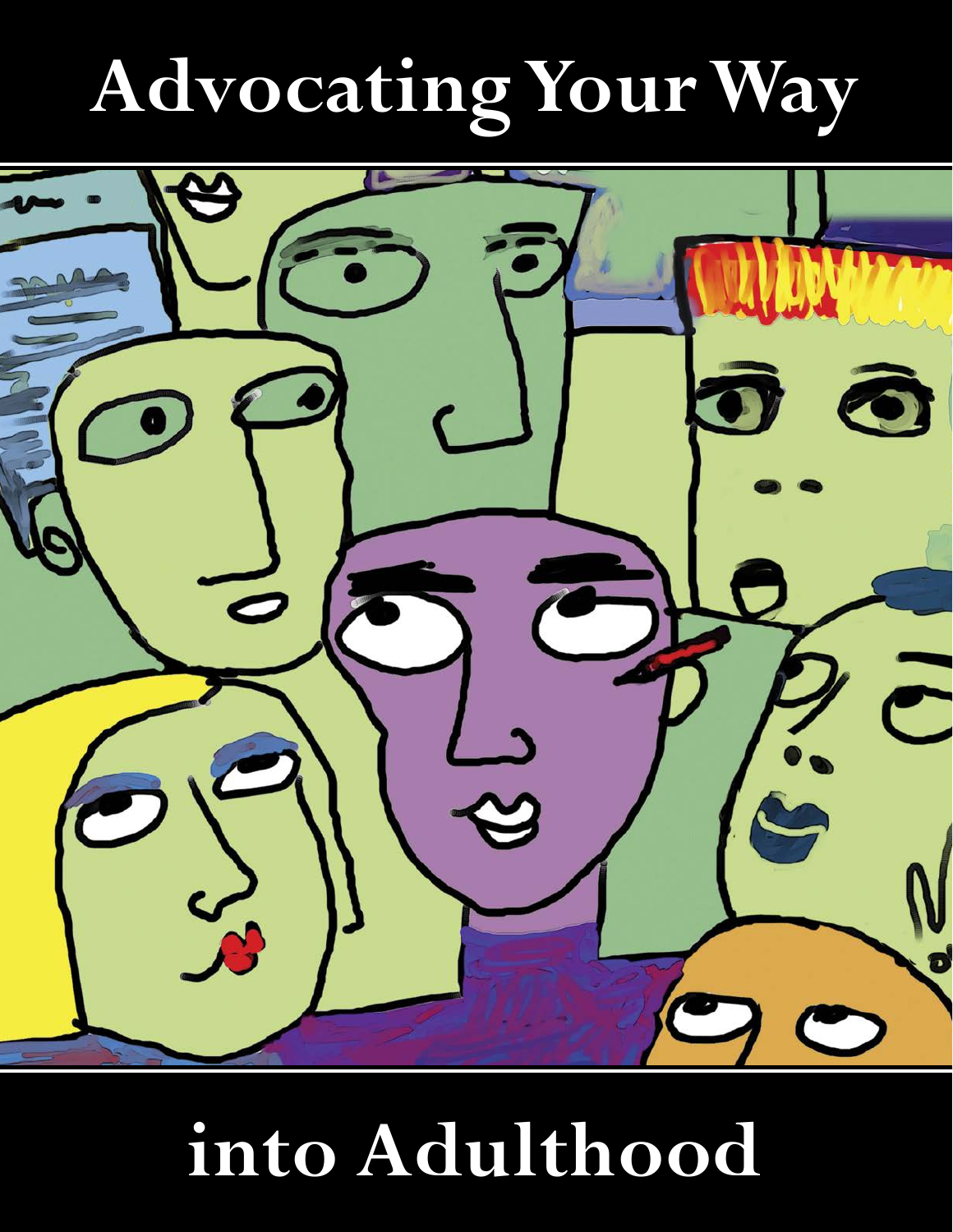## **Advocating Your Way Into Adulthood**

Annie Rody-Wright, Esq.



The purpose of this manual is only to provide you with factual information about the law and legal issues. It is not legal advice; the book does not take the place of an attorney. You should obtain a lawyer's advice when necessary, regarding the issues discussed in this manual.

This booklet, authored by Annie Rody-Wright, Esq., is published by the New York State Bar Association's Law, Youth and Citizenship Program (LYC). The mission of the Law, Youth and Citizenship Program is to facilitate and enrich the civic commitment, and involvement in democracy, for all New Yorkers. At the core of the LYC mission is the promotion of broader public knowledge and understanding of the Constitution and the promotion of civic education, civic engagement and political civility.

The following LYC Committee members contributed to the editing and revising of this First Edition: Paul Bailey, Esq., Michele Horan, Esq., Lisa Lewis, Esq., John A. Williamson Jr., Esq.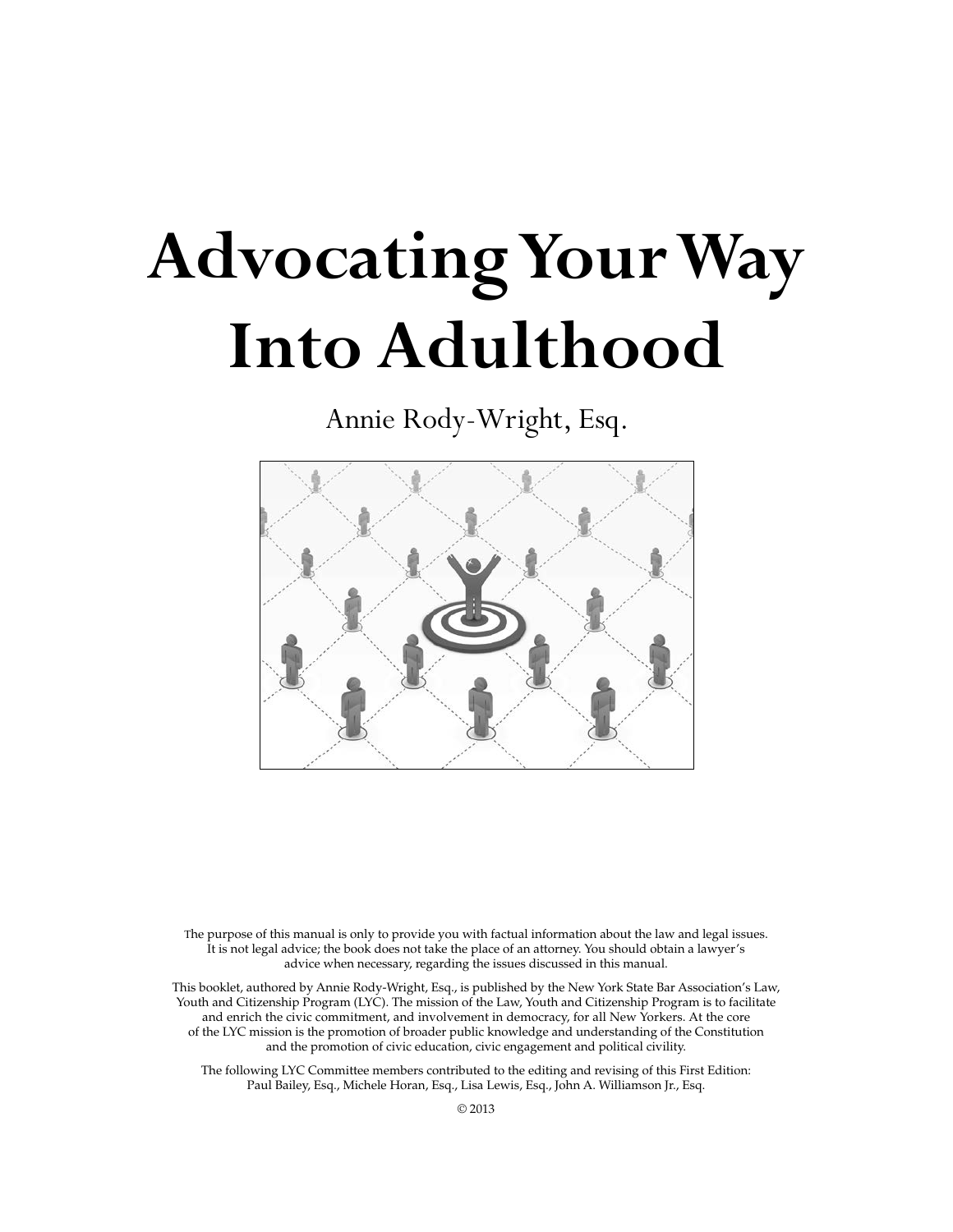## **Table of Contents**

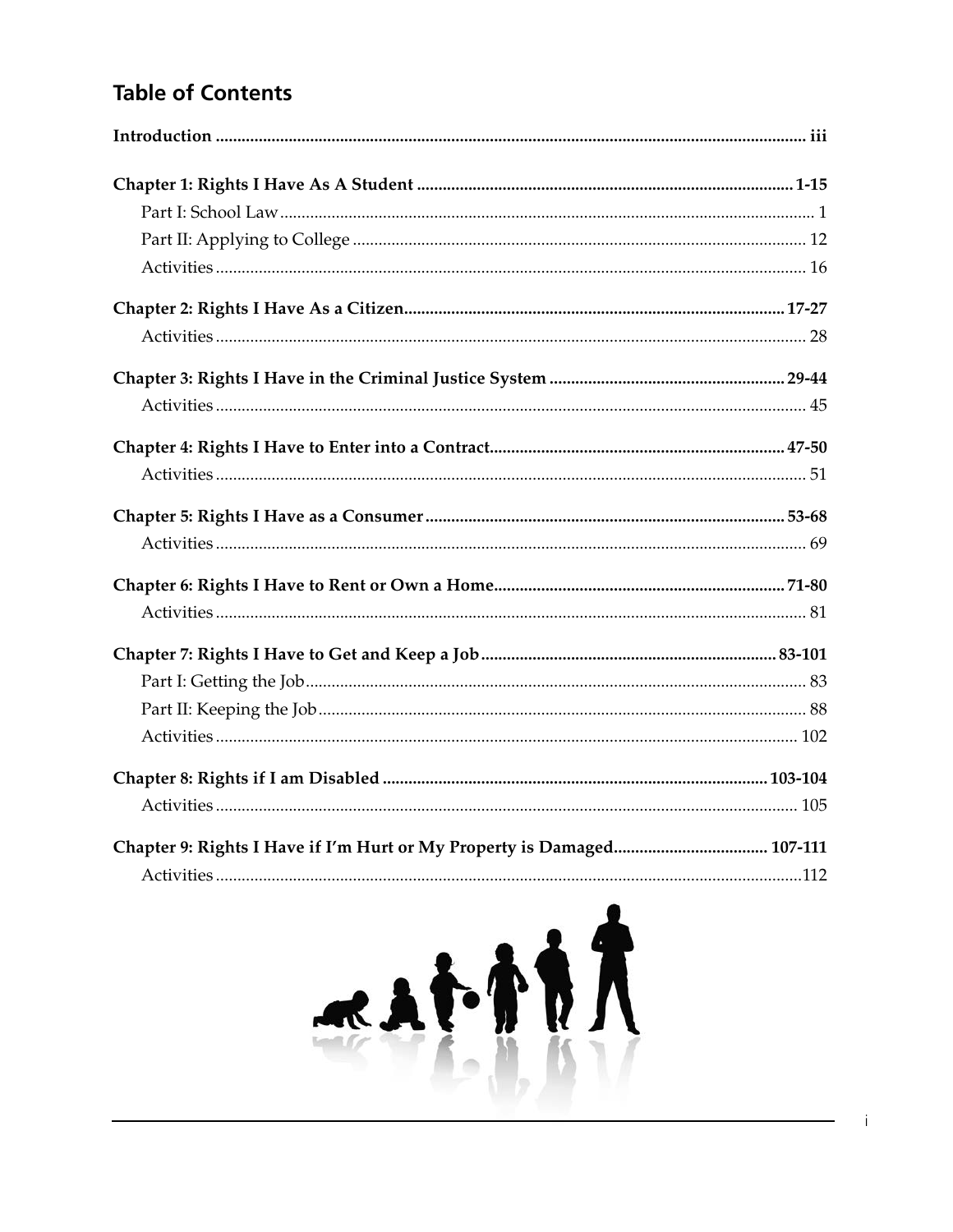## **Advocating Your Way Into Adulthood** Introduction

What do you do if you order a burger with ketchup and mustard, but it comes, instead, with mayo? Do you return it or do you just scrape off the mayo and eat it as is? If you return it, you are exercising your rights as a consumer to get what you paid for. You are ADVOCATING for yourself. This is not always so easy. Certainly, advocacy is NOT instinctual. Rather, it is a learned skill. This manual is intended to teach high school students how to advocate for themselves (and others!) when stepping out into the world on their own, beyond purchasing burgers and fries. For instance, this booklet will provide guidance for making big consumer purchases – like a car or house, or for negotiating the terms of a job. Entering a new arena, such as the world of employment or home purchasing can be intimidating. But if you are armed with knowledge of your rights beforehand, the new experience will seem less intimidating, and you will find that you are quite capable of advocating for yourself. Think of it this way: Who is in a better position going to a car mechanic? Someone who is aware of the basic parts of a car and understands the way a car functions, or someone who has no clue whatsoever of how cars work? The person with some working knowledge of cars has better leverage than the person with no knowledge. This is because the person with no knowledge is completely at the mercy of the mechanic as to her diagnosis of the problem and plan for repair. The person with some car knowledge, on the other hand, is able to analyze the mechanic's diagnosis, and speak (somewhat) intelligently with the mechanic about possible alternate means of repair (which might be cheaper).

Similarly, an employee who understands her rights and limitations in the workplace will be better able to negotiate terms of salary and benefits than an employee who is uninformed. You are naturally the best person suited to advocate for what you want and need as an employee.

This manual will guide you in advocating for yourself in the following situations: As a student, consumer, employee, citizen, and if disabled, harmed or involved in the criminal justice system.

But what IS advocacy? Think of "Advocacy" as: "Ad-ding your Voice for Change"; asserting your needs and wants. You can advocate in many ways, including speaking out, making phone calls, writing letters to the targets of your advocacy (e.g., the manager of your grocery store which doesn't carry organic products), writing a letter to the editor of your local paper, signing a petition, protesting or lobbying.

When embarking on this lifelong journey of self-advocacy, you should take comfort in knowing that:

- a) there are laws and policies which offer protections to individuals in countless areas;
- b) in general, in the United States, you have the right to challenge rules, policies, laws or authority if you believe these protections are not being granted to you and if your rights are being violated. You just need to know how to do the challenging; how to assert yourself in a constructive, nonthreatening way to get what you want, taking into account any options that exist and any pertinent time limits. Know this: **Self-advocacy is a required life skill** – a survival skill, like cooking, washing your clothes and swimming. You can't afford NOT to advocate for yourself, now and throughout your life.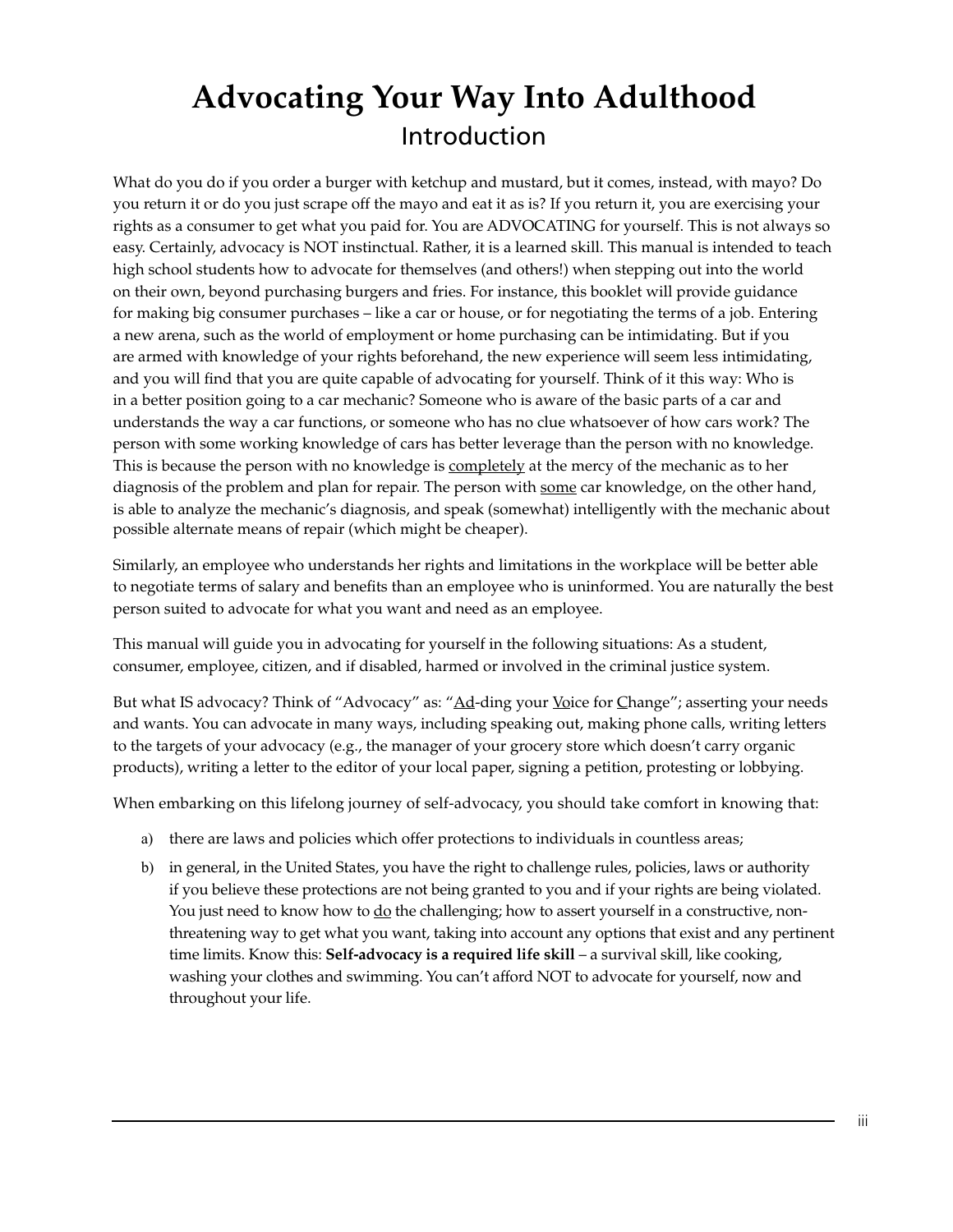## **Chapter I. Rights I Have As a Student**

## Part 1: School Law<sup>1</sup>

#### **1. Source of Rights**

Every school district in New York State is required, under 8 NYCRR §100.1(1), to adopt a Student Code of Conduct, and must publish and distribute this to all students and their families. Basically, the United States Constitution sets the legal "floor," to which the New York State Constitution and the New York State Education Law add. The New York Education Law cannot take away any of the rights the U.S. or New York Constitutions give to students, but it can increase the rights a student has. Finally, each school district in New York is required to write a **Code of Conduct** which can add to, but not subtract from, a student's rights under the New York Education Law and the New York State and U.S. Constitutions.

**Codes of Conduct** generally cover:

- what is expected of students;
- what rights students have on and even off school grounds;
- what disciplinary measures may be taken against students and for what cause (including a range of penalties which may be considered $)^2$ ;
- what legal rights students (and their parents/legal guardians) have when facing disciplinary measures (including what rights students have to be educated during a suspension and what rights parents/legal guardians have to participate in the decision-making process, to be heard through meaningful hearings and appeals);
- what procedures exist for identifying, educating and disciplining those students with special needs, including those with IEP's (individualized education programs).

This Code of Conduct must be reviewed **yearly**, kept on **file** in all school buildings, and made **accessible** to the public.

### **2. Who is Covered By These Rights?**

Under New York State law, children must receive a full-time education beginning with the school year in which they become six, through the year in which they become 17. If a student begins a school year having already reached the age of 17 (a "school year" in New York runs from July 1<sup>st</sup> to June 30<sup>th</sup>), the school does not necessarily (unless they have a written policy otherwise) have to continue to educate this student if the student is suspended or expelled during the year.

<sup>1.</sup> The majority of the following material is reprinted from, "You Have The Right To Remain Involved', A Parents' Guide to NYS School Law," by Annie Rody-Wright. See also, School Law, 33rd Edition, the New York State School Boards Association; the New York State Bar Association,2010.

<sup>2.</sup> In this vein, students must remember that in school as out in the world, it's all about ATTITUDE (one small word that can alter your life)! Attitude is critical to how you are disciplined at school, as well as how you are treated by police on the street or when pulled over in your car. Now that many schools have police officers on staff, it is more important than ever to adjust your attitude! That is: Be SMART: Act the part. If you walk the walk, worlds may open up to you. Adopt a belligerent attitude and doors will close in your face. Remember: Want some gratitude? Adjust your attitude!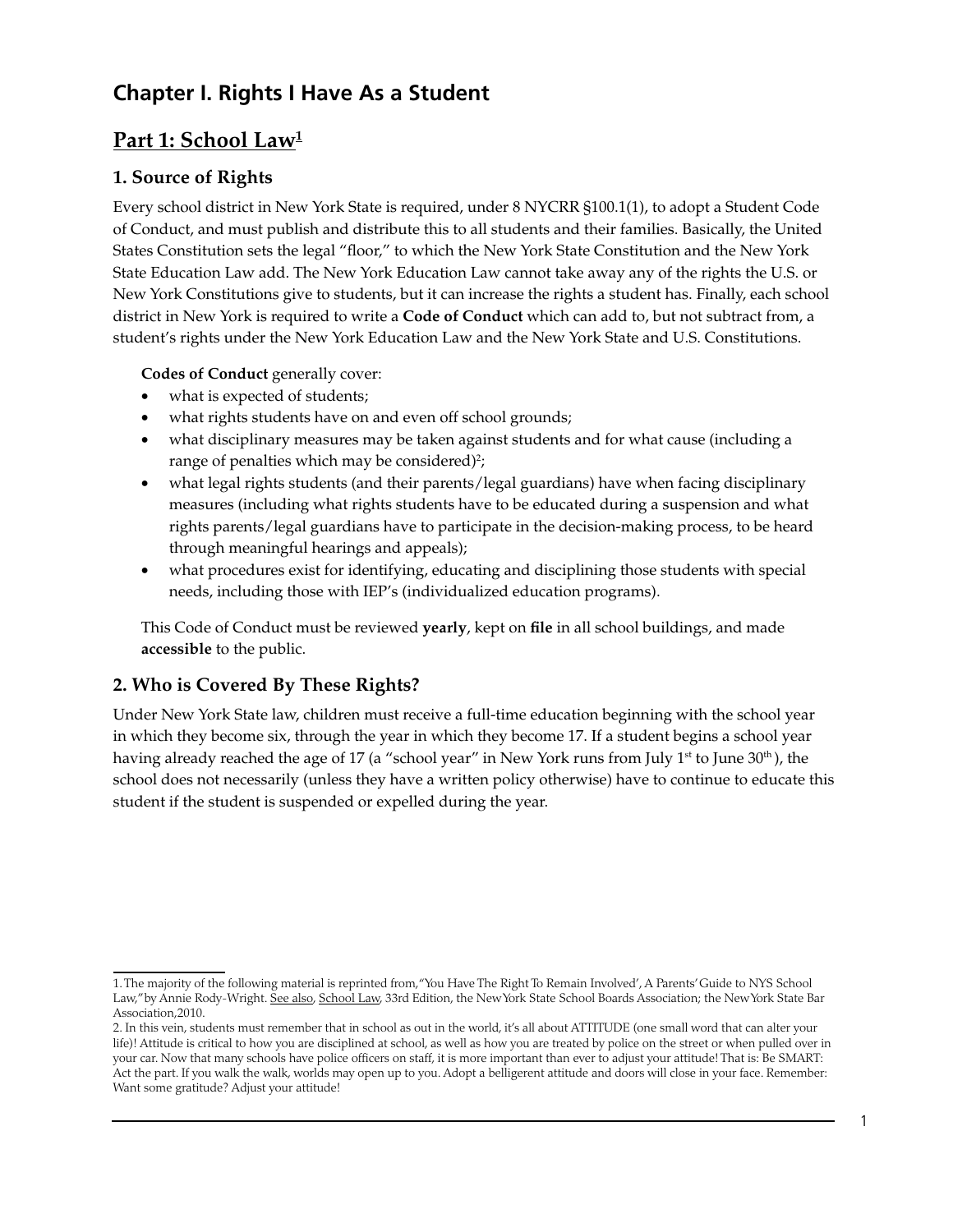In addition, in New York, for the purposes of criminal law, once a person attains the age of 16, he or she is treated as an adult. This means that, depending on the circumstances, which include the individual's past record and the nature of the crime, options of "juvenile offender status" and family court may well be unavailable. For example, a 16 year-old at a public high school in New York was denied juvenile offender status and was sentenced to multiple years in state prison for bringing a loaded handgun to school. This is because the student had prior offenses on his record and the handgun offense was itself considered a violent offense, even though the student never took it out of the backpack.

**Parents/Guardians** also have certain rights. It deserves mention here that school districts have varying policies regarding **visitors,** usually defined as all non-staff, non-students on campus. In some schools, for example, visitors must report to the office upon arrival at the school, sign the visitor registry and receive a badge to be worn throughout the visit. The badge must be returned at the end of the visit. If a visitor to a school wishes to observe a particular class, arrangements must usually be made in advance with the teacher involved. Teachers are not supposed to use class time to discuss individual matters with visitors. Unauthorized persons will be reported to the principal and asked to leave. If necessary, the police may be called to deal with an unruly visitor, even if that visitor is a parent of a child in the school.

### **3***.* **What Exactly Are These Rights?**

#### **Overview:**

- Students who attend public schools in New York have certain civil rights.
- Students enjoy the **First Amendment** rights of free speech, freedom of religion and freedom to assemble peaceably.
- Students cannot be subjected to unreasonable searches and seizures, under the **Fourth Amendment.**
- Students possess the **Fifth Amendment** Right not to have to incriminate (tell on) themselves or have their property (including a public school education!), freedom or lives taken without first having a meaningful opportunity to defend themselves.
- • **"Miranda" rights** (that a person has the right to remain silent; that anything the person says may be used against them in a court of law; and that the person has a right to an attorney) must be given to students in New York by the police when interviewing a student who has been detained –whether on or off school grounds.

#### **A. First Amendment:**

Many students mistakenly believe that the First Amendment allows them to say or do whatever they want to whomever they want. Although students do have the right to free speech and non-verbal expression, there are limits placed on this right. For example, hate crime laws restrict freedom of expression by imposing higher penalties for crimes motivated by hate or intolerance for a person(s) based on their race, religion, sexual orientation or some other "protected" status. Laws or rules regarding public health and safety will generally be enforced at the risk of squelching a student's or group of students' free expression because ensuring the good of the school community is seen as more important than ensuring the free speech of a few. Policies prohibiting lewd or disruptive speech ("disruptive speech" includes wearing inappropriate clothing) or speech or actions which "interfere with a school's basic educational mission," are further examples of limits on students' First Amendment rights.

Students have been disciplined for being rude and disrespectful to teachers because such speech disrupts the educational process and detracts from the mission of the school, even if it was a matter of the student expressing his/her opinion. In 1988, the United States Supreme Court decided that administrators of public schools may censor what students say or print or perform or exhibit if they believe the speech (or action) to be "inappropriate" or "harmful" (*Hazelwood School District v. Kuhlmeier*).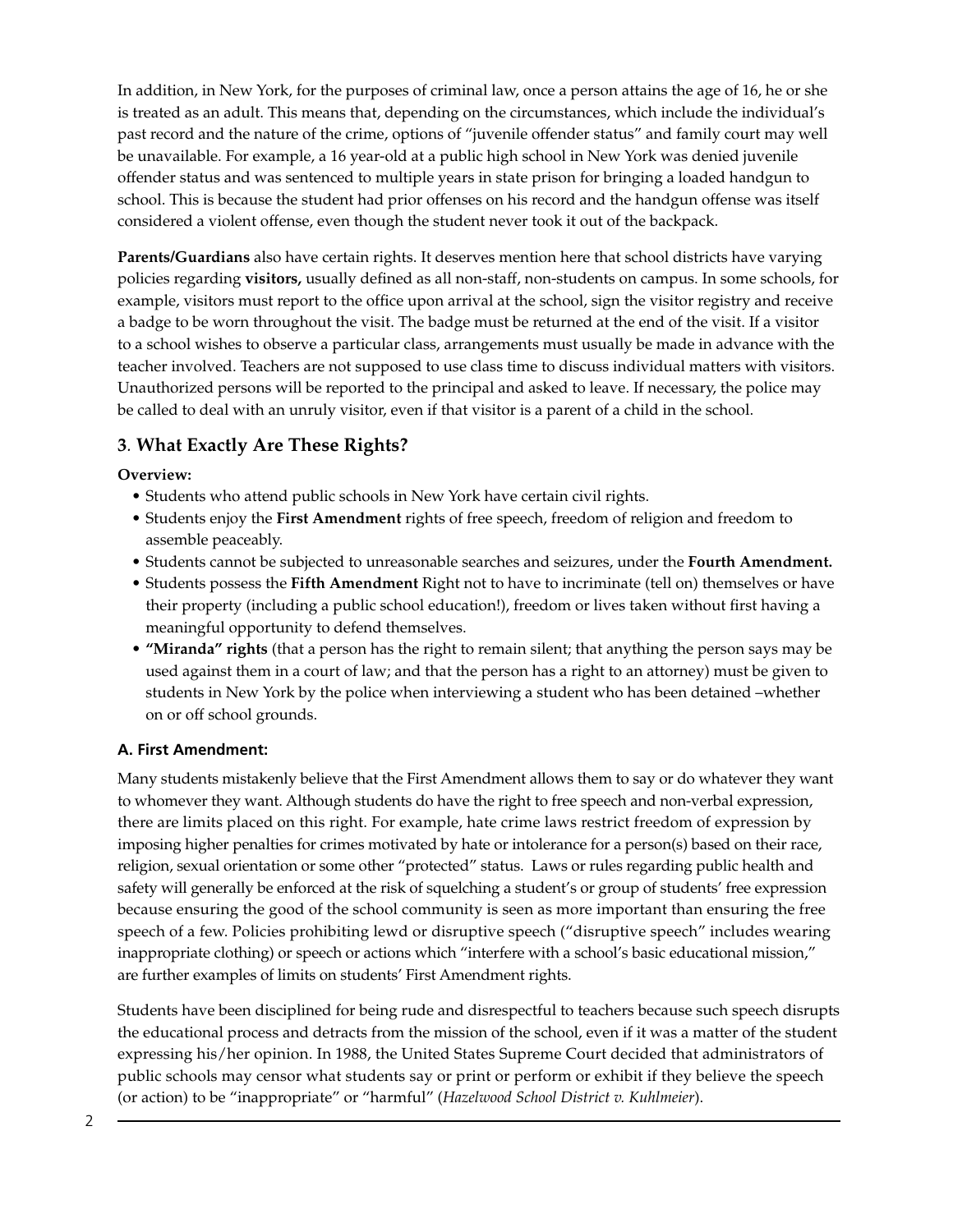Students have also been ordered to change their clothing if it is deemed inappropriate. Beyond "short" shorts and spaghetti-strap tops, students in certain school districts are banned from wearing "RIP" ("rest in peace") T-shirts, depicting a murdered student or family member because the shirts are considered possibly "gang related," but at the least, disruptive to the teaching process. Likewise, depictions of guns on T-shirts – even with accompanying anti-gun slogans – have been prohibited from some schools, as are T-shirts with profanity.

The United States Supreme Court came to the opposite conclusion in 1969, in a critical "free speech" decision called *Tinker v. Des Moines Independent Community School District.* In *Tinker*, high school students like you, back in the Vietnam era of the late 1960s – 1970s decided to mount a silent protest against the war by wearing black armbands to school. They were suspended from school for their perceived "disloyalty" to the U.S. government. However, they claimed victory when the Supreme Court ruled that the public school students could not be disciplined for wearing the black arm bands to school in protest. The Court was not convinced that the wearing of the arm bands was disruptive. It held that, although the school administrators may not have agreed with or approved of the anti-war sentiment of the students, the students' free speech rights outweighed the small risk that the bands could have caused a disruption.

In 2007, a different set of circumstances led to a distinctly different result in what has become known as the "Bong Hits 4 Jesus" case. The Supreme Court, in *Morse v. Frederick,* agreed with Juneau, Alaska high school Principal Deborah Morse's decision to suspend student Joseph Frederick after he unfurled a 14 foot banner that read, "Bong Hits 4 Jesus." The banner was unrolled during a school sponsored event in which the students joined with the citizens of Juneau, Alaska, as the Olympic torch wound its way through the streets en route to Salt Lake City, Utah. Although Frederick maintained that the message was purely nonsensical and was meant only as a joke, his principal believed it was a pro-drug message that interfered with the school's educational mission. The Court, making sure not to set a precedent which would allow widespread future squelching of students' free speech, held that the real question was whether or not Principal Morse could have reasonably believed that the message in question could be interpreted as promoting illegal drug use. The Court decided that this was a reasonable interpretation.

Some schools prohibit the wearing of certain colors, hats or beaded jewelry to eliminate the possibility of these being used as a means of gang affiliation. One school in New York suspended a student in 2010 for wearing the rosary beads of his dead brother, since "bandanas, colors, flags or beads" were among the items listed in the district's dress code as representative of gangs or were "deemed to be gang related." The school offered to let the student wear the beads under his shirt, away from view, but the student refused. After civil rights' organizations got involved, and filed a federal lawsuit, a federal judge ordered the school to allow the student to return to class, wearing the beads, pending the outcome of the case. Before the case could be heard, however, in late August of 2010 – prior to the beginning of the new school year – the boy's school district publicly announced that they were revising their dress code and would allow this student (and presumably others) to openly display rosary beads. What an important lesson that young man taught his classmates and all of us! He disagreed with a policy that he saw as an infringement of his rights; he found a way to protest the policy in a non-violent way; he welcomed publicity of the issue; people realized that this was an example of a perhaps well-intentioned policy gone awry, and … this student made change happen. The outcome of his challenge potentially altered his school's regulations, and may have impacted those of schools in other districts and even in other states. As Mahatma Gandhi said, "Be the change you want to see in the world." Advice well taken.

Similarly, in February of 2012, a student in Maryland was required to bring a Rabbi's note to the principal of his school, in order to wear his yarmulke (Jewish religious head covering) to class. After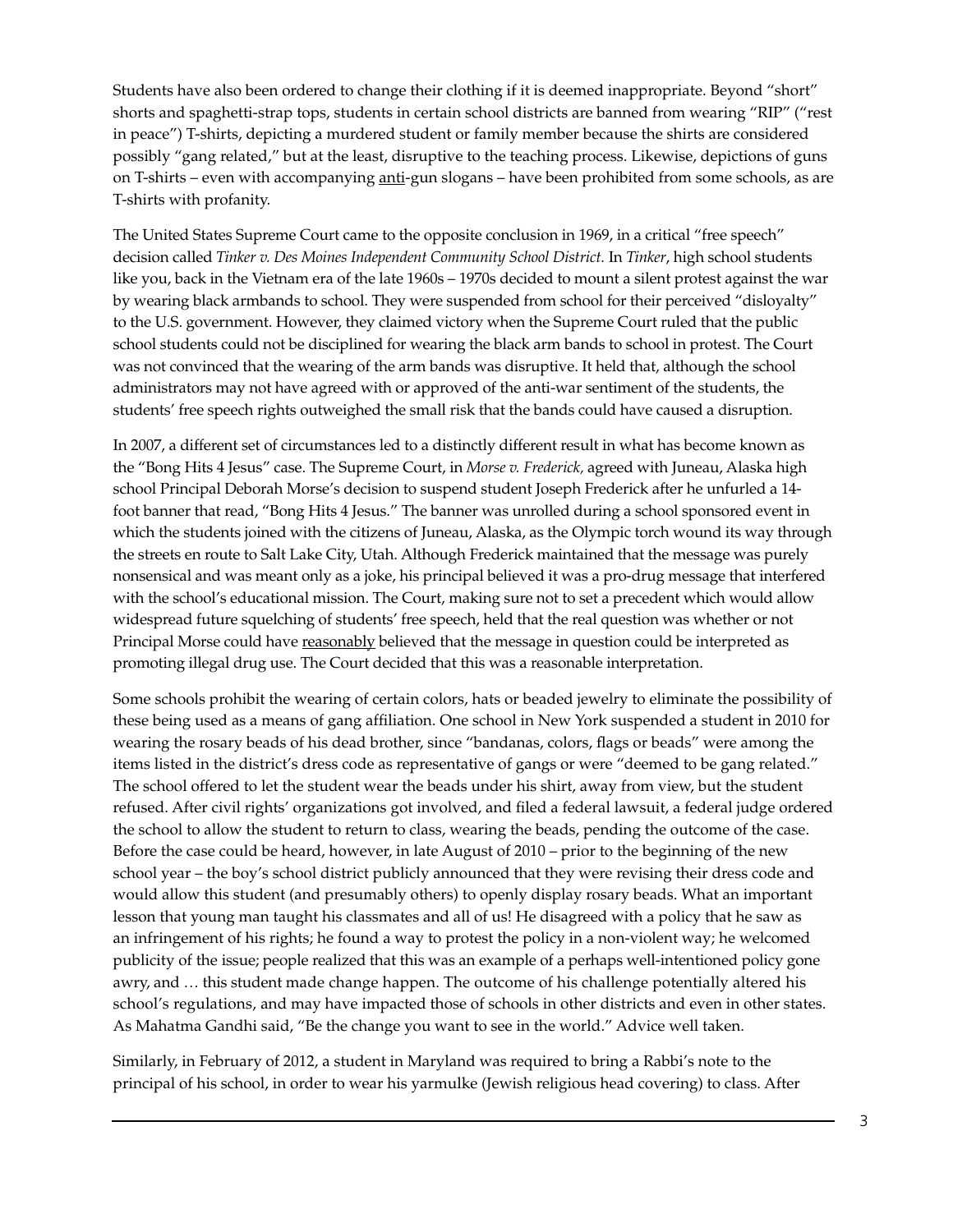much protest by his parents and community, the school apologized and said from that point on, a note from a parent would suffice to enable a student to wear a religious head covering. It should be noted, however, that schools in New York City tend not to make exceptions for religious head coverings, requiring a complete ban on all head coverings as a safety precaution for the student body. Albany City public schools, on the other hand, make exceptions from the "no hats" ban for religious head coverings.

Worthy of mention in a discussion of free speech rights is that students may not be forced to say the Pledge of Allegiance in public schools, but may stand or sit silently during the pledge, as they wish.

In the realm of free speech/free establishment of religion cases, the Supreme Court ruled in 1962-63 that organized "prayer" is not allowed in public schools, but to this day, this subject has remained controversial. For instance, in 2002, the Supreme Court ruled – in a case from upstate New York – that it is constitutional to allow a bible study group to meet on public school grounds after regular school hours (like any other after school organization or club). Similarly, over the years, the Supreme Court has ruled that students can pray on their own in public school, if not disruptive to others; that students can share their faith with other students; and that teachers can pray with other teachers outside of class, although not in front of students during school hours. Student prayers at public school graduations and football games are routinely challenged. When courts have been asked to decide their constitutionality, they are typically ruled unconstitutional, especially if broadcast over a loudspeaker to a captive audience.

Recently in New York City, there has been high drama over the issue of the constitutionality of renting public school space to religious organizations on the weekends. In June of 2011, the federal Appeals Court for New York outlawed weekend rental of public schools by religious organizations, warning that such use amounted to a "subsidy of religion," and that the school building "became the church" when church services were held there, in violation of the constitutional separation of church and state. Religious organizations in New York City were given until February 2012 to relocate. However, a temporary "injunction" (a ban, a stop) was placed on the directive to relocate by a federal district court judge in New York. Finally, on June 29, 2012, this same federal district court, in Bronx Household of Faith v. Board of Education of the City of New York, issued a permanent injunction, forbidding the New York City Board of Education from enforcing the ban against religious organizations renting public school buildings on weekends. The court ruled that churches can continue to rent space and hold worship services in New York's public schools on the weekends. Undoubtedly, much focus will remain on this issue in the months and years to come, as the City of New York has already announced plans to challenge this ruling.

On the other hand, while students have the right to "peaceably assemble" on school grounds, they may be prohibited from gathering together for a meeting or to protest something if the school administration can articulate why the gathering is harmful in some way to the education process, or threatens the health and safety of students and/or staff.

An important point to make here is that while school districts have rules and regulations, schools are not the final decision-makers of what is legal and what is not. That is the job of the judicial system – the courts. **IT MUST BE EMPHASIZED THAT JUST BECAUSE A POLICY IS WRITTEN IN A STUDENT HANDBOOK, THE PRINTING OF IT DOES NOT, IN AND OF ITSELF, MAKE IT LEGAL.** This will be important to remember as you receive employee manuals as an employee, or landlord/tenant contracts. We will discuss illegal clauses in contracts and employment manuals in future chapters.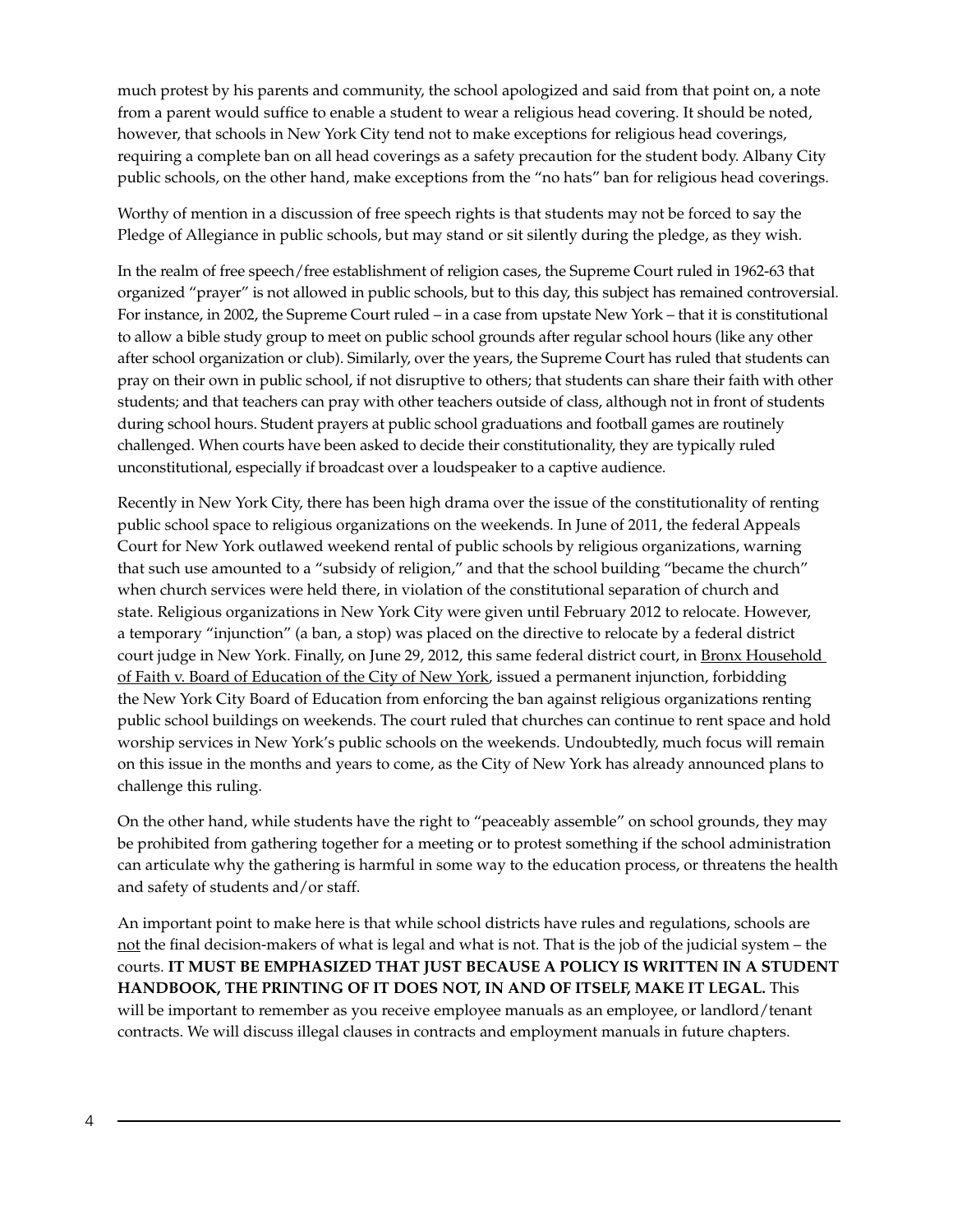#### **B. Fourth Amendment:**

1) Locker Searches: The main rule to remember here is that **students don't own their lockers; the school does**. Students have **no reasonable expectation of privacy** in their lockers, desks or other school storage places. You should not place anything in your locker which you would not want a principal to find. This includes contraband (such as: drugs, weapons, ammunition, hate literature, pornography). Students should be discouraged from sharing lockers with friends, because the student who is assigned to the locker is potentially responsible for any contraband found in the locker, even if placed there by a friend. School officials have the right to search a student's locker, even without prior warning to the student, although generally, there must be "reasonable suspicion" that contraband exists for a school



official to conduct a search. Random group searches conducted in a non-discriminatory way have also been declared legal. For example, it would be legitimate to search every ninth grader's locker, but it would not be legal to search only lockers registered to Asian students.

- 2) Police Dogs: In New York, the law is not completely clear about the use of trained narcotics dogs to search for drugs or other contraband in schools based on a "hunch" (or less). The underlying question is whether a "dog sniff" constitutes a "search" and is protected by the Fourth Amendment. Generally speaking, the trend nationwide is that the answer has to do with the "degree of intrusiveness" of the sniff. The idea is that inanimate objects (e.g. backpacks) are less deserving of Fourth Amendment protections than are persons. Therefore, inanimate objects may be sniffed for drugs without, or with very little, suspicion because doing so would not be considered a "search." On the other hand, for a student to be sniffed by a narcotics dog in a public school requires at least reasonable suspicion (and maybe more). The law is fairly clear that police dogs may enter schools if: (1) a request has been made by school officials; (2) police have a warrant for a student's arrest (an "arrest warrant"); (3) there is a search warrant; or (4) a crime has been committed (in other words, if there is "probable cause").
- 3) Search of Person: A person may be searched in New York public schools, when "sufficient cause" for the search exists. Metal detectors have been upheld by the courts as "reasonable" searches, since the goal of assuring the health and safety of students and staff is seen as more important than the individual right not to be searched, if there was no underlying suspicion. On the extreme other end, to conduct a strip search of a particular student would require probable cause and must be done in private.
- 4) Search of Belongings: Generally, in order to search a particular student's belongings, such as his or her backpack or purse, the school would need to have "reasonable suspicion" that the student was carrying contraband.
- 5) Urine Samples: New York does permit schools to conduct drug tests when a student is suspected of drug use and the school has prior parental consent. Results are shared with the student's parents as well as with the Department of Social Services. The results are not permitted to be shared with law-enforcement. In 2002, the Supreme Court of the United States went beyond a prior ruling allowing random drug testing of student athletes, and upheld random drug testing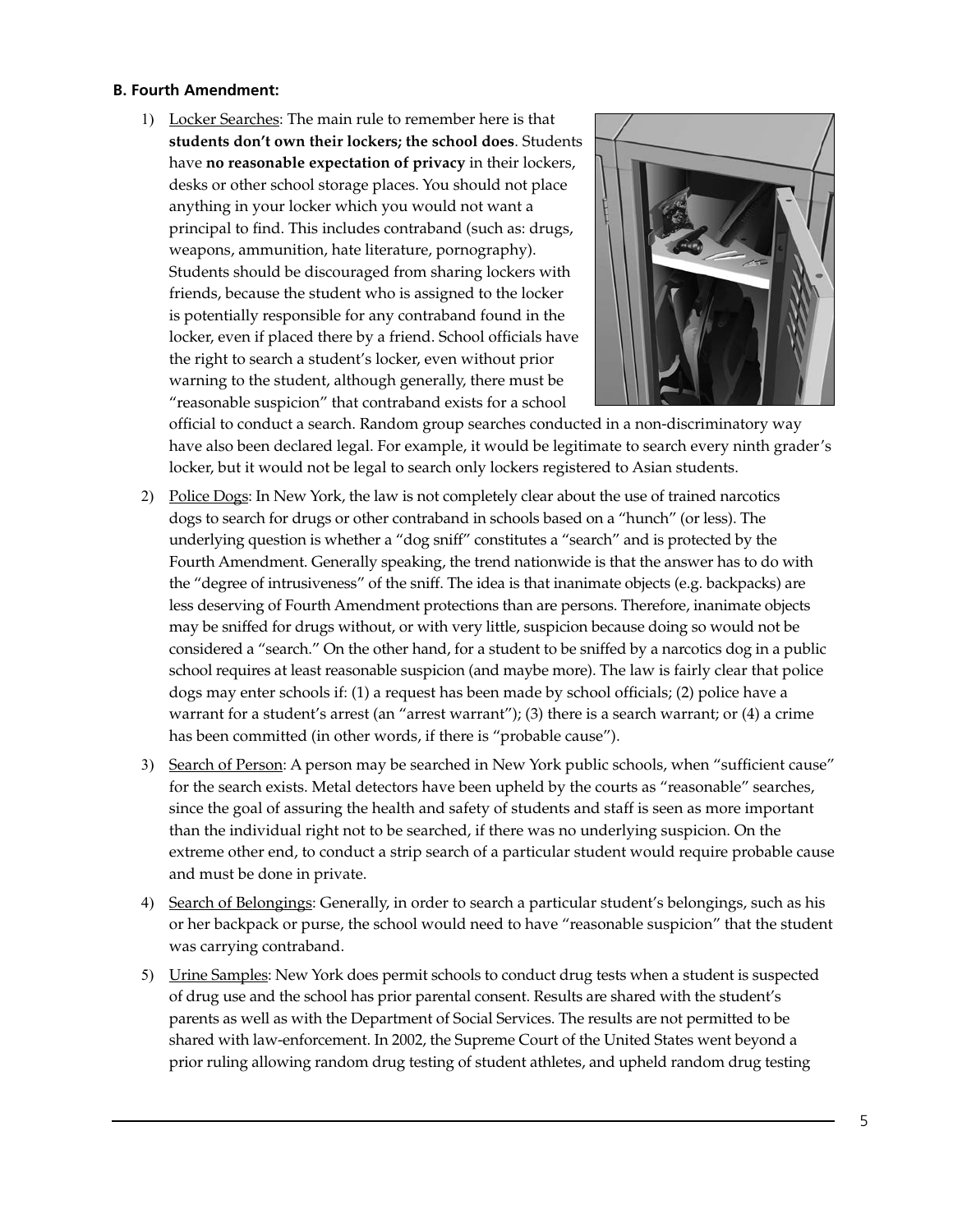of all middle and high school students participating in competitive extracurricular activities. To date, the Supreme Court has not permitted random drug testing of the general student population. Testing can be done by urine or hair samples, saliva and even a sweat patch, with school districts choosing based on the reliability of the method, range of substances testable by the method, and method cost. The presence of alcohol can certainly be detected by a breathalyzer test, and would be permissible "drug testing" under the Supreme Court's ruling. However, because alcohol stays in the system for a relatively short period of time, some schools may have decided that the equipment needed to detect it is not worth the expense. Other schools rely on breathalyzer equipment, especially to screen students before they are allowed admission into such events as school dances.

#### **C. Fifth Amendment:**

1) Miranda Rights: When questioned by police, on or off school grounds, students have rights under the Fifth Amendment which include not sharing the details of a particular situation with police. Frankly, if police are merely seeking information from witnesses to a crime, for example, it might be wise to answer an officer's questions. But if the questions are focused on the potentially criminal actions of the individual being questioned, it would be wise for that individual to remain silent until after speaking with an attorney. If a student is 15 or younger and criminal charges are pending against him or her, the student's parent/guardian must be notified by police as soon after the student is in police custody as possible (usually at the police station, prior to questioning). In this situation, having an attorney by a student's side would be more critical than having a parent there. Of course, persons 15 or under may have both an attorney and parents/guardians present when questioned by police.

Remember, even if the police officer is someone a student knows and trusts, such as an on-campus officer, the officer has an obligation to report to the District Attorney's office any statements a student makes in a criminal investigation. These statements can be used to prosecute the student. Therefore, students need to be aware of this fact as well as of their right to remain silent. Students should consider very carefully whether to give up this right not to speak to police prior to speaking with a lawyer.

Note: Some schools have a Code of Conduct that requires the principal (or someone designated to act for her) to attempt to notify a student's parent/guardian before a student is questioned or searched by police on school property or at a school function. The idea is that the parent/ guardian should be given the opportunity to be present during the police contact. Of course, if the situation is so urgent that parental notification is impossible or unreasonable (for example, if another student's life is in danger) the principal would be relieved of the obligation to notify parents/guardians beforehand. Absent urgent circumstances, if the principal is unable to contact the parent/guardian, the search or questioning of a student must wait. Further, the principal, or person designated by the principal, must be present during any police questioning or search of a student on school property or at a school function.

2) Right to an Education: Students may not be deprived of the right to an education without due process of law (i.e., the chance to be heard). That means that if a student is facing suspension or expulsion from public school, the student and his/her family must first have the right to challenge this decision in a meaningful way, with appropriate hearings and appeals. Further, certain procedures must be followed and certain provisions made for the student to receive an education elsewhere. These procedures and provisions will be detailed below.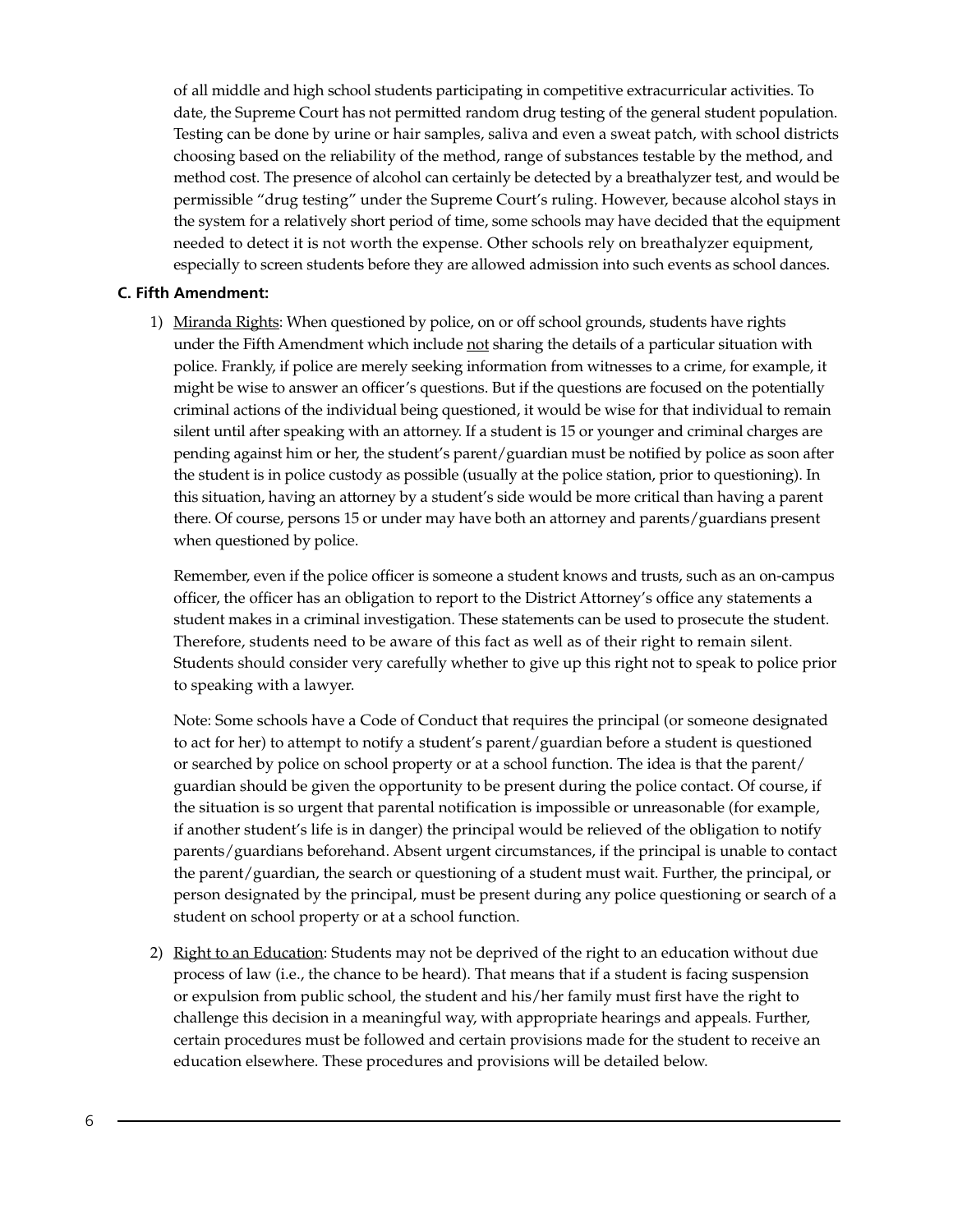#### **4. Possible Penalties: What Can Happen If a Student Breaks the Rules**

#### **A. Overview:**

The penalties a school district may impose on a student vary, depending on the district, but must not be more severe than state law permits. The list of penalties must be made clear in the school district's written Code of Conduct. Penalties may include: verbal warnings, written warnings, written notification to parents/guardian, reprimand, detention, suspension from athletic events, social or extracurricular activities or other privileges, temporary or permanent termination of enrollment in a particular class, in-school suspension, suspension from transportation, suspension from school for five days or less, suspension from school for more than five days, and temporary or permanent expulsion.

Illegal penalties would include: lowering a student's grade or GPA as a result of a disciplinary infraction (unless the infraction involved cheating on a test, etc.) and any form of corporeal punishment (unless used by a staff member in self-defense or in defense of others or of school property).

The Code of Conduct for the district should specify what violations result in which forms of discipline, and what procedures must be followed prior to, during and, if applicable, subsequent to enforcing a particular penalty on a student. This would include the school's responsibility to educate a student during his or her suspension, discussed below.

#### **B. Suspensions**

#### 1) Sufficient Cause to Suspend

A student may be suspended for: insubordination, disorderly conduct or a physical or mental condition which jeopardizes the safety and welfare of him/herself and/or others.

In addition, because New York complies with the **Federal Gun-Free Schools Act** (Education Law §3214[3] [d]), students found with a gun (the definition includes silencers and other explosive devices) must be suspended for a calendar year (not merely a 10-month school year). School district superintendents have the ability to modify a suspension under this law. Factors considered by a superintendent when determining whether to modify the suspension would be: the student's age, grade in school, prior disciplinary record; the superintendent's belief that other forms of discipline may be more effective; input from parents, teachers, or others; and other extenuating circumstances. As well, superintendents' determinations may be appealed to the school board and the Commissioner of Education.

In addition to the Federal Gun-Free Schools Act, New York schools have a **"Zero Tolerance" policy** concerning all forms of weapons and illegal drugs, and varying terms of suspension can be expected for violating this policy. While general guidelines are in place to aid superintendents in determining the length of a suspension, all cases turn on their own set of facts, including whether the student has been in trouble before; whether the student harmed or attempted to harm him/herself or others; the student's age and maturity level; other mitigating or extenuating circumstances; input from parents, teachers and others.

#### **Special Note on Students with Disabilities**:

If the conduct of a student is believed to be related to a known or suspected disability, the student must be referred to the Committee on Special Education. Discipline for students with disabilities must be meted out in accordance with the district's code of conduct for disciplining students with disabilities.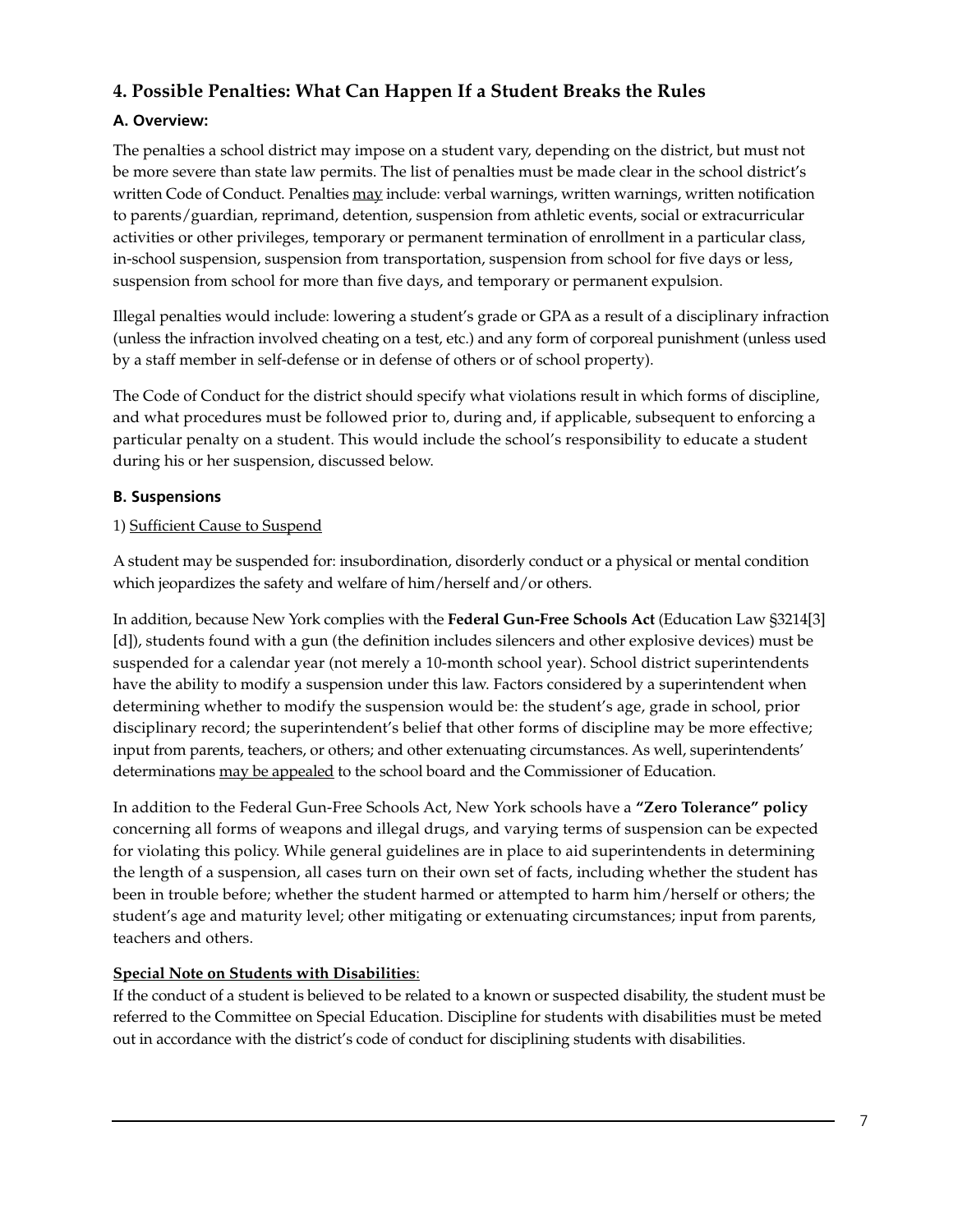#### **Truancy:**

A student may not be suspended for **truancy**, but other disciplinary measures taken can be quite serious. Usually, a truant student is first reprimanded by teachers or the principal, but eventually, parents/ guardians are notified, detention can be given, and ultimately, the student can end up in Family Court, faced with a PINS ("Person in Need of Supervision") Petition.

#### 2) Parties Who May Suspend

Unless a school board has a policy allowing school principals to suspend students, only the school board, the district superintendent, and the BOCES (Board of Cooperative Educational Services) district superintendent can suspend a student. In certain districts, school principals do have the ability to suspend a student. However, **even if a principal is granted the power to suspend, he/she may not suspend a student in excess of five school days.** No teachers, coaches, assistant principals or office staff may make the decision to suspend a student; although input from these persons would be considered by the decision-making body in determining whether or not to suspend a student.

#### 3) Limitations on Length of Suspension; Due Process Rights

#### a) **In-School Suspension**:

An "in-school" suspension means that a student is removed from his/her classes on a temporary basis, and placed in another part of the school to do his/her coursework each day. A "substantially equivalent" education must be provided students in this situation. Basically, merely providing a student with a study hall does not meet the standard of "substantially equivalent" education (see more on "substantially equivalent," below). When a student receives "in-school" suspension, he is not given as many legal protections and legal ways to challenge it, as a student facing an out-of-school suspension (see below). However, at the least, the student facing in-school suspension and his/her parent/guardian must be given a reasonable opportunity to have an informal conference with the person(s) imposing the suspension, so that the conduct in question and the proposed penalty can be discussed.

#### *An in-school suspension should not appear on a student's permanent school record.*

#### b) **Less Than Five Day Suspension**:

[Remember to check with your school district's Code of Conduct for particulars, but your code must afford at least the following legal protections, and it may afford more generous provisions.]

If a student is to be suspended for less than five days, the school district needs to notify the student's parent or guardian immediately. Notification must be in writing, delivered by personal messenger, express mail or an "equivalent means reasonably calculated to assure receipt" within 24 hours (Education Law §3214[3][b]). The district must attempt to notify a parent or guardian verbally as well, if the district has the appropriate telephone numbers of the parent/guardian. Note: Both the written and oral communication must be in the parent/guardian's dominant language. **Informal conferences may be arranged** by the parent/guardian with the school/district to discuss the conduct in question as well as the proposed penalty.

Suspensions of this kind will appear on a student's permanent school record. Therefore, it is absolutely critical that a student's parent/guardian meets with the school/district to discuss the situation, including possible alternatives.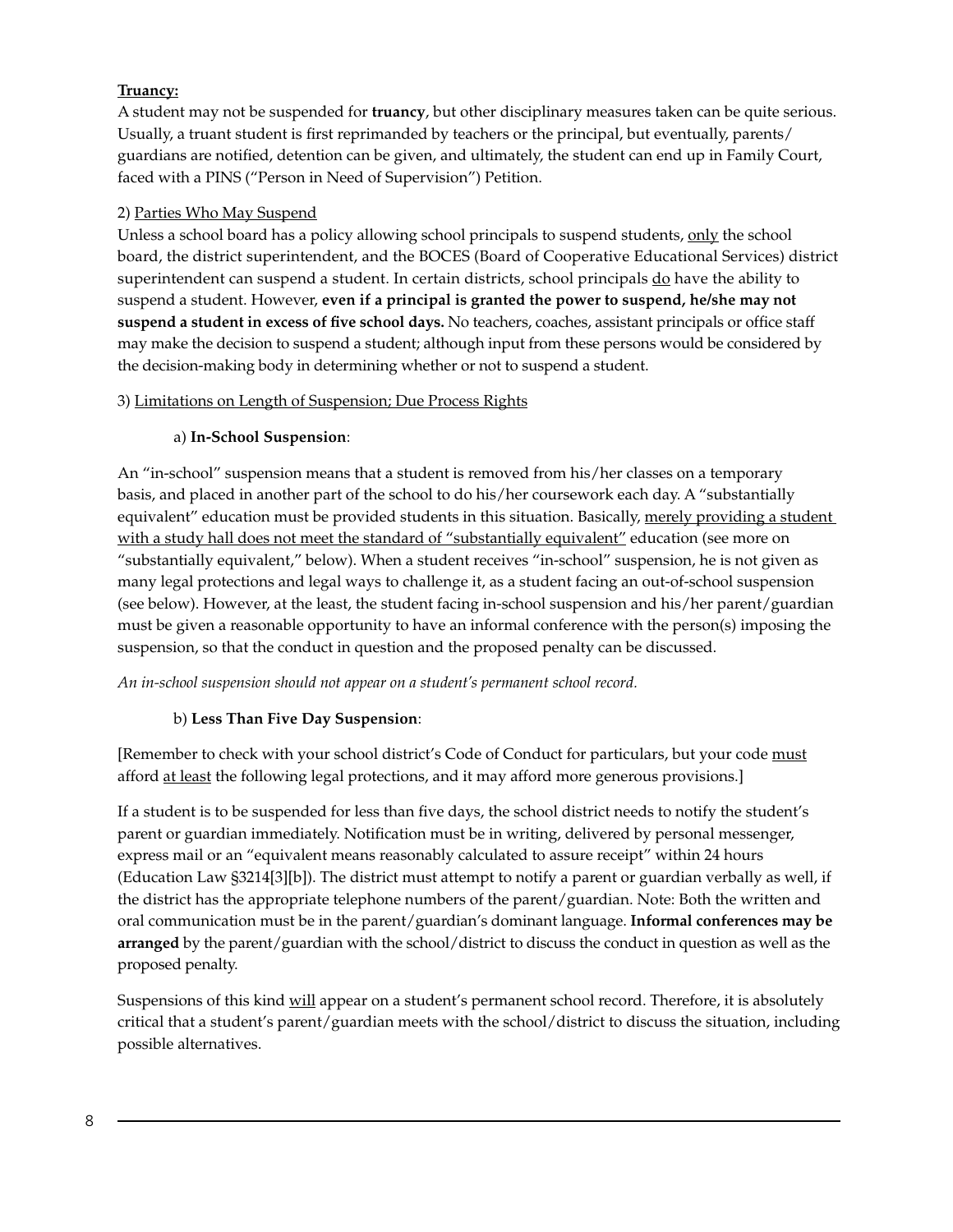#### \*\***Special Note About Students' Records**\*\*

Parents/guardians have the right to see their child's records and to "request deletion of inaccurate, misleading or inappropriate data." If the school and parent/guardian cannot agree regarding the removal of certain data from the record, parents/guardians can request a hearing conducted by a hearing officer designated by the school superintendent.

#### c) **Suspension in Excess of Five Days**: Hearing and Notice Required

Students may not be suspended in excess of five days unless **the student and his/her parent/guardian have had an opportunity for a Disciplinary Hearing after reasonable notice**. What is "reasonable notice"? Notice is, at the least, notification in writing. "Reasonable" notice is written notification within 24 hours, in the parent/guardian's dominant language that:

- + explains why the student faces suspension, specifying the incident(s) at issue;
- + advises when and where the suspension hearing will take place;
- + informs the student that he/she has the right to bring a parent and/or an attorney to the hearing;
- + states that the student may testify, present witnesses and submit other evidence on his/her own behalf; and
- + makes clear that the student may cross-examine the school's witnesses.

A hearing officer, appointed by the superintendent and school board conducts the hearing. It is important to note that the hearing officer's report is only "advisory" in nature. The superintendent or school board is permitted to accept it or reject it, in whole or in part.

#### **At the hearing, the student will be presumed innocent of the charges against him/her, unless the school, which has the burden of proving otherwise, can demonstrate such proof.**

Relevant evidence considered by the hearing officer would include: student transcripts, live or written statements of persons familiar with the student who can vouch for the student's good character (teachers, clergy, coaches, employers, neighbors, relatives, friends), examples of extracurricular activities and community work in which the student has been involved, etc. Parents may also suggest possible alternate discipline responses, less harsh than suspension or expulsion, such as counseling, conflict resolutions and guidance counselor interventions. Since 2007, New York University Law School, and now many of the law schools in New York, have offered free legal representation in the form of trained law students to low-income students facing long-term suspension or expulsion. The Suspension Representation Project of NYU Law School can be contacted at: (212) 998-6753. Legal Aid Offices in New York also offer this service, and can be reached online at: http://www.legal-aid.org/en/ineedhelp/ ineedhelp/self-help/education/suspensions.aspx

Parents/guardians have the right to a transcript of the hearing. A transcript is a written record of the hearing. This right is extremely important if a student wishes to appeal the determination, because the transcript will form the basis of the appeal.

If an appeal is made to the board of education and the board agrees with the superintendent/school board, and "confirms" the decision, the student and his/her parents/guardian can launch a second appeal – this time to the Commissioner of Education.

Students and parents/guardians may, depending on the circumstances, choose to waive (give up) the right to a hearing and accept the school district's determination.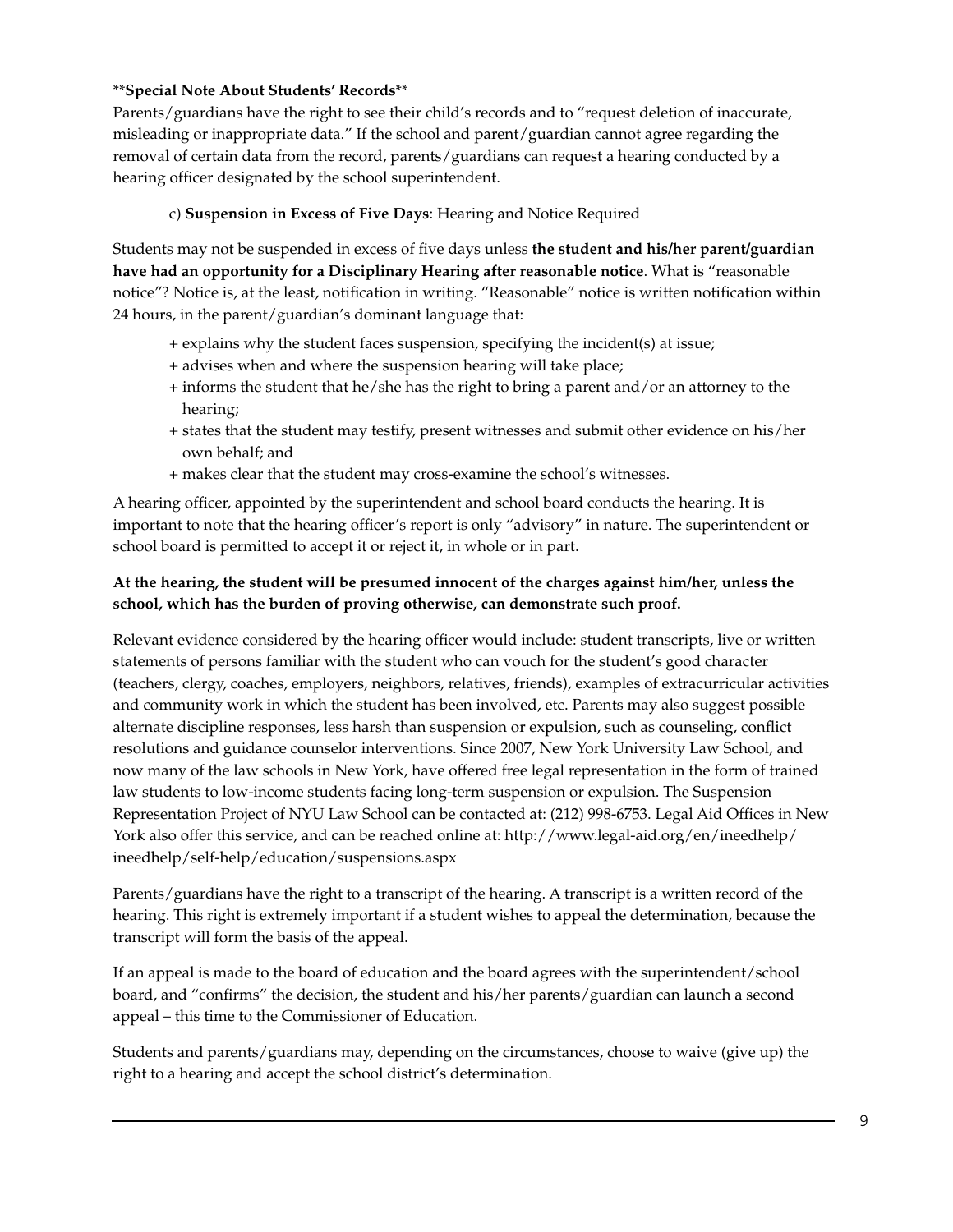#### **Remember:**

*IT IS A MISTAKE TO TAKE A SUSPENSION HEARING LIGHTLY. THIS HEARING (AND APPEALS OF THE HEARING) IS EXTREMELY IMPORTANT. IT WILL AFFECT YOUR PERMANENT SCHOOL RECORD, AND YOUR CHANCES OF GETTING INTO A GOOD COLLEGE. IF YOU ARE FACING CRIMINAL CHARGES AS WELL, IN RELATION TO THE INCIDENT(S) AT ISSUE, THE OUTCOME OF A SUSPENSION HEARING COULD HAVE BEARING ON THE CRIMINAL SITUATION. YOU SHOULD NOT GO TO THIS HEARING UNPREPARED. AT THE LEAST, YOU SHOULD SPEAK TO AN ATTORNEY BEFORE ATTENDING THE HEARING TO GET SOME POINTERS, IF YOU ARE NOT ABLE TO BRING AN ATTORNEY WITH YOU.*

#### d) **Expulsions:**

Generally, expulsions are reserved for extraordinary circumstances, where it is determined that a student poses safety risks to him/herself and others. The same notice and hearing requirements which apply to suspensions in excess of five days would certainly apply to expulsion situations.

Note: See below regarding options you have if you are given insufficient or no meaningful opportunities to be heard in a suspension/expulsion situation.

#### **5. The Right to be Educated: Post-Suspension Rights of Students:**

Schools in New York must provide students under the age of 16 (or, arguably, who have turned 16 during the school year in question) who have been suspended from school – regardless of the number of days – a "substantially equivalent" education. This must be done immediately. Courts are increasingly strict about the length of time a school district has to comply with this. To be safe, schools should be ready with an alternate but "substantially equivalent" educational option practically instantaneously.

The alternative education offered must be adequate to enable students to complete the course work required of them. The education offered is often in the form of a day or evening educational option, off-site.

Be aware that "substantially equivalent" is loosely defined. The educational options are often completely inadequate. There have been reports of situations in which students are left in a classroom with packets of work to complete from all of their teachers. The only person in the classroom to offer assistance is a faculty member who does not know the student(s) and has no familiarity with the material covered in the packets. This faculty member is not teaching, but is there to maintain order, while the students engage in a study hall. Courts have ruled that a study hall does not meet the "substantially equivalent" test. If this is happening to you, you need to challenge the arrangement.

Parental/guardian involvement at this stage is critical. If a parent/guardian is seen as unwilling to cooperate in arranging an alternate educational situation for a child, or if a parent/guardian is reported to have ignored teacher efforts to communicate about a student's work, progress or needs, this can prejudice the school/school district against a child, and cause the school/district to be less willing to accommodate the situation and help arrange a better alternate educational solution.

#### **6. Legal Options If the System Fails You:**

Remember: "The opportunity of an education … is a right which must be made available to all on equal terms." (*Brown v. Board of Education* [1954]). No matter your race, ethnicity, religion, sex, sexual orientation, financial level, or disability, all students are deserving of the same opportunities, privileges and treatments as all others in the United States. Sometimes, students may need to assert their rights to equal treatment.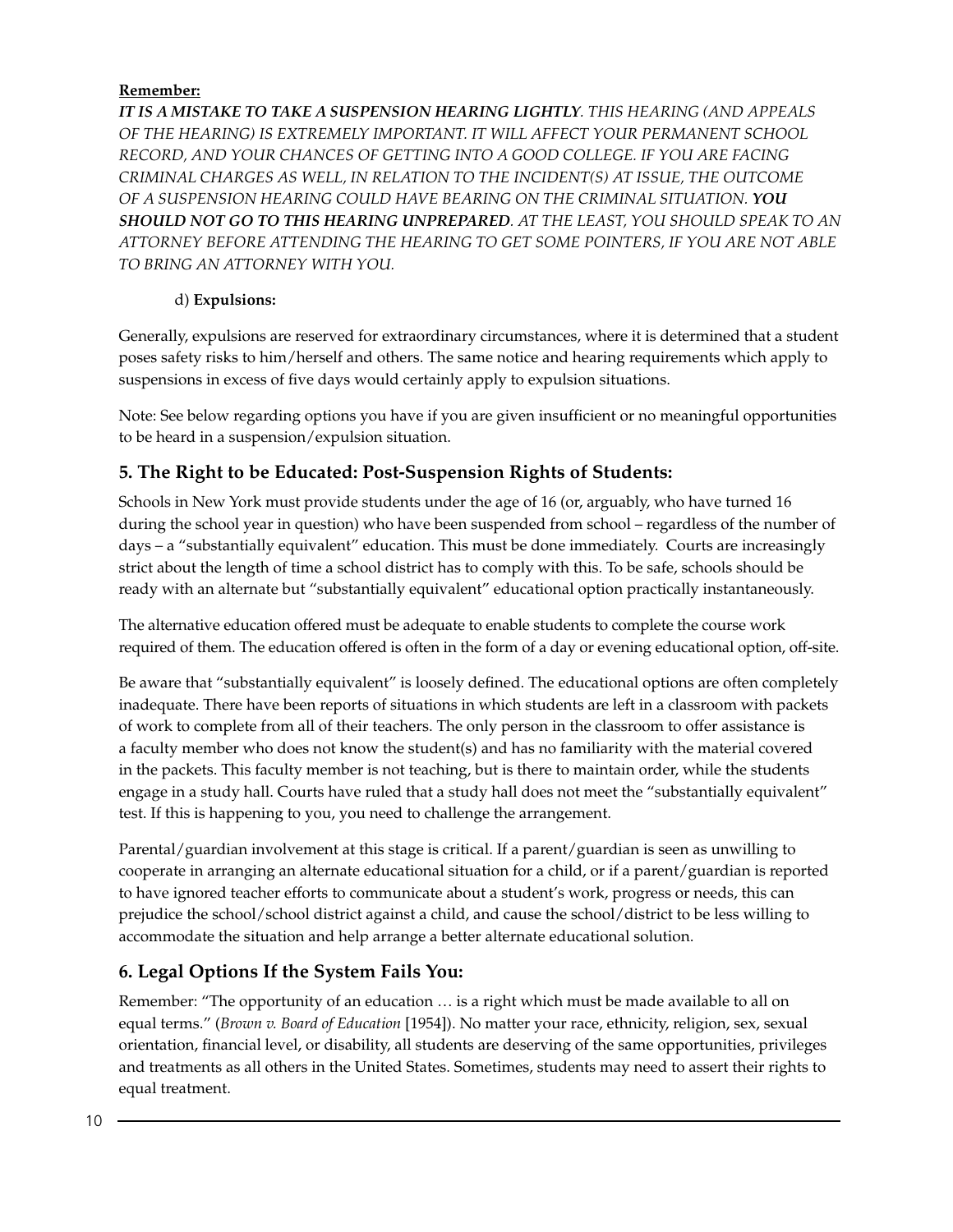#### **A. Lack of Procedural Due Process:**

A student can request an order of the Commissioner of Education directing his/her reinstatement into school, after a proper hearing and determination, on the grounds that: a) no hearing was given the student, who was facing a suspension in excess of five days; or b) insufficient notice of the hearing was provided; or c) a student's family believes the hearing was "arbitrary and capricious" (only for show, a charade, and/or the decision was not based on the facts or the law). If a student can prove that he/she was otherwise injured by having been deprived of the legal rights due him or her, additional damages could conceivably be awarded.

#### **B. Civil Rights Violations:**

A federal lawsuit, under 42 USC §1983, can be brought against a school district and its personnel if the school can be found to have shown "deliberate indifference" to the constitutional rights of students. This could be demonstrated by evidence of a: (1) persistent, widespread pattern of unconstitutional conduct of the school's employees, which can include not only evidence of illegal acts, but in addition, consistent attempts to conceal the truth of such acts and repeated attempts to discourage students from complaining of illegal conduct, by threatening students or belittling the importance of the illegal conduct at issue; (2) deliberate indifference (turning a blind eye) to this conduct; (3) tacit approval of it even after the conduct is brought to light (i.e., not speaking out against a policy or particular conduct, thereby seeming to approve of it); and (4) evidence that the person complaining has been injured (physically or otherwise) as a result of the conduct. For example, if a school consistently requires only African American students to go through a metal detector upon entering the building and no staff or faculty member ever speaks out against this, knowing it is unconstitutional, that employee can be said to be "deliberately indifferent" to the illegal conduct and/or to "tacitly" approve or condone it.

Alternatively, a 42 USC §1983 action can be brought against a school district and its employees if the school/employee(s) can be found to have a "special relationship" with the complaining student, such that this particular student was owed an "affirmative duty of care," and this "duty" was violated. An example might be a student who goes to the principal for help because he's being bullied by a certain classmate. The principal assures the student that she will "take care of it" and keep the student safe. The student complains several more times to the principal about this classmate. The principal asks the student's teachers to keep the two students apart. The teachers neglect to do this and the bullying classmate punches the complaining student in the nose, breaking it, when they are seated next to each other in class the next day. While most states' courts (including New York) have generally refused to hold schools responsible, finding them liable only for "foreseeable" injuries to a student that are closely related to the alleged inadequate supervision of the school staff, certain New York courts have found that a duty of does exist and subjects a school district to legal responsibility, if the district fails to protect a student facing an unreasonably increased risk.

With bullying and cyberbullying of students (and even bus monitors!) prominently featured in the news these days, along with the Jerry Sandusky sex abuse case (former Penn State football coach convicted of abusing numerous children under his supervision on and off campus), we can expect many states to enact laws to provide more punishment to bullies and more protection to students who seek help from school authorities against bullies and sexually abusive teachers and coaches.

#### **When In Doubt:**

If you are facing a difficult situation with school (whether it be academically, or socially, or with family issues that are interfering with school work), it is usually a good idea to "nip the problem in the bud"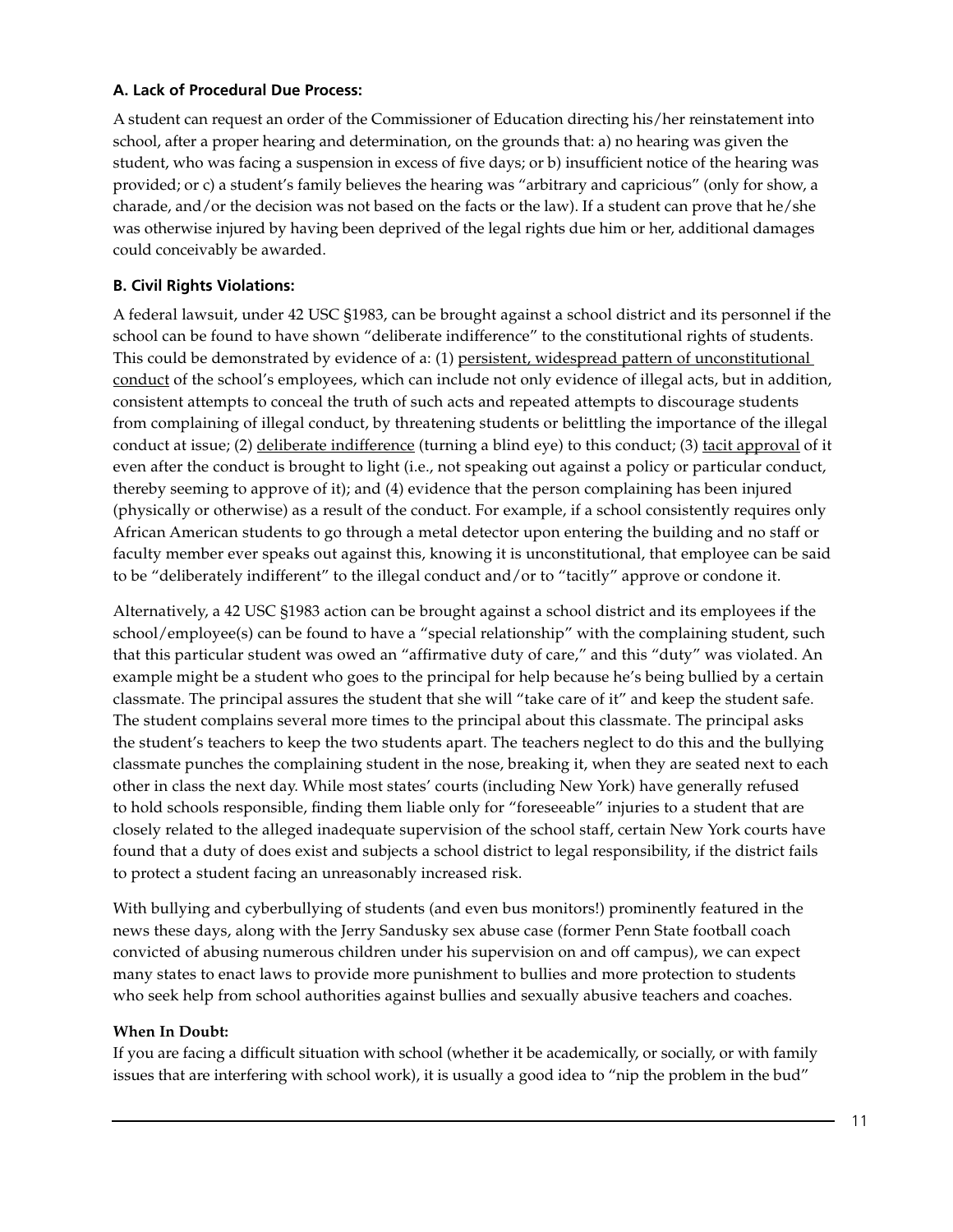and make an appointment with your guidance office. The counselors there are educated and trained to deal with many issues students face. They can offer suggestions and assistance before a situation gets out of hand. The consequences of not dealing with a potentially volatile situation may be disastrous.

Remember: YOU ARE NOT ALONE on this journey! School counselors can help!

#### **Resources for Parents:**

Center for Law & Justice, Inc. (427-8361) New York Civil Liberties Union New York State Bar Assn., ask for "Education Law" attorneys (463-3200) New York State Education Website: [www.nysed.gov](http://www.nysed.gov)



## **Part 2: College!**

This very word may cause you to tremble, and understandably so, as the process of applying to college can be daunting. This section will attempt to demystify the process and provide you with the knowledge you need to take control of this next exciting step in your life.

First, a few questions to consider:

- Why should I go to college?
- Is there a college for me?
- What are my career goals? (What if I don't know what my career goals are?)
- How do I apply for college (obtain applications, teacher recommendations, take the SAT's, SAT2's, ACT's, write essays)?
- Do I need to spend money on an SAT prep course?
- How do I finance college (what options are available such as government scholarships, scholarships from the college I choose [need based? merit based?], loans, work-study)?
- What resources are out there to teach me all this, to give me information, insights and ideas?

Basically, every student should try to envision him/herself going to some form of college or technical school. In this terrible economy, you really cannot afford to deprive yourself of the competitive advantage that a college or technical school degree affords you. The basic rule is this: (1) set your sights high; (2) apply to a number of schools – some "reach" schools and some "safe" ones, based on your grades, SAT scores, activities and recommendations; (3) and worry about the finances afterwards. Do not let finances prevent you from aiming high and pursuing your dreams.

First, there are scholarships and student loans out there if you know how and where to look. Some of the most expensive colleges offer the best financial aid! Second, if you go to a good college and get a great education, you have a better chance of landing a great job which might allow you to pay off your loan faster than a job from a mediocre college, with a less great reputation, which happened to cost less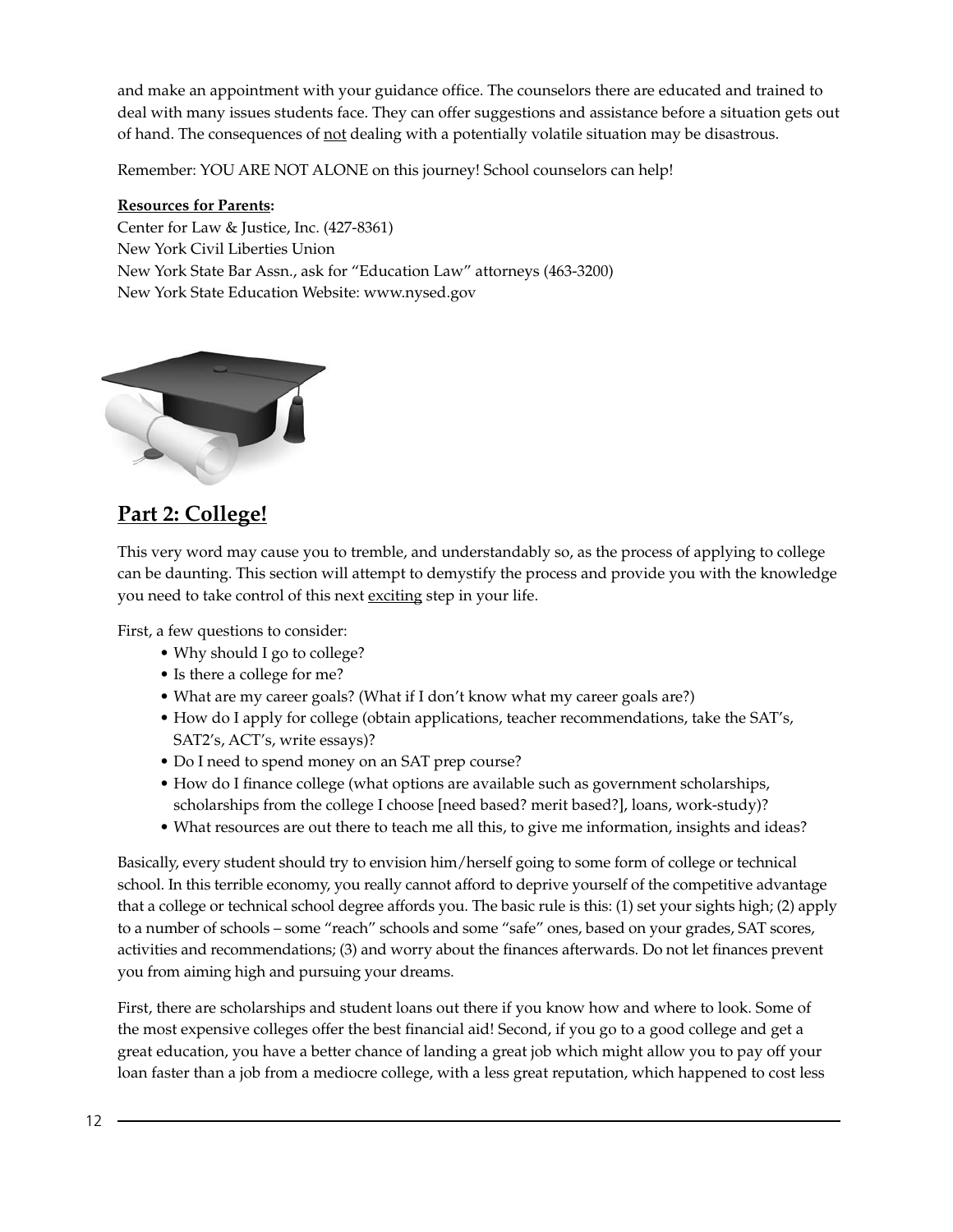to attend. That is NOT to say that the more you pay for college, the better the quality of the education! But don't delude yourself: The better known and respected the college, the more "clout" your degree will carry. The fact that you attended a college with a great reputation puts you in a different league with an interviewer at a potential place of employment. Seeing that you went to Julliard to study music, for instance, when you are applying for a job with the New York Philharmonic Orchestra is going to carry a lot more weight. Seeing RPI or MIT on your resume is likely going to be more attractive to a nanotech firm seeking an engineer than would be a degree from a college that didn't offer an engineering degree.



In sum, price should not be THE determining factor of where you choose to go to college. Certainly, it is *A* factor. Just don't let it be *THE* factor. Many, many schools will work with prospective students to

enable them to afford attending. Be sure to be aware that a grant does not have to be paid back, but a college loan does. Most financial aid packages contain both types of assistance.

Sometimes, students choosing between several schools can use this to their advantage, telling school "P" that school "Q" has offered a better financial package, which may result in your attending school "Q." Often, this results in an improved financial offer from school "P." So, when considering schools, be sure to think beyond the price tag to the quality of the education, the reputation of the faculty, the courses and special majors offered, the size of the school, the on-campus resources, the resources of the town or city in which the college is located, the climate, and the distance from family and friends.

Many students opt for a two-year community college to begin their studies. Many students then transfer to a four-year college program. The lower cost of community college is certainly attractive to those who cannot afford a four-year college, at least initially. But beyond its bang-for-the-buck value, community college is a great idea if you are a marginal student who needs more time to mature and develop studying skills before attending a four-year program, or if you are not sure what course of study to pursue in college and you want to have an opportunity to explore different options at a lower price tag.

Guidance counselors are there to assist with choosing appropriate schools, signing up to take the SATs, SAT2s and ACTs, gathering teacher recommendations, and discovering what scholarship and financial aid options exist. College resource guides such as Fiske's, Princeton Review, Barron's, Peterson's, the College Board and the College Prowler are available for purchase in bookstores and the book sections of "big box" stores and many have online resources. They are also available in most school and town libraries. These guides give you snapshots of what individual colleges seek in an applicant (in terms of scores, activities, diversity), as well as what they offer applicants (which may include areas of study, specific courses, internship opportunities, degrees conferred, size and diversity of student body, location, resources, amenities, financial aid).

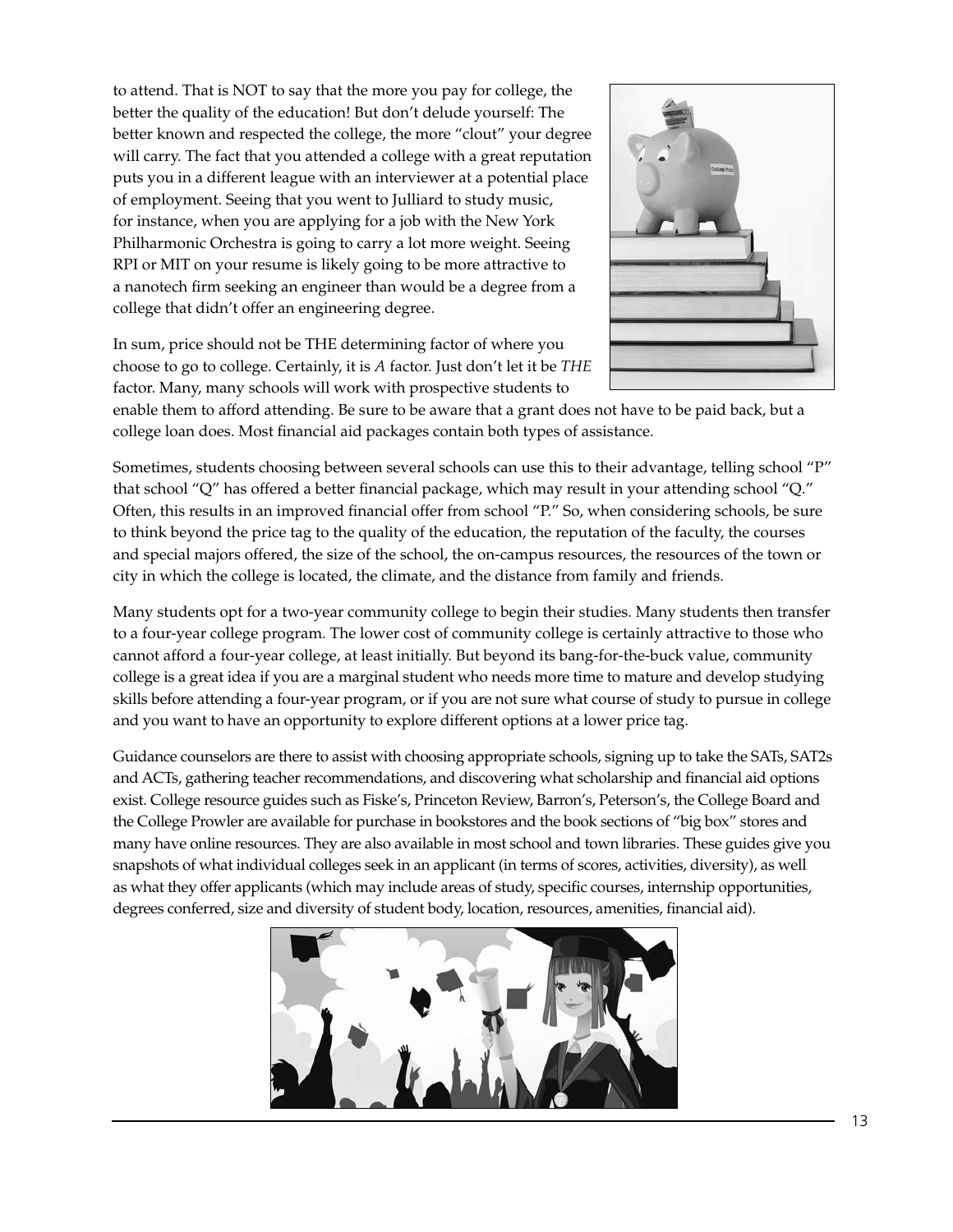In researching colleges, you need to take the reins and be your own advocate. Strategize as to what your career goals are – not what others want them to be. Do research in your school or local library to discover which colleges offer majors in your field(s) of interest. Most liberal arts colleges will offer majors in many fields, ranging from medicine to math, religion, art, literature, sociology, psychology, anthropology, foreign languages, the law, urban studies, accounting and business. Be proactive and request information from schools that interest you. Visit as many as possible. The "feel" of the place may be much different than how the school appeared on paper. Just because your best friend's brother loves a particular college does not mean you will feel the same way. Research local business, non-profit organizations and government institutions which offer internships (for pay, school credit or just to gain experience and reap a great recommendation!) in order to gain experience in your field(s) of interest to see if it's actually what you want to study. For instance, you might discover that, while you always dreamed of being a nurse or doctor, the smell of hospitals or the sight of blood sickens you, or watching people in physical or emotional pain is too upsetting to you. Network: Talk to adults you know who work in the field of your interest. If you don't know any, start asking parents, relatives, teachers, neighbors, coaches and religious leaders in your community if they know anyone practicing in your field of interest.

Borrow or buy SAT/ACT prep books and put yourself on a study schedule (i.e., do as many of the timed practice tests as possible). You may want to set aside an hour or two each weekend day to test yourself. Success on the SAT/ACT practice tests is strongly related to how comfortable you are with the format of the exam and how familiar you are with the types of questions asked. While many students do sign up for SAT prep courses, these can be fairly costly. Most students do not take these courses, but, rather work with study guides – either independently or in groups – to prepare for the SATs. Many, if not most, students take the SATs more than once, as the final "score" looked at by colleges can be a composite of your best math and best English scores, even if from separate exam dates. Do not place unnecessary stress on yourself about these tests. Many colleges operate on the assumption that the most reliable predictor of how well a student will do in college is not the SAT/ACT scores, but a student's high school grades. Remember to work hard in high school to keep your grades up!

Gather teacher recommendations. Start by cultivating relationships with teachers by participating in class, speaking to teachers after class about issues raised in class. Try to become the student you would want to recommend to a college. Prove that you are interested in what the teacher is teaching and are motivated to learn, by coming prepared to class with good questions from the reading or homework assigned.

Sit down with your parents or guardians and discuss financial constraints as well as financial options for college. Guidance counselors are wonderful sources of information regarding scholarships and financial aid. As noted, certain colleges also offer aid packages to incoming students. Harvard, Yale, Stanford, MIT and Dartmouth colleges at one point erased or greatly minimized tuition for incoming students from families earning less than \$75,000. The Federal government offers aid in terms of Pell Grants and the Tuition Assistance Program. Certain banks offer low or no-interest educational loans. Some private companies and non-profits, including, perhaps, your high school, offer scholarships for motivated, musically talented, or athletically gifted students, or students choosing to pursue a certain major.

The best plan is to start saving for college early, such as with the 529 savings plan available in New York. (529 is the number of the section of the Internal Revenue Code which authorizes such plans.) A person deposits money into a 529 account, the money is invested by the fund manager, the money grows (hopefully) and is distributed tax free to the student to be used for higher education. Coverdell Education Savings Accounts can be set up for students to use for college, graduate school, elementary or secondary school. These accounts can be established on behalf of a student by someone with a yearly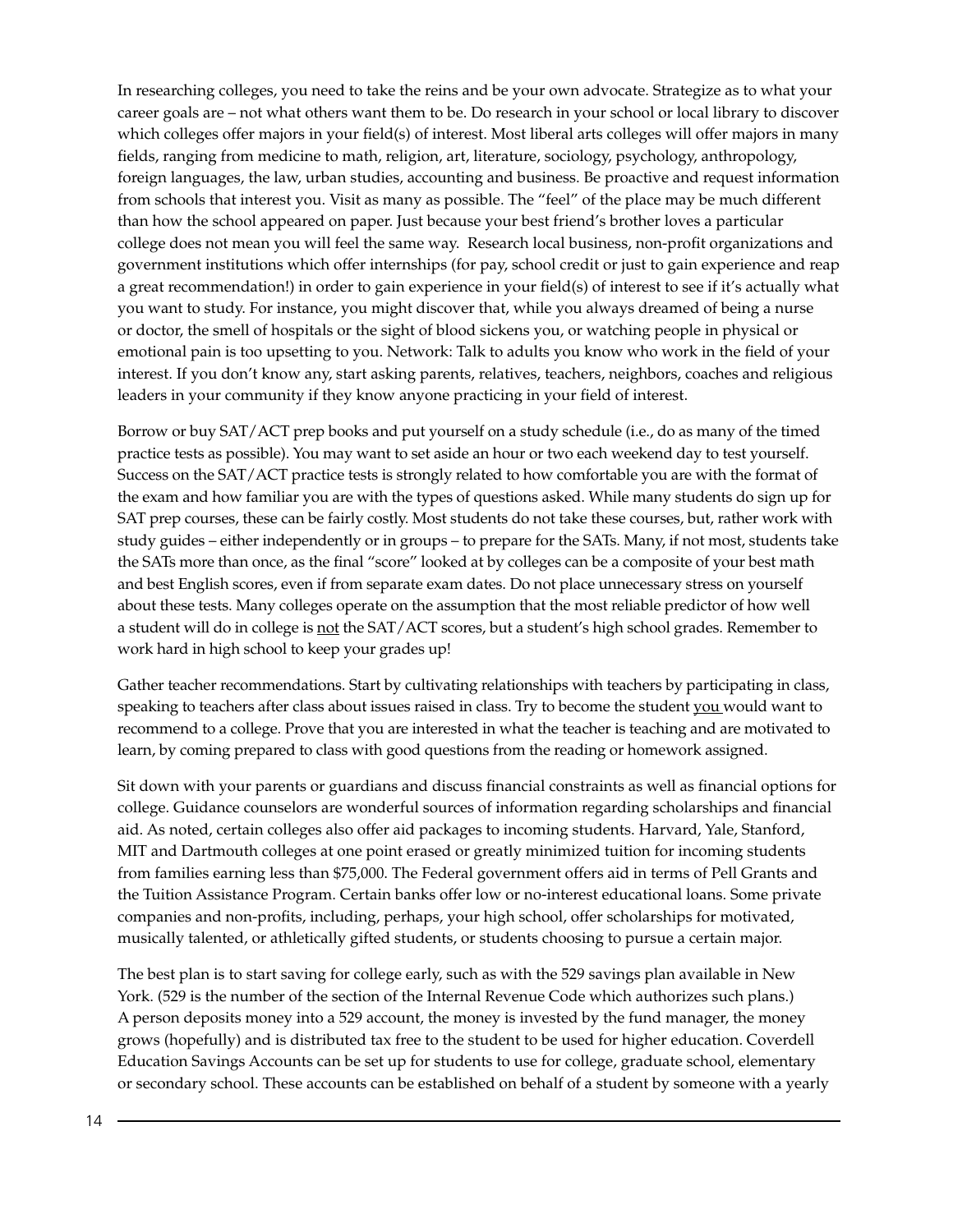adjusted gross income of less than \$110,000 (or a couple, filing taxes jointly, whose combined adjusted gross income is less than \$220,000 a year).3 Only \$2,000 maximum may be withdrawn per account, per year for this purpose. Stafford loans from the federal government allow students – even without demonstrating financial need – to borrow money. In 2012-2013, \$5,500 was available to dependent freshman applicants, \$6,500 to dependent sophomores, and \$7,500 to dependent juniors and seniors. If students are independent from parental resources, the borrowing limits are increased: \$9,500 for freshmen, \$10,500 for sophomores and \$12,500 for juniors and seniors.

In addition, federal loans are forgiven to a certain extent or altogether, if students enter certain "service" professions, under the "Public Service Loan Forgiveness Program." Any remaining student loan debt will be erased after 10 full-time years of employment in public service with an "eligible employer" (such as the federal, state, local government, military, public school system, or certain non-profit organizations). Partial loan forgiveness is available for as little as three years of full-time public service. Government education loans often carry lower interest rates than private bank loans, and the repayment terms are often more generous, such as permitting deferment of loans in the case of job loss. Some students enter the military after high school, which then pays for college, or after college, to pay for, e.g., medical school. A few helpful websites to consider for college financing assistance are: www.FinAid.org, www.Fastweb.com, www.savingforcollege.com and www.SimpleTuition.com (especially "TuitionCoach" on this website). The basic rule of thumb is that your total financial debt upon graduation from college should not exceed your expected starting salary upon graduation.

When sorting through all the details and considerations of applying to college, the main point is to BE ORGANIZED! PLAN FOR SUCCESS! Applying to college can be scary and overwhelming because of the enormity of the task and the numerous deadlines to keep straight. Be smart: keep a log of what you need to complete and when, so that you don't close the door on any opportunities. It would be a mistake to miss out on the chance for a huge scholarship because your essay was turned in late! Remember: Your guidance counselors have many students to assist. Your parents may be preoccupied with your siblings, their parents, jobs, bills and household maintenance. Perhaps your parents never went to college and don't know HOW to help you. When applying to college, you need to be you own best advocate on the macro and micro levels – from your general career aspirations, to your application deadlines. This may be the most grown-up thing you've ever done – perhaps the first time you've felt completely responsible for your own fate. Know that there are teachers, counselors, family and friends who can assist you, but that, ultimately, you need to run this show, yourself. And that is an empowering thing!

<sup>3.</sup> These are 2011 figures.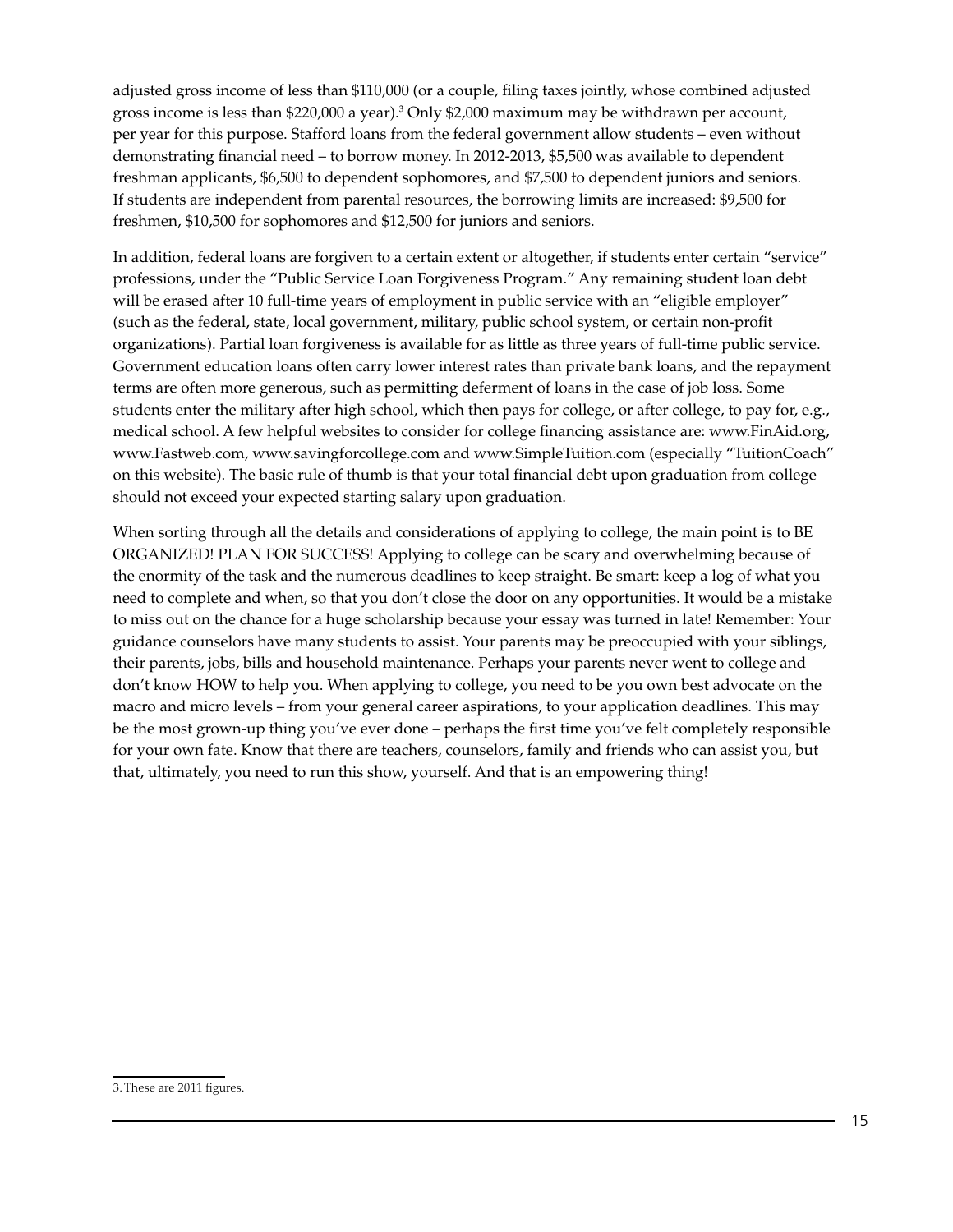## **Activities:**

#### **Part A: Students' Rights in School:**

- 1) Role play a locker search to discuss when and how such searches can legally be conducted (go through various legal and illegal scenarios); analyze the legality of any locker searches you know of from your school;
- 2) Discuss how you would set up a peer mediation council and try it out!
- 3) Role play a superintendent's hearing for a student disciplinary issue;
- 4) Examine examples of proposed "substantially equivalent" education options for a suspended student;
- 5) Strategize how you, as a school administrator, would try to accommodate a child with special needs;
- 6) Read and discuss important student free speech cases to determine what speech would be permissible or impermissible in your school;
- 7) Discuss any free speech issues which may have occurred in your school or community.
- 8) Come up with team strategies for preventing and dealing with bullying of classmates. Create public awareness of the dangers of bullying. Make your school a "bully-free" zone.

#### **Part B: The College Application Process:**

- 1) Discuss college financial loan options;
- 2) Work in small groups on sample college applications to become familiar with the experience;
- 3) Practice drafting college essays and have them critiqued by classmates and your teacher;
- 4) Attend sessions set up by your teacher/school where college representatives discuss what they seek in potential applicants;
- 5) Ask college students you know, or who your teacher knows, what they wish they'd done differently while applying to college, or what they were especially glad they DID do;
- 6) Ask your teacher to regularly devote a portion of class time for students to share information and insights about schools, scholarship options, financial aid and application assistance, as well as to support each other through shared experiences (the good and the dreadful!);
- 7) Make a chart of your interests, talents and trained skills. Then add columns to the chart of your needs (e.g., that you want to study only on the east coast; that you need a school that is within a 2-hour radius by car; that your school have a student population of under 2,000), values (e.g. that you want to live in a small, rural area; that your college be near mountains to allow for hiking on the weekends; that everyone at your college lives on campus), and limitations (physical, financial, emotional, geographic, communicatory, etc.). Make a list of possible occupations that match your interests. Get out a college guide book or go online to see which colleges offer degrees in your area of interest. Eliminate colleges from your list if they cannot accommodate your needs and limitations, or do not support your values.<sup>4</sup>

<sup>4.</sup> Helpful websites for deciding what and where to study are:<http://www.columbia.edu/cu/augustine/study>(for study skills); [www.](http://www.NACACnet.org) [NACACnet.org](http://www.NACACnet.org) (National Association for College Admissions Counseling); [www.nycareerzone.org](http://www.nycareerzone.org) (NY Career options and tools to get students thinking about a career); [www.ed.gov/index.jsp](http://www.ed.gov/index.jsp) (U.S. Dept. of Education); [www.labor.ny.gov](http://www.labor.ny.gov) (The New York State Labor Department, including what positions are available and "Career Zone," a tool to find a position that matches your skills and interests; [www.labor.ny.gov/youth](http://www.labor.ny.gov/youth); [www.laborny.jobs;](http://www.laborny.jobs) [www.rileyguide.com](http://www.rileyguide.com) (employment and career info); [www.bls.gov](http://www.bls.gov) (US Department of Labor, contains a handbook listing requirements needed for certain careers); [www.disability.gov](http://www.disability.gov) (info and resources for those differently abled); [www.careeronestop.org](http://www.careeronestop.org) (US Department of Labor). The following websites are just a sampling of those available which list ; [www.](http://www.albanycounty.com) [albanycounty.com](http://www.albanycounty.com); [www.cs.ny.gov](http://www.cs.ny.gov) (NYS Civil Service jobs); [www.acinet.org;](http://www.acinet.org) <http://nyjobsource.com/nyinterns.html>(internships)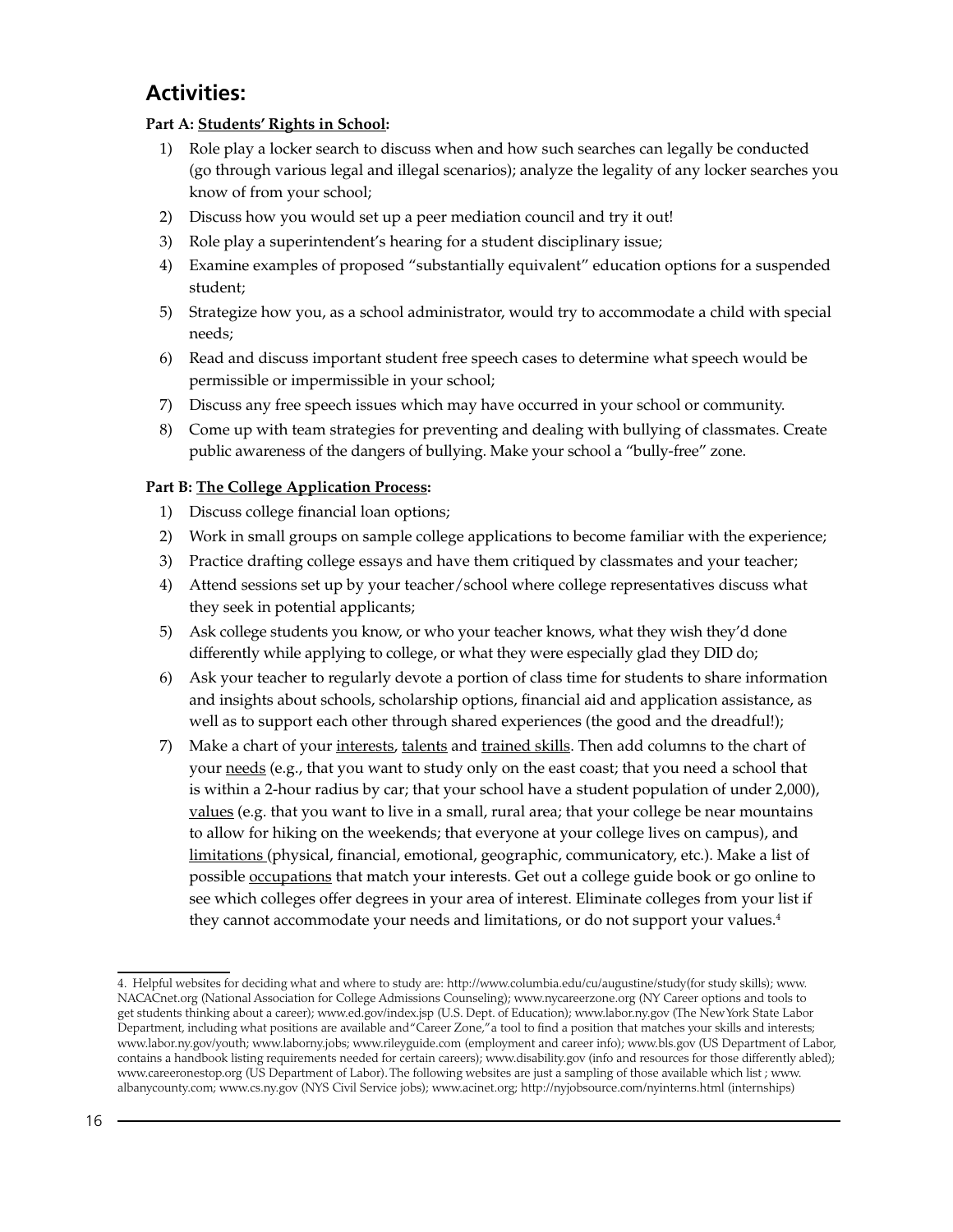## **Chapter II. Rights I Have As a Citizen**

A government "of the people, by the people, and for the people." What did Abraham Lincoln, our 16th president, mean by this? We, as citizens of the United States, and of our individual states, cities and towns, have an extraordinary number of rights and responsibilities. Indeed, both the Declaration of Independence and the Preamble to the U.S. Constitution make it clear: As citizens, we have certain "unalienable" rights; among them, to enjoy our lives, to live freely and to strive for  $-$  to pursue  $$ happiness. But the right to enjoying these largely indefinable concepts does not come "free of charge," so to speak. As citizens, along with our democratic government, we have inherited the responsibility to keep these rights, available for ourselves, our neighbors, our fellow U.S. citizens and generations of citizens to come.

#### **Citizens' Duties:**

This chapter will review the ways in which citizens must, by law, participate in government, as well as the ways citizens may choose to exercise their voices to seek change. One thing is certain: Being a citizen may carry with it certain responsibilities, but the amount of free choice one has in how he/she exercises these responsibilities and the satisfaction derived from participating and making change happen, are strong incentives to keep citizens perpetually actively engaged.

So what ARE the basic, non-negotiable responsibilities of citizenship? We covered, in the chapter on students' rights, that New York State's laws require schooling for students be provided between age six and seventeen. State laws also require that we be law-abiding and conform to certain rules of conduct. For example, one cannot drink and drive. One cannot leave a three year-old home alone. Once cannot walk into another's home uninvited. These rules will be discussed in more depth in the chapter on criminal justice.



One must serve on a jury, if asked and if eligible (as described, below). In general, jury duty is only required once every so many years, as determined by the county in which you live. Jury duty can last a day or many months, depending on the case to which you are assigned. Jurors may not lose their jobs while serving on jury duty and are paid to a certain extent. More information on jury duty can be found online at the *New York Unified Court System's* site. Jurors have to be U.S. citizens, they must live in the county in which they perform jury duty, must be 18 or older, cannot have a felony on their

record and must be able to understand and communicate in English. The county in which a juror serves will pay up to \$40 a day for each day she/he serves. However, if you are serving on a jury, and your employer is paying you, the county will only chip in the amount needed to bring you up to \$40 per day. If you are called for jury duty and your employer has more than 10 employees, your employer must pay during for the first three days of jury service, the lesser of your regular wage or \$40.00.

Don't even THINK of ignoring a jury summons (the written notification that informs you of your jury service date[s]). That'll land you in criminal court, as well as subject you to civil penalties.

Another obligation of citizenship is that one must pay taxes. The New York State Department of Taxation and Finance has a fairly friendly website accessible for specific information at [www.tax.ny.gov](http://www.tax.ny.gov)

Finally, U.S. citizenship requires that 18 year old males register with the military, although since 1973, there has been no formal military draft. Proposals requiring that all citizens fulfill some type of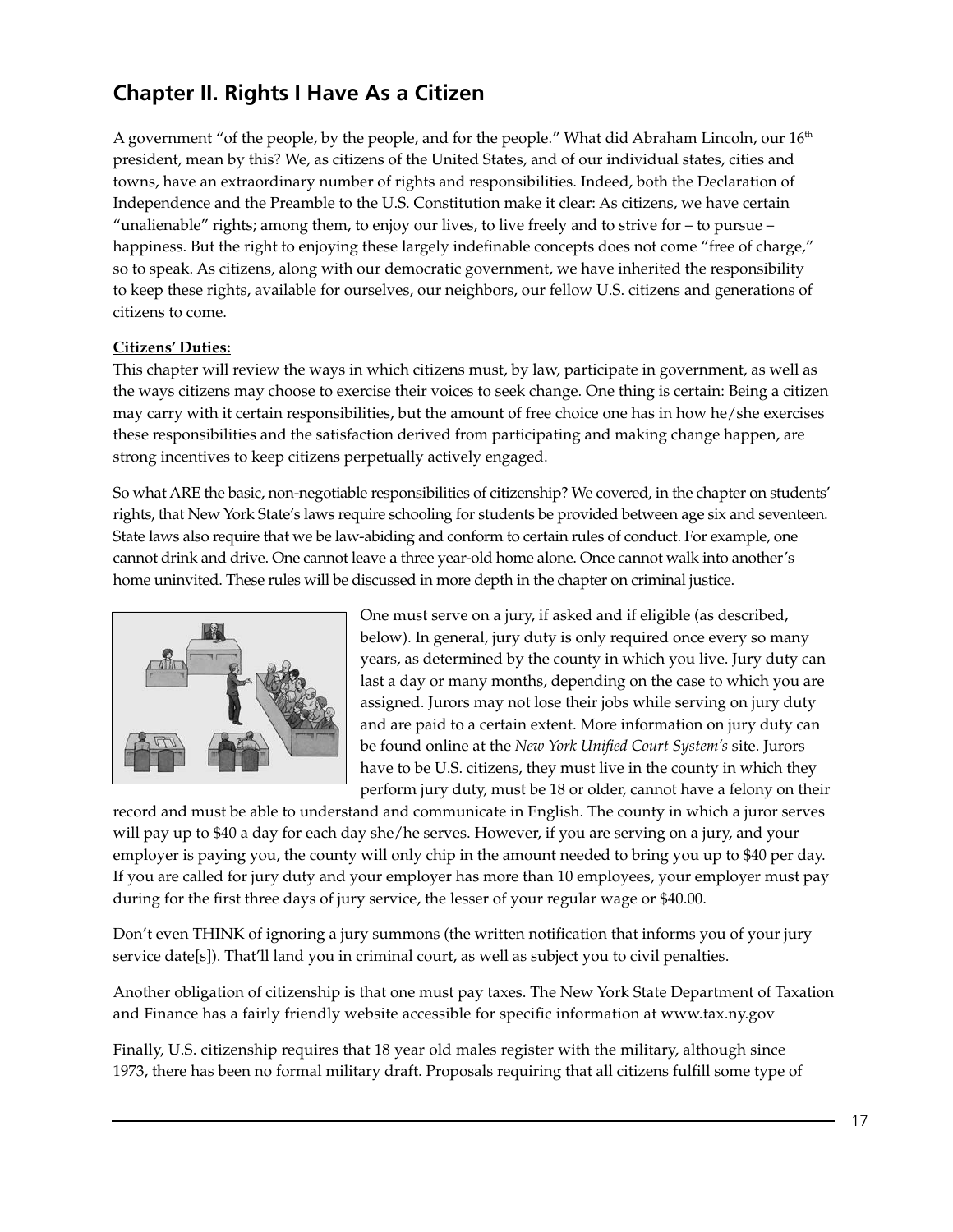community or civil service have been introduced into Congress for years, but, thus far, have not been adopted. Frankly, the responsibilities of citizenship are meager, compared to the rights citizenship confers – namely rights which permit us to participate in our own governance and well-being, and in charting our own futures.

#### **Citizens' Rights:**

What rights do we have as citizens? One principle right we have is the right to vote. We elect representatives, ideally, to create, change and rescind laws as necessary, based on public opinion at a particular point in time, for the benefit of the people they serve – that is, us! Who can vote? How does one vote? While this book was in its first draft, contests in two congressional districts – one in upstate New York and one in Minnesota — were so close that the absentee ballots had to be counted again and again, to ensure accuracy. The race in upstate New York between incumbent Republican Jim Tedisco and Democrat Scott Murphy was so close, the difference between winning and losing came down to about 400 votes out of approximately 164,700 cast! So, do not ever think your vote does not count!

In New York, anyone who will be 18 years old or more by election day (the first Tuesday in November), who is not currently serving a felony sentence or on parole for a felony, or who has not been deemed "mentally incompetent" by a judge, has the right to register to vote. You cannot simply walk up to a polling place in New York on election day and expect to vote. In New York, your registration with the Board of Elections must be filed prior to the primary election in September, in order to vote in November in the general election. You can contact the Board of Elections to register by calling 1-800-FOR-VOTE , or download a form in English or Spanish from its website: www.elections.ny.gov. You can also register at the same time you renew your license or motor vehicle registration (the so-called "motor-voter" law).



Just be aware that once you are convicted of a felony, your right to vote disappears until you finish your sentence, including any parole time you might have to complete. Once you have completed your sentence, including any parole time, your right to vote is restored, but not your registration. You must take the affirmative step of re-registering to vote once your registration has lapsed for any reason. Individuals on felony parole may apply for a "Certificate of Relief of Disabilities" from the Department of Parole, which, if granted, would allow voting rights even while on parole.

If you know you will be away from your home voting district on the date of an upcoming election, you can contact the Board of Elections for an "Absentee Ballot." You may be able to make this request on your city or town's website. Once you receive the absentee ballot, be sure to complete and return it prior to the election. This requires you to be organized enough to request the absentee ballot well in advance of the election, so it has time to come to you, be filled out, and returned before the election. Even persons in jail serving misdemeanor sentences or awaiting trial can register to vote and request absentee ballots. They can register in their home district or in the district in which the jail sits, and then request an absentee ballot, if they think they will still be in jail on the date of the election.

Beyond voting, how can we make our voices heard by our representatives so that our opinions and desires can be accommodated, so that laws can be created and policies changed to suit our changing needs and new information and technology? How do we have an impact on the running of the society we inhabit? In other words, how do we participate in our own governance?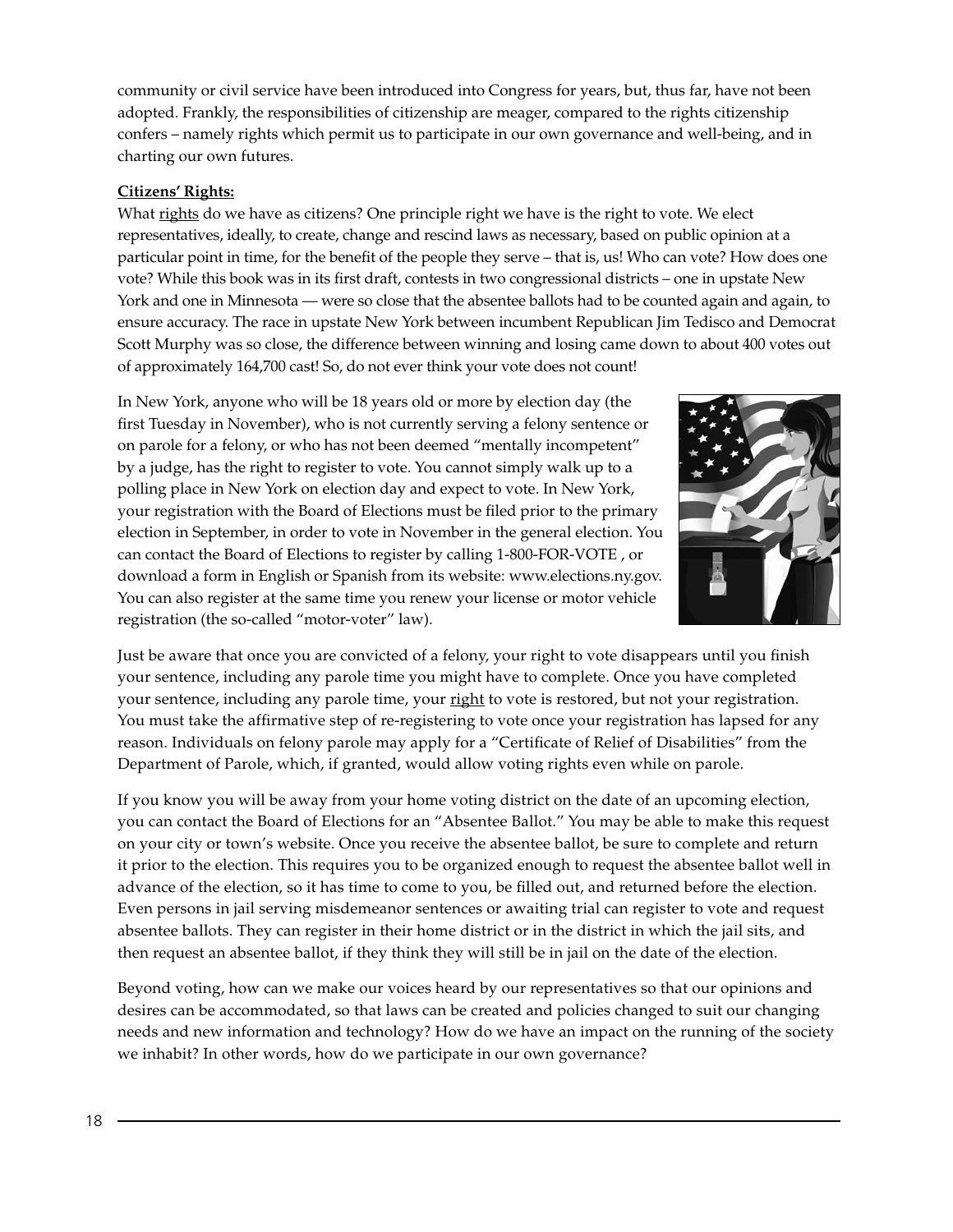One excellent way to participate is to organize around an issue of concern to you, with other like-minded citizens. For instance, you might educate your community and community leaders on the dangers or benefits of hydrofracking, the reasons to collect bottle deposits on sports drinks and juices in addition to water and soda, the environmental benefits of receiving town news via email rather than on paper or of forbidding school buses from "idling" for long periods of time in front of schools, allowing harmful gases and fumes to escape into the air. A decade ago, active, invested citizens were educating their communities and leaders about the benefits of basic recycling, of smoke-free restaurants, and of buying hormone-free milk. Being an active citizen is sort of the membership "dues" one must pay for the privilege of living freely in one's own town in the United States of America. With the changing times, there is, naturally, a change in focus. Whereas decades ago interracial couples fought for equal rights, today, lesbian, gay, bisexual and transgender couples fight for the rights to marry, adopt, inherit, obtain health care, and other rights which heterosexual couples enjoy. Just as your grandparents marvel that there is a vaccine for chicken pox and cervical cancer, your children will someday laugh when they learn that certain rights in controversy during your youth today were ever questioned.

So, what's the secret? How DO you organize a community around an issue near and dear to your heart? On the theory that many voices speak louder than one, community organizing is an extremely important "weapon" for citizens to use to bring about change. Indeed, we have all witnessed how the "Occupy" movement, which spread like wildfire from Wall Street in New York City across the U.S. and even beyond in 2011, spurred enormous discussion and some changes in how our policymakers vote and govern. When people feel a part of their community – when they see themselves as stakeholders – they are more likely to become involved in bettering the place. Recently in a small city in NY, a new police chief was selected, largely due to tremendous citizen input about the type of police chief residents wanted. Despite the fact that the mayor's first choice may have been a different candidate with a totally different policing philosophy, when faced with overwhelming public support for the philosophy and ideas of a different candidate, the mayor agreed with the selection of the public. Significantly, some of the loudest and best organized of the voices were local college students who wanted a role in choosing who their next police chief would be. So too, some of the most vocal and effective "Occupiers" were those in their 20s.

Communities might come together to boycott a local restaurant that refused to seat a gay couple, or might gather signatures, door to door, on a petition to require that the town library be opened at 9 a.m. on Sundays, instead of 1 p.m. The ignition for the boycott or petition might start with two friends over pizza or parents on the sidelines of a soccer game who discover something they think needs improving. Community organizing around an activity often starts with the, "you know? We should . . ." idea. But then it takes several other critical ingredients to transform that broad idea into the change you seek. Namely:

- (1) an agreed upon specific change (e.g., we need a dog park);
- (2) an agreed upon (hopefully attention-grabbing) "vehicle" to give voice to the idea, to inform and attract the support of the general public (e.g., a leashed dog walk around city hall to broadcast the need for a dog park; or, more generally, a tent-city occupation of a park, a picket, protest march, letter writing campaign or boycott);
- (3) an agreed upon strategy to make the "vehicle" (e.g., the leashed dog walk) known; such as, for instance, having all the organizers email at least 20 different dog owners in the community about the event, post fliers at libraries, grocery stores, in the town paper, give a "proclamation" to the town supervisor of the proposal, with a dog bone shaped balloon attached);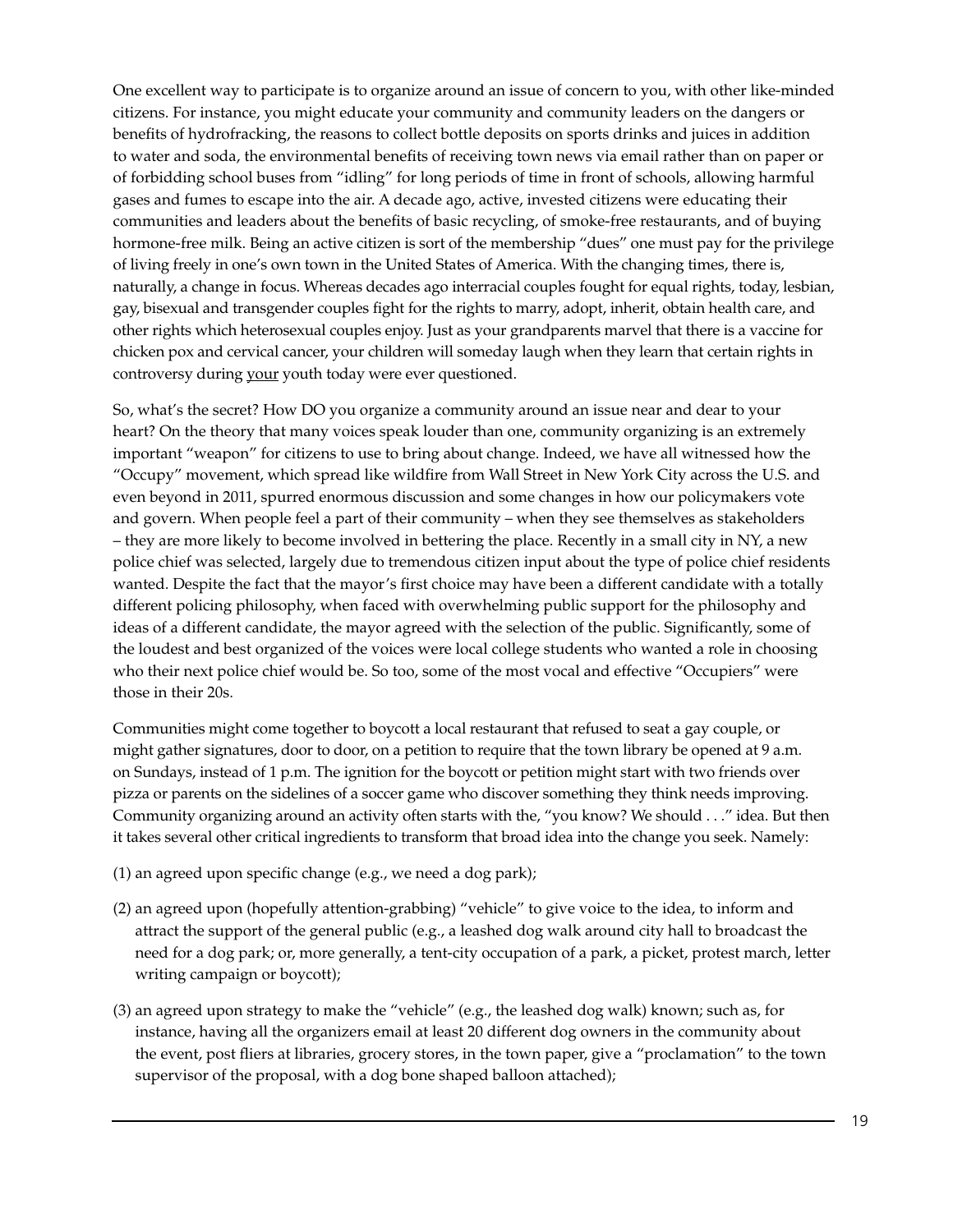- (4) motivated individuals to organize and implement the activity chosen;
- (5) good media coverage of the event (with protestors informing the media, if possible, which footage or photos to take to get the point across); and finally
- (6) more motivated individuals to move the issue from the attention-getting event to the submission of the policy-changing proposal to the town board, city council or mayor.

In 1994, in upstate New York, a group of mothers changed history. This is how: A young mother was breastfeeding her infant son at a food court in a mall. A security guard asked her to stop breastfeeding or to use the bathroom to do so. She refused and said she was eating her lunch, as was her baby. The security guard insisted that the mother could not breastfeed in the public food court because she was "offending" the other patrons. Eventually, this first-time mother, unnerved and upset, left. But she knew she and her baby had been wronged. She also knew that, by breastfeeding, she was doing what was best for her baby.

So she called La Leche League and the New York Civil Liberties Union. Within days, and after many meetings and phone calls, including to the media, a huge protest was planned by a core group of nursing mothers. On the agreed upon date and time, about 85 women, babies in tow, met at the very food court which had been so inhospitable to the nursing mother. They sat down on the ground in the food court and, with television cameras rolling, all began to breastfeed their babies. The incident captured national attention, the mother and a lawyer from the New York Civil Liberties Union were flown to Los Angeles to appear on a California talk show, numerous radios shows across the country interviewed the mother, National Public Radio interviewed the lawyer, and best of all, months later, New York adopted a new section of the Human Rights Law which makes it official that women have the right to breastfeed in public in New York. Several states have since modeled their breastfeeding laws on New York's, and to this day, "nurse-ins" have been staged in communities across the nation to protest anti-breastfeeding policies.

Similarly, continuous, organized protests across New York State succeeded, in 2009, in dismantling the Rockefeller Drug Laws. The Rockefeller Drug Laws mandated extremely harsh punishments for drug possession and sale, sending those convicted to prison for decades – even for small amounts of drugs and even for a first offense. Judges were unable to choose which persons got harsh sentences. No exceptions could be made. The results were tragic, as many thousands of young persons, mostly black, mostly men, were sentenced to spend a good portion of their lives in prison, under these draconian laws. Governor David Patterson, prior to becoming Governor, was arrested in 2007, for protesting against the Rockefeller Drug Laws. However, he had the last laugh two years later, signing into law drastic legal reforms which pulled the "fangs" out of the law, and gave judges back the discretion to sentence offenders to drug treatment and shorter sentences than the original Rockefeller Drug Laws demanded.

#### **Can I be arrested for protesting in public?**

The answer is yes and no. For the most part, public speech is protected under the First Amendment to the Constitution, as discussed in Chapter One, on students' rights. Therefore, peaceful, non-threatening anti-war protest marches to City Hall and anti-gun rallies near a gun store would usually be protected speech. But as with almost all things, there are exceptions to the rule. In this case, there are limits to the protections. Speech (which, you may remember from Chapter One, includes "action"), that threatens or harms others is not permitted

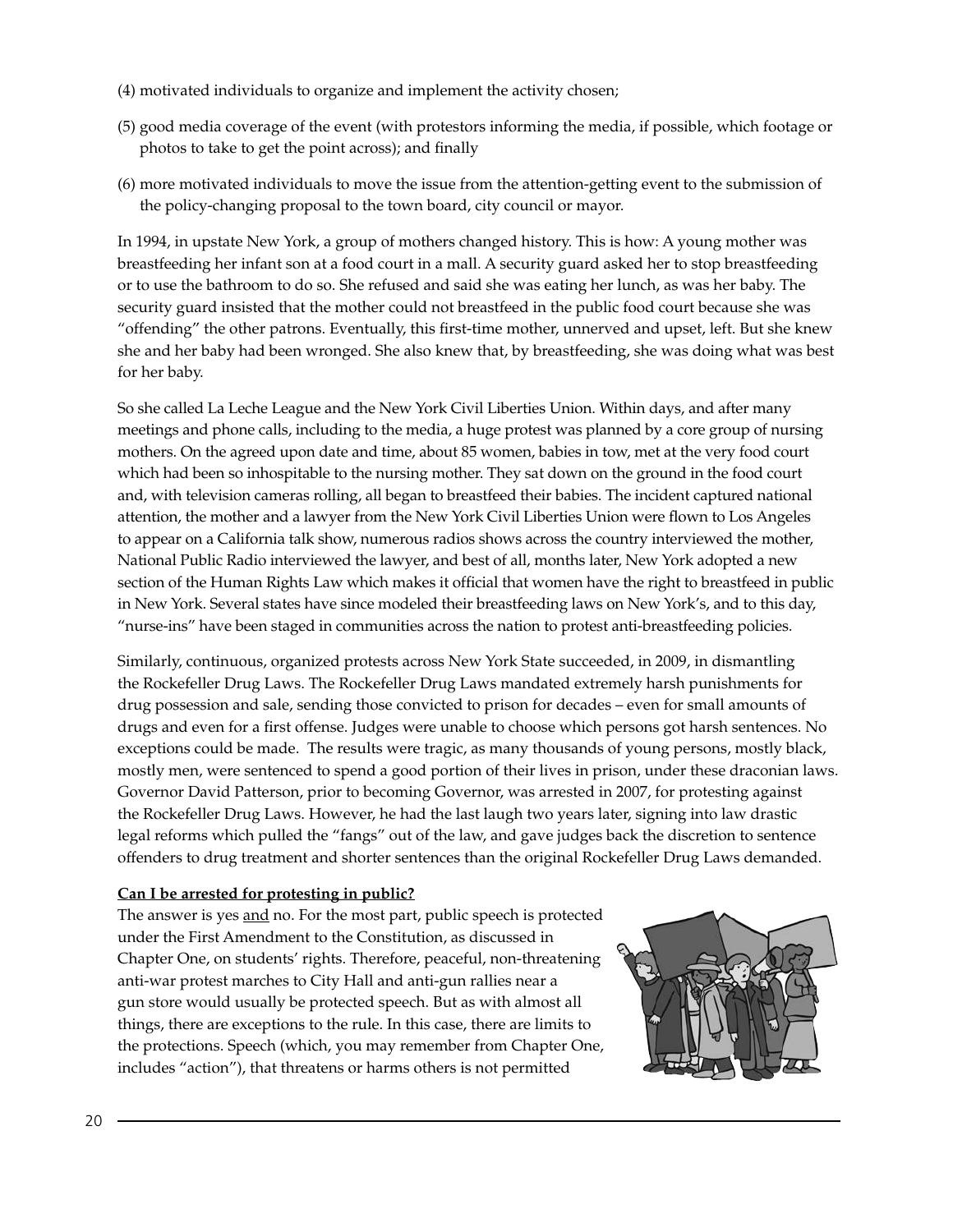under the First Amendment (e.g., cross burnings on lawns, breaking windows of a store in protest; shouting "fire" in a crowded movie theatre, calling publicly for a leader's death), nor is speech protected if considered "offensive," such as public lewdness or the use of certain "swear" words on TV or the radio.

The Constitution and Bill of Rights (the first Ten Amendments to the Constitution) grant many other rights to us as citizens, such as the right to be treated equally, without regard to race, ethnicity, age or gender, among other things (5<sup>th</sup> and 14<sup>th</sup> Amendments); the right to be free from cruel and unusual punishment ( $8<sup>th</sup>$  Amendment); the right to be free from illegal search and seizure ( $4<sup>th</sup>$  Amendment); the right to be free from self-incrimination (5<sup>th</sup> Amendment) and the right to counsel (i.e., a lawyer) (6th Amendment). These rights will be discussed in detail, in subsequent chapters.

Sometimes a citizen is protected by local, state or federal laws which are not necessarily in the Constitution – such as in the example given, of the New York State Human Rights Law permitting breastfeeding in public. The basic rule is that a federal, state or local law can give an individual more rights than the United States Constitution, but it cannot take away any rights the Constitution confers. So, in our example, while the Constitution does not explicitly state that women have the right to breastfeed, it does say that people cannot be discriminated against based on gender. Breastfeeding is a gender-specific issue, since men cannot physically breastfeed. The New York Human Rights law that specifically permits breastfeeding in public is not only in accord with the constitutional ban on gender discrimination, it even gives MORE generous rights to women in this way than the Constitution. If New York State passed a law that no woman could work if more than three months pregnant, that would undoubtedly be struck down by a court(s) because it would conflict with, rather than expand, the federal constitutional rights afforded women. States may not take away from the rights we all enjoy as U.S. citizens.

#### **Personal Rights**:

#### **When can I live on my own, work, drive a car, drink alcohol, enter into a contract and marry?**

New York law allows individuals to live on their own at 18, although you can apply to a court for "emancipation" as early as 16, and be granted the right to live on your own. Rules regarding marriage are discussed later in this chapter. With certain restrictions on wages and hours, and only if you have the consent of a guardian or parent, you can get a work permit as early as 14 years of age in New York. By age 18, you can work in all types of jobs, enter into a contract and apply for credit in your own name.

You can obtain a drivers' license at age 16 in New York, but the license is only probationary for the first six months. If you are found guilty of a traffic infraction within the first six months of obtaining your license, the Department of Motor Vehicles has the right to suspend or even revoke your license! Notice that the wording is "has the right to." What this means is that the suspension of your license under such a circumstance is discretionary. In other words, when faced with such a situation, the DMV will determine, on a case by case basis, whether the particular facts merit your losing your license or not. What if a drunk driver ran into YOU? It would hardly be justifiable to suspend YOUR license for someone else's error in judgment. If you are ever faced with a possible license suspension or revocation, you should understand that you have the ability to challenge that suspension! Assert yourself and present your "defense" (the facts and arguments that tend to show your innocence).

Remember that every car in New York needs to be covered by general liability insurance, or the owner faces suspension of his license and registration. Drivers found guilty of three or more speeding tickets within 18 months risk suspension of their license.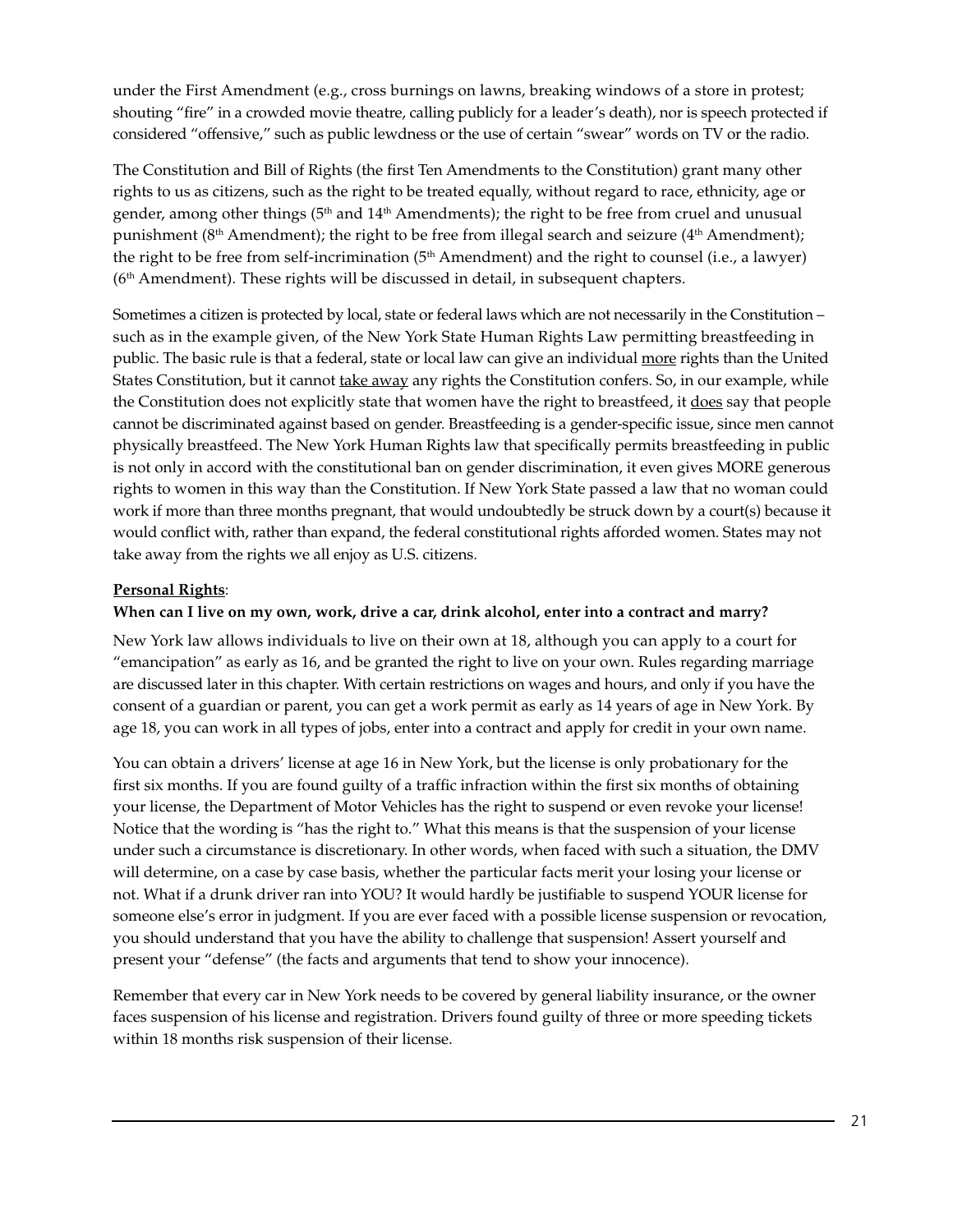#### **Drinking, Drugging, Driving**

The drinking age in New York, as in every state, is 21 for alcoholic beverages. Though in one's own home, with a parent's or guardian's consent (e.g., for a religious ceremony), an underage individual could drink without risking criminal prosecution. This is not the case with marijuana or cocaine or any other illegal substances. Using these substances is NEVER legal under ANY circumstances. Medical marijuana, as of the writing of this text, is still not legal in the state of New York. So, even that is not a possible exception to the rule!



Be aware that recent cases make clear that parents who provide alcohol to underage drinkers, who allow underage drinkers to drink openly in their home, or who look the other way instead of stopping teenagers from drinking in their home, may indeed face criminal penalties, including prison time. Hosting a party is an enormous responsibility. Beyond making sure you have prepared enough food and that the place is reasonably presentable, the host (the tenant or homeowner) incurs legal responsibility for the safety of his/her guests on the premises as well as while they are returning home. In other words, if you host a party and people are drinking alcohol – even if you don't personally supply the alcohol and even if those drinking are over 21 and legally doing so – and leave your home drunk or impaired, you can be held legally responsible if they cause an accident on the way home (either because they drove while drunk or impaired or because, impaired, they walked into the road and another driver hit them). Therefore, you need to be vigilant, when hosting a party, about not letting guests who are drinking leave on their own, either to drive or walk. Call and pay for cabs for your guests, if you need to do so, or designate a few non-drinking drivers before the night begins. It is simply NOT worth it to go to jail (for vehicular manslaughter) and/or be sued for millions of dollars in civil court because you helped cause a person's drunkenness – even if at arm's length.

Bartenders, by the way, are similarly responsible for the behavior of their customers, once they leave the bar, pursuant to the "Dram Shop Act." As of 2004, New Yorkers can bring home the unused portion of a single wine bottle from a restaurant where a full meal has been ordered. However, the restaurant must place the bottle in a special transparent, tamper-proof, sealed bag. If a customer is stopped on the way home from the restaurant by a police officer and the seal on the bag is broken, the officer will ticket the person for having an open container of alcohol. Worse, the person may be tested for DWI and will be charged if he/she fails the BAC (blood alcohol content) and/or sobriety test(s).



Beyond sending intoxicated party guests out into traffic, each single decision to drive while intoxicated (DWI) can be a fatal one. Alcohol-related crashes are the leading cause of death for young Americans between the ages of 16 and 24.<sup>5</sup> In 2008, 25% of drivers aged 15-20 who died in a car crash were legally drunk (with a BAC of .08 or more). Of the nearly 12,000 people who were killed by a drunk driver on our country's roads in 2008, 1,510 of these were killed by an underage drunk driver.

<sup>5.</sup> All of these statistics come from the National Highway Traffic Safety Administration, the Department of Transportation, and the Center for Disease Control.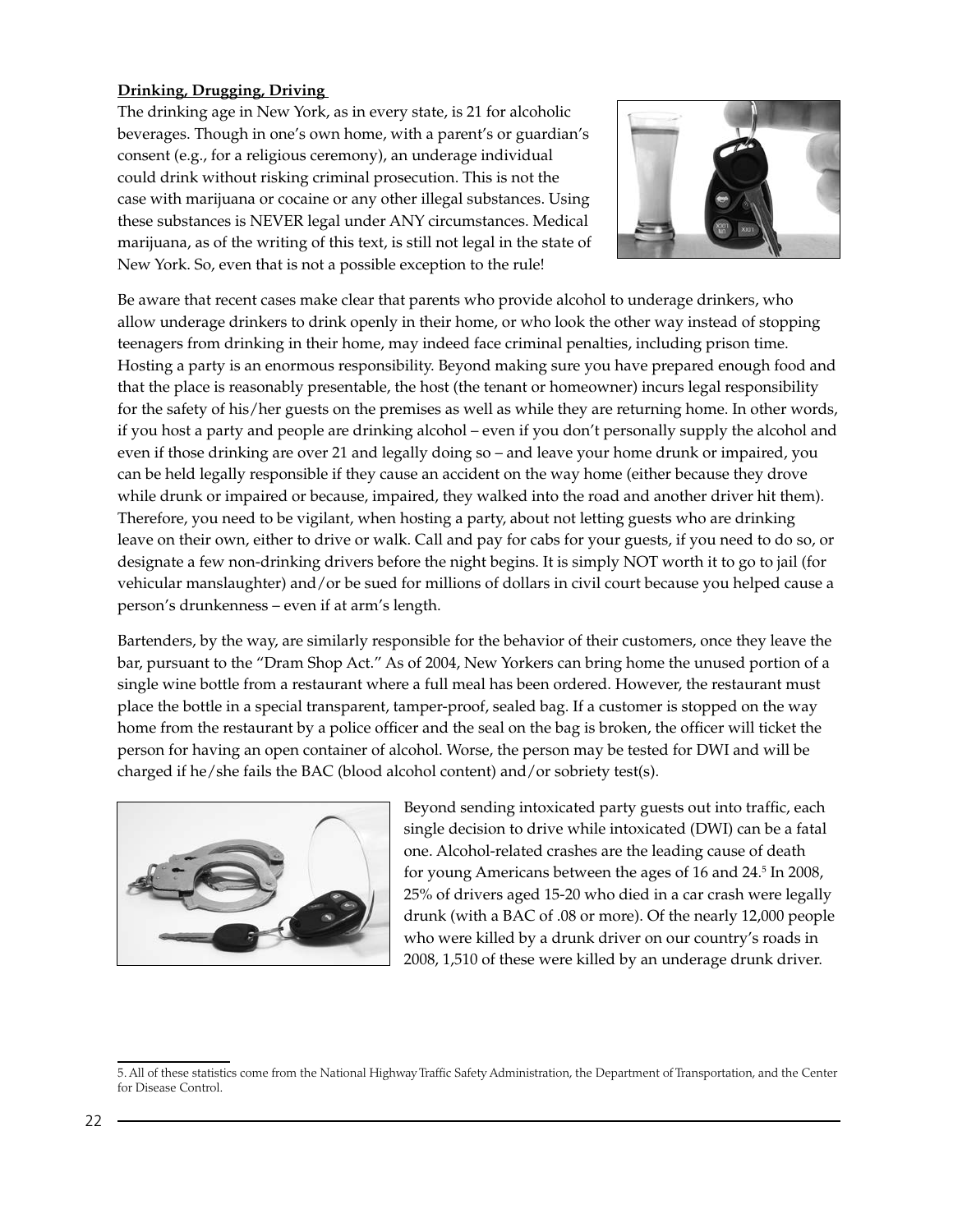If you are stopped for a possible DWI or DWAI (driving while ability impaired), and refuse a breathalyzer or blood test, you will automatically lose your driver's license for six months, whether or not you are ultimately convicted of the DWI or DWAI charge, and irrespective of any suspension or revocation time a conviction brings. If you are convicted of "unreasonably refusing" a blood or breathtest, you will lose the right to drive for 12 months. Under New York's "zero tolerance" law, if you are under 21 and have a BAC between .02% and .07%, your driver's license will be suspended for six months and you will be fined \$125.

Driving while intoxicated by drugs or alcohol can land you up to 12 months in jail and a \$1,000 fine. You license will also be suspended for 90 days. If you are convicted of another DWI or DWAI within 10 years, the punishment increases from a misdemeanor to a felony (a more serious crime), carrying a fine of up to \$5,000 and up to four years in prison! Also, your driver's license would be suspended for a year.

If you are under 21 and convicted of DWI due to alcohol or drugs, even for a first offense, you might receive jail time and will absolutely lose your license for one year. A second DWI conviction under age 21 will land you a felony charge and the loss of your license for at least one year, or until you become 21, whichever is longer. In late 2009, New York passed the "Child Passenger Protection Act," otherwise known as "Leandra's Law," making it a crime to drink and drive with children under the age of 16 in the car. New York is now one of at least 36 states to have such a law. Those convicted under Leandra's Law can expect up to four years in prison, plus an automatic suspension of their license and will have an ignition interlock system installed into their vehicle for at least six months. That's for a first offense! If the child in the car is seriously injured, the driver can receive up to 15 years in prison and if the child is killed, as was the law's namesake, Leandra, up to 25 years in prison. Further, if the driver is a parent, guardian or legal custodian (e.g., a hired babysitter) of the child, that person will be reported to the Statewide Register of Child Abuse and Maltreatment, to be monitored by that agency, as well.

Drinking and driving is a fatal combination. It is a split second decision that can have permanent, deadly consequences – killing you, those you love – or maybe even those you never knew, who had families who loved and cherished them deeply. Drinking and driving is irresponsible and reckless. The impact of your drinking and driving will be felt by many, and will forever change many lives. Don't do it! Call a cab or a friend or parent to come and get you, if you have been drinking and need to leave. Anyone who loves you would rather pick you up at 3 a.m., than lose you forever. Put a number on your cell phone speed dial NOW of a person you can count on, to come to your aid when you shouldn't drive. It may be the most important call you ever make!

On to drugs: To reiterate the obvious, no matter what the age of your guests, no amount of marijuana, cocaine, or any other illegal drug is legal, just because it is in your home. Illegal drugs are illegal, no matter who is using, no matter where. Period!

In May of 2012, Governor Andrew Cuomo proposed new legislation legalizing the possession, but not the use of a small amount of marijuana. The reason for this legislation was that in New York, since 1977, the possession of less than 25 grams of marijuana subjected a person to a ticket and a fine, but if the same amount of marijuana was burning or in public view, the person could be charged with a misdemeanor and possibly a lifelong criminal record. Governor Cuomo's legislation did not become law, but it would have legalized even public possession of less than 25 grams of marijuana. You may wonder: What could be the reason for this seemingly trivial distinction between public and private possession? Why would Governor Cuomo bother? The answer may surprise you, but it's a great lesson in politics and policy-making. When a police officer stops someone and frisks them, the officer typically asks the person to "turn out" his pockets,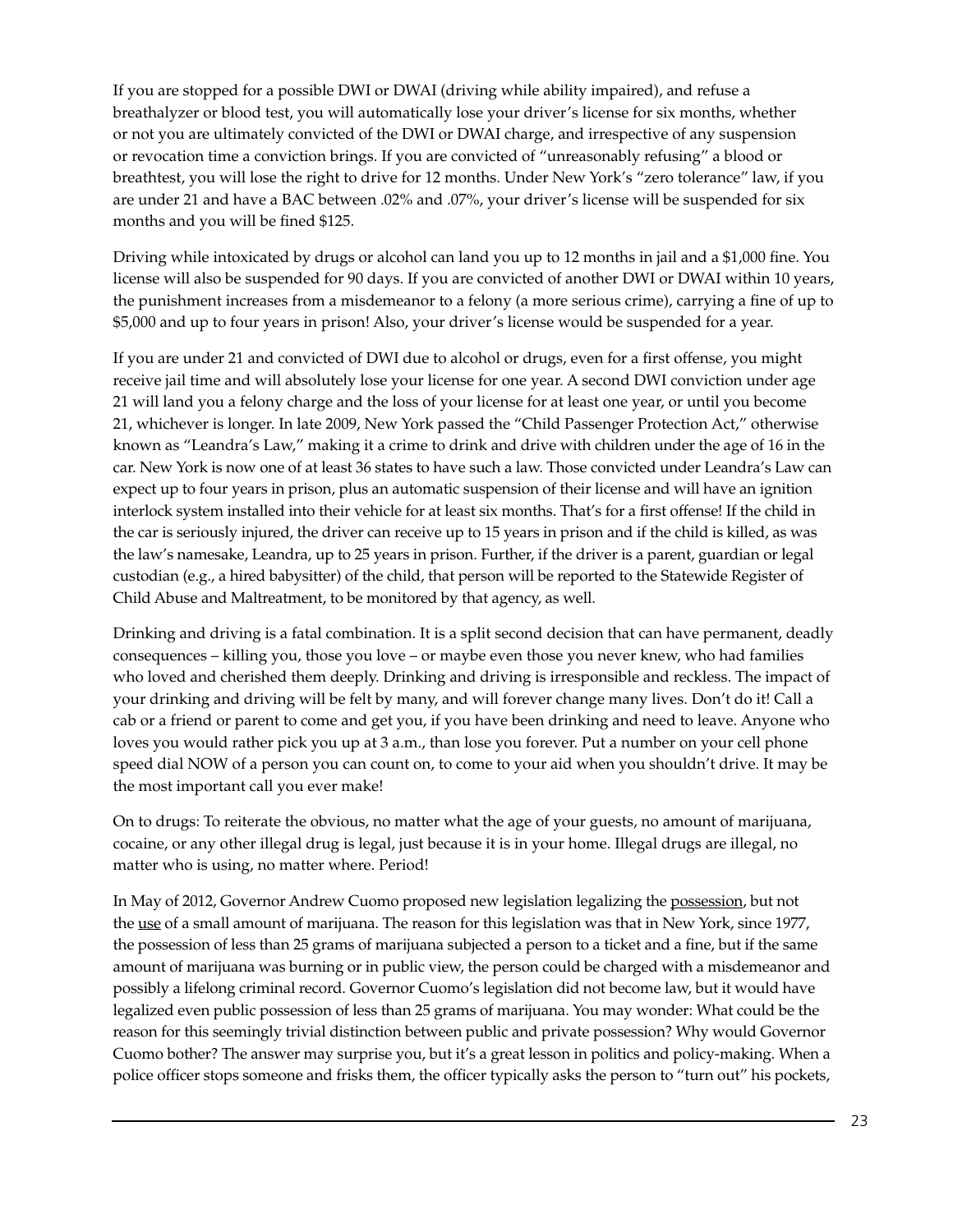making any "private" possession of marijuana suddenly public. Public possession would be regarded as a misdemeanor and the person would be burdened with a criminal record that could impede his future success in life. Since studies show that police "stop and frisk" policies unfairly impact blacks and Latinos (that is, blacks and Latinos are stopped and frisked more often than whites by police), Governor Cuomo was attempting to reduce or eliminate the chance that blacks and Latinos would be overrepresented in the criminal justice system due to being arrested so much more often for "public" possession of marijuana.

Since Governor Cuomo's legislation did not pass, the current state of the law is that (non-public) possession of less than 25 grams of marijuana is a criminal "violation" and can result in a fine of \$100 for a first offense. But if an officer tells you to turn out your pockets and your less than 25 grams of marijuana becomes public, you will be subject to a misdemeanor. Additional offenses can result in fines of \$250 and 15 days in jail. If you possess greater than 25 grams of marijuana, the fine is even steeper and you could end up doing a number of years in jail.

Despite the fact that the Rockefeller Drug Laws (discussed in the previous chapter) were reformed in 2009, ending decades of harsh, mandatory, lengthy sentences for drug offenses, the sentences which New York judges currently have the choice to confer on drug offenders (and especially for repeat offenses) are nevertheless harsh, and can involve heavy prison time. Drug sales/deals which occur across state lines are even riskier, as defendants are then charged with federal drug crimes, receive longer sentences (in federal prisons) and have no chance of parole.

#### **Marriage:**

In New York, a person can get married as young as 16, with a guardian's or parent's consent. Without such consent, one can marry at 18. A marriage is a legal contract which lasts until the parties (the two people married) get divorced or one dies. To be legally married, you need to go to the town/city /village clerk where you live and complete an application for a marriage license. You will need photo ID and, if one or both of you was previously married, you'll need proof that that prior marriage ended (i.e., divorce decree, annulment papers, death certificate of former spouse). Once you obtain the marriage license, you need to wait at least 24 hours to be married, but must do so within 60 days or the license becomes null and void. New York does not currently require blood tests for a couple to wed, although some states do. Be sure to check the requirements before going to apply for a marriage license, including what, if any, fees are charged. To be legally wed in New York does not require that you have a ceremony performed in a church, synagogue or temple. But you do need to have the ceremony performed by someone licensed to perform weddings in New York. Judges and certain other officials (listed in New York's Domestic Relations Law) may legally perform civil ceremonies.

Passed by the legislature and signed into law by Governor Andrew Cuomo on June 24, 2011, and effective July 24, 2011, New York's same-sex marriage law catapulted New York into the elite club of states (among them: Iowa, Massachusetts, Connecticut, New Hampshire and Vermont, as well as Washington, D.C.) which permit gay couples to marry and enjoy all the rights and benefits that heterosexual married couples enjoy – such as access to health care benefits of the spouse, inheritance rights if a spouse dies and custody rights if a couple divorces. In 2009, the same-sex marriage bill was introduced by then New York Governor David Patterson, who claimed it was a "civil rights issue whose time had come." Maryland and Washington State approved same-sex marriage laws in 2012, but both states' laws will be put to public vote. Several other states (Delaware, Hawaii, Illinois, New Jersey and Rhode Island) recognize "civil unions," meaning, gay couples – while unable to legally marry -- can still enjoy many of the rights of married couples, including those related to health insurance benefits, custody and inheritance. California has a very complicated history with this issue. Same-sex marriages were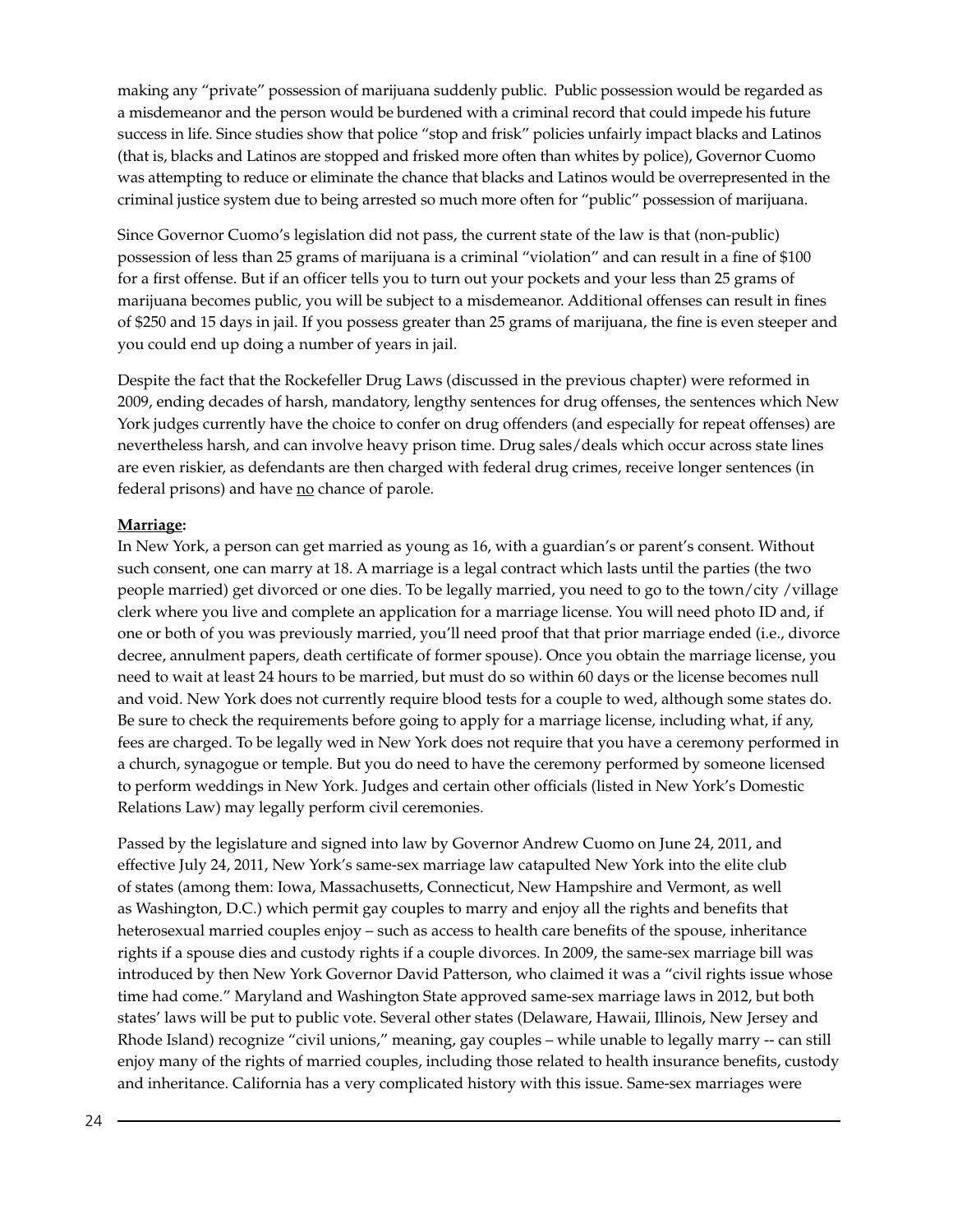legal in California at certain points between 2004 and 2008, but are not presently permitted. Domestic partnerships continue to be recognized in California. California is one of 30 states which continue to have prohibitions against gay marriage in their state constitutions.

#### **Divorce:**

Until 2010, New York was the only state which did not allow some form of "no-fault" divorce. This means that prior to 2010, couples in New York had to either live separately from each other for a full year before being permitted to file for divorce, or they could file for divorce immediately, but they had to claim that one of the members of the couple committed adultery, abandoned the other, or treated the other cruelly and inhumanly, etc. Prior to the no-fault law being passed in New York, it was the only state without some form of no-fault divorce. Now, couples in New York can divorce without attaching blame to an individual or stigma to the relationship.

Most of the time, especially when the custody of children is involved, it is extremely beneficial to obtain a lawyer to represent you and your interests in a divorce. What you don't know can truly hurt you in a divorce, and a divorce lawyer can best protect your interests. For instance, if you have a spouse who is emotionally abusive to you and you decide one day to walk out the door and never come back, that decision may come back to haunt you – especially if you left children behind. You could be seen as having abandoned the marriage and the children, and could risk losing custody of the children you left in the hands of this abusive person, as well as losing rights to much or all of the property in the house you left behind. You might not have been aware of the consequences of "walking out" before seeking the advice of a lawyer.

#### **A Note on the Children of a Divorcing Couple**:

Even when the parents of a child are not married, they are responsible for a child's support, care and education until the child reaches the age of 21, unless the child has been "emancipated" (discussed earlier) or is married. Blood tests are sometimes ordered by a court to prove paternity, if contested, by a parent. The driving force in assigning custody during a separation or divorce proceeding is "the best interests of the child." While the courts do try to award joint or shared custody, so that children can continue to interact meaningfully with both parents, circumstances may dictate that it would be in the "best interests of the child" not to associate with a particular parent. This might be the case if the parent was a substance abuser or very violent.

At times, a judge may "phase in" custody by first allowing a parent short segments of "supervised visitation," so the child can spend time with the parent on a specified day and time of the week or month with another adult present (usually a social worker) to assure that things go smoothly and that the child is safe. This might be a judge's strategy if a parent has recently completed drug rehabilitation and is trying to get his/her life back together; or if a parent with a mental disorder recently found a medication which stabilizes his moods enough to interact with others without incident. After months of this type of supervised visitation, longer supervised periods might be arranged and then, ultimately, unsupervised visits. The point is to allow the parent into the child's life without putting the child in physical or emotional danger. The ultimate goal is to have parents share custody, if this would best serve the interests of the child.

A judge determines who pays child support and how much is paid, in accordance with the Child Support Standards Act. A judge may order that, rather than have the support-paying parent send a check directly to the custodial parent (the parent with the child[ren] the majority of the time), he or she send the check instead to the state's support collections unit, which then sends the check to the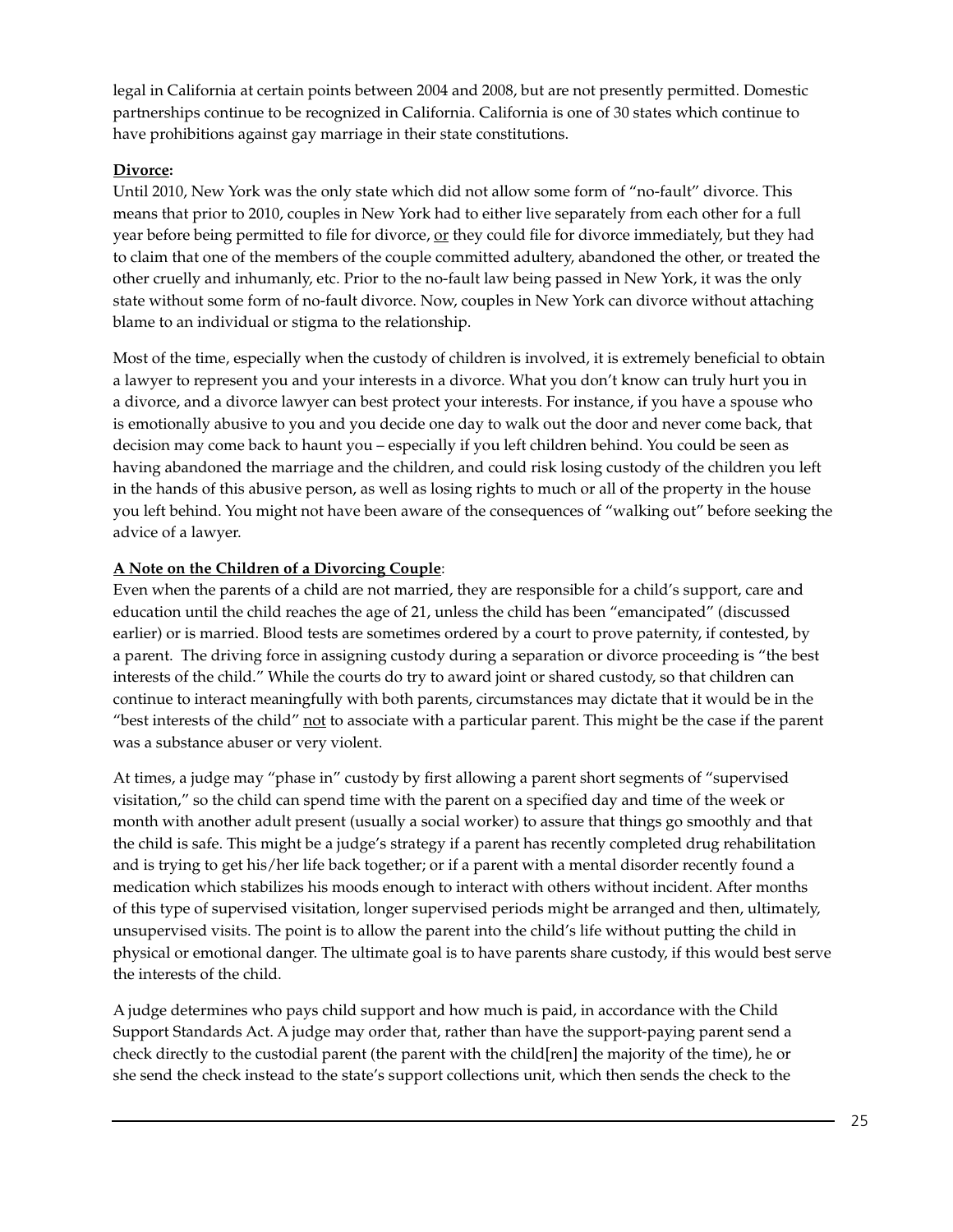custodial parent. If court ordered payments are not being made, the support collections unit can assist the custodial parent to obtain these payments, even garnishing (automatically taking directly from the paycheck) a portion of the supporting parent's wages, if necessary. To refuse to pay court-ordered child support is a violation of the court order to pay support and may result in the non-compliant parent's driver's license being suspended, income tax refund being withheld or garnished and applied to the amount owed, and even with a jail sentence. If a parent is sentenced to jail or prison (whether related to non-payment of child support or to some other crime), the obligation to pay child support continues, despite the fact that most people behind bars have no means to pay. Thus, many parents leave prison with enormous accrued child support debt. If you are ever imprisoned and cannot afford to make your child support payments, you should, as soon as possible, apply to the court for a "downward modification" of child support payments. The least amount possible is \$25 per month, so the amount accruing while you are imprisoned is decreased.

#### **Your Right to Information**:

The "Freedom of Information Act" or "FOIA" governs "FOIL," the "Freedom of Information Law." This law permits citizens to obtain information from government bodies that would not otherwise be public knowledge. For instance, suppose your surgeon botched your surgery and replaced the wrong knee. You might want to sue for malpractice. It would be a stronger case if you could show that this particular surgeon had been sued in the past for malpractice, been suspended from the practice or dropped from his insurance due to excessive malpractice claims, or been brought up on disciplinary charges for unprofessional acts. You would have the right to obtain this otherwise undisclosed information by "FOIL"ing the bureau of the state government responsible for licensing physicians. A "FOIL" request takes the form of a fairly standard letter seeking specified information. The state agency applied to has five days to respond either with the information requested, an explanation of costs involved in copying the information to be provided, or a denial with explanation (e.g., that you've contacted the wrong agency, that the information you seek is "classified" and unavailable, etc.). Citizens receiving a complete or partial denial have the right to appeal the decision within 30 days. Further information on how to file a FOIL request or appeal may be found in "Your Right to Know," a pamphlet published by the Committee on Open Government in Albany, New York. They can be contacted by phone: (518)474-2518, or you can visit their website at: http://www.dos.ny.gov/coog/

#### **Health Care Coverage & Welfare:**

Universal health care was signed into law by President Obama in 2010, providing among other things, for all children in the U.S. to be carried on their parents' health plans until age 26 and requiring everyone to obtain health insurance by 2014 or pay a penalty. Chief Justice John Roberts, writing for the majority stated, "The federal government does not have the power to order people to buy health insurance. The federal government does have the power to impose a tax on those without health insurance." Although the Affordable Health Care Act was challenged as unconstitutional, the United States Supreme Court on June 28, 2012, in a major decision, upheld nearly all of the act as legal. The Supreme Court disallowed as "overstepping" the provision in the Act which would have forced states to provide Medicaid payments for all eligible residents, or lose federal funds.

Preventative health measures will soon be in place as well, covering such things as contraception, pregnancy care, well-baby visits, hepatitis (and other) vaccines, flu shots, tests for HIV and cancers of the breast and colon, screening for depression and alcoholism, and smokers' counseling. Further, under the Act, health insurers won't be able to deny coverage or charge more for those with pre-existing health problems.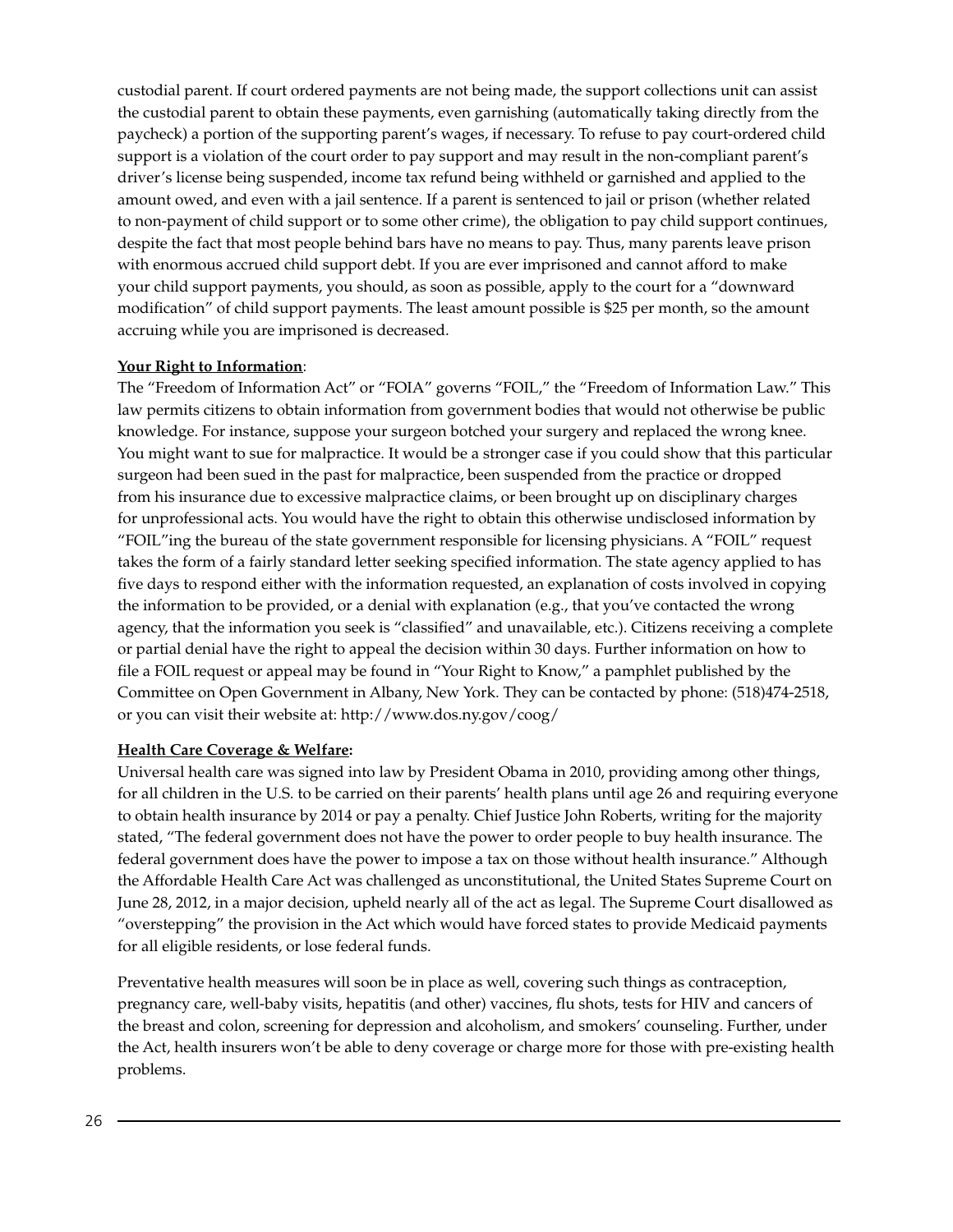New York has for many years provided for the children of the uninsured, allowing them to receive health care through the "Child Health Plus" program. This is a good example of how a state can provide more generous benefits than the federal government mandates, but cannot provide less. Medicaid is medical insurance available to legal U.S. residents who are below a certain income bracket. Medicare is medical insurance available to older legal U.S. residents.

Welfare benefits are supplemental funds available through the Department of Social Services for individuals and families in need. Disability income, food stamps, WIC (women, infants, children) monies, and temporary financial assistance (such as for rental payments and security deposits) are some of the types of needs funded through social services.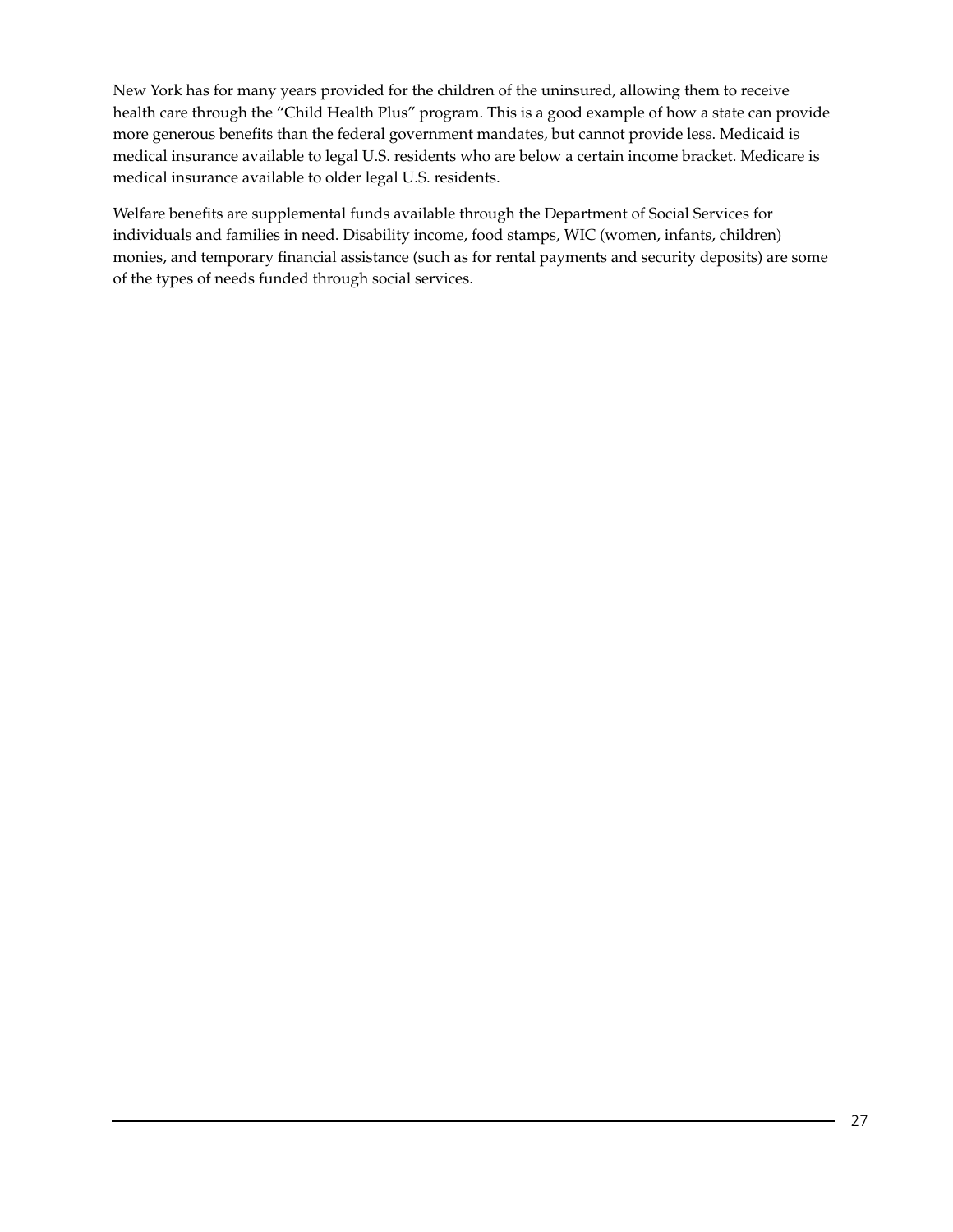## **Activities:**

- 1) set up a voter registration table at school, with information available as to who is eligible to vote;
- 2) make sure all eligible class members are registered to vote (bring in registration forms and help them to fill them out);
- 3) attend a city council meeting or public hearing to learn how it is run and how community members can participate. Propose a new law as a group that will greatly impact teenagers. Divide your class into factions and hold your own hearing on the proposed new law (perhaps with city council members presiding over the hearing, and with the involvement of special interest groups, teachers, students);
- 4) learn the value of civic activism: poll fellow students in each grade in your school about what ONE thing they would most like to change about the school; discuss responses as a class to determine which were most frequently made and which could most conceivably be implemented; plan a "campaign for change" within the class which could involve the entire student body; lobby and peaceably demonstrate before the administration for this change!
- 5) within your class, discuss a listing of scenarios of what would and would not be protected free speech in school and on the street (you can even read facts from various Supreme Court speech cases) and vote before revealing what lines the Supreme Court has drawn to date;
- 6) visit a local civil court to watch how a jury is empaneled;
- 7) make a FOIL request for information the class votes to obtain;
- 8) make a list of your monthly expenses to see how much money it takes an emancipated teen to live independently.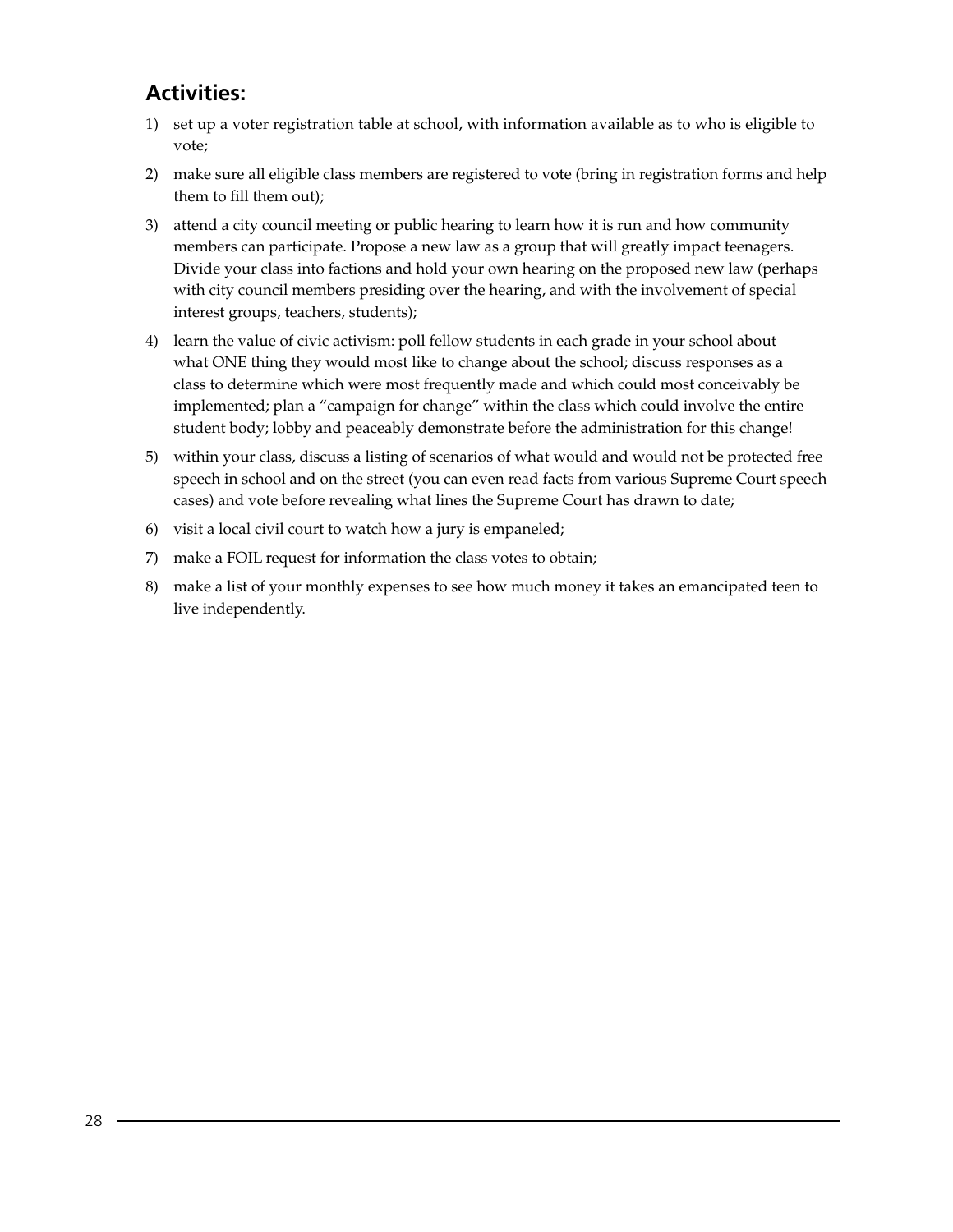## **Chapter III. Rights I Have in the Criminal Justice System:**

In New York, you are considered an adult for criminal justice purposes at age 16, although in certain cases of extreme violence, children as young as 13 have been tried and convicted as adults. Classifying a person as an adult or child for criminal justice purposes is a critical distinction. Adults are tried in criminal court, receive harsher sentences and go to prison with other adults. Children are dealt with in family court, receive lesser sentences – often with records sealed (see explanation, below) – and, if necessary, are placed in special juvenile detention centers without adult prisoners, until they reach adulthood. The New York State Division of Criminal Justice Services maintains a "rap" sheet on each person convicted of a crime and these records are permanent. However, the records may be sealed (unavailable to employers, schools, etc., but still viewable to police and the FBI) if the person was 19 or under at the time the crime was committed, and was otherwise eligible to be granted "youthful offender status" by the judge. As will be discussed shortly, such conviction records may have a very negative impact on your ability to obtain employment throughout your life. Unlike many other states, New York does not provide for the expunging (erasure) of criminal convictions (but note that, under the 2009 Rockefeller Drug Law reforms, certain drug crimes may be expunged).

New York and North Carolina are the only states in the nation where a 16 year old who commits a crime (and a younger person who commits a violent crime) starts off in adult criminal court rather than juvenile or family court, and can only be "waived down" to family court by a judge's order.

Now that you know how serious entering into the New York State criminal justice system is, let's go back to the basics: What protections do you have, as a citizen, in the criminal justice system? If you don't know what rights you have, you cannot utilize them to protect yourself and your loved ones. The Bill of Rights of the Constitution provides us all with certain "unalienable" rights. Three of these rights are central to a discussion of how you can expect to be treated in the criminal justice system. They are precious and to be guarded carefully as they are so easily "given away," if you are not knowledgeable of what they are and how they can protect you.

#### The **Fourth Amendment** to the Constitution provides:

"The right of the people to be secure in their persons, houses, papers, and effects, against unreasonable searches and seizures, shall not be violated, and no Warrants shall issue, but upon probable cause, supported by Oath or affirmation, and particularly describing the place to be searched, and the persons or things to be seized."

To paraphrase, the Fourth Amendment protects citizens from illegal search and seizure. In other words, police officers cannot just search you, your car or your home and take or "seize" your possessions without good reason. They must either have: (1) your permission – your "consent"; (2) a search warrant signed by a judge and specifying what they seek; (3) "probable cause" (something beyond mere suspicion that leads them to believe that you committed, or are in the act of committing, a crime, such as witnessing you commit a crime); (4) you have already been arrested (a search "incident to arrest"); or (5) there was an "exigent" or emergency situation (e.g. someone was in danger of serious harm, someone was fleeing from police, evidence was about to be destroyed).

So, if a police officer knocks on the door and asks if she can come in, the FIRST question you need to ask is: (1) Do you have a search warrant? You MUST demand to see this. Without a warrant, (or your permission or an emergency situation), the officer has no right to be in your home.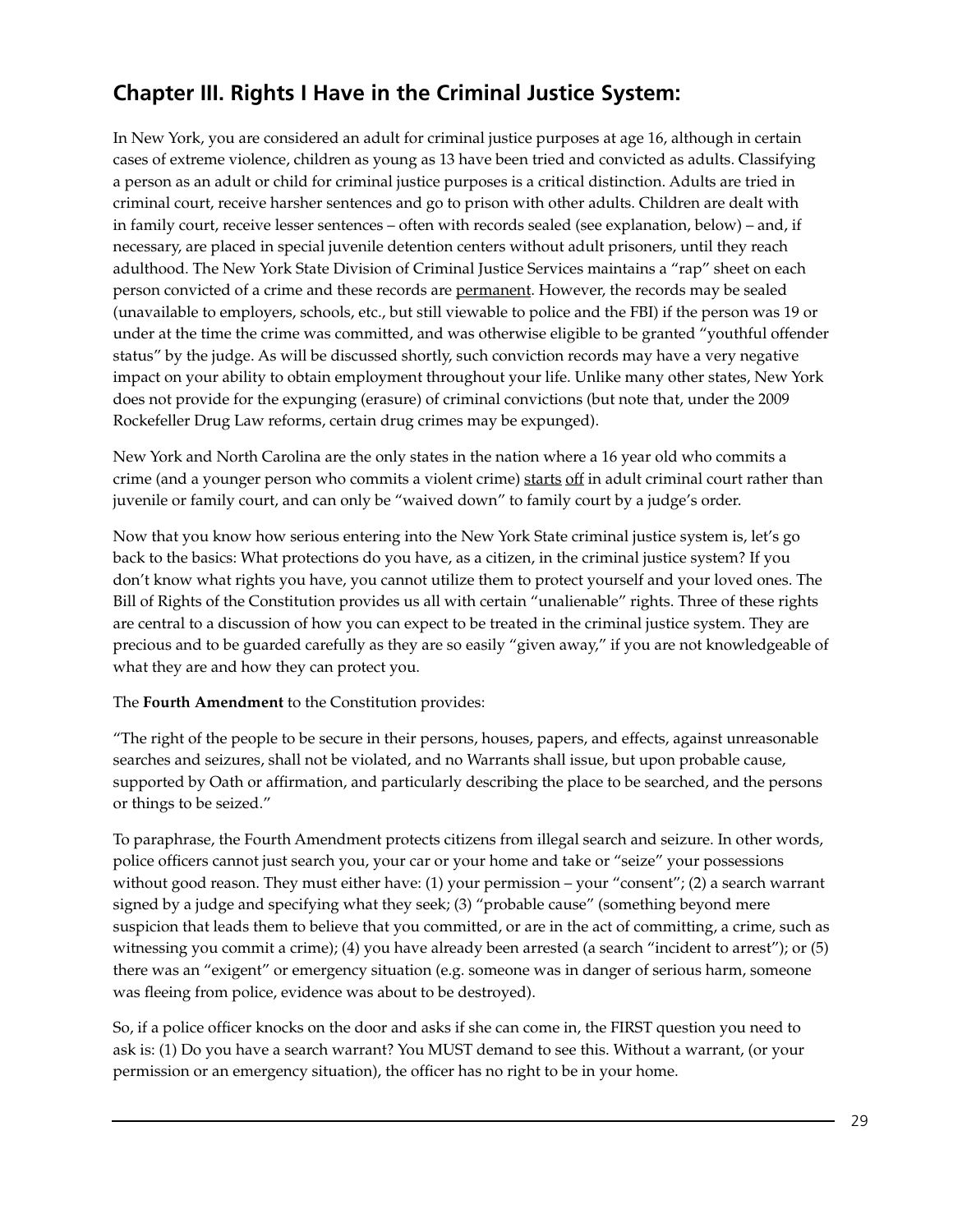But what IS a warrant? A **warrant** is a piece of paper, dated, signed by a judge, obtained by the district attorney's office and/or the police, specifying exactly what item(s) is/are sought. The warrant must also contain the homeowner's name and the address of the residence being searched. It must be executed (acted upon) by the police within 10 days of issuance (i.e., 10 days from the time the judge signs it) and during reasonable hours (e.g., not at 2 a.m., unless extraordinary circumstances prevail). The officer(s) executing the search warrant must look for the item(s) they seek ONLY where those items could legitimately be. In other words, an officer cannot look under a pillow for a stolen bicycle. However, if the warrant is for drugs or drug paraphernalia, the officer could look almost anywhere – even in a jewelry box, a freezer, or under a couch cushion. But here's the tricky part: let's say the officer is looking for a stolen bicycle and is only looking where a bike could legitimately be. He opens the bathroom door – but instead of a bike, he sees a whole bunch of drug paraphernalia and drugs. In New York, this would cause the warrant to automatically expand – instantly, to include drugs as well as a bike. Now, the officers could legitimately go back to the bedroom and look under the pillow and in the jewelry box for drugs.

Of the other search warrant exceptions, "consent" and "exigency" (emergency) deserve attention. **Consent** is a bit tricky, so you need to be careful. You could be in the kitchen making coffee and your friend who is visiting could answer the door and give legal consent to an officer to come in, even though your friend does not live there. A five year old could NOT reasonably be seen as capable of giving consent, but since the law in New York does not specify the age at which one can give legal consent for these purposes, an astute 13 year old may be assessed by a judge as capable of having given consent to a police entry which produced arrest-worthy evidence. Especially if you are hosting a party, you need to be the one to answer the door in case the police arrive. You do not want your guests to be consenting to a search of your home without your knowledge.

**Emergency** or **exigent circumstances** which can give rise to a legal police entry in the absence of a warrant are: someone is in danger of "life or limb," someone has escaped from prison or jail and the police are chasing him (the "fleeing felon" exception), the police are in hot pursuit of a perpetrator who rushes into your home and the police follow; the police have knowledge that you are harboring a criminal in your home; the police believe there is imminent danger of evidence being destroyed if they do not enter immediately.

#### The **Fifth Amendment** to the Bill of Rights protects citizens against self-incrimination:

"No person shall be held to answer for a capital, or otherwise infamous crime, unless on a presentment or indictment of a Grand Jury, except in cases arising in the land or naval forces, or in the Militia, when in actual service in time of War or public danger; nor shall any person be subject for the same offence to be twice put in jeopardy of life or limb; nor shall be compelled in any criminal case to be a witness against himself, nor be deprived of life, liberty, or property, without due process of law; nor shall private property be taken for public use, without just compensation."

This means that you always have the right to remain silent – and you do not have to tell on yourself – in a courtroom, in a police car, on the street or anywhere. Have you ever watched a police drama where someone in a courtroom says, "Your honor, I plead the Fifth"? If so, you witnessed a person invoking their Fifth Amendment right to be free from self-incrimination. If you know that your answer to a particular question of a police officer, judge or the attorney not representing you (the prosecuting attorney) might incriminate you, remember that you have the right to remain silent. Similarly, if a police officer pulls your car over and asks you, "Do you know why I pulled you over?" You should not respond, "I guess I was speeding." To do so would be giving up your Fifth Amendment right NOT to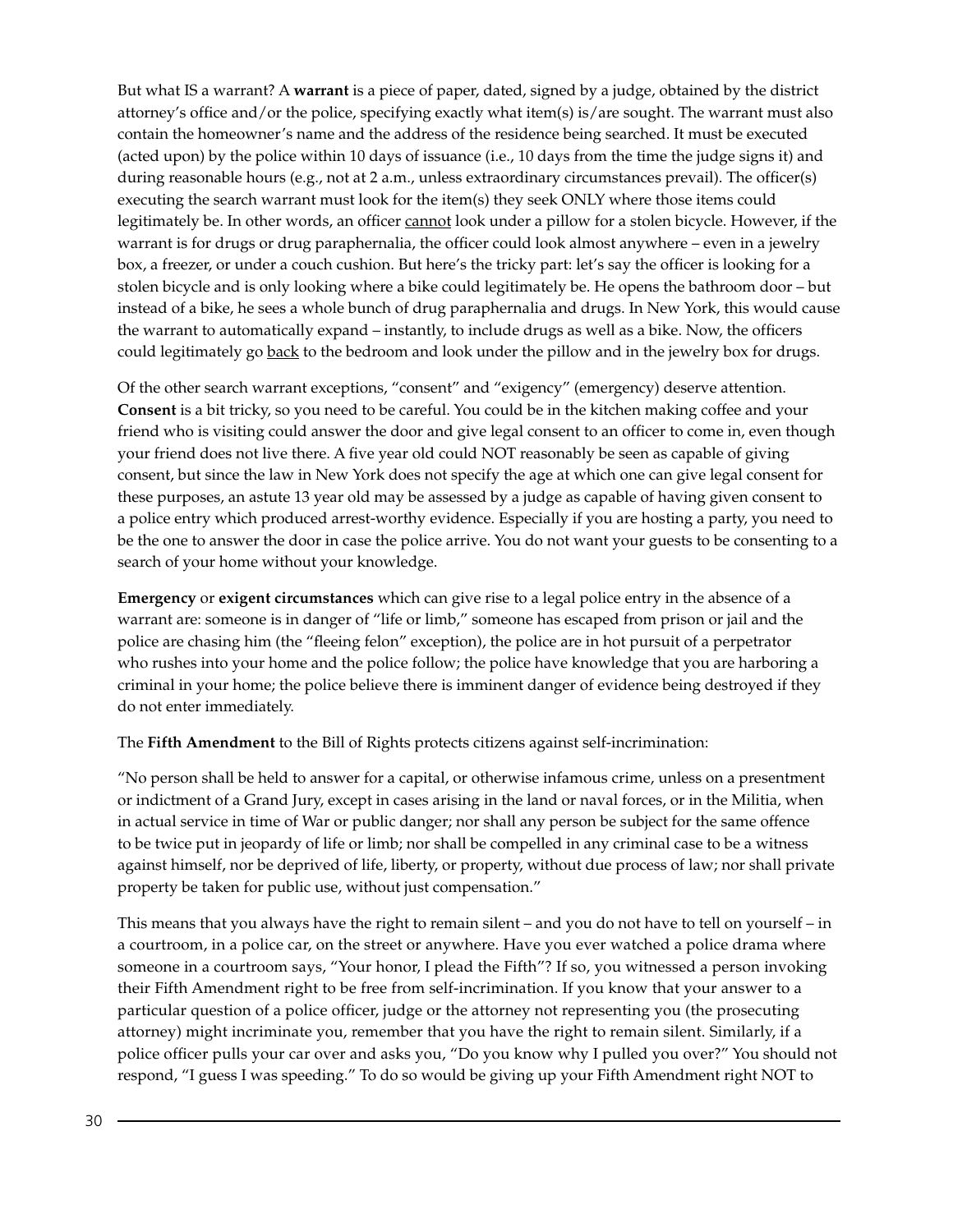incriminate yourself. Moreover, in that situation, you have no idea why the officer pulled you over. You might have a broken taillight, for all you know – and you would have just given the officer another reason to ticket you! The proper response would be either to remain silent, or to ask the officer, "I don't know, officer, why did you pull me over?"

The **Sixth Amendment** to the Bill of Rights gives citizens the right to counsel, that is, to a lawyer, if they cannot afford one on their own, when faced with the possibility of incarceration:

"In all criminal prosecutions, the accused shall enjoy the right to a speedy and public trial, by an impartial jury of the State and district wherein the crime shall have been committed, which district shall have been previously ascertained by law, and to be informed of the nature and cause of the accusation; to be confronted with the witnesses against him; to have compulsory process for obtaining witnesses in his favor, and to have the Assistance of Counsel for his defense."

The right to counsel is critical. Indeed, it may be your most important right. If you are being questioned at the police station beyond the biographical information needed to book you, you should ask for a lawyer before you answer any of the police officers' questions, even if you have no reason to believe you have committed any criminal act. Many completely innocent people have been convicted of crimes and spent years in prison. Over 130 innocent people in the United States have been sentenced to death, and then, prior to execution, determined to be innocent. So innocence is not always a complete defense, and does not always ensure a not-guilty verdict. Speaking to any attorney before responding to police questions which go beyond biographical information about you is simply good advice.

**Miranda rights** which must be read to you by police when you are: (1) in custody; and (2) are being questioned about what the police are investigating, are a combination of your Fifth and Sixth Amendment rights.

"You have the right to remain silent. Anything you say can and will be used against you in a court of law." (It will be used against you, so don't talk.) You have the right to an attorney. If you cannot afford one, the state will provide one for you."

Not only before you answer questions, but importantly, before signing anything at the police station, you need to speak with an attorney – whether your own private lawyer or one the state (or county) provides for you (i.e., a public or conflict defender). State politely that you would like to speak with an attorney.

There are many reasons for this. First, a police officer might offer to write down a statement which you dictate to him or her of what happened (a confession). But if you don't reread the statement the officer wrote, you won't know if what you stated has been accurately captured in writing by the officer. Sometimes there may be legal terms in the written charges against you that you don't understand, or there might be crimes listed which you didn't commit. Sometimes, confessions written by police for defendants to sign also contain legal terms and additional criminal activity. You must have an attorney read the statement and go over it with you before you sign it. Finally, having an attorney at your side before signing a statement or confessing to a crime is critical because it might be that you had a legal defense to the crime of which you were not aware. Your lawyer will be able to advise you of any legal defenses you might have.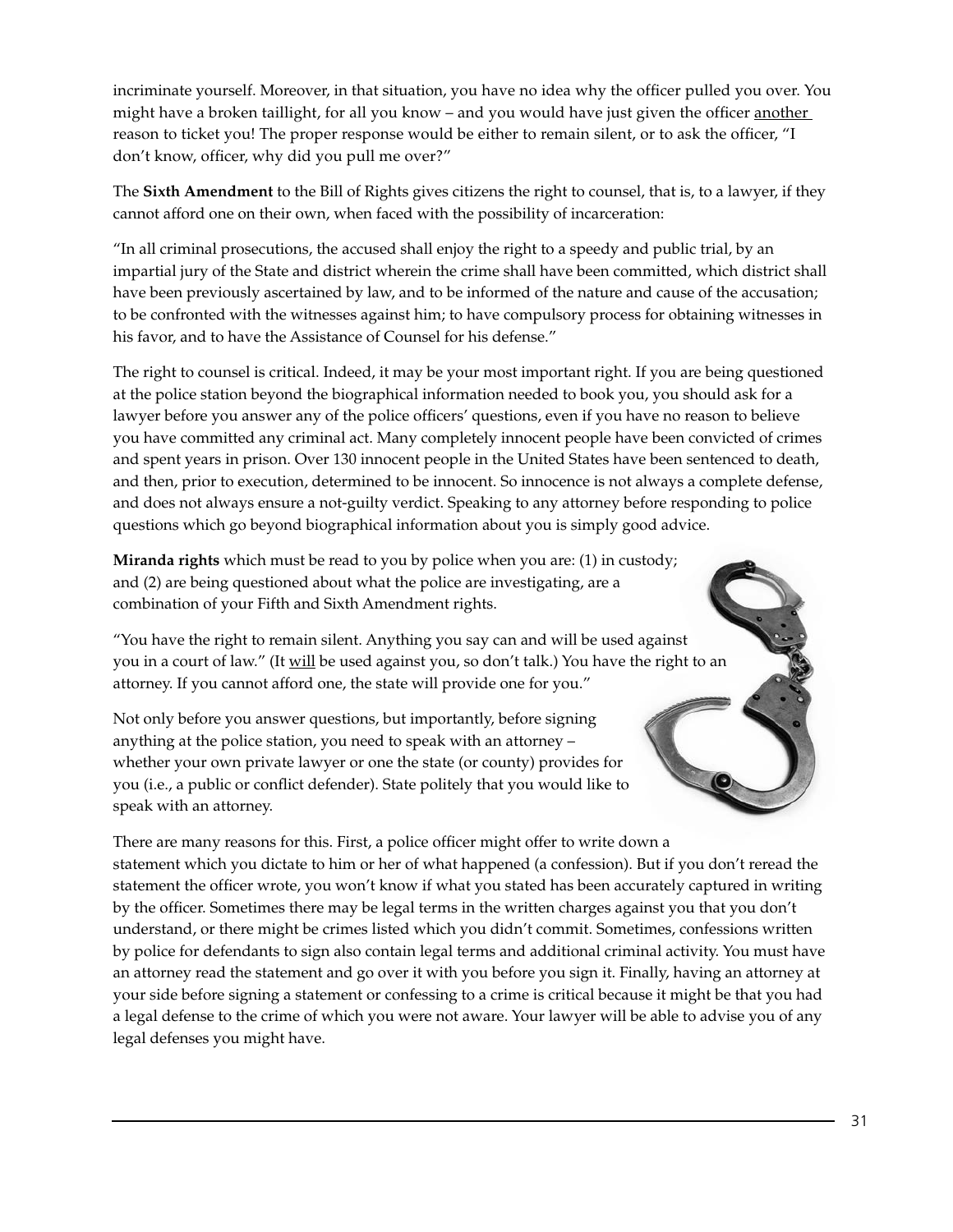For instance, let's say you were driving your dad's car and he'd left his prescription Valium in the car. When your car was stopped because you were speeding, the officer ordered you out of the car and searched it, finding your father's prescription. You are charged with having an illegal prescription. You might have been about to sign a confession that you had the prescription drugs in question (even though they were not yours). But when your attorney hears the story of how you were apprehended and your car searched, she might tell you that you should not sign the confession because the entire episode of the car search was illegal. If the search was illegal, then the discovery of the prescription drugs was illegal. The drugs were the "fruit of the poisonous tree" (the illegal search) and your attorney will take the appropriate actions to have them excluded from evidence. Had you not consulted with your attorney, you would have confessed to the entire thing and may have been found guilty. Be aware that having a parent or guardian by your side while being questioned by police is fine, but it is NOT a substitute for an attorney, unless your parent is an attorney. Many parents are as unaware of the tremendous, permanent legal ramifications of their child's incriminating statements, as the child is, himself. Remember: In general, once you sign something, you "own" it and must live with the consequences.

Let's talk more about street and car searches, beginning with how the police stop you on the street or in your car.

### **Street Confrontations**:

#### **The "Approach and Question"**

The police can "approach and question" you on the street for any legitimate reason, such as to ask you what time it is, if that dog roaming around without a leash is yours, or why you're on the street at 11 a.m. when school is in session and you look like a high school student. The police may legally ask for further information if they suspect that a crime is being committed. But in general, in an "approach" situation, you have the right to walk away. By the way, if an officer asks your name on the street, you do not have to give it, but if you don't, you will only make them suspicious. It is better to give your name (your real name; otherwise you've committed the crime of "criminal impersonation") and, if asked, your address and date of birth, but nothing else (without a lawyer there with you).

#### **The "Stop"**

The police have the right to "stop" you on the street if:

- They have a "reasonable suspicion" (more than a hunch) that you have a weapon, that their own safety is in jeopardy, or that you are about to commit a criminal act, are in the process of committing a crime, or already committed a criminal act;
- They believe you have familiarity with the persons or crimes they are investigating and they want to talk to you;
- They have a warrant for your arrest.
- Unlike an "approach," if the police have formally stopped you, you do not have the right to leave.

#### **Knowing the Difference Between an Approach & Stop**

- If an officer points a gun at you: you've been stopped;
- If an officer restrains you: you've been stopped;
- If an officer blocks you in with his car, horse or bike: you've been stopped;
- If an officer yells for you to "stop": you've been stopped.

Remember, a lot of what happens to you in a police interaction has to do with your ATTITUDE.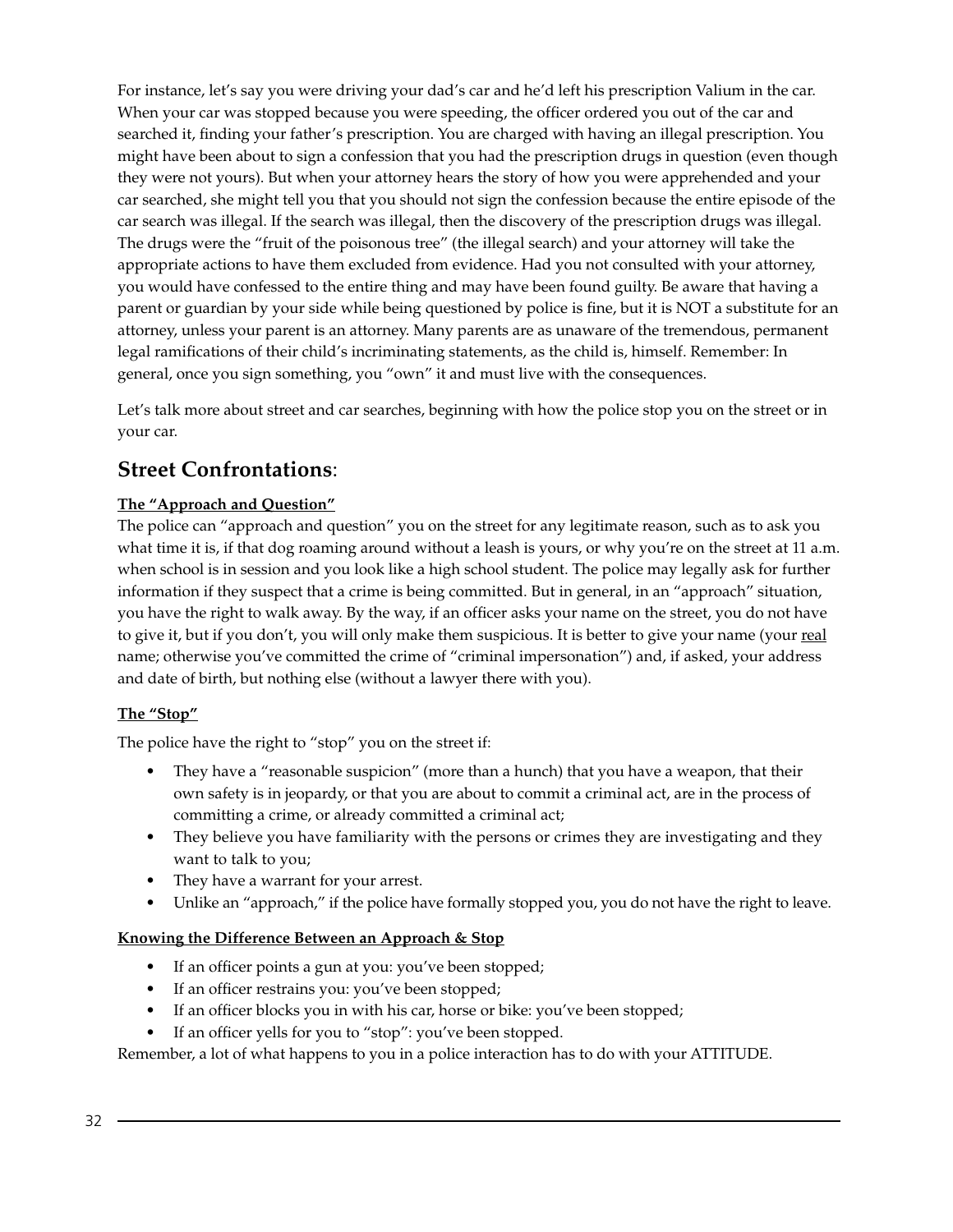### **Always:**

- Remain polite and respectful.
- Maintain a calm demeanor and be cooperative.
- If asked, give your name, address and birth date. You can also ask, politely, why the officer(s) stopped you.<sup>6</sup>
- Keep your hands where the police can see them. If told to do something, let the police know what it is that you are doing (e.g., "I'm reaching in my back pocket for my wallet for my ID, officer").
- Make clear that you do not consent to being frisked or searched (this will be covered in more detail in the next few pages). Say, politely, "Officer, I want you to know that I'm not consenting to this search."
- Let the police know that you are not resisting arrest if they frisk or search you pursuant to an arrest. Say, "Officer, I am not resisting arrest." This is crucial because officers are allowed to use "only the force necessary" to make an arrest. So the more you resist, the more force they can legally use to control you. You may need to repeat this statement over and over again, loudly, especially if officers are using force on you. The reason for this is that you want to make sure anyone witnessing the interaction understands that you were not resisting and, yet, were being handled roughly.
- Most Importantly: NEVER RUN FROM THE POLICE! (Bullets travel faster than your feet!) Always walk with your hands visible and, if possible, empty, so the police do not perceive you as a threat. Officers want to go home at night to their families. If they feel threatened, they have to make a split-second decision whether or not to protect themselves (or others in the vicinity).

## **The Frisk**

If the police stop you, they want to be sure they are safe while they question you. Thus, they have the right to "frisk" (pat down) the outside of your clothes if they "reasonably suspect" that you are armed or that their safety is in jeopardy. They can also frisk you if you consent to it (give them permission), of course. If the police feel what they believe could be a weapon, they are permitted to reach into your pocket to find out what it is. They may also remove drugs while frisking you, through the "plain feel" exception (e.g., a bag of marijuana that, by "plain feel," they know to be marijuana). Either a weapon or illegal drugs would give them the right to arrest you on the spot. The only exception to this would be if the officers found less than 25 grams of marijuana in your pocket (i.e., private possession), as mentioned earlier, which would result in a ticket and a fine, but no arrest.

Police "stop and frisks," especially in New York City (and Philadelphia) has been continually in the news since about 2009. Criminal Justice data consistently reveals that the New York City police department is stopping and frisking hundreds of thousands of people per year, many of whom are stopped multiple times. The concern raised is two-fold: (1) that these stops are made without the required "reasonable suspicion" of wrong-doing, and (2) that the stops are racially discriminatory, or a result of "racial profiling."7 In 2011, police in New York City stopped nearly 700,000 people, 87% of whom were black or Latino.<sup>8</sup> More than half of the 700,000 were also frisked and these persons were overwhelmingly

7. Racial Profiling, according to the American Civil Liberties Union is when law enforcement targets individuals for suspicion of crime based on their race, ethnicity, religion or national origin.

<sup>6.</sup> This is important, because if the officer(s) have stopped you to see if you may have witnessed a crime, you might want to share information with her/them. However, if the officer(s) have stopped you because she/they think you might be involved in a crime, you would be best advised not to speak to her/them about the incident in question until after speaking with a lawyer.

<sup>8.</sup> These numbers come from a New York Times article, June 18, 2012 by John Leland.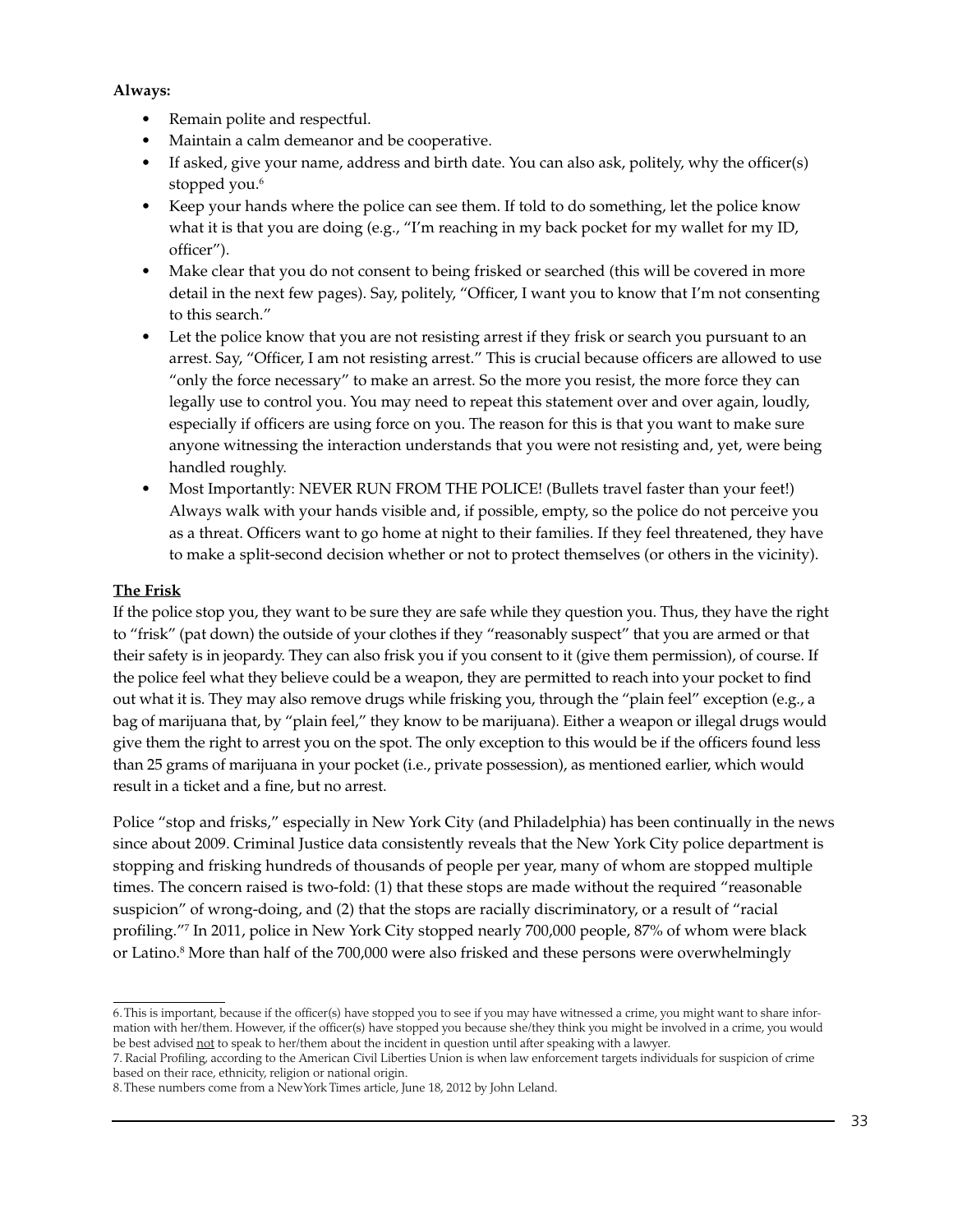blacks and Latinos. According to the American Civil Liberties Union, the number of police stops of African American males ages 14-24 in New York City in 2011 was greater than their total population. News of this, and related statistics, prompted wide-spread citizen protests.

The police department has consistently maintained that the stop and frisk program is necessary to ensure public safety. But some have questioned this explanation, since the nearly 700,000 stops last year by the New York City police yielded very few weapons (less than 2%, with more weapons seized from white persons than blacks or Latinos) and very few arrests (less than 9%). Ironically, although 87% stopped were black or Latino, and only13% were white, the percentages of those actually arrested were roughly equivalent! To some, this is evidence that the police unfairly target blacks and Latinos for stop and frisks.

The New York City police department was recently sued by the New York Civil Liberties Union for, among other reasons, retaining files on people stopped, even if they weren't ultimately arrested. This practice is no longer allowed under New York State Law. In July of 2010, then New York Governor David Patterson signed into law a ban on the electronic retention of stop-and-frisk data for those persons stopped by police but not ultimately charged with a crime or violation. As Governor Patterson noted, "There is a principle -- which is compatible with the presumption of innocence, and is deeply ingrained in our sense of justice – that individuals wrongly accused of a crime should suffer neither stigma nor adverse consequences by virtue of an arrest or criminal accusation not resulting in conviction."

Cries of racial profiling were raised against the New York City police department in 2011 for an alleged program of targeting Muslims – in mosques, neighborhoods, stores, and Muslim student organizations at certain colleges. Clearly, these issues are certain to remain in the news, and in courtrooms, in the months and years to come.

# **The Search**

- More intrusive than a frisk, a search of your person is legal if:
- You give the police your permission (your "consent")
- Police feel a weapon on you during a frisk;
- Police have "reasonable suspicion" that a crime has been committed and that evidence of this crime is on you somewhere;
- You are arrested ("search incident to arrest")
- Police have a search warrant to search you;
- There is an emergency situation: someone's life is in danger, someone is fleeing police pursuit; police believe you are about to destroy evidence.

Male police officers may frisk males and females, but male officers are not supposed to deep-pocket search females. Only female police officers are supposed to deep pocket search females. Male police officers are supposed to ask for female backup or take females to the police station so they can be searched by female officers. Female officers, on the other hand, can frisk and deep-pocket search males.

# **If You Believe That You Have Been the Victim of Police Misconduct:**

- Keep a written record of the incident. Note the officer's name and/or badge number during your interaction, and then, as soon as possible afterwards, write down a detailed description of the police officer(s) involved.
- If you have any injuries or property damage, take photographs. If you repair the damaged property or visit a doctor keep all receipts, bills, etc.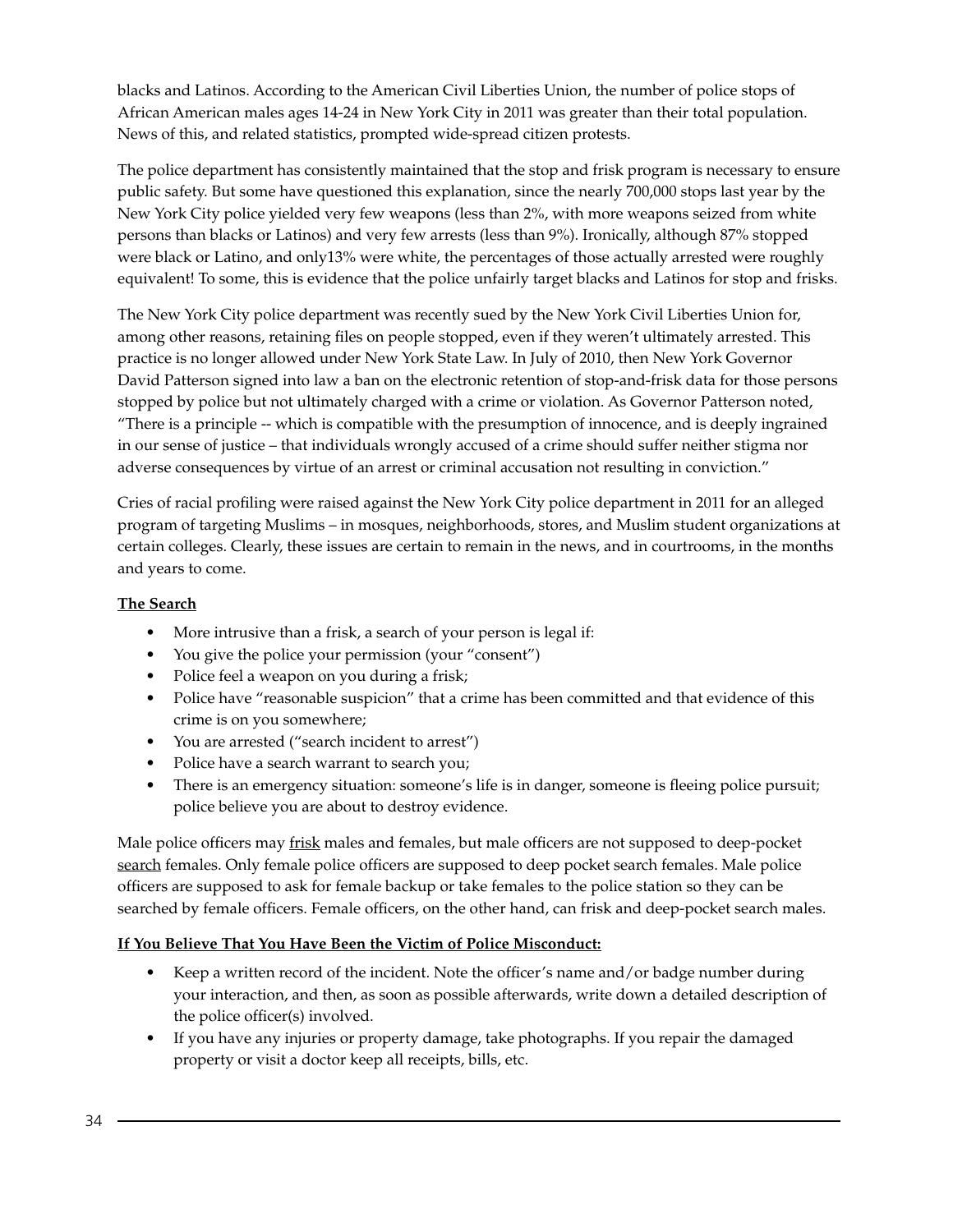- If possible, keep a list of the names, addresses, and phone numbers of any witnesses. NEVER UNDERESTIMATE THE POWER OF A WITNESS STATEMENT! A credible (believable) witness statement can completely destroy a case against a defendant, or, on the flipside, it can be the linchpin in a defendant's conviction. If you are in a police interaction, or are in the wrong place at the wrong time when a crime is being committed, a witness can corroborate (support by adding additional facts or evidence) your innocence. An alibi witness can attest to your whereabouts in a place other than the crime scene at the time of the crime.
- Fill out a citizens' police review board complaint form (or the equivalent in your town or city). These are usually available at the police station and at other locales as well. Be sure to keep a copy of your complaint for your own records.
- Consult an attorney or contact the Government Law Center (518-445-2329) or Civil Liberties Union (212)607-3300; (518)-436-8594), from anywhere in the state, for assistance in filing a police complaint. The New York State Bar Association ([518] 463-3200 [general number]; [800]-342-3661 [lawyer referral service]) or a county bar association, can assist you with an attorney referral, if needed.

# **Car Searches**

If the police have "reasonable suspicion" that the driver (or someone in the car) has either broken the law or committed a traffic violation, they may stop your car. You may not ignore an officer's attempt to pull you over, or you will face additional charges. However, if it is nighttime and you are unsure of your safety or the police officer's legitimacy, you could put on your flashers and proceed to the nearest police station before pulling over.

The police may also stop your car during routine traffic checks, such as DWI roadblocks, seatbelt checks, etc., as long as the traffic checks are not conducted in a discriminatory fashion (e.g., the police would not be allowed to stop and check cars driven only by Latino males). If you have been pulled over, first turn off your car. Then, when the police officer first approaches your car, you should immediately place your hands on the wheel, in order to give the officer the signal that your hands are free of weapons and you have no plan to harm him. **NEVER** start to open the car door, as the officer may well interpret this as aggression on your part. When the officer asks for your license, proof of registration and insurance card, narrate what you're doing as you locate the cards (e.g., "Officer, I'm reaching in my back pocket for my wallet for my license. I'm reaching in my glove compartment for my insurance card.").

If you are driving someone else's car, be sure you know where they keep their insurance card and registration. You should always have your own driver's license on you. If you cannot produce proof of insurance or registration (or that you have a license), you will receive a ticket and must appear in traffic court to furnish proof (to have the violation dismissed). You may still have to pay court costs and a fine, take off from school or work to appear in court, and may even have to pay for an attorney to assist you. The point is, this can all be avoided if you make sure you know where these cards are before you start the ignition. It is always a good idea to take a minute before driving to take a quick survey: If I were to be stopped by the police, would I pass inspection? Are my license, registration and insurance cards within reach? Is my car free of drugs or alcohol, weapons or ammunition? Am I wearing a seatbelt? Is my cell phone off (or in the trunk!), so I am not tempted to text while driving? And, if you are a new driver, less than 18: Do I have a permissible number of passengers in my car? Am I driving beyond a new driver curfew time?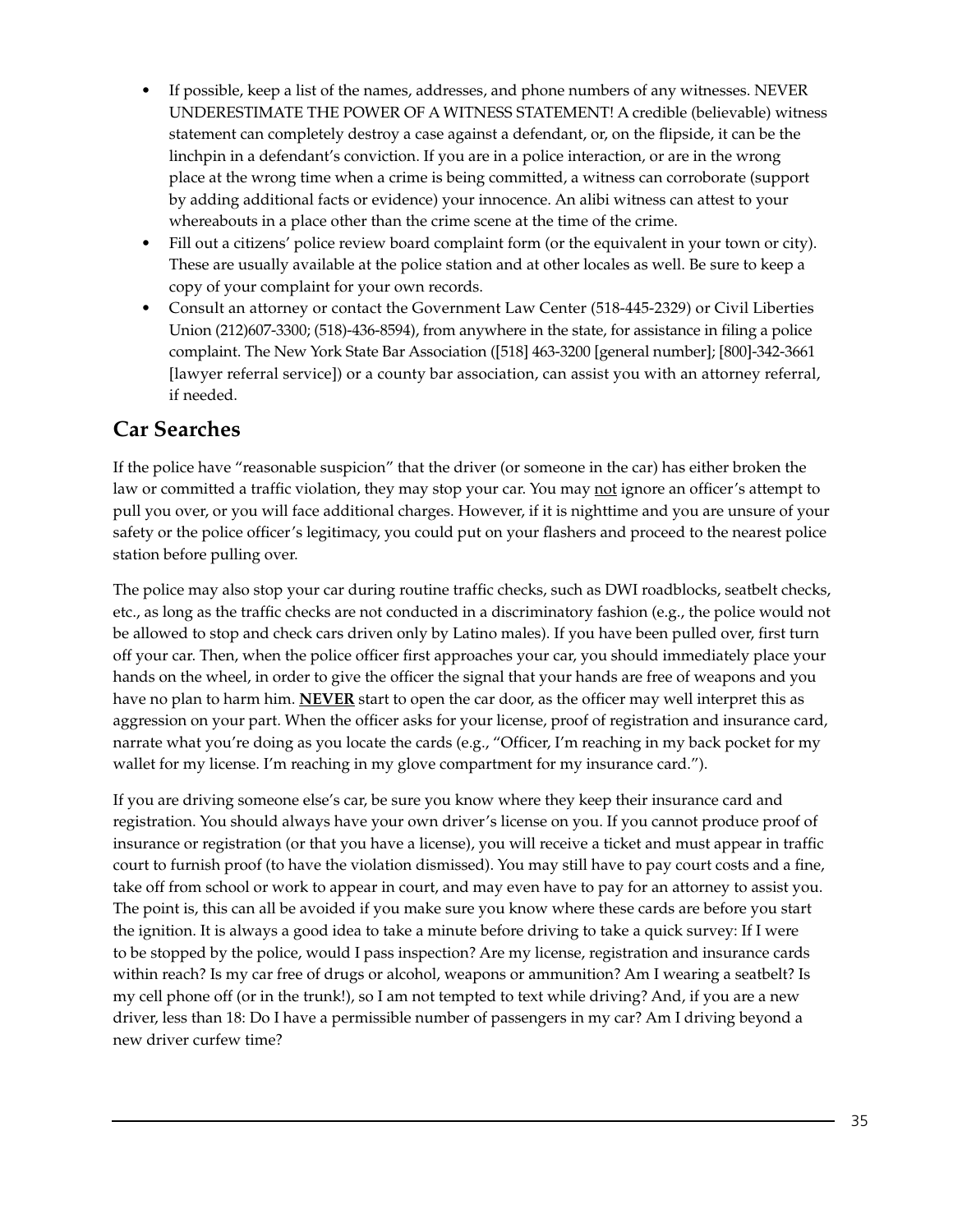After pulling over a car, the police have the right to perform a "limited visual search" of the car from the outside of the car. It is basically the equivalent of a pat frisk of a person on the street. Any contraband, (illegal drugs, weapons, ammunition, open alcohol, unopened alcohol if you're underage, stolen goods, etc.) in "plain view" may be seized. The sight of contraband raises the officer's mere "reasonable suspicion" to have pulled the car over, up to "probable cause," a legal level of evidence sufficient to permit the officer to order everyone out of the car and search the car. As well, since "plain view" includes "plain smell," if the officer smells alcohol or marijuana when you hand your ID cards through the window, that also raises reasonable suspicion to probable cause, sufficient to get everyone out and search the car. Note that the "plain view" rule does not allow the police to get into your car. It also forbids police from opening the glove compartment or trunk (which are called "closed containers" under the law), unless you give them your consent, they have probable cause because they found contraband elsewhere in your car already via the plain view rule, they have a warrant, or exigent (emergency) circumstances exist.

Be Aware: there is a presumption under the law that any illegal drugs or weapons found in a car during a legal search belong to EVERYONE in the car. In other words, EVERYONE can be charged with having possession of any contraband that is found, even if they were not aware of its existence. Be careful who you ride with – make sure they are friends you trust and who aren't breaking the law.

### **What is a Subpoena?**

A subpoena is a piece of paper, signed by a judge, demanding your presence in court (or that you produce certain documents or evidence) at a specific date, time and place. If you do not abide by the subpoena and appear (or produce the documents requested) at the designated time and place, you will be in "contempt of court" (i.e., you are not obeying what the court directed you to do) and a warrant will be issued for your arrest. Therefore, heeding a subpoena is non-negotiable. One exception is that you cannot be subpoenaed to appear in your own grand jury hearing (a threshold hearing which determines if there is enough evidence against a defendant to indict [formally charge] him or her with the crime[s] in question). The decision to appear or not to appear in your own grand jury hearing is a tactical one, and should be made upon the advice of a lawyer.

### **Orders of Protection**:

An order of protection is a piece of paper, signed by a judge, forbidding certain specified contact between certain specified individuals for a certain specified length of time. Orders of protection can forbid illegal contact only, or they can be complete "stay away" orders, preventing any contact – even phone, mail or intentional eye contact! Most orders of protection last for two years, but they can be extended in five-year increments. Violations of orders of protection are considered felonies and are punishable by imprisonment.

### **What if I'm Arrested?**

If you were ever to be arrested, you would be booked (processed): fingerprinted, photographed and questioned. In New York, your parents (or guardian) must be called if you are under 16. If you are 16 or over, (remember, no longer a minor for criminal justice purposes in New York), the police are not obligated to notify your parents/guardian, but you are allowed one phone call. In this situation, you'd need to call someone trustworthy, who can help you. Don't say anything over the phone at the police station, other than that you have been arrested and need the person you called to come to the station to meet you. The phones at the police station are tapped. If you do not want to hear your voice coming back to you at your trial saying something incriminating, don't talk about your situation on the phones at the police station.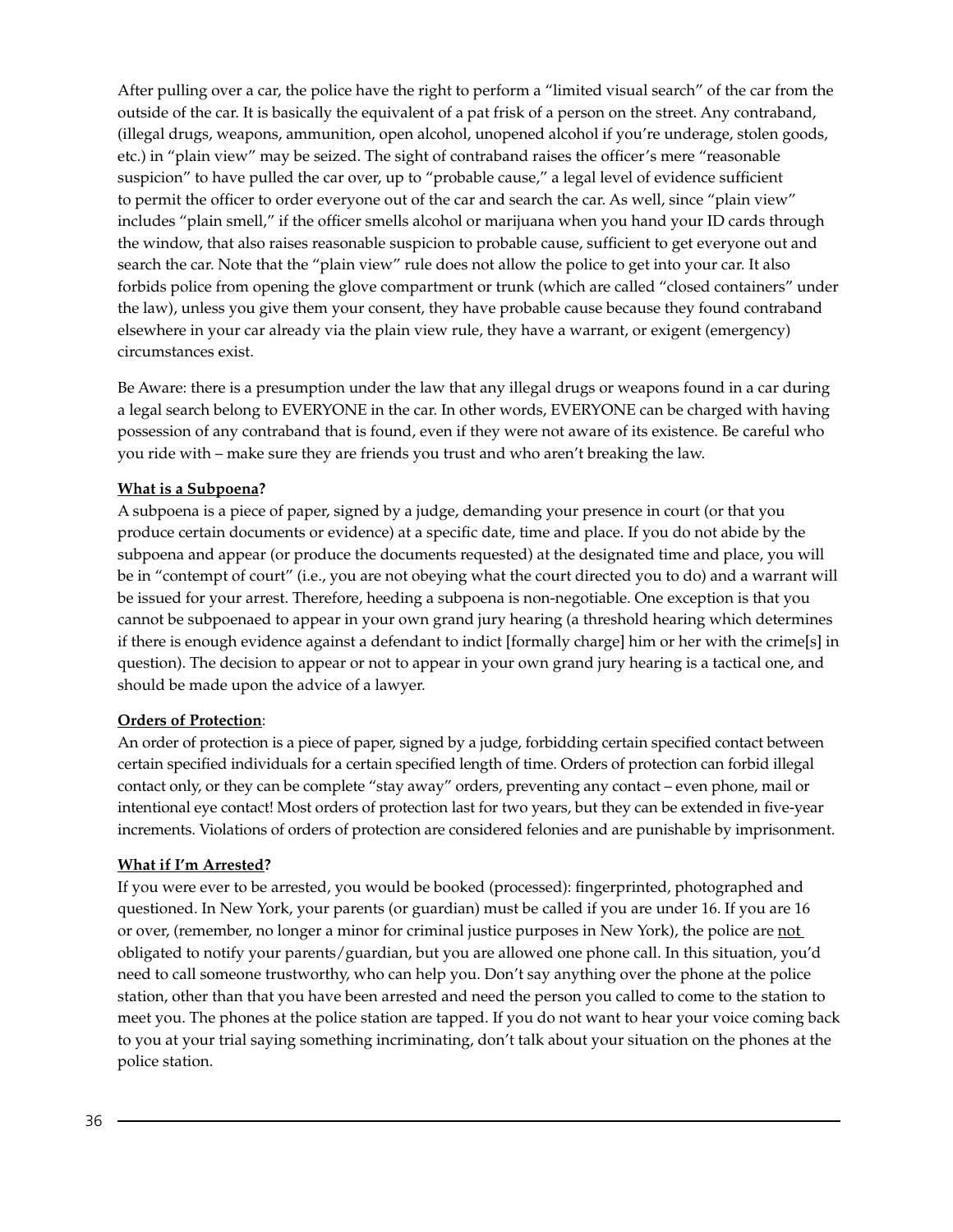As noted earlier in this chapter, you should never answer the questions posed by police about the crime they are investigating until your lawyer gets there. If you don't have a lawyer or the funds to hire one, request that the police produce a public defender (a free lawyer) for you, and don't talk until that person arrives. You have the absolute right to stop a police interrogation at any time. Within 24 hours of being arrested, you will appear before the judge. You will then be informed of the charge(s) against you, an attorney may be appointed for you, if you don't already have one, and the judge may set bail.

# **Bail**

Bail is an amount of money used to guarantee the defendant's appearance at her trial or next court date. Judges have great leeway in setting an amount of bail for a defendant, but the amount cannot be "excessive" or "arbitrary," and must be based on the defendant's circumstances, such as his reliability, mental status, work history, criminal record, ties to the community, and the risk that he might flee. If the judge deems a defendant to be a flight risk or a threat to the community, she will not set a bail or bond, and the defendant will need to remain in custody, pending his next court appearance. If the judge trusts that the defendant will return to court on his own for his next court appearance, she may release the defendant "on his own recognizance" ("ROR" him), without even requiring bail.

If the judge does set bail, the defendant's family and friends have the option of "bailing him out." They can do this by paying the entire amount of the bail to the court, which they would get back after the defendant's matter concludes, or they can pay 10% of the amount of bail set (e.g., \$500 for \$5,000 bail) to a bail bondsman. The bail bondman guarantees to the court that the defendant will appear when scheduled to do so, or the bondsman will pay the full amount of the bail. The family and friends never recoup the 10% of the bail paid to the bondsman. If the judge sets "cash bail," it requires the defendant's family and friends to pay the full amount of the bail to the court. The use of a bondsman would not be an option in such a case. Sometimes, even though bail is set, a defendant's family and friends cannot afford to bail him out and he must remain in custody, despite the option to leave and return for trial. If the defendant's family bails him out but he does not show up for court, the family loses the money spent and a bench warrant is issued for the defendant who, when caught, will have to contend with new charges of "failing to appear."

### **Charges**

In terms of charges a defendant could face:

- A violation is a relatively minor infraction for which a person can spend up to 15 days in jail and/or receive a fine.
- A misdemeanor (e.g., criminal possession of marijuana in the fourth degree [2-8 ounces], criminal impersonation in the second degree, or making graffiti) carries jail time of up to a year and a fine of up to \$1,000.
- A felony (e.g., grand larceny, arson, rape, murder, large drug sales, drug/weapon possession) carries anywhere from a year to life in prison and a fine of over \$1,000. While the death penalty technically exists in New York, it has been ruled "unconstitutional" by the State's highest court, the Court of Appeals. But even when it did exist in New York, no one under the age of 18 when the crime in question was committed, could be put to death. That is now federal law, as is the fact that no one with an IQ of 70 or below can be put to death in the U.S.

At the initial appearance before a judge, a person being charged with a misdemeanor will be advised of the charges he faces through the District Attorney's "information." The District Attorney is the lawyer who works for the county, and is otherwise known as the prosecutor. This is the person who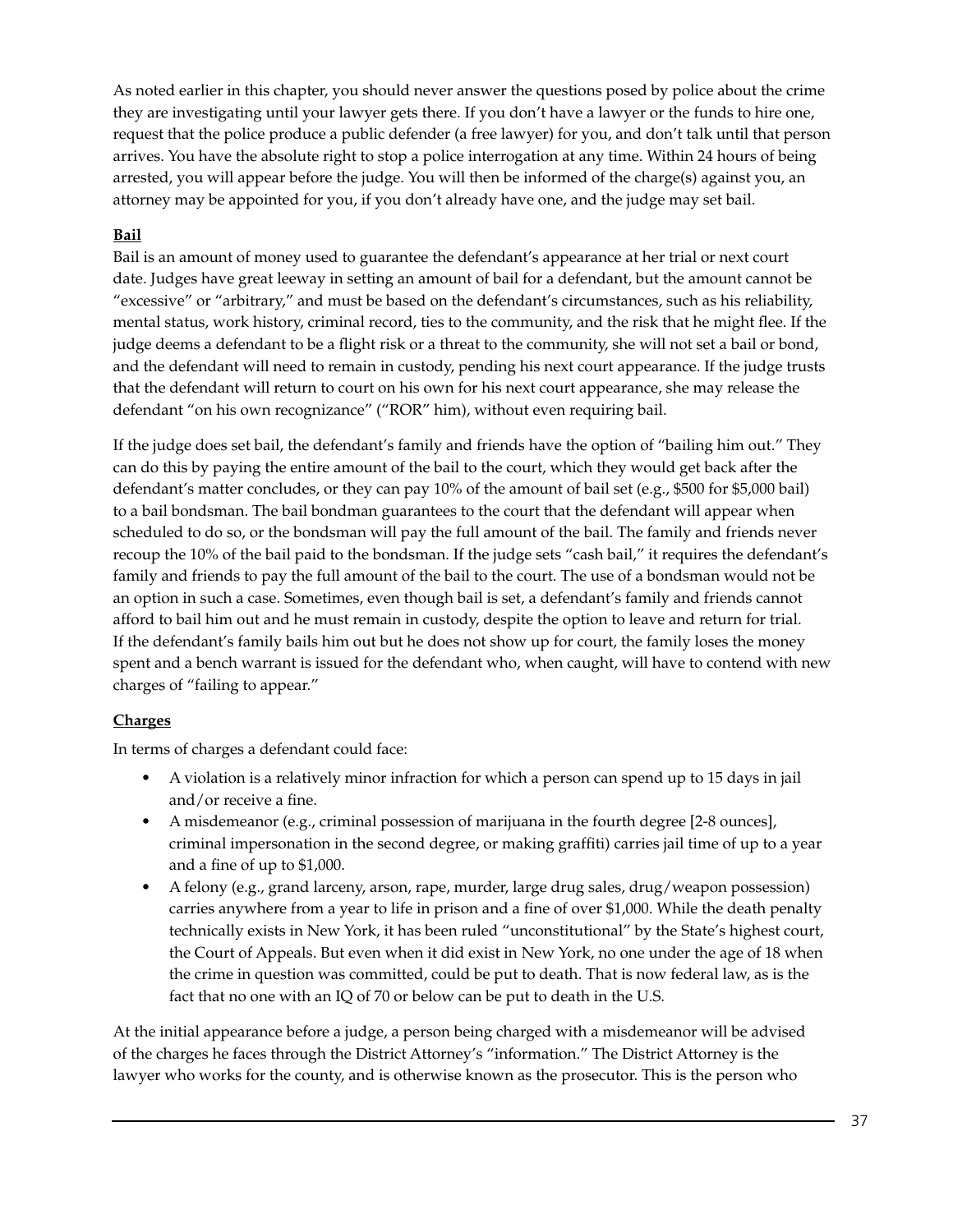brings criminal charges against defendants on behalf of the citizens, the "people" of the county. The "information" is the formal document that specifies the type of crime(s) with which the defendant is being charged, as well as the circumstances surrounding the crime[s]. Once the defendant is presented with the information, he will be asked to plead guilty or not guilty. Sometimes the District Attorney will offer a "plea deal" to the defendant. This is an agreement to entice the defendant to plead guilty – that is, to admit guilt – and to waive (give up) the right to trial and to appeal, in exchange for perhaps a lesser charge and /or less time than the defendant would face if he took the case to trial and lost. Before a defendant is allowed to accept a plea deal, however, the judge is required to ensure, on the record (i.e., out loud, in court and recorded by the court stenographer or tape recorder) that the defendant understands the consequences of accepting the plea and that the defendant is accepting the plea of his own free will and with full knowledge of all the details and ramifications of the plea. If the defendant does not wish to plead guilty, the case will go to trial.

A person being charged with a felony will be advised of the charges he faces, but does not enter a plea until a later time, at the "felony arraignment." If a defendant is charged with a misdemeanor, he is not entitled to a preliminary hearing (also called a "probable cause" hearing). The reason for a preliminary hearing is to find out if there is enough evidence to require a defendant to go to trial. A defendant charged with a misdemeanor is not entitled to a grand jury hearing, either. A grand jury, referenced previously, is a group of 16-23 eligible voters who must decide if there is enough evidence in a particular case to find that the defendant in question committed the crime(s) in question and should be tried for this/these crime(s). If there is enough evidence, the grand jury issues an "indictment," formally charging the defendant with the felony or felonies in question.

After a defendant is indicted for a felony or charged with a misdemeanor based on the prosecutor's "information," the defendant must enter a plea in court – either guilty or not guilty. If a "guilty" plea is entered, the judge will set the date for sentencing. If a "not guilty" plea is entered, a trial date will be set and the felony defendant can decide whether to have a jury or bench (judge only) trial. The misdemeanor defendant who opts to take her case to trial does not have the right to a jury trial, but will have a bench trial. While all criminal defendants are presumed innocent until proven guilty and are entitled to a trial, juvenile defendants, like all misdemeanor defendants, are only entitled to a bench (non-jury) trial. Juvenile defendants do not have an automatic right to bail. The judge may or may not set bail. Juveniles are entitled: to an attorney, to be notified of the charges against them, to remain silent, and to confront and examine witnesses.

Criminal defendants must be found guilty "beyond a reasonable doubt" in a unanimous decision by the jury, after fully and fairly deliberating (analyzing, weighing, discussing) the issues. This means the defendant cannot be found "possibly" guilty. Rather, the jury must be unanimously convinced of the defendant's guilt. If the jury does not reach a unanimous decision to convict or not to convict, it is called a "hung" jury, and the judge must declare a "mistrial," forcing the prosecutor to have to decide if it would be in the state's best interest to spend the resources to re-try the case. If the prosecutor decides not to retry the case, the defendant is set free.

If a jury convicts the defendant, the defendant may receive a sentence of: "time served" (meaning the person has already served the length of his sentence by remaining in custody up to that point, and may be released), a fine, a jail or prison term (including life in prison [although not if the defendant was younger than 18 at the time the crime was committed, and there was no death associated with the crime]), both a fine and a jail or prison term, probation, or some alternate punishment like shock incarceration (basically, a six month boot camp), drug treatment program or community service.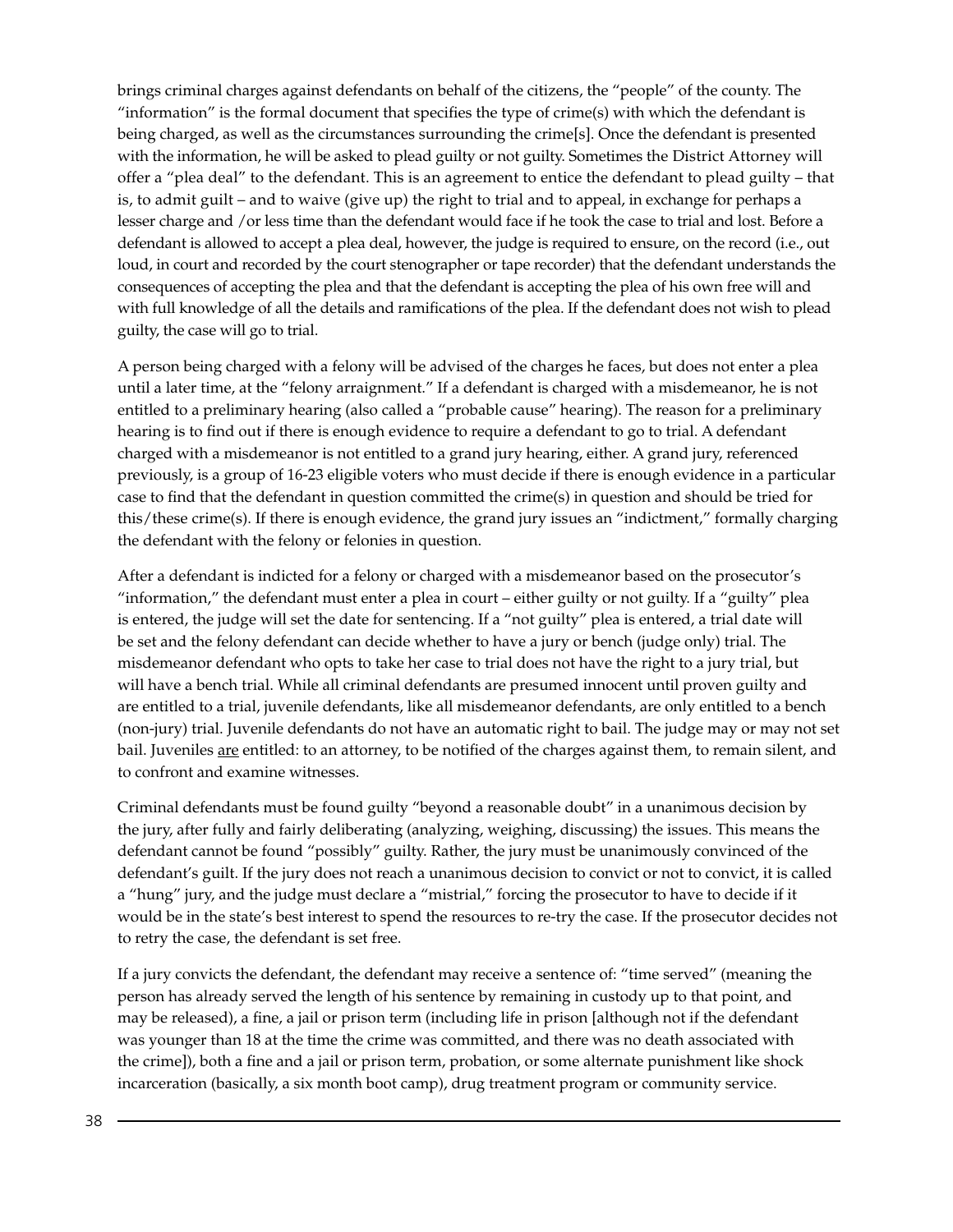The purposes of punishment are: to deter the defendant and others from committing crimes, retribution (making the defendant pay with his time or life or money, or a combination of these), rehabilitation of the defendant, incapacitation of the defendant, and to ensure the public is safe. If the defendant is 19 or younger and committed a misdemeanor or non-violent felony, did not possess a deadly weapon during the crime, and has not been previously convicted of a felony or ever received a youthful offender felony determination in the past, the court must find the defendant to be a "**youthful offender.**" This is a designation a defendant wants to receive, as:

- 1) it guarantees that the defendant's record of this crime is sealed;
- 2) the defendant might do his/her time in a special state facility which is not an adult prison;
- 3) this youthful offender offense will not be included as a prior felony in any "predicate felony" conviction; and
- 4) the maximum allowable sentence is greatly reduced from what adults would face for the same crime.

# **Classifications of Juvenile Offenders**

A **juvenile offender** is a youth who commits an act which, if an adult committed it, would be illegal; specifically: (a) a 13-15 year old who commits murder in the  $2<sup>nd</sup>$  degree or (b) a 14-15 year old who commits any of a long list of serious, violent crimes in the 1<sup>st</sup> or 2<sup>nd</sup> degree (e.g., arson, rape, assault, kidnapping, burglary, robbery). These are handled in the Supreme or County Court (that is, criminal court and not family court). A **juvenile delinquent** is someone who is at least seven years of age but less than 16, who commits an act which, if committed by an adult would be a crime. These are dealt with in family court. A **status offender** is a person less than 16 who commits an act which, if committed by an adult, would not be illegal (e.g., drinking alcohol, skipping school, running away from home). A juvenile delinquent is most often sentenced to probation, but because rehabilitation is the main goal, other types of "punishment" may be meted out, such as: curfews, counseling, "no contact" orders to protect certain persons; mandated schooling and mandated jobs. Juvenile delinquents' records as juveniles are sealed. However, no records are sealed to the government. Therefore, if someone who had a record as a juvenile delinquent were to apply to be a police officer someday, the person(s) screening applications would be able to see the juvenile record.

# **Of Special Mention:**

# **Texting, Sexting, Text Bullying and Facebook**:

All students need to be aware of the ways in which technology can destroy your career and future. Make no mistake: There are very real consequences to posting things on Facebook and other social networking sites which either paint an "unflattering" picture of you, or depict you committing downright illegal acts. Many an adult has lost a job opportunity for which he/she was competing when Facebook or Myspace pictures of drinking, drugging, partying or nudity surfaced. Sometimes, Facebook photos posted have "done in" a criminal defendant who is shown



committing incriminating acts, or, in some cases, by "partying" after having just supposedly suffered the loss of a family member (who it later turns out, the defendant is charged with killing!). You must be extremely careful what you post and what you allow your friends to post about you (i.e., tagging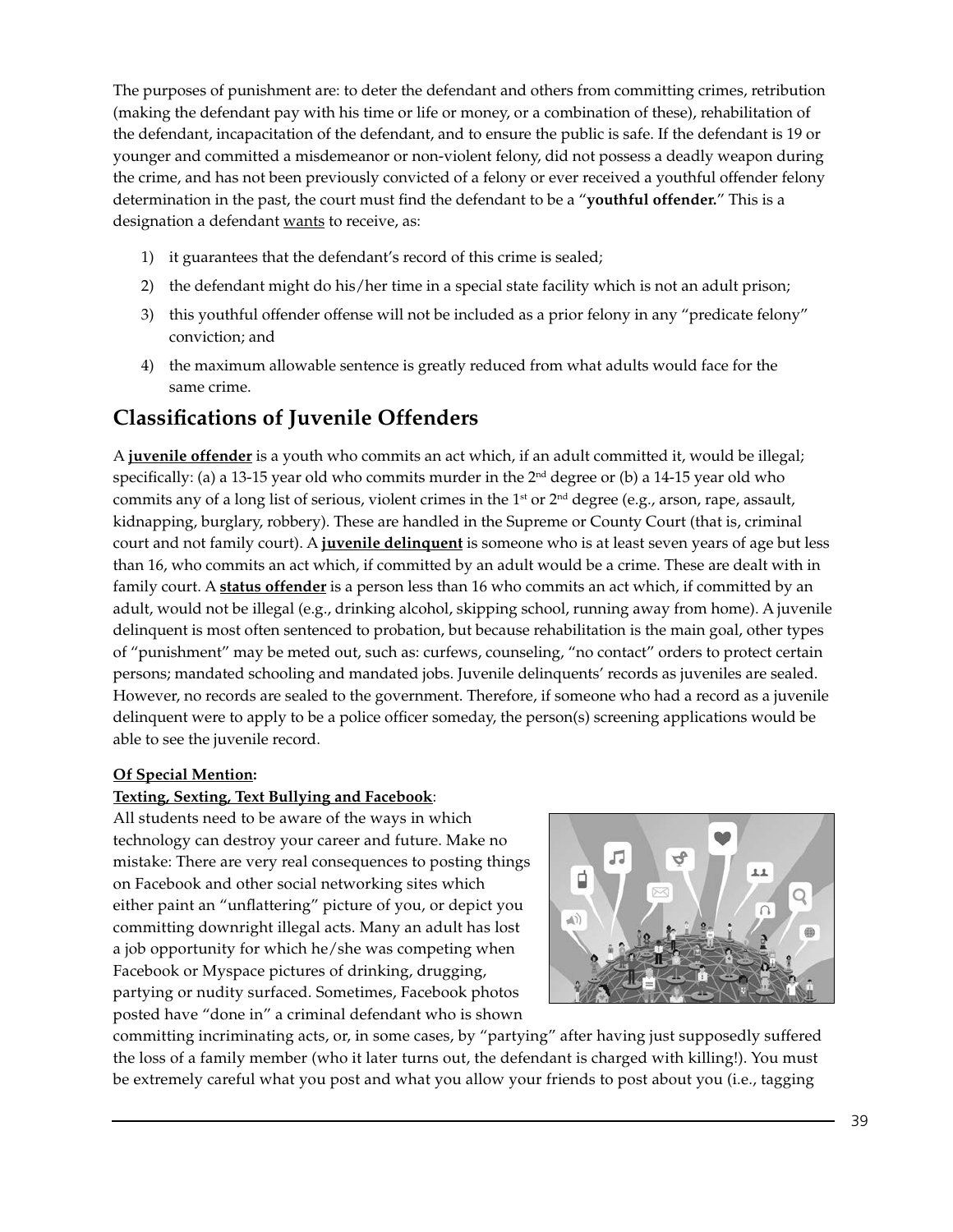you in photos that are incriminating). Criminal cases have been lost when prosecutors search a defendant's Facebook page and find bragging references to the crime in question or learn on a victim's Facebook page that she has concocted the crime in retaliation for something. **You should just assume that when you put anything on Facebook, the police will see it and that it will become public information**. In this way, you will train yourself to be hyper-sensitive to the content of what you post.

Sexting, sending text messages containing explicit sexual images, is also a serious legal concern. Like computer pornography, sexting is a felony. As noted in a prior section, just in the past year or so, cyberbullying has become a national problem and, in some cases, has resulted in serious criminal charges being brought against bullies after their victim(s) committed suicide. There is debate going on right now about whether cyberbullying should be a federal crime. This would bring with it harsher federal sentences. On July 9, 2012, Governor Andrew Cuomo signed into law requirements that, as of July 1, 2013, school districts in New York must have in place systems to curb online bullying, including the designation of a point-person to receive complaints, and a strict timetable relating to the investigation of the complaint. The law falls short of creating a specific criminal charge for cyberbullying.

In sum: BE SMART! Think of your future. Use discretion! Ask yourself before you post or send a message: "Would I want my parents to see this?" Keep your private thoughts and images private! Also remember that more and more states have adopted laws making it illegal to text while driving, and to talk on a cell phone while driving, without a hands-free car phone. Fines are stiff, but more importantly, the reason behind these laws is that texting while driving and using a cell phone while driving have proven, time and again, to be recipes for disaster for the driver, the other passengers and for innocent pedestrians or persons in other cars. DON'T DO IT. YOUR LIFE IS WORTH

MORE THAN ANSWERING THAT NEXT TEXT! DON'T THROW YOUR LIFE AWAY FOR A TEXT!

### **Defenses to Charges**

Certain defenses, called "mitigating factors," can be introduced by the defendant to avoid punishment altogether or to try to convince the judge to lessen the severity of the punishment rendered. Such factors include:

- 1) the claim that the defendant suffers from some mental incapacity or defect;
- 2) the fact that the defendant is too young to be held accountable;
- 3) the assertion that the defendant committed the act under duress, coercion or fear;
- 4) the claim that the defendant committed the crime in self-defense only;
- 5) the notion that the defendant had been abused or neglected in the past by the victim or not, and cannot, therefore, be held accountable for acting the way he/she did.

Of course, other defenses, based on DNA evidence or other forensic evidence (fingerprints, gunpowder residue), or having an alibi witness who can attest to the defendant's whereabouts (at a place other than the crime scene at the time of the crime) can lead to a defendant's acquittal (being found not guilty).

Certain "due process" (legal procedural and substantive) rights granted defendants by the United States Constitution are: the right to a speedy and public trial; the right to an impartial (unbiased) jury; the right to be informed of the nature and cause of the charges faced; the right to confront one's accuser(s); the right to call supporting witnesses; and the right to an attorney.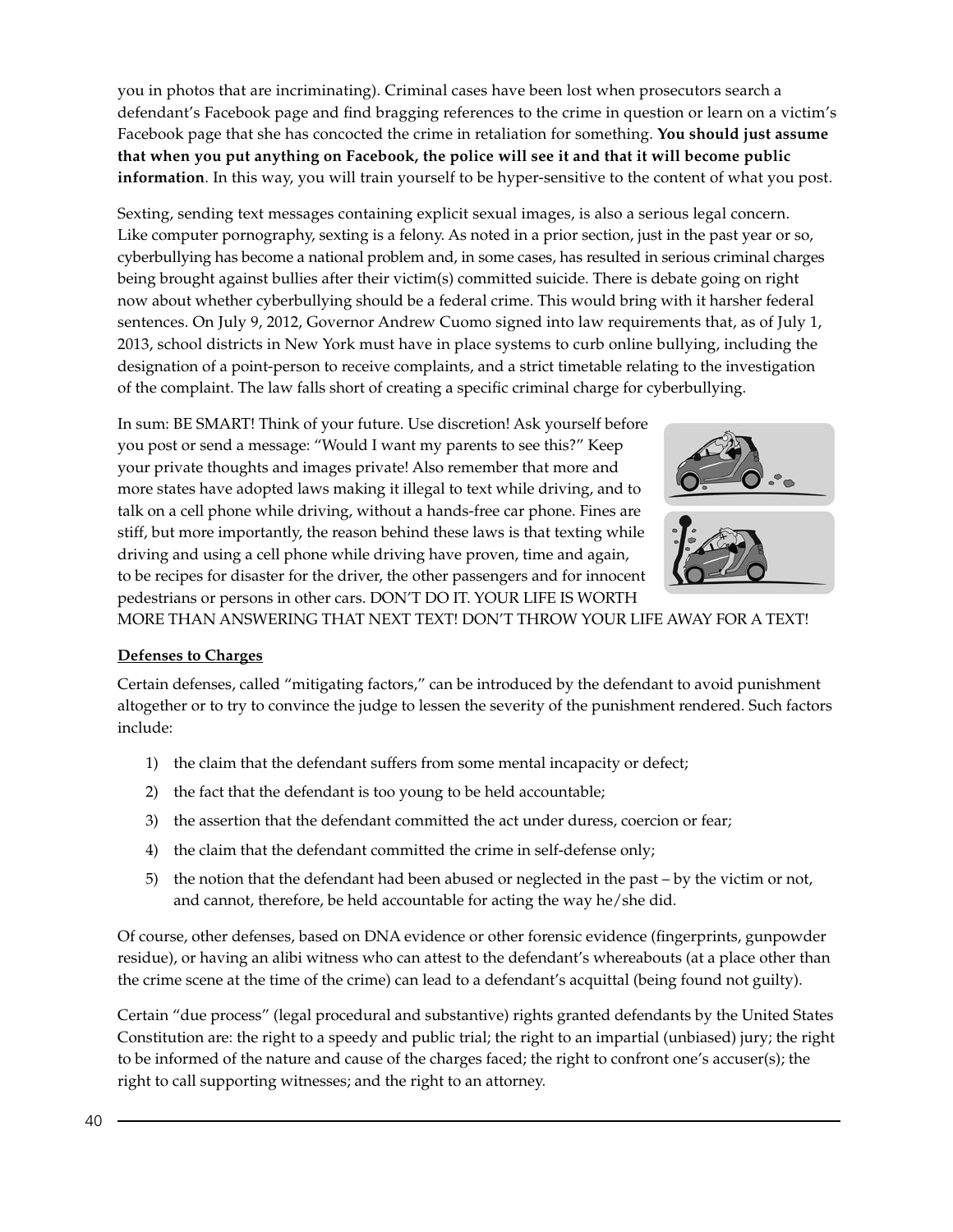# **Appeal Rights**

Defendants who lose at trial have the right to appeal or challenge the verdict by filing a "notice of appeal" within 30 days of the sentencing. Then, the defendant has approximately four months to file the actual appeal. Defendants who cannot afford a private attorney to file the appeal should apply for a court appointed "appellate" attorney. If a defendant doesn't lose at trial but is convicted because he pleads guilty to the crime(s), he waives (gives up) his right to appeal.

#### **How do I find a lawyer to represent me?**

• If you cannot afford a private lawyer in a criminal matter, as discussed, you may be eligible for a "public defender." A "public defender" is an attorney, employed by the county, who represents low-income clients in criminal matters for free. You apply to be represented by a public defender at the public defender's office in the county in which you are being criminally charged. If you can afford an attorney but do not have a referral to one from a family member or friend, you can always call the New York State Bar Association's Lawyer Referral Service at: 1-800-342-3661 from any county in New York. The State Bar Attorney Referral Program only operates in about 2/3 of New York's 62 counties. In the other 1/3 of the counties, local or county bar programs provide the attorney referrals. The New York State Bar can provide contact information to these local or county bar programs.

Be prepared to tell the Lawyer Referral Service what type of lawyer you are seeking (e.g., one that specializes in criminal law, constitutional law, real estate, family/domestic relations, contracts, employment, corporate law, DWI, etc.). The Referral Service will give you the names of attorneys in your geographic area who practice the type of law you need. You then call those attorneys to make an appointment. Attorneys referred by the Bar Association charge clients a first time, ½ hour consultation fee of only \$25. After that, if you want to hire this attorney, you and the attorney will need to decide on a fee arrangement, which you should be sure to get in writing. Fees, especially in criminal cases, are usually fixed at an hourly rate. Sometimes attorneys will charge one rate for "in court" time and another rate for "in office" time spent on your case. Attorneys often ask for a considerable amount of money up-front, called a "retainer fee," before starting a case, so that they have money to draw from to fund their research costs, hiring of experts, transportation, filing fees, etc.

Attorneys have an obligation to keep anything you discuss with them confidential, unless they perceive that you intend to commit a crime or that someone's life is in danger. In these discrete situations, lawyers may be able to share information a client has confided to them. Understand that at all times, you are the consumer here. If you do not feel that your attorney is representing you to the best of his/her ability, even after discussing this with him/her, you can always hire a different attorney. You will need to work out whether your original attorney owes you money that you paid as a retainer, or whether you owe your attorney any money for the work he/she has done up to that point in the case. If you are extremely unhappy with your attorney and believe the attorney has harmed your case in any way either through negligence or on purpose, you can file a complaint against the attorney with the Committee on Professional Standards in Albany. You can call them and request a form at: (518)474-8816. You also have the option of filing a law suit against an attorney for malpractice if you believe the attorney damaged your case. In any case, you should be aware of the following Rights and Responsibilities you have, in hiring an attorney: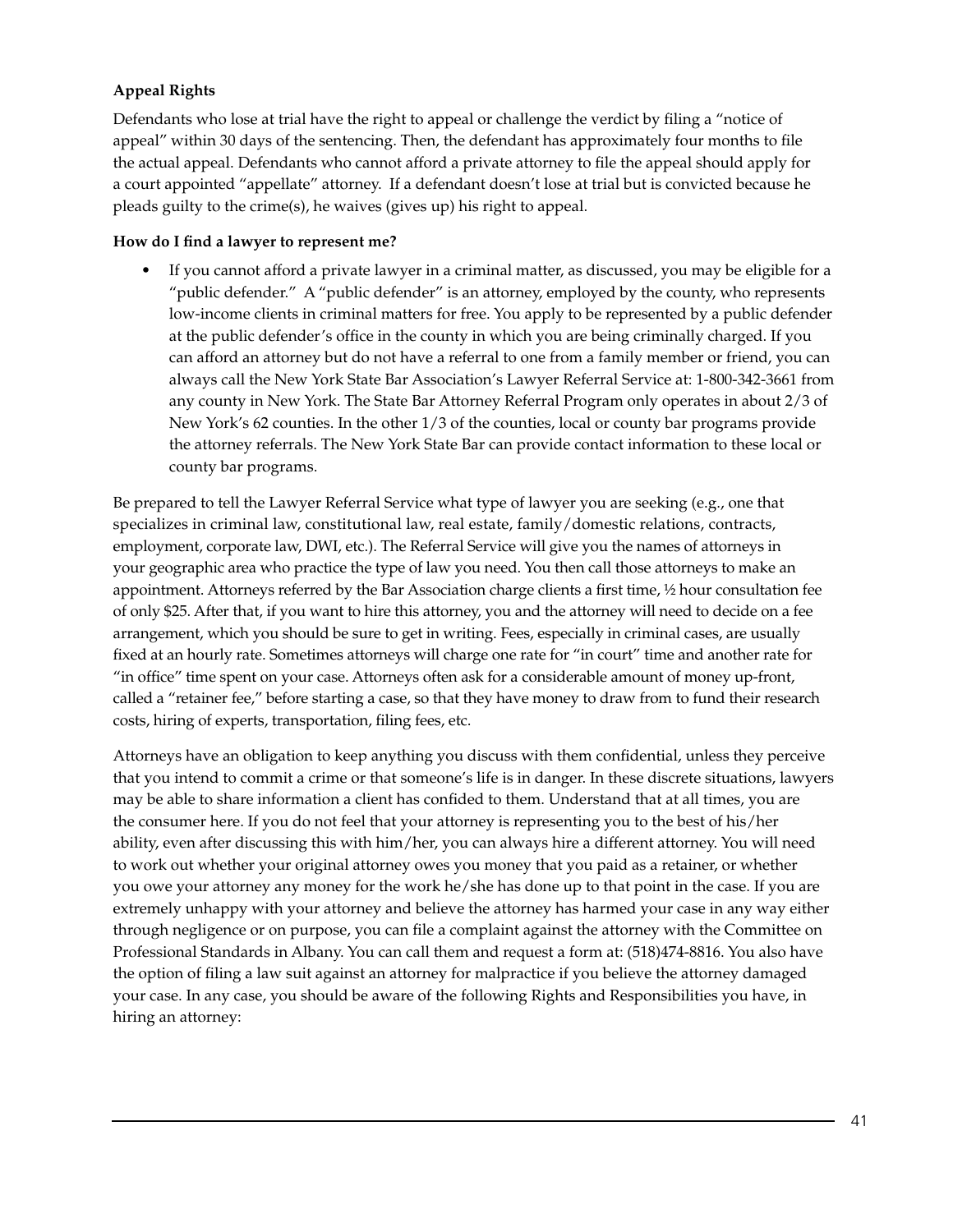# **STATEMENT OF CLIENT'S RIGHTS9**

1. You are entitled to be treated with courtesy and consideration at all times by your lawyer and the other lawyers and personnel in your lawyer's office.

2. You are entitled to an attorney capable of handling your legal matter competently and diligently, in accordance with the highest standards of the profession. If you are not satisfied with how your matter is being handled, you have the right to withdraw from the attorney-client relationship at any time (court approval may be required in some matters and your attorney may have a claim against you for the value of services rendered to you up to the point of discharge).

3. You are entitled to your lawyer's independent professional judgment and undivided loyalty uncompromised by conflicts of interest.

4. You are entitled to be charged a reasonable fee and to have your lawyer explain at the outset how the fee will be computed and the manner and frequency of billing. You are entitled to request and receive a written itemized bill from your attorney at reasonable intervals. You may refuse to enter into any fee arrangement that you find unsatisfactory. In the event of a fee dispute, you may have the right to seek arbitration; your attorney will provide you with the necessary information regarding arbitration in the event of a fee dispute, or upon your request.

5. You are entitled to have your questions and concerns addressed in a prompt manner and to have your telephone calls returned promptly.

6. You are entitled to be kept informed as to the status of your matter and to request and receive copies of papers. You are entitled to sufficient information to allow you to participate meaningfully in the development of your matter.

7. You are entitled to have your legitimate objectives respected by your attorney, including whether or not to settle your matter (court approval of a settlement is required in some matters).

8. You have the right to privacy in your dealings with your lawyer and to have your secrets and confidences preserved to the extent permitted by law.

9. You are entitled to have your attorney conduct himself or herself ethically in accordance with the Code of Professional Responsibility.

10. You may not be refused representation on the basis of race, creed, color, age, religion, sex, sexual orientation, national origin or disability.

# **STATEMENT OF CLIENT'S RESPONSIBILITIES10**

"Reciprocal trust, courtesy and respect are the hallmarks of the attorney-client relationship. Within that relationship, the client looks to the attorney for expertise, education, sound judgment, protection, advocacy and representation. These expectations can be achieved only if the client fulfills the following responsibilities:

1. The client is expected to treat the lawyer and the lawyer's staff with courtesy and consideration.

<sup>9.</sup> As adopted by the Administrative Board of the Courts and as reprinted in "Now that You've Turned 18" published by the New York State Bar Association

<sup>10.</sup> As adopted by the Administrative Board of the Courts and as reprinted in "Now that You've Turned 18" published by the New York State Bar Association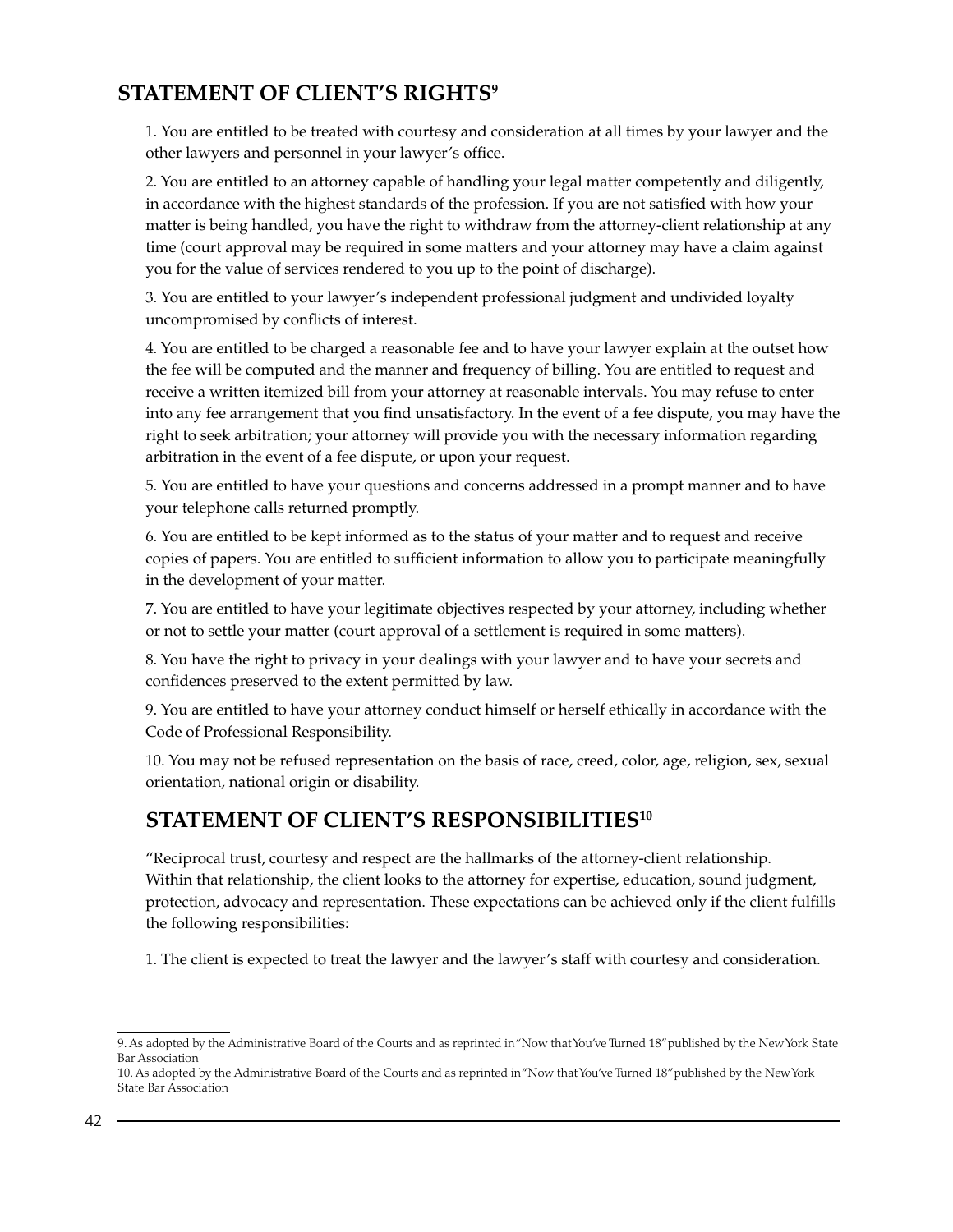2. The client's relationship with the lawyer must be one of complete candor and the lawyer must be apprised of all facts or circumstances of the matter being handled by the lawyer even if the client believes that those facts may be detrimental to the client's cause or unflattering to the client.

3. The client must honor the fee arrangement as agreed to with the lawyer, in accordance with law.

4. All bills for services rendered which are tendered to the client pursuant to the agreed upon fee arrangement should be paid promptly.

5. The client may withdraw from the attorney-client relationship, subject to financial commitments under the agreed to fee arrangement, and, in certain circumstances, subject to court approval.

6. Although the client should expect that his or her correspondence, telephone calls and other communications will be answered within a reasonable time frame, the client should recognize that the lawyer has other clients equally demanding of the lawyer's time and attention.

7. The client should maintain contact with the lawyer, promptly notify the lawyer of any change in telephone number or address and respond promptly to a request by the lawyer for information and cooperation.

8. The client must realize that the lawyer need respect only legitimate objectives of the client and that the lawyer will not advocate or propose positions which are unprofessional or contrary to law or the Lawyer's Code of Professional Responsibility.

9. The lawyer may be unable to accept a case if the lawyer has previous professional commitments which will result in inadequate time being available for the proper representation of a new client.

10. A lawyer is under no obligation to accept a client if the lawyer determines that the cause of the client is without merit, a conflict of interest would exist or that a suitable working relationship with the client is not likely."

# **Reentry: Life in Transition**:

Those reentering the community with criminal records have a very tough road ahead. With employment at record lows across the country, the job market is already incredibly tough these days, and trying to land a job with a criminal record on your resume is an extremely frustrating, humbling, demoralizing experience, no matter what your training or education. First, federal financial aid for college and graduate school is suspended -- in certain circumstances -- indefinitely, for drug convictions relating to sale or possession. Further, the following careers are off-limits to persons with certain types of convictions (mostly in the felony category) on their record: Banking, New York State Civil Service jobs, Corrections, Notary Public, Security System Installation and Maintenance, Private Investigators, Bail Enforcement Agents, Private Security Agencies, Security Guards, Child Care and Hospital/Nursing Home/In-home Health Care.

New York Human Rights Law (§296.15) and New York Corrections Law (§§752, 753) provide protection against employment discrimination to those who have been convicted of a crime. But the "Criminal Background Check Law," passed in 2005 requires the non-hiring of certain employees with criminal pasts by certain employers. Under this law, employers regulated by the Department of Health may not hire or retain anyone who committed any of a list of felonies within the prior 10 years. Under this same law, the Department of Mental Health and OPWDD (Office for People with Developmental Disabilities) have the ability to screen out anyone from employment who has committed one or more of that same list of felonies within the past 10 years. They also have the discretion, upon an employee's challenge of the employment denial, to hire that employee, despite the grounds for denial. It has come to light that some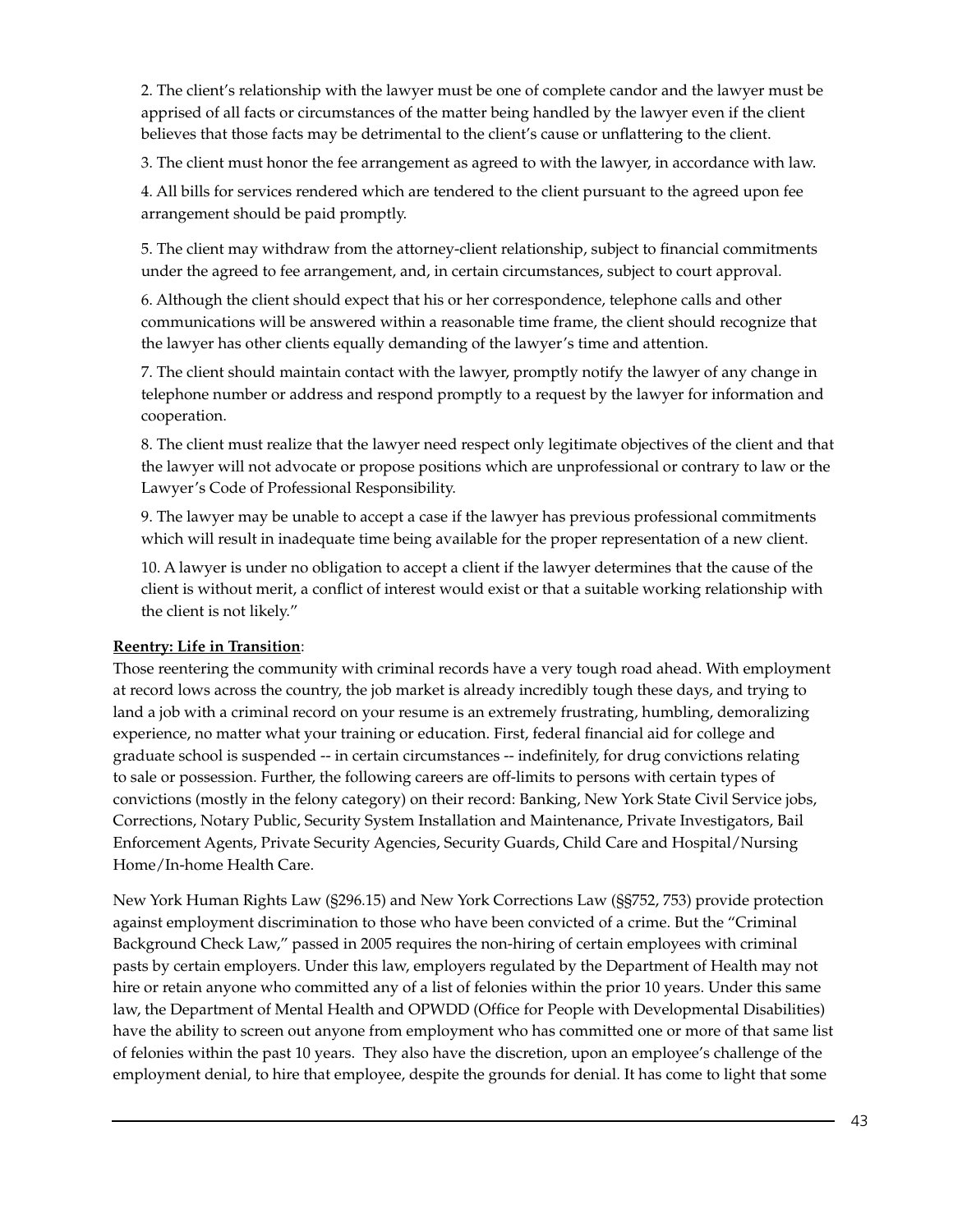OMH- and OPWDD-licensed employers have used this law as a shield not to hire and not to promote, and a few have even used it as a sword to fire employees. Certain civil rights organizations have raised the concern that this law may have created an atmosphere where employers are afraid to take the risk of hiring a new employee or retaining a current employee if she was previously incarcerated. This is because if this employee commits a new crime, especially of the same nature as her prior crime, the employer may be held accountable to a certain extent, since he was or should have been "on notice" of the employee's "tendency" to commit crimes, especially of a certain nature.

Aside from employment discrimination, those with criminal records face discrimination in housing (certain felonies create permanent bars to public housing), education, the ability to receive certain governmental benefits and services, and in society in general, where they are often stigmatized. Many of these types of discriminatory practices are able to be addressed in court; however, often, such practices are so subtly used against the person as to go undetected. The previously incarcerated individual may think he didn't get the job or the apartment because a better qualified applicant applied. Sometimes being "better qualified" means an otherwise equal applicant who has no criminal record.

**TIP**: In New York, an employer may not legally ask you on an employment application if you have ever been arrested. However, an employer may ask if you have ever been convicted of a crime in New York. If you have a criminal record in New York, you must be truthful on the application about your record. You can explain the details of your situation during the employment interview. Employers appreciate honesty and openness as well as clear determination in an applicant to turn his/her life around. Lying on any employment application is grounds for non-hiring and for dismissal if already hired. Some employers perceive applicants on parole as "safer" hires than those with criminal records who are not on parole, because an applicant on parole is living under the strict supervision of a parole officer. Parole officers have the power to send a parolee back to jail if the parolee does anything illegal or violates a parole condition (such as staying out after curfew, associating with certain persons, possessing a weapon, etc.).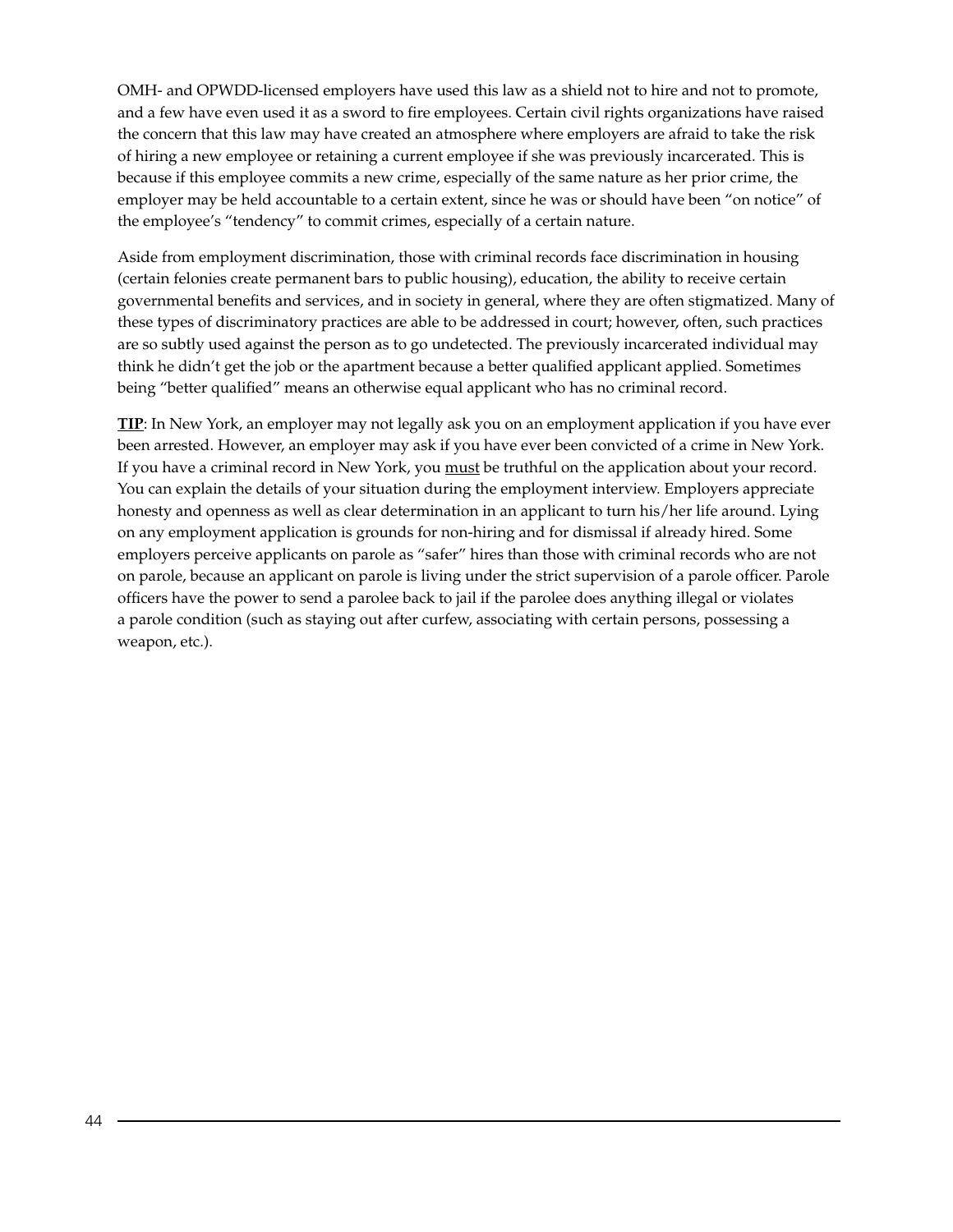# **Activities:**

- 1) Participate in your teacher's role-playing of a police interaction that moves from reasonable suspicion to probable cause to arrest;
- 2) Participate in your teacher's role-playing of a police station interrogation for a crime;
- 3) Compare and contrast confessions and apologies from sample defendants and discuss any observations;
- 4) Watch online "48 Hours Mystery" episode of "Who Killed the Beauty Queen?" to see how one can nearly lose his freedom by "giving away" his  $5<sup>th</sup>$  and  $6<sup>th</sup>$  Amendment rights;
- 5) Examine samples of arrest and search warrants;
- 6) Examine sample orders of protection and see if you understand what behaviors these would allow and disallow (e.g. answering the phone when the order is for your protection against the person calling);
- 7) Watch videos of street arrests, car searches, home searches; locate examples of these on YouTube to see if you think the police acted within their rights, and if the persons being searched helped the situation or made it worse;
- 8) Research gun violence (including ballistics and medical information about devastating effects of gun shot injuries, statistics revealing numbers of youth shot per year and survival rates of those shot [and what permanent, debilitating injuries they received]);
- 9) Interview someone you know who spent time in prison, to see what their experience was like, and what barriers they faced when transitioning back home. Interview parents or family members of children killed by gun violence;
- 10) Take a field trip with your class to a county jail;
- 11) Observe a criminal trial.

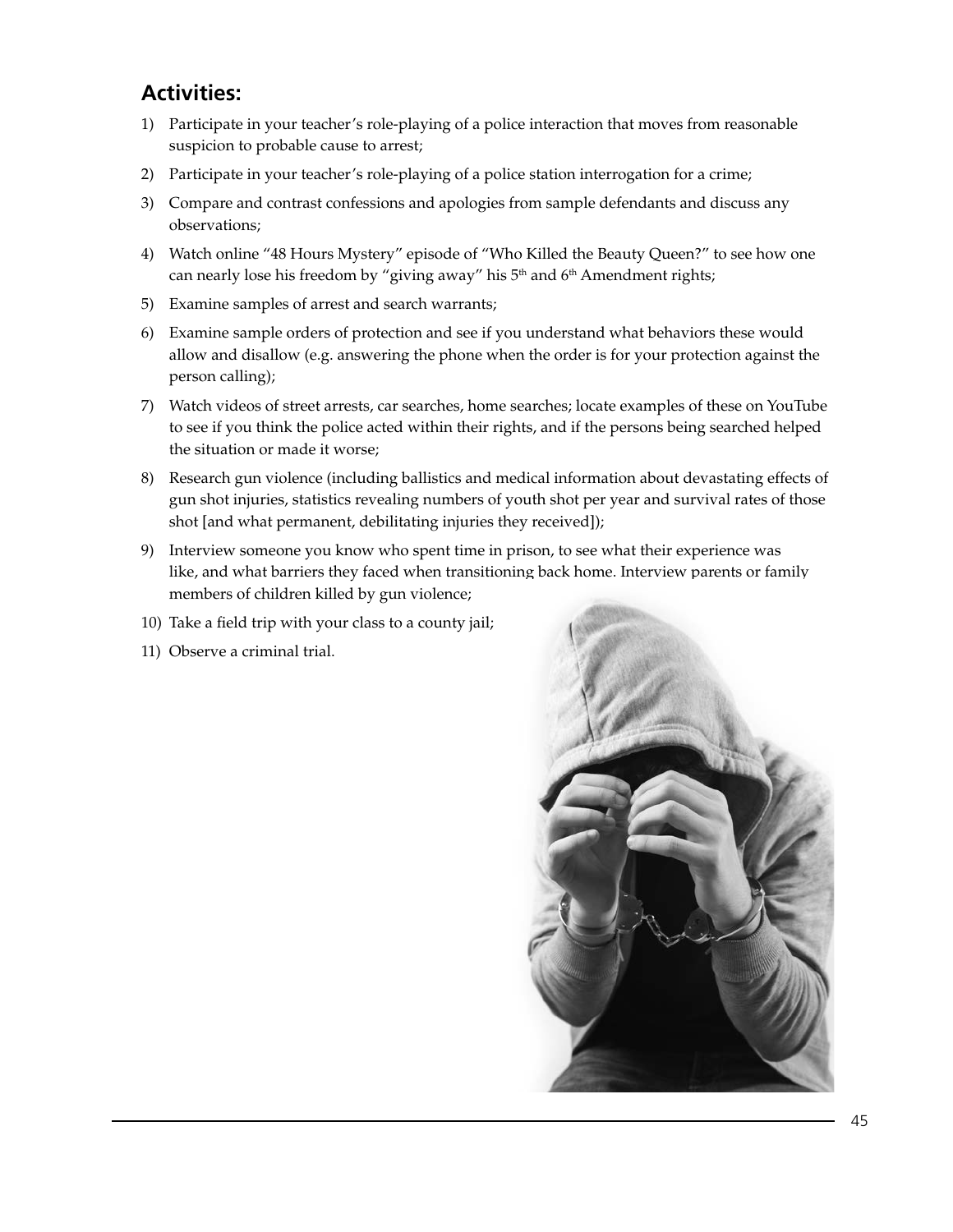# **Chapter IV. Rights I Have to Enter into a Contract**

Employment contracts, rental agreements, insurance contracts, phone service contracts, car lease contracts, mortgage agreements, marriage contracts, student loan agreements, consumer purchase agreements, contracts for repair services… all of these are contracts into which you might enter at some point in your life – some of these sooner than others.

But what is a contract, anyway? A contract is, simply, an agreement between two or more individuals or organizations that binds them to each other, creating obligations for each. The landlord who offers to rent you an apartment expects you will pay the rent in return. You expect a decent



CONTRACT

place to live. A contractor who fixes the roof of your house also expects payment, and the homeowner expects a repaired roof. What makes something a contract is that there is a discernable offer from one person or organization (one "party"), an acceptance of the offer by the other, and some incentive, called "consideration" to seal the deal.

For the most part, in New York, you have to be 18 to enter into a binding (i.e., "legal") contract. However, an employment contract of an 18 year old waiter in New York must specify that he/she cannot serve alcoholic drinks to customers until age 21. Similarly, to engage in a car rental contract, you must be 21 in New York. Here's the interesting thing: contracts do not have to be in writing unless there is some local, state or federal law requiring it, although putting an agreement in writing ("formalizing" the agreement) is safer for both parties. This is because when contract terms (obligations of the parties, expectations, benefits) are put in writing, each side knows exactly what is expected of him/her and of the other party. A written contract makes it easier for a judge to determine which side wins if there is a dispute between parties somewhere along the line. For the most part, people do not enter into a contract expecting to be dissatisfied with the outcome. But when that happens – and it very often does – having the contract terms in writing protects both sides.

Certain contracts must be in writing, such as:

- 1) real estate contracts, including apartment leases, for greater than one year,
- 2) contracts for the purchase of items beyond \$500,
- 3) contracts in which one party agrees to assume or "take on" the debt of another and pay off this debt,
- 4) contracts requiring the performance of some service or services that will take longer than a year to complete.

Another thing about contracts is that even the most carefully written ones also carry "implied" (nonwritten), rather than "express" (specifically written) terms. Express terms are those spelled out, literally, or made clear verbally. Implied terms are those which exist "between the lines," and which are assumed, rather than explicitly stated. For example, when you rent an apartment, you expect, and it should be assumed, that the apartment is habitable, livable. It cannot be roach-infested with bashed in windows and a door that doesn't lock. A landlord who takes your money and in return, presents you with such an unsafe apartment has "breached (broken/violated) the implied warranty (guarantee) of habitability (livability)," and should be taken to court. Similarly, a tenant who moves into a New York City apartment with three pigs and a flock of chickens is most likely violating the implied terms of acceptable tenancy (and may well be in violation of zoning laws, besides!). A babysitter who takes a nap while her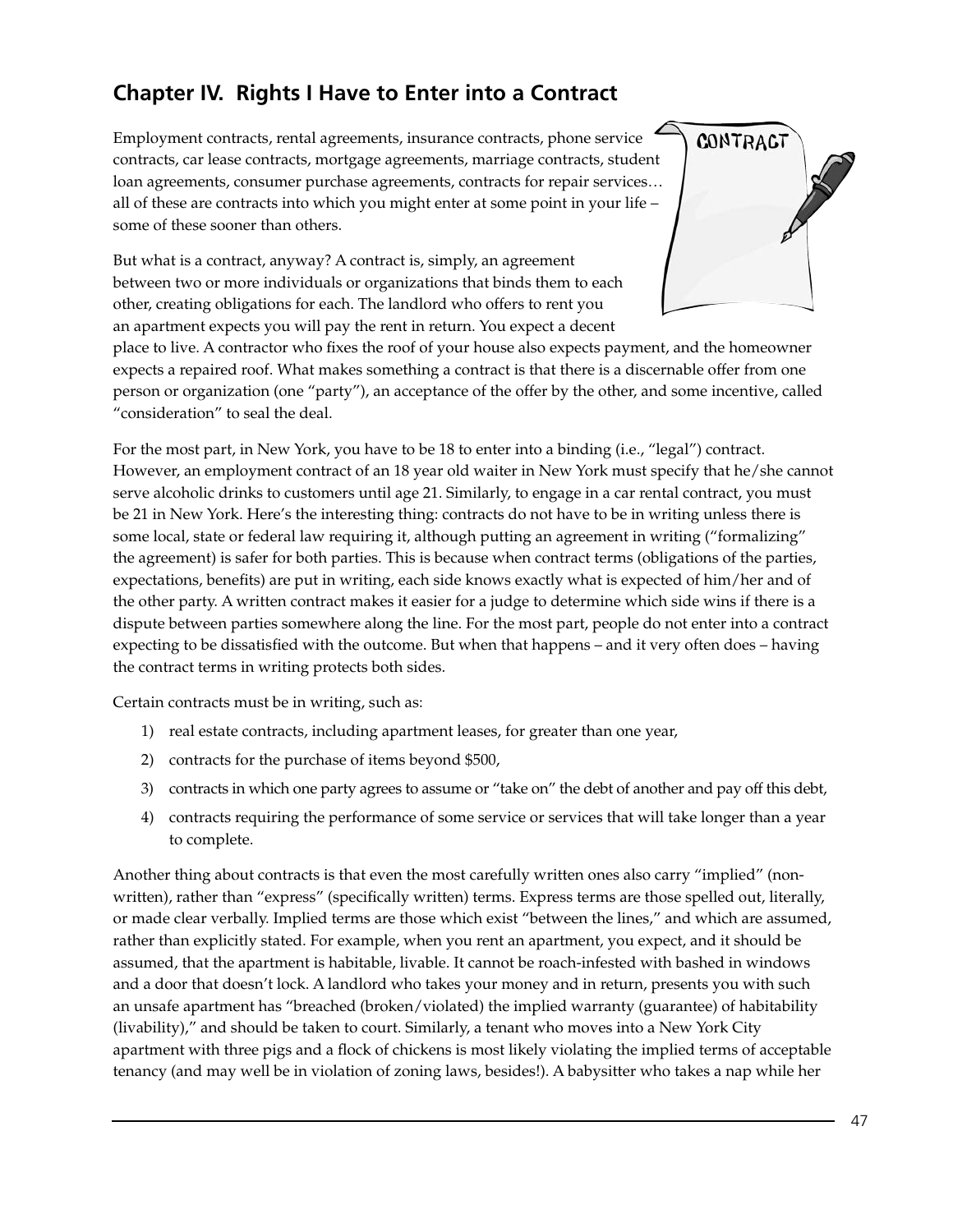young charges play in a swimming pool has breached the implied obligation of careful supervision of the young children in her care. An employee who spends hours on Facebook rather than doing her work is likely violating employer policy, even if not breaching any contractual obligation under New York's "employment at will" law (explained further in employment chapter).

But be careful: While buying a new or used car from a dealership or commercial seller also carries an implied warranty (that the car runs and has the mileage apparent on the odometer) a car sold by a private party (such as a person selling his car through an ad in the newspaper or on Craigslist) does not carry such a warranty! Make sure that if you are thinking of buying a car from a private party, you have YOUR mechanic check it out FIRST, hood to trunk. The purchaser is not likely to win in court claiming that the private seller claimed this or that about the car which turned out not to be true.

Clearly, parties to a contract can be sued for violating implied terms of a contract. When an express term of a contract is illegal, that particular clause (section) of the contract is voided (wiped out), but the contract as a whole is saved, if possible. For example, let's say the contract with the catering company for your wedding contains a clause that you agree to their using a 16-year-old bartender as part of their services. In New York, 16 year olds cannot prepare or serve alcoholic beverages, so this illegal clause would need to be severed (voided and removed) from the contract, leaving the rest of the contract intact. If the caterer refuses to void this clause and replace the server with one 21 years or older, you need to find another caterer. However, if an entire contract hinges on an illegal activity (e.g., you are hired to "cook the books" for a doctor's office which regularly bills Medicare), the removal of one clause will not "cure" the illegality and the entire contract will be void (and beyond that, in this scenario, you might be going to prison!).

Examples of illegal contract terms (otherwise known as: "learning to smell a rat in a contract") are:

- 1) "Tenants must pay rent, whether or not the landlord repairs and maintains the dwelling in habitable condition" [this would violate the warranty of habitability].
- 2) "Tenant understands that the landlord may enter the tenant's premises at any time, for any reason, without prior notice" [this would violate the 4<sup>th</sup> Amendment rights to privacy and the right to be secure in your own home].
- 3) "The tenant agrees not to hold the landlord liable for any injuries the tenant and/or her family and guests suffer as a result of the landlord's negligence" [this is unenforceable; a landlord cannot shield himself in this way from the obligations to keep the building in a safe/hazard-free state].
- 4) "Employees under the age of 16 driving company vehicles may only do so on secondary roads" [this is sanctioning an illegal activity, so it is void].<sup>11</sup>
- 5) "Employees who engage in union organizing of any kind will be terminated" [this is a violation of the National Labor Relations Act].12
- 6) "Whistleblowers will be disciplined as follows…" [this threat to those employees who would bring an unsafe or illegal employment practice or condition to light is a violation of the standards set forth by the Occupational, Safety & Health Administration].<sup>13</sup>

<sup>11.</sup> This clause would only pertain to those employees in New York who have actual employment contracts. Most employees, and certainly most entry-level employees in New York are employed "at will," without an actual contract. This will be explained in more detail in the employment section.

<sup>12.</sup> See footnote 10.

<sup>13.</sup> See footnote 10.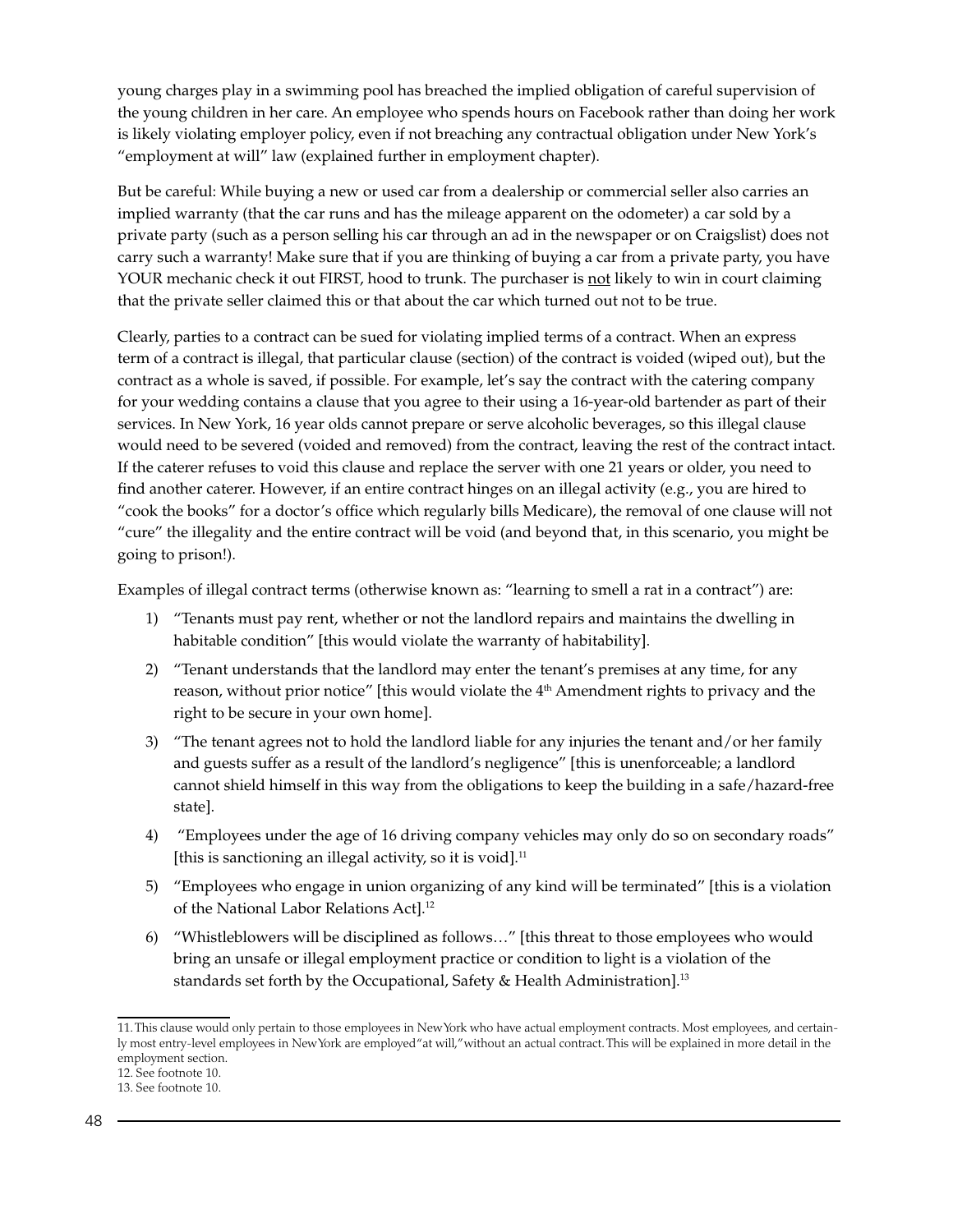- 7) "Pregnant employees may only remain on site until the 2nd month" [this would violate Title VII of the Civil Rights Act of 1964, as well as the Pregnancy Discrimination Act of 1978, unless the pregnant employees affected are otherwise accommodated off-site and if the policy is for legitimate safety reasons, like the leaching of chemical toxins which had been shown to harm fetuses, etc.].
- 8) "No employee may accept a position at an engineering firm within 500 miles for 10 years after leaving this firm" [this would be a much too restrictive "non-compete" clause, which must be reasonable in time and general scope to be allowed].

Other reasons a contract could be cancelled include:

- You entered the contract at too young an age for the contract to be legal;
- You were not of sound mind when you entered the contract;
- When the contract was created, the parties were mistaken about a material or key fact to the contract;
- You were coerced or forced or blackmailed to enter into the contract (against your will);
- The other party misrepresented something critical to the contract to induce you to agree, or committed an outright fraud;
- The contract required one or more illegal acts to be committed;
- The contract's terms are unconscionable (such as a car lease with a ridiculously high interest rate).

Be aware, however, that in certain situations, there are time limits within which a contract must be voided, if this is to be done at all. So what do you do if you enter into a contract that isn't necessarily voidable, but which just goes sour? What if the other party doesn't deliver at all on her part of the agreement, or delivers in a way you find unsatisfactory (the paint job is sloppy; your math tutor keeps falling asleep during your sessions and you're not learning anything; the landlord promised to fix the front door lock, but hasn't done so in a reasonable time; all of the wedding photographer's photos came out blurry)? You may have the right to get out of the contract (and your obligations under the contract) if the other party breaches (breaks, violates the terms of ) the contract. You may also have the right to money damages, to force the other party to perform the contract as agreed, or to rescind or "take back" or "cancel" the contract. Money damages can be sought in court in an amount that would make the harmed party "whole" again. So if a contractor puts in a new toilet and does such a poor job that the toilet leaks and causes damage to the house, you would have the right to the money it would take to fix the problem with a new contractor, and to replace any damaged furniture.

Just be mindful, however, that damages are the name of the game. Think about it: If you have a lease contract with a car dealership and they breach the contract by not providing the exact car they promised, but, instead, offer you a more expensive, larger, more fuel-efficient car, they've "cured" the breach they committed and you have not suffered any damages for which a court could order compensation. Thus, such a breach, absent other circumstances, would not be "actionable" and you would likely lose such a lawsuit against the dealership.

You could seek a "specific performance" remedy, to force the other party to perform his part of the agreement. If a trash company was hired to haul away your old junk and didn't show up, a judge could order them to do the job as agreed. Finally, you could ask a judge to rescind the contract, which would cancel any future obligations of the parties to each other.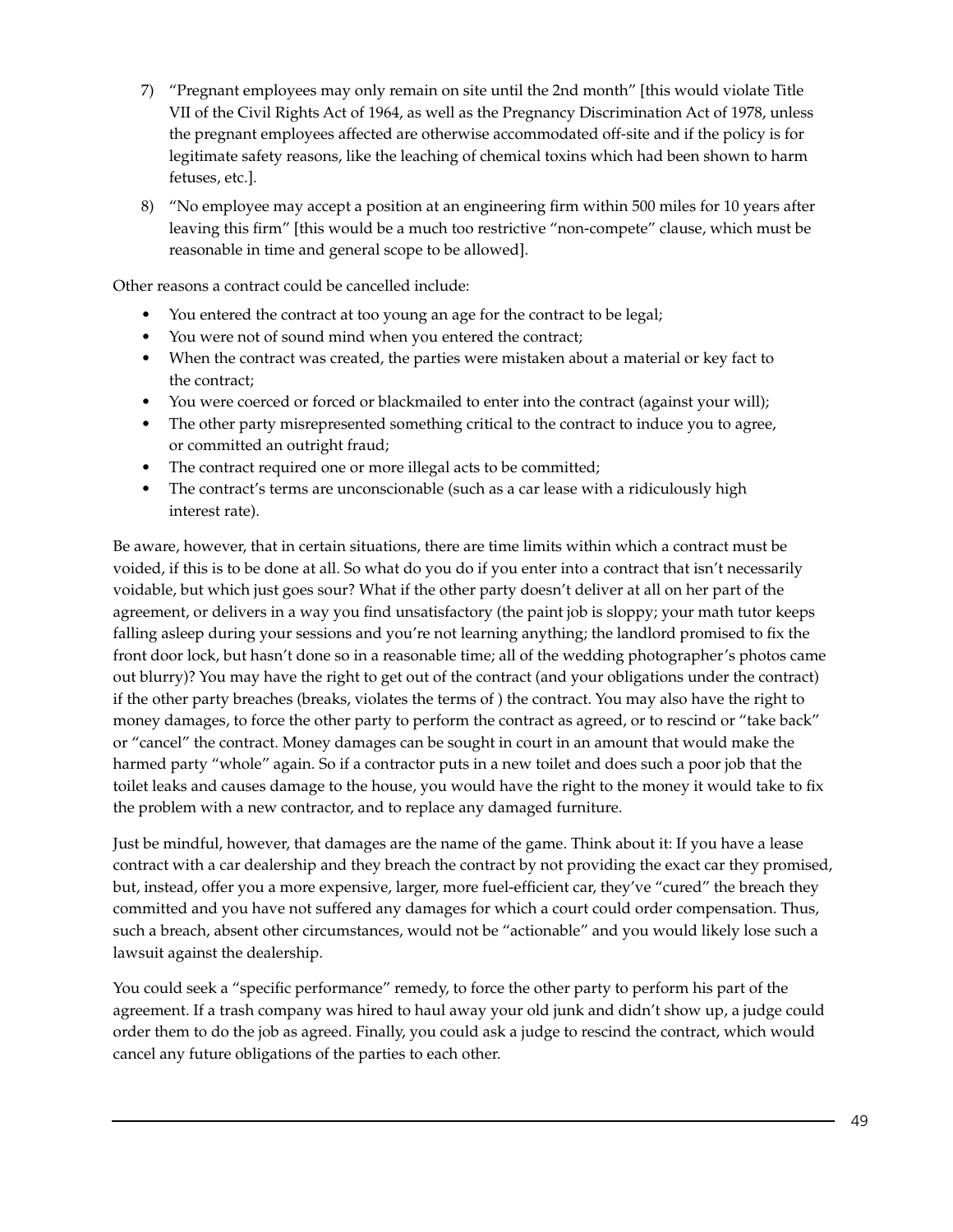#### **How to Protect Yourself**

So, what can you do to protect yourself from being harmed financially or otherwise, when entering into a contract?

- 1) Never, ever sign a contract which has language, terms or conditions you do not understand. Meet with a lawyer – or at the very least, an adult you trust – to go over the terms and conditions before you sign;
- 2) Do not be pressured into signing a contact, under such circumstances, as: "this is a time-limited offer;" "sign today and you get cash back," etc;
- 3) Be sure that anything agreed to orally makes it into the written contract. For example, let's say your landlord offers that because the apartment building has just been renovated and the gas hasn't been turned on for the stove, he'll allow you to purchase a microwave for the apartment at his expense. You'd absolutely want that provided in writing, including: (1) who will purchase the microwave; (2) if it is to be you, the tenant, how much you may spend that the landlord will reimburse; (3) by what date he'll reimburse you; (4) by what means he'll reimburse you (discounted rent, cash, check, money order, etc.); and (5) who gets to keep the microwave when you move out of the apartment. Don't be afraid to ask for these terms to be specified. This is your right! This is what well-educated, savvy consumers do to protect themselves!
- 4) Make sure that all changes made on the contract are initialed by both parties on all copies of the contract;
- 5) Make sure to keep a copy of the contract;
- 6) Don't sign any contract with blank spaces. Be sure all blanks are filled in before signing;
- 7) Negotiating terms and conditions is common practice (e.g., "I get to leave work at 3pm on Thursdays to get my sister off the bus;" "I can only lift 50 pounds;" "I will assume driving responsibilities when I receive my license, anticipated in January, 20\_\_;" "I don't clean windows"). Just be sure unwanted terms are crossed out thoroughly and initialed on all copies;
- 8) You may wish to bring a friend, parent or a lawyer with you when signing a contract;
- 9) Just as you would never purchase a used car without having a licensed mechanic inspect it, do not sign a contract, even if you think you understand the terms, without a lawyer looking it over first, if at all possible;
- 10) When signing a contract for an apartment or home, be sure to do a walk-through of the property first, with a contractor or knowledgeable handyperson, if possible. Take pictures of any noticeable damage already existing – such as carpet stains, holes in the wall, broken windows, doors that don't quite close, so that you will not be charged for these later (NOTE: There will be more information on landlord/tenant law in the chapter involving your right to own or lease a home);
- 11) Get receipts for any deposits you may make when signing a contract.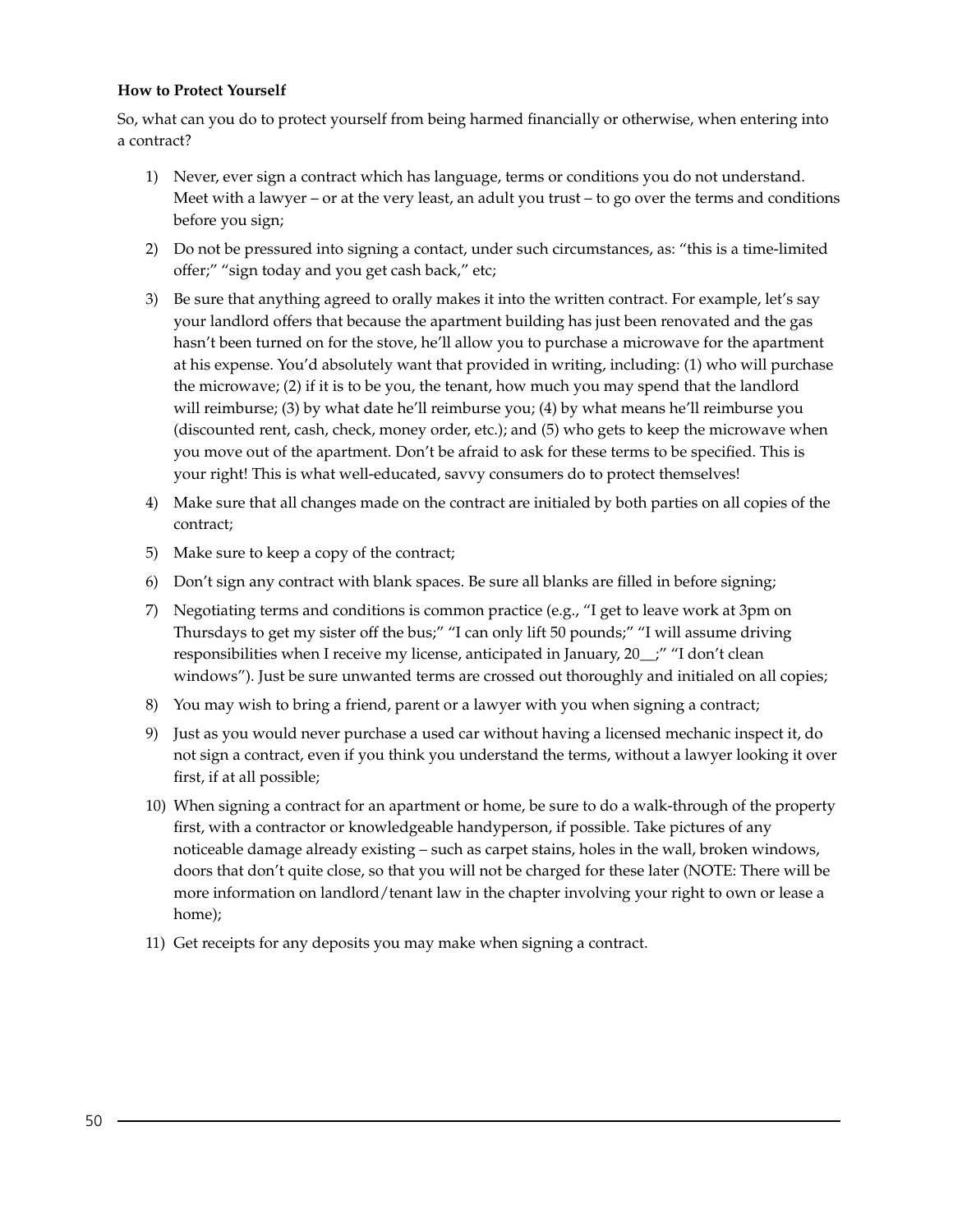# **Activities:**

- 1) See if you can determine which terms are legal and which are illegal in a series of sample contracts your teacher provides (apartment lease, car loan, phone service plan, building contractor);
- 2) Role-play pretending to rent an apartment, buy a car, etc., with different contracts to decipher;
- 3) Role play a contract negotiation with terms that need tweaking;
- 4) Come up with a list of "implied" terms for an apartment lease, a marriage contract, a contract with a bathroom remodeling company, a contract with a day care center to watch your child. Now come up with a list of possible express terms for these same contracts.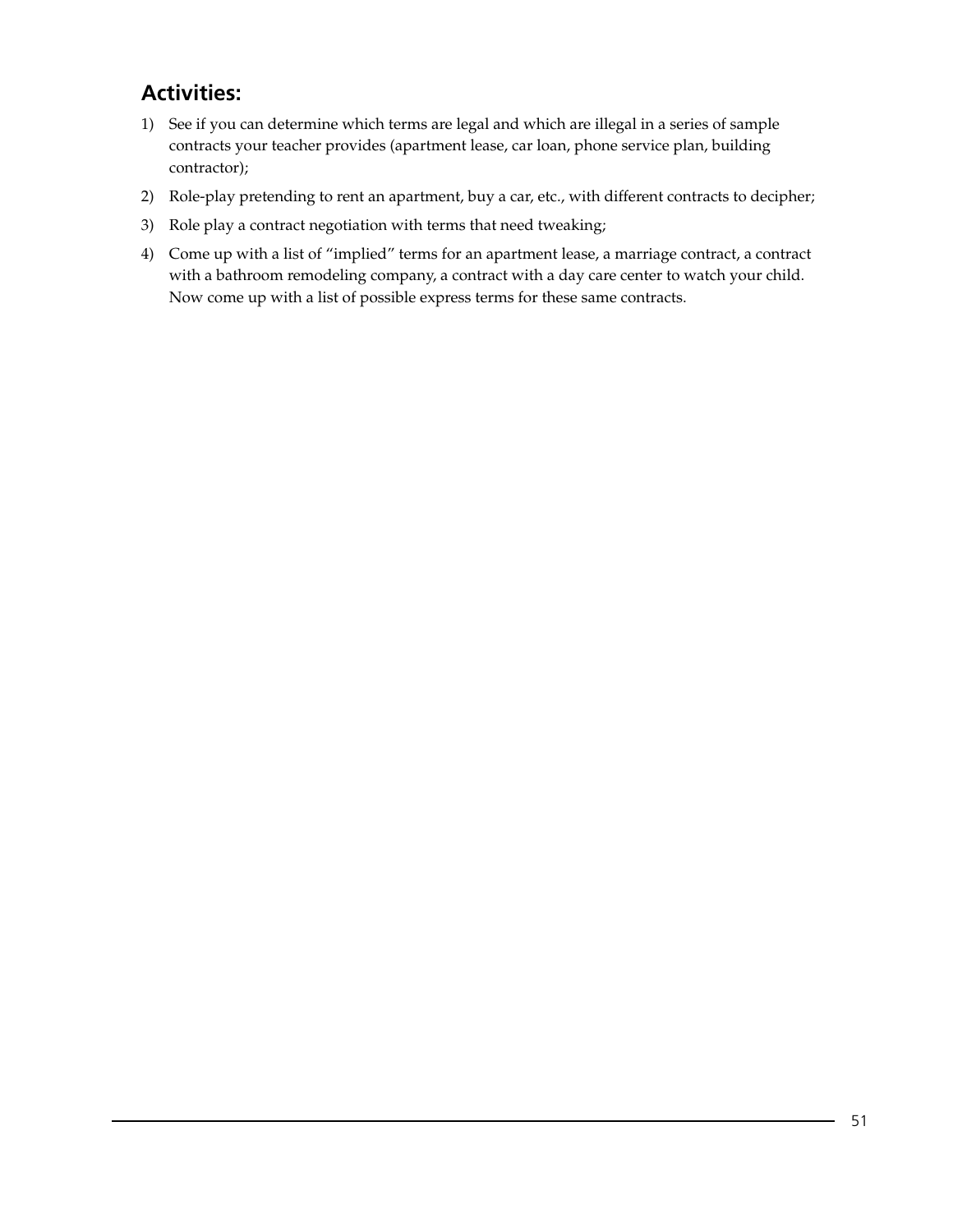# **Chapter V: My Rights as a Consumer**

This chapter overlaps, to a certain extent, the chapter on entering into contracts, since when you enter into a contract – for a car, an apartment or a repair – you are acting as a consumer. That is, you are exercising your right to buy, rent and sell commodities. You are also entitled to certain consumer protections which exist in law and in practice. Even when you accept a new job, many of the choices this job will bring you are consumer-related, such as your salary terms, choice of health care and other benefits, financial plan and retirement plan. The main objective of this chapter is to: (a) teach students how to make



sense of all the financial information surrounding consumer purchasing; and (b) educate students about how to get help if they feel they've been taken advantage of, or swindled. In short, the goal is to help you become savvy consumers.

Starting with the absolute basics, such as what you should know before purchasing an item, you will learn how to become a critical scrutinizer of ads, even the ones that proclaim: "You may have already won a million dollars!" Studying the jargon of purchasing is crucial. You must be able to translate and fully comprehend the meaning of "handyman special" [needs a ton of work and we want to unload it. Make your best offer!], "as is" [no warranty or guarantee that it'll work], "well-loved" [used a lot and a bit worse for the wear], "exclusive" [not including something], "like new" [not new], "nearly new" [used], "charming" [small], "lake view" [not lake front], "lake front" [the property abuts a lake, but you may or may not be able to see the lake from the structure built on the property].

You will also learn about payment options and terms, including interest rates, APR, acceleration clauses, balloon payments and usurious rates. A course on consumer rights would not be complete without a discussion of identity theft – how to avoid it and what to do if you become a victim.

The dangers of consumerism: default, debt collection, bankruptcy and foreclosure, to name a few, will also be explored in this chapter. You will be made aware of the local, state and federal governmental and non-governmental consumer protection agencies that exist (including the Food & Drug Administration (FDA), Federal Communications Commission (FCC), Department of Transportation (DOT), United States Postal Service (USPS), New York Public Interest Research Group (NYPIRG), Homeless and Travelers' Aid Society (HATAS), Hunger Action Network of New York State (HANNYS), Empire Justice Center, Correctional Association of New York, American Civil Liberties Union (ACLU), Center for Law & Justice and the Attorney General's Office (AG). We will introduce the option of suing an individual or agency in court. Finally, Small Claims Court, the consumer's court, will be investigated in detail, so that students know how to access it and make use of it, if ever necessary.

But before launching into how to make a wise consumer purchase, you need to remember something about building up your bank account: A penny saved today is a chunk of change (maybe even enough to go on vacation or buy a needed appliance or used car) tomorrow. According to literature published by Sunmark Federal Credit Union, if you save just 50¢ a day in loose change, you would save \$15/month, or \$180/year. Not convinced? What about eating out two less times a month, for a possible savings of \$30/month or \$360/year? If you take your lunch to school or work, instead of buying, you could save something like \$60/month or \$720/year. Now that's a lot of money!

If you have adequate savings to make a consumer purchase, what "homework" should you do before buying? First: BE SMART and educate yourself about the item you want. Research the item to decide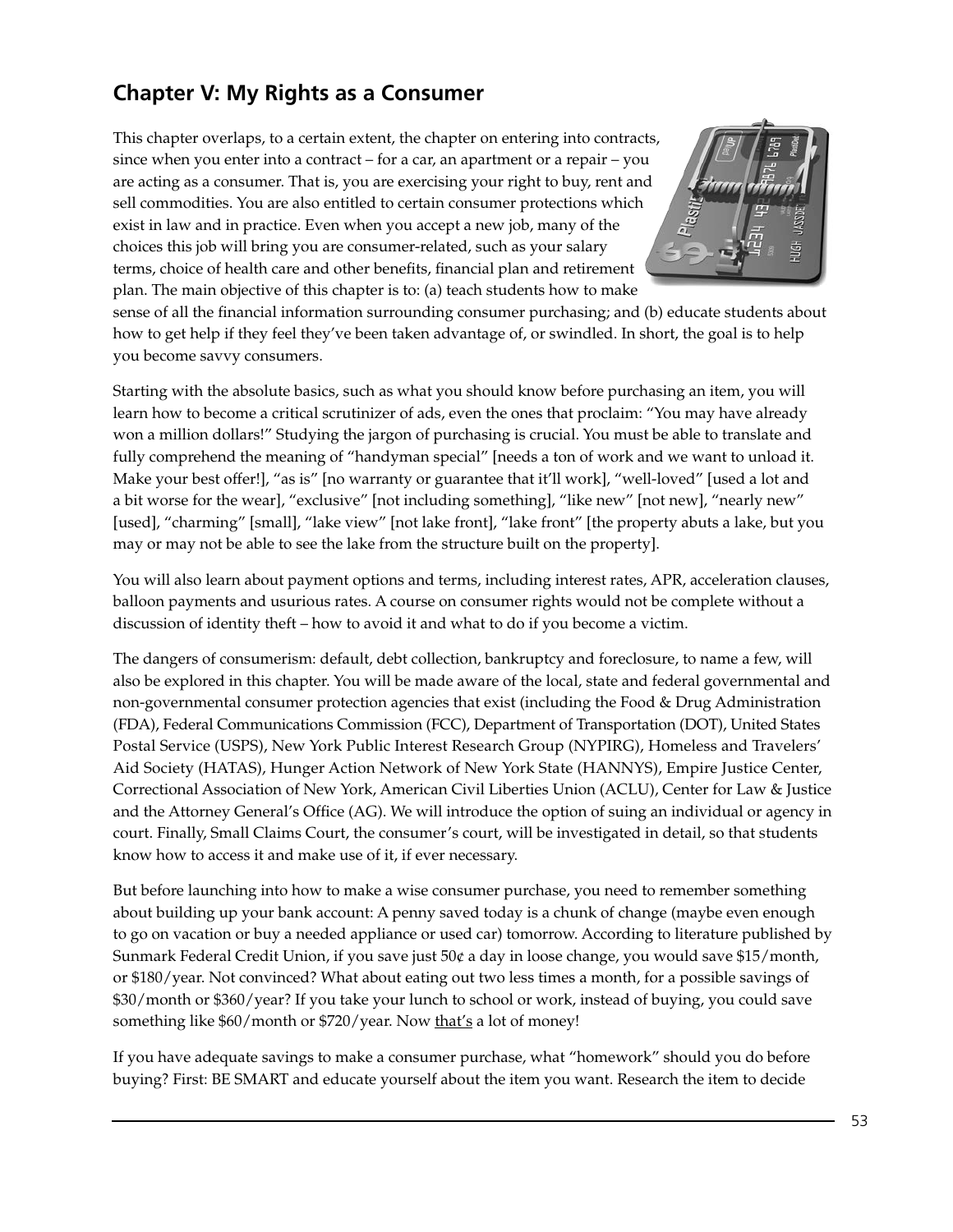which size, model and brand is best for you and learn the "lingo" of the business. Publications such as Consumer Reports magazine are valuable sources of information on a wide variety of products and their costs. If you're buying a laptop, you're going to need to understand "gigabyte" capacity, "megapixels," "RAM," and "charge duration." If you're buying a car, you need to be conversant in automechanic-ese beyond "VIN number," "chassis," "vehicle load," "V-4" versus "V-6" cylinder engine, "anti-lock brakes," "automatic" versus "standard," "RPM," "ethanol," "hybrid" and "timing belt." Certainly, once you decide what you want to purchase, you need to comparison shop to locate the best one of these items available. Thus you need to do online research, make phone calls to stores, talk to friends, read the local papers for ads and even visit stores for unadvertised specials in order to get the best priced item out there.

Beware of ads trying to sell you the moon! Remember: If it looks too good to be true, it is! Always ask yourself, when evaluating an ad, why the merchant or company selling the product would be making this "too good" deal. No one is trying to put him or herself out of business – quite the contrary! Always, always force yourself to consider: What is the catch, here? If you believe you've been the victim of false or fraudulent advertising, unfair pricing or mislabeling, you would need to file a complaint with the Federal Trade Commission (FTC).

#### **Consumer Protection Agencies**

The FTC also regulates mail order sales. Be careful with mail order agreements. One thing you should know is that any unordered items received for free in exchange for a subscription or membership is considered a free gift, under federal law, but read the fine print to be sure it is "unordered." The U.S. Postal Service investigates and regulates mail fraud. While on the subject of agencies protecting consumers, the Consumer Protection Agency and the Consumer Products Safety Commission, in part through the Consumer Product Safety Act, regulate the quality, safety and reliability of goods and services, including the creation and enforcement of safety standards. The Department of Transportation regulates safety standards on trains, airplanes, cars and buses. The Food and Drug Administration regulates the safety of food, drugs and cosmetics. The "Consumer Nutrition Labeling and Education Act" is one example of an act of Congress meant to assist consumers to make informed decisions when buying packaged food at stores by requiring the items be labeled with specific nutritional information, such as ingredients, grams of fat, grams of trans fats and sugar content. Local legislators can enhance these regulations by requiring even more. For example, in New York City there is a "trans fat" ban (a ban on the use of trans fatty oils) on foods prepared in bakeries and restaurants and New York City's Mayor, Michael Bloomberg, has announced a plan to ban the selling of sodas larger than 16 ounces in restaurants and movie theaters. Both of these actions are the Mayor's attempts to curb the obesity epidemic.

The Federal Communications Commission regulates consumer practices and interactions over the phone, internet, TV and radio. If you believe you have been a victim of consumer fraud or been harmed by a product you purchased, you can contact the New York State Attorney General's office (Consumer Frauds Division), or the Governor's Office of Consumer Affairs. They would investigate your complaint and if it is believed to have merit, could take action, including: suing the company at fault; ordering a cease and desist (stop work or stop illegal action) order, creating a consent decree (an agreement which spells out how the parties have decided to "fix" a situation, signed by the parties involved), and collecting restitution for you (enough money to make you "whole" again).

Federal, state and local governments are not the only consumer protection agencies out there. The Commission on Judicial Conduct monitors the actions of judges, and the Committee on Professional Standards does the same regarding lawyers. Other state licensing boards regulate the standards for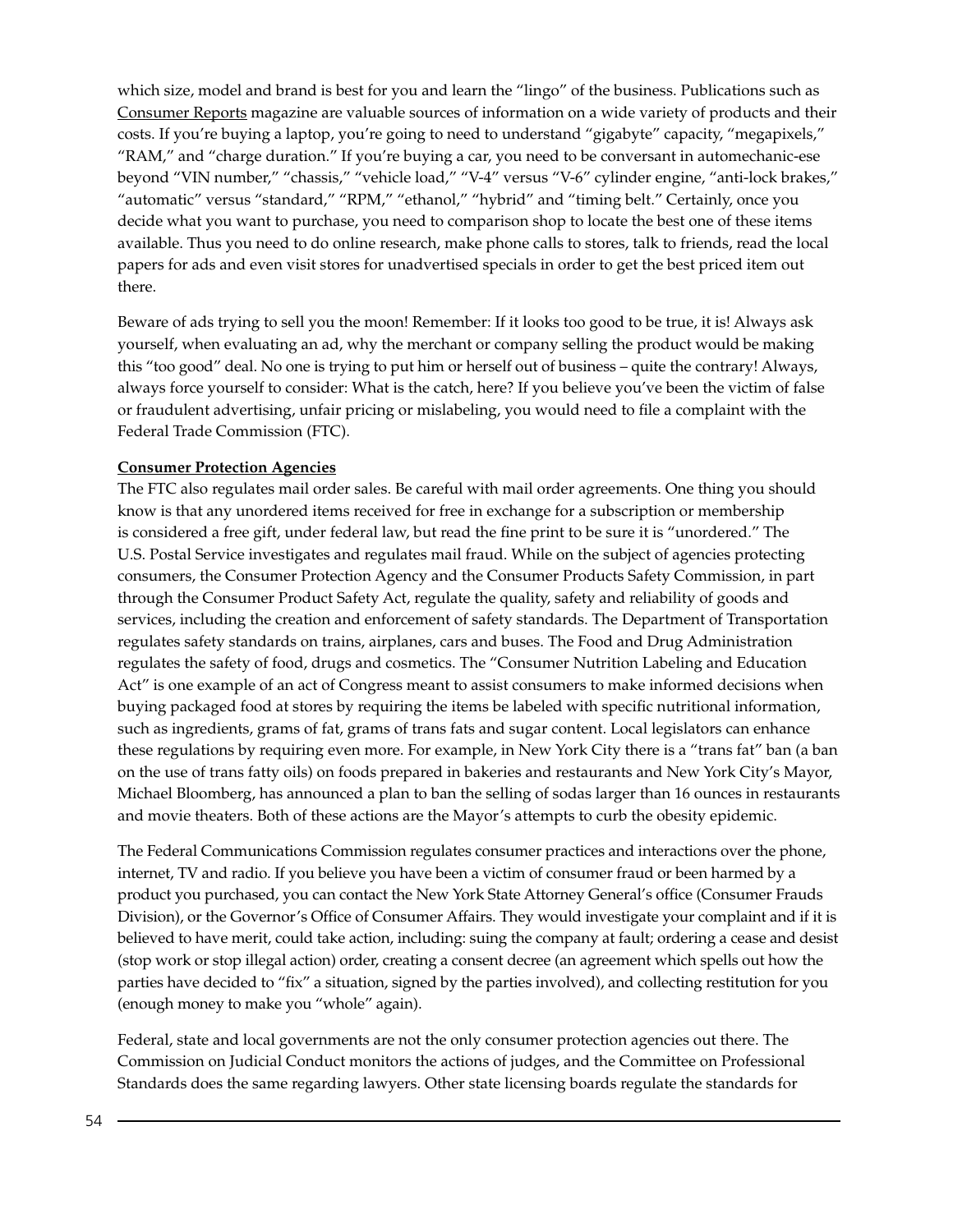certain occupations, establish rules, create and hold exams, grant and refuse professional licenses, investigate complaints and suspend or rescind professional licenses. Then there are lobbying groups that seek to sway public opinion and ultimately, change public policy, by revealing information about certain issues they champion. For example, the American Medical Association recommends health care policies and practices. The New York Public Interest Research Group educates the public on various consumer issues (many of them health and environment-related). The Correctional Association monitors prison policies and conditions.

Price is only one factor to consider when spending your hard earned money. A cheap price combined with a weak warranty or limited repair options or expensive delivery or shipping costs, or restrictive return policies can be a deal breaker. But what IS a warranty? Essentially, a warranty is a guarantee made by someone or some company to the person buying some item that the item purchased is of a certain quality and/or that it will last at least a certain amount of time. Having a warranty on an item confers upon (gives) the buyer certain rights. These rights are important and should factor into any buying decision.

Just as there are express and implied terms in contracts, there are express and implied warranties. Express warranties are written or verbal statements or non-verbal actions that a seller makes regarding an item's quality or operation. Implied warranties are as they sound – promises about an item that exist even if they are unwritten and even if the seller makes no stated guarantee about the item. An example of this would be, as discussed in the previous chapter, the "implied warranty of habitability" which every landlord confers to his/her tenant about the apartment rented. There is an implied guarantee that the apartment is in livable condition – free of rodents, with a front door that locks and with heat and running water. An "implied warranty of merchantability" means that the item you purchased comes with the guarantee that it is of at least average quality for that particular kind of item. So if you purchase a bike from a store and the gears don't shift, you would have the legal right, for example, to demand the seller take the item back and return your money, or fix the bike so it works properly. An implied warranty of title guarantees that your ability to take title (full and complete legal ownership) of a car, for instance, is free and clear and that there are no other persons owning it.

Be aware: *Caveat Emptor*: Let the buyer beware! If the seller has sold an item to you "as is" or if it is the "floor model," he/she may be able to avoid liability (responsibility) for the non-merchantability of the item. In other words, there may be no warranty of merchantability conferred in these situations. Also, there is no implied warranty of merchantability for goods sold at garage sales or through classified ads by so-called "casual" sellers. This is so even for used car purchases! Finally, if you inspect the item before you purchase it and don't find any flaws, or if you fail to examine the item, there will be no implied warranty as to any non-working parts that could have been discovered upon careful inspection.

By the way, just because a warranty is written, it doesn't mean the warranty is legitimate. It must, by law, be in language that is understandable, including a clear list of what is and is not promised, and it must have been given to the purchaser before the money was exchanged. Further, the law requires that the warranty state whether it is "full" or "limited." A "full" warranty is one that guarantees the item will be repaired within a "reasonable" period of time at no cost. If, after a "reasonable" number of attempts are made to repair the item, the item is still not working properly, the purchaser can receive a full refund or a replacement item. If the warranty is "limited," it means that the seller has the choice of which promises to make regarding the product. For example, a five-year limited warranty on a bicycle might include the repair of normal wear and tear on brakes and gears, but would not include hammering out a bent wheel frame from a bike accident or a burst tire from putting three people on a bike meant for one.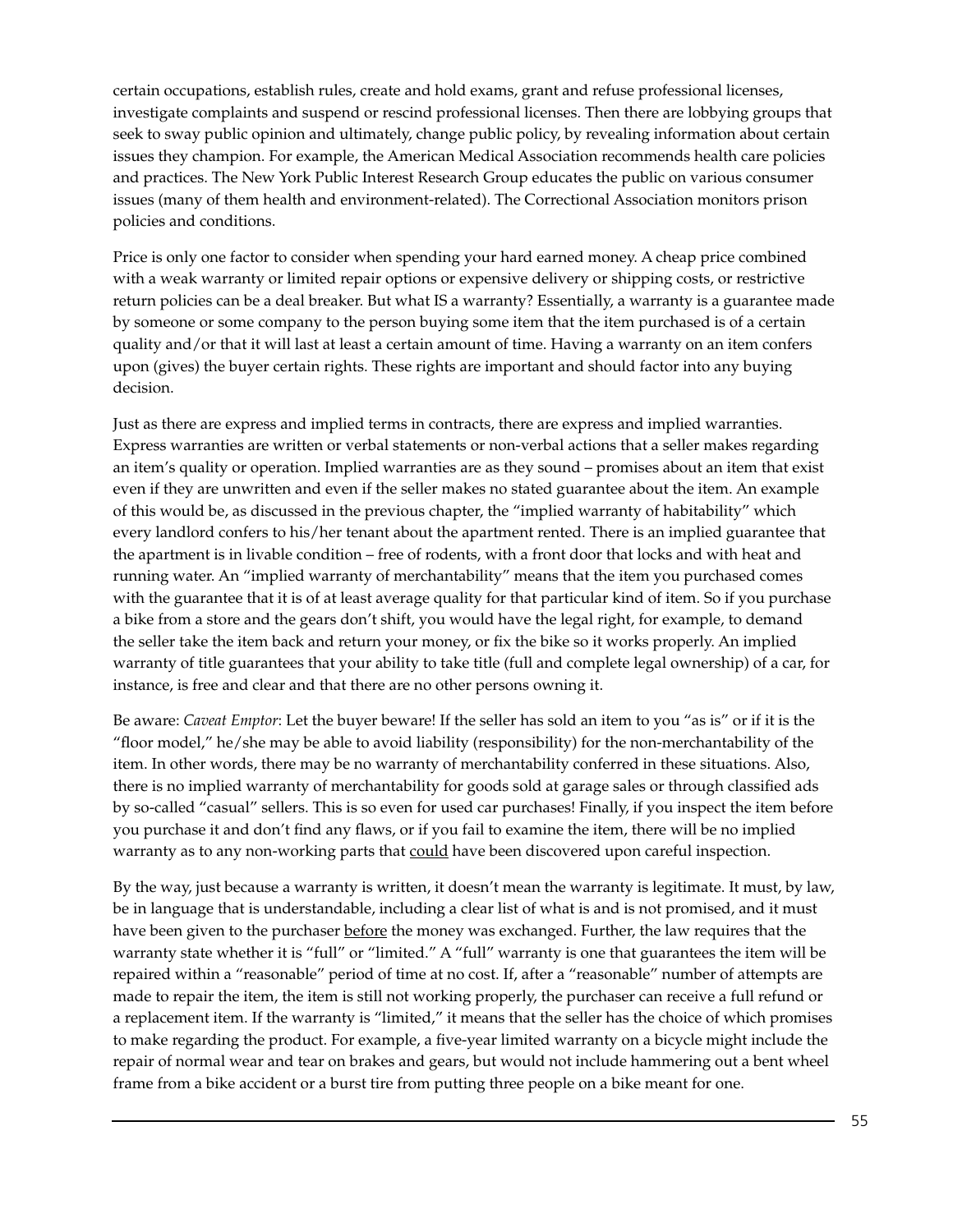In sum, before you make an expensive consumer purchase, make sure you have:

- 1) learned the jargon of the industry
- 2) read product reviews, asked experts, consulted friends
- 3) scrutinized ads
- 4) read the fine print
- 5) compared prices
- 6) weighed warranty options
- 7) checked out delivery details, if applicable
- 8) investigated repair policies
- 9) clarified return policies
- 10) slept on it (i.e., delayed your decision, if possible, to allow for reflection).

**Don't impulse buy!!** Remember the "3 R's" of consumer purchasing:

- 1) **Research**: the item, price and warranty options;
- 2) **Read**: ads, any contracts involved, applicable exchange and refund policies;
- 3) **Review**: the total purchase price including shipping, handling, delivery and any interest payments involved.

## **Paying Up: Cash & Credit**

So, now that you've decided which exact item to purchase, how do you pay for it? The options are many. You could pay in cash, by check or money order, by debit card, by credit card, or you could take out a loan and pay back over time, with or without interest. Sometimes, you can pay using a combination of these methods. A money order can be used just like cash, but if stolen, cannot be cashed without identification. Therefore, you buy a little protection for yourself when you purchase a money order. You can get a money order from a bank or post office in exchange for cash, for a small fee, but it is safer to carry around and can be sent through the mail or wired electronically to others. In a typical situation, a family member in crisis on the other side of the country or globe can be quickly wired a money order by your paying for it on your end.

When paying for an item by credit card, you are essentially borrowing from a credit card company now, with the promise that you will pay back the money in the future, for a fee, if you are late. This "fee" is called an interest payment and different credit cards charge different interest rates. You should definitely shop around for the best interest rates offered before applying for a particular credit card. The APR or Annual Percentage Rate is the percentage cost of credit over a year, and is calculated the same way by all lenders. Thus, the APR is the figure to compare across credit cards when choosing one – not the "interest rate," which is calculated differently by different lenders. A typical APR at present is 19%. This means that if you use a credit card to buy a fancy pair of earrings for a friend for \$100 but can only pay \$40 of it when you receive your credit card bill at the end of the month, the unpaid \$60 will be multiplied by .19%, and that amount (\$11.40) – the interest "accrued" – will be added to the remaining balance (\$60) next month. If the next month, you pay another \$40, the remaining \$20 will be multiplied by .19% and added to the \$20 balance for the next month's bill. In this way, a \$100 pair of earrings can easily cost you much more than the original \$100.

Lesson learned: Be aware of interest charged on credit cards. Try to spend only per month on your credit card what you can pay off per month, so you do not accrue interest charges. Generally, the rule of thumb is this: If you spend more than 20% of your take-home pay to pay off your debts – not including your mortgage – you are spending too much on credit. Also, if you are skipping payments to cover living expenses or take out new loans to cover old ones, you are using too much credit.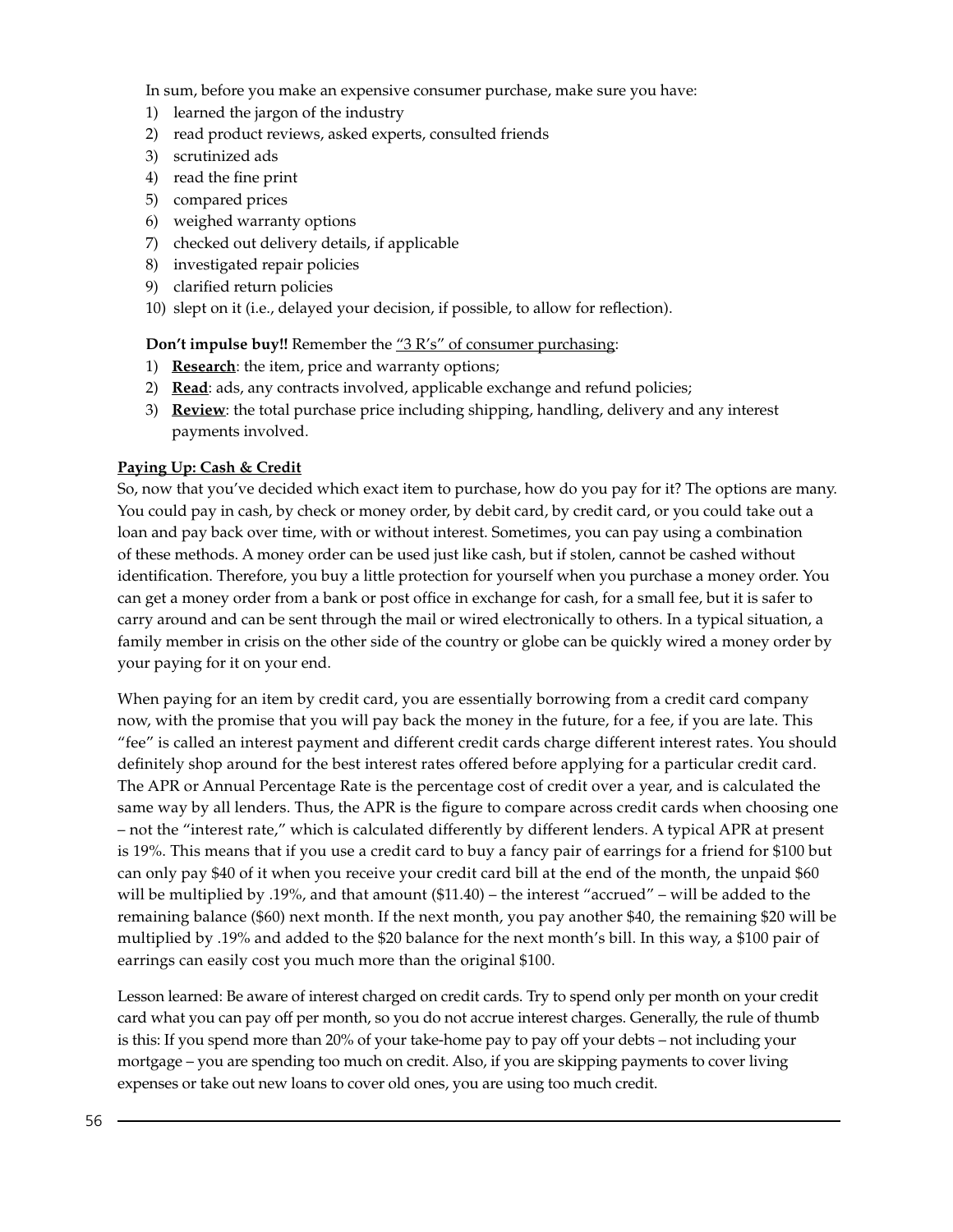Be aware of hidden fees and restrictions when choosing a credit card. Some are free and some have yearly fees. Some offer a very low interest rate at first, which rises quickly over a few months. Most have a credit limit of a maximum amount you can charge per month. This limit can rise or be extended as the consumer makes known his/her ability to pay each month and the credit card company sees the consumer as a "good risk." Some people sign up for "credit card monitoring services" to help them keep track of possible fraud and unauthorized use of their account. These services (such as Equifax Complete, Bank of America, Citi Bank, TransUnion, Experian, Intersections, Inc.) charge per month and are not, in the view of some consumers, worth the price. Many financial analysts advise instead that consumers be vigilant about monitoring their own accounts and take advantage of a yearly free credit report (discussed later in this chapter) to reveal possible problems.

Reviewing monthly credit card bills is essential to keeping track of erroneous charges or identity theft (discussed later in this chapter). Luckily, under the Fair Credit Billing Act, if a person complains in writing about an error in a credit card bill within 60 days of the date the credit card statement is mailed to him/her, the creditor (the person/store to whom you owe money) must acknowledge and respond to the complaint within 90 days.

If you do not pay off your credit card bills, the credit card company, which allowed you to borrow money to purchase your goods in the first place, has certain rights to repossess the goods. Further, nonpayment can lead to credit card debt, a negative credit rating (which will greatly diminish your chances of being approved for home, car or student loans), and even job application rejections, due to having a poor credit rating.

Luckily, new consumer protections went into effect in 2010 for credit card users. First, credit card companies may no longer charge fees that are bigger than the consumer's non-payment. For instance, if you owe \$25 on a credit card purchase, and are late paying it, the company cannot charge you more than \$25 as a penalty. If you exceed your credit limit by \$15 the company cannot charge you more than \$15 as a penalty. Further, credit card companies can no longer charge "inactivity fees" for failure to use a card, and can only charge one penalty fee per consumer infraction (violation of the payment rules). In addition, if a company raises the interest rate charged for use of their credit card, they must inform you and tell you why they have done this. Any rate increase has to be reevaluated every six months and if the evaluation reveals that you should have the rate lowered, the credit card company must do so within 45 days of the evaluation. Finally, all gift cards purchased are now good for at least five years.

If you pay for an item by check, it means you have a checking (or savings) account at a bank or credit union. Comparison shop for your bank as you would for a credit card or a car! Banks charge different fees and provide sometimes vastly different interest rates from one another on savings and checking accounts. Some banks charge per check written. Some banks require a minimum balance (amount) in the account at all times, or penalties are incurred (i.e., they charge you a fee). Certain banks provide free overdraft protection from one account to another. Thus, if you have a savings account with \$2,000 in it and you write a check to someone for more money than you have in your checking account at the same bank, your bank account with overdraft protection would cover you and use money from your savings to pay off the check you wrote from your empty checking account. This is technically called a "bounced" check (when you have insufficient funds in your account to pay for a check you wrote), and many banks charge a large fee for overdrafts. Typically, banks will try two times to draw money from an account (spaced a day or more apart) before charging a customer a fee for a bounced check. That way, if the customer wrote a check and then realized he did not have sufficient funds in the account to cover the check, he could have an extra day or so to deposit money into the account without incurring a penalty.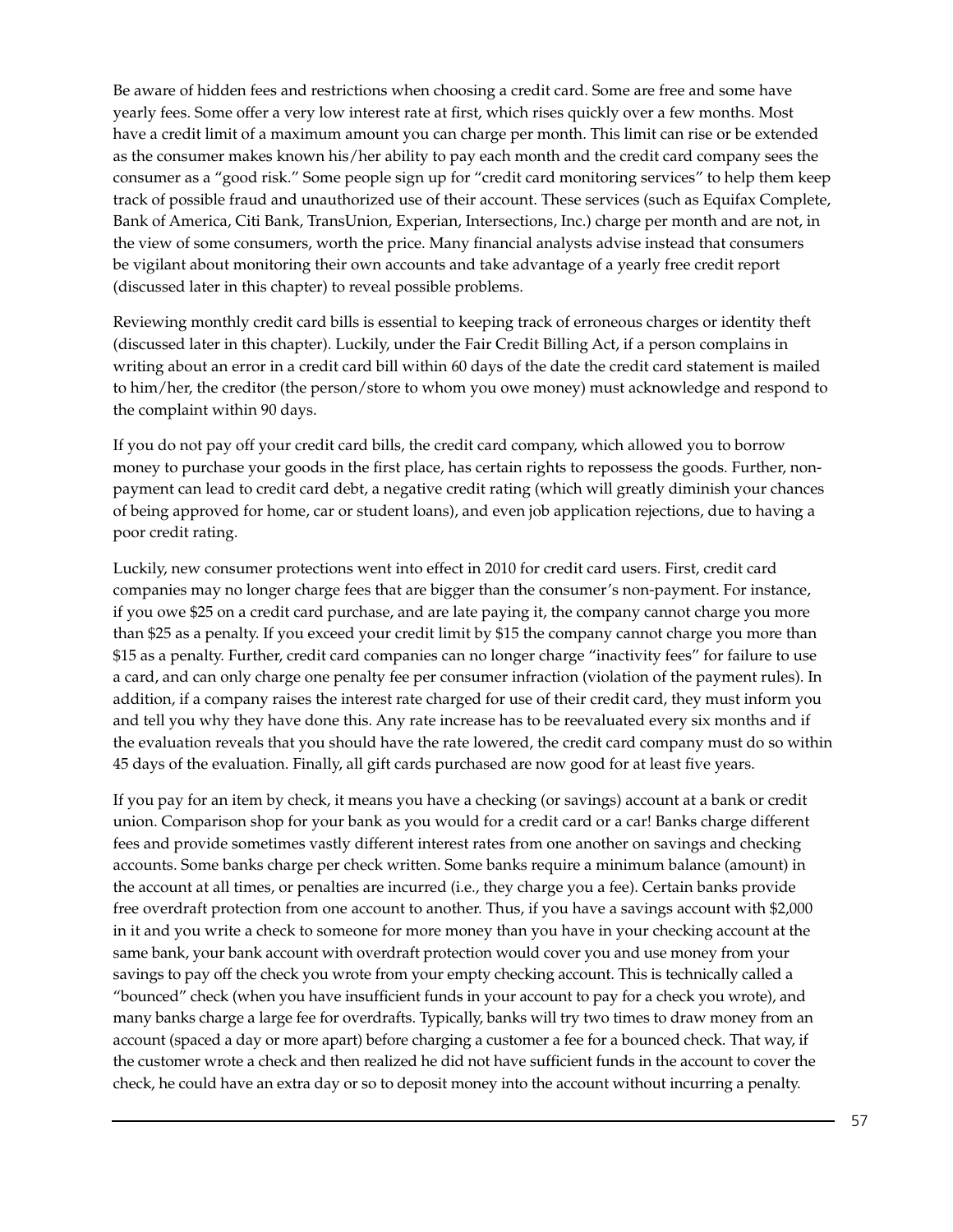It may seem unfair, but the person who receives a bounced check (e.g., the drycleaner, the babysitter, the grocer) may well be fined by their own bank when depositing the bad check into their account. The injured party in this situation should seek reimbursement from the person who gave them the bad check for (1) the penalty charged, as well as (2) the amount of the check (since the money it represented was never received).

As with credit card bills, it is always a good idea to review your monthly banking statements – or to even monitor account activity online more frequently, for errors. As a side note, but worthy of mention, is the "stop payment" situation. You rent a summer home for a week after email correspondence with the owner, after having seen photos of the place online. You send a check and then, two days later, you take a road trip to see the property you rented. Much to your horror, the place looks nothing like it was represented on the internet. In fact, it's a dump! What can you do to "self-help?" Answer: Ask your bank to put a "stop payment" on your check. You could also "stop payment" if you, as a bank account holder believe a check may have gotten into the possession of a third party rather than the intended party. If done before the check is presented for payment by the person it was intended for or a third party, a stop payment would cause the bank to refuse payment to the person presenting the check. Ordering a "stop payment" almost always incurs a fee from the bank in which the account is located. However, paying a \$15 fee is nothing compared to paying \$2,000 for a dump of a rental cottage.

### **Identity Theft**

What if your credit card is stolen or you think you are the victim of identity theft (in other words, someone may be using your personal information, such as your Social Security number, license number, bank account numbers and/or credit card numbers to open up new credit card accounts and bank accounts or to purchase homes, cars, jewelry, trips and other consumer goods). First, don't panic! Keep your credit card account number(s) as well as the credit card companies' phone numbers in a safe place, in case of this event. You might even want to make a photocopy of the cards to keep in a safe place in your home. Contact the credit card company immediately to notify them. Many companies will waive the federally permissible \$50 maximum fee for unauthorized charges made before notifying the company, and by federal law, the cardholder bears no responsibility for charges incurred after the credit card company is notified. Note that stolen ATM cards do not come with as much protection for the consumer. For instance, if a bank is notified within two days of the loss of an ATM card, they may charge the account holder up to \$50. If the account holder notifies the bank within 60 days, the customer could be charged up to \$500 to cover the bank's losses, and if over 60 days have passed from the time the ATM card is lost, misplaced or stolen? The account holder might incur unlimited liability (costs). Certain banks may provide more consumer protections than this, however.

If you believe you are the victim of identity theft, contact the "fraud help lines" of each of the three major credit bureaus to alert them of your predicament: TransUnion, Experion and Equifax. It is critical that you also tell these companies that you need a "fraud alert" to be placed on your account. These "alerts" typically last for 60-90 days but can be extended upon request and force credit card companies to call you for permission before opening any new accounts in your name. The contact information for the three credit bureaus is:

- 1) TransUnion Fraud Victim Assistance Department: P.O. Box 6790, Fullerton, CA 92834; (800)680-7289; www.transunion.com
- 2) Experian Consumer Fraud Assistance: P.O. Box 9532, Allen, TX 75013; (888)397-3742; www.experian.com
- 3) Equifax Consumer Fraud Division: P.O. Box 740241, Atlanta, GA 30374-0241; (800)525-6285; wwwequifax.com.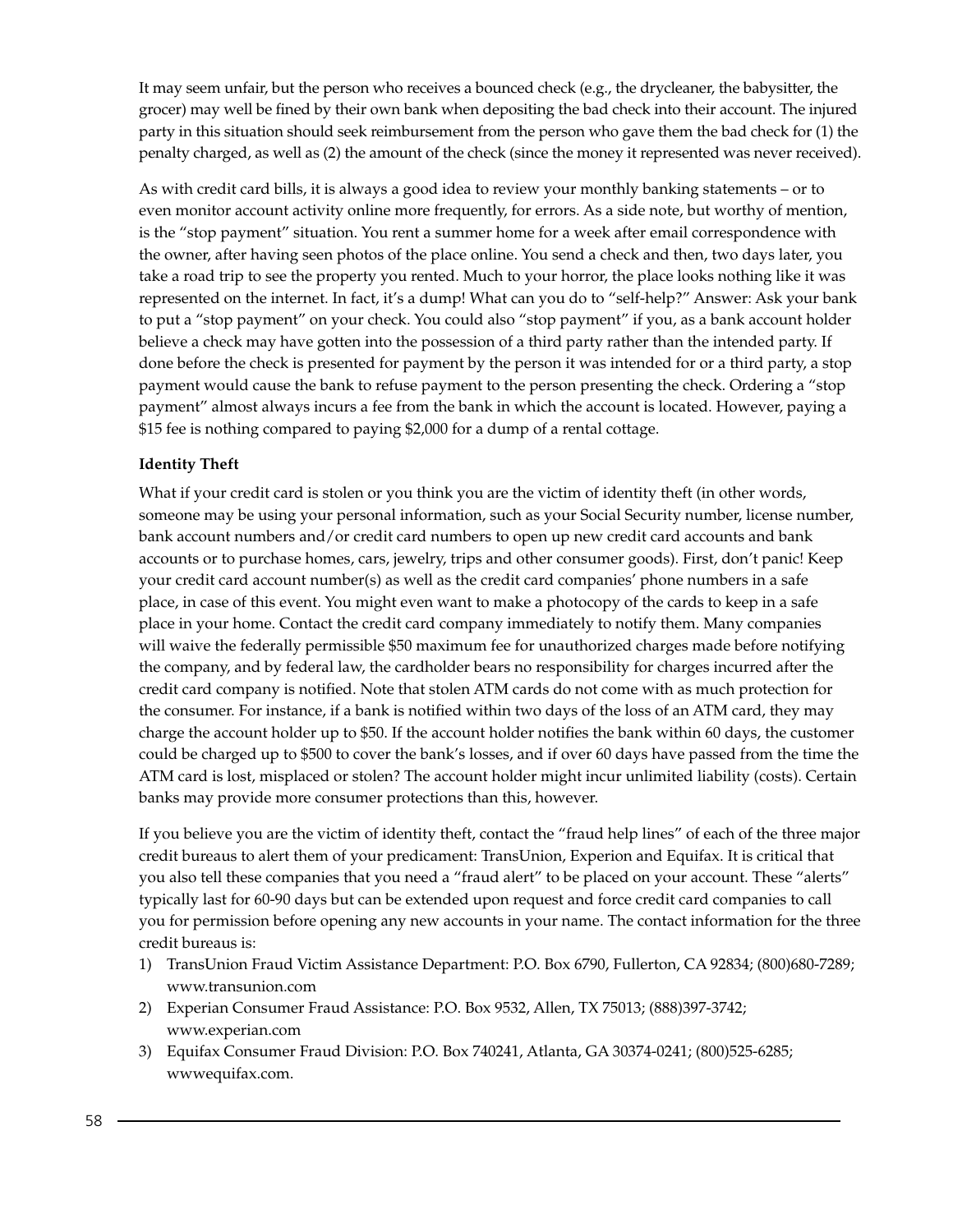As a victim of credit fraud, you can request a free copy of your credit report from the three credit bureaus, according to federal law. Whether a victim or not, all consumers may obtain one free credit report per year from each of the three credit reporting agencies. As a final note, it is important to remember not to carry your Social Security card on you unless absolutely necessary, such as when needed as proof at the Department of Motor Vehicles for an enhanced driver's license. The theft of your Social Security number leaves you vulnerable to considerable damage to your credit and finances. Never write your Social Security number on a check! Many stores offering in-store credit cards which ask for your Social Security number on the application will allow you to by-pass that requirement, if you ask.

### **New York State Security Freeze Law**:

Under New York law, consumers can now protect themselves against identity theft by placing a "security freeze" on their credit report by requesting it in writing by certified mail or overnight mail to the credit reporting agency. A security freeze prevents your file from being shared with potential creditors. Once you request a security freeze, the credit reporting agency cannot share your credit report or any information from it without your written authorization. There is no fee for this if you are the victim of identity theft. If you are not the victim of identity theft, the first "freeze" request is free and further requests cost \$5 each.

If you think someone has stolen your Social Security number, you need to report it ASAP, by calling the Social Security Administration at: (800)269-0271. You can also obtain information from the Social Security Administration's website at: [www.ssa.gov.](http://www.ssa.gov)

The basic advice from the Attorney General's Office in New York is, if you are unfortunate enough to be the victim of identity theft: BE ORGANIZED about your paperwork and phone calls. Documenting your efforts to regain your good name will serve you well, especially if you end up having to go to court to defend your good name (for example, if you are sued for non-payment of your credit card bill, which is full of charges you didn't incur). This would include gathering and maintaining records such as: police reports; a detailed, dated journal of events as they occurred (including notes on phone calls made while attempting to clear your name); credit card receipts and applications that show that someone else was using your identity; credit reports (every three months is recommended while you are working through this); any court papers; statements given to police; your expenses (including time you had to take off from work to deal with the identity theft situation, legal costs, court costs, phone calls, postage, etc.).

# **Let's Focus On:**

# **Buying & Financing Some Wheels**

So, you need some wheels to get to work or to look for work. How do you know whether to buy a new or used car? How can you be sure that you're getting a good deal? Should you buy or lease? The number one rule to buying a new or used car is: Do Your Homework First!

# **Buying New:**

Before buying any car, you need to research the safety, reliability, quality, fuel economy, repair ratings –

oh, and price! – of the vehicle. Consumer Reports is an excellent source of information, as are [www.edmunds.com](http://www.edmunds.com) ; and [www.kbb.com](http://www.kbb.com) (Kelley Blue Book). The U.S. Department of Transportation's National Highway Transportation Safety Administration, [www.nhtsa.dot.gov](http://www.nhtsa.dot.gov) compare crash and rollover tests, as well as tire information.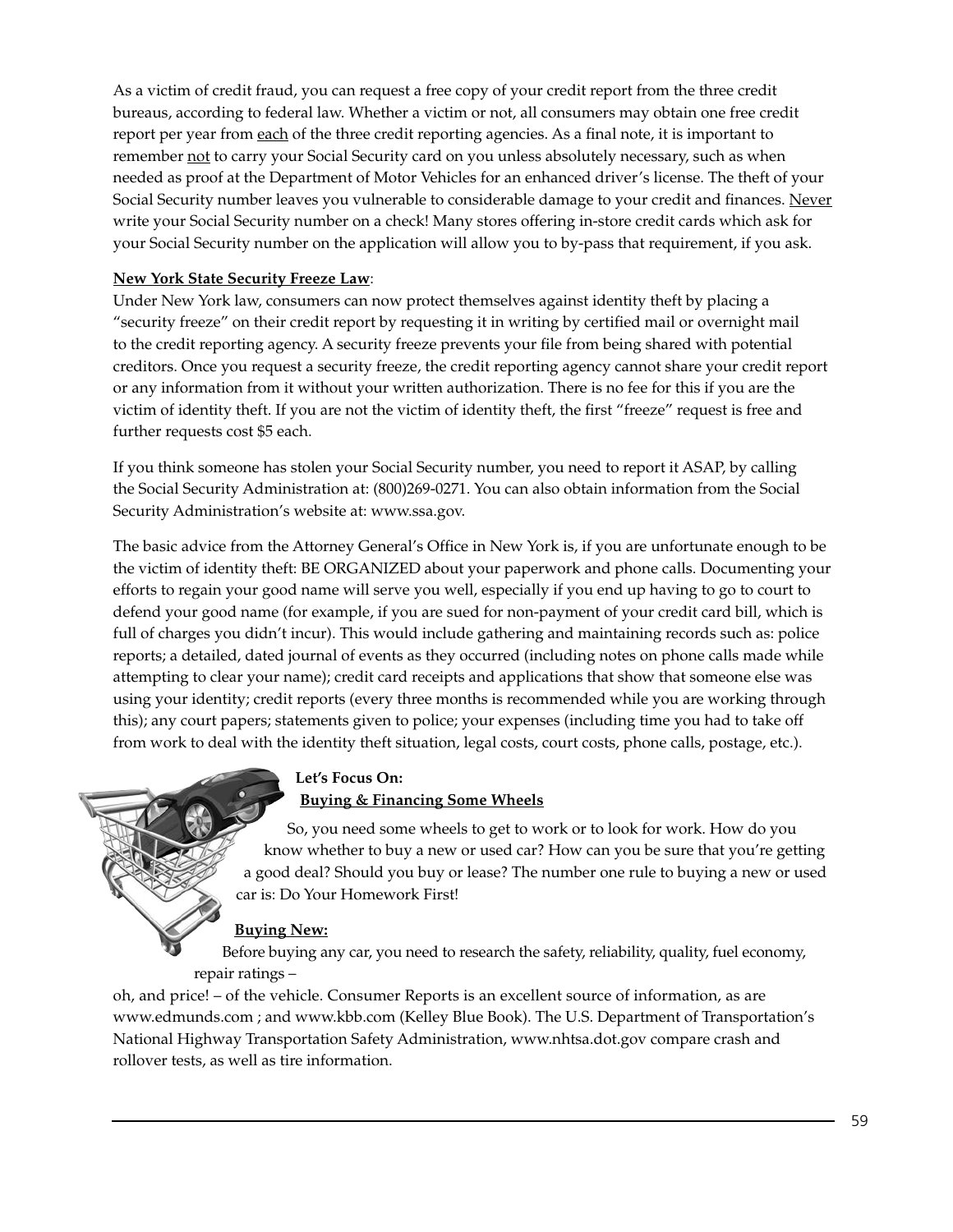According to the New York Attorney General's office, people who do their homework and research car prices pay, on average, 5% less for their cars than those who do not bother. Don't ever think of the sticker price as the true cost of the vehicle. Otherwise known as the "MSRP" (manufacturer's suggested retail price), the sticker price is merely the dealer's starting point to negotiate a price with you, the purchaser. Most cars are NOT sold at the MSRP. Do not be tricked into thinking that the dealer has paid the listed "invoice price" to a manufacturer. Typically, dealers get all kinds of rebates, discounts and incentives from manufacturers, and so have not actually paid the listed "invoice price." Dealers usually make 10-20% profit per car sold. That's the difference between the MSRP and invoice price (or, wholesale price, for a used car). So if the salesperson tells you that he'll have to check with his manager to see if they can sell you the vehicle you want for the "rock bottom" price you're trying to negotiate, because they've: (1) "never sold a car for such a low price, and it might not be possible;" and (2) in fact, they would "actually LOSE money on the transaction," don't believe them. These are sales tactics to make you feel you are getting a fantastic deal, so you do not attempt to bargain for an even lower price! If the dealership didn't want to sell you a car, they could always "just say no!" and spare you the drama.

To choose a car dealer, peruse ads in the newspaper and ask trusted friends and family for recommendations. Go and visit various dealerships to see if you like the salespeople as well as the selection and price. If you think the salespeople are too pushy (using high-pressure tactics like "onetime" deals), or sexist (does the salesperson address all "car talk" to the male purchaser, ignoring his female companion?) or aren't telling you the truth, don't do business with them! Speak with your feet, as they say, and leave! **You are the consumer and you are in charge of where you do business and with whom**. To earn your business, the dealer must be respectful, honest and reasonable. The Better Business Bureau can tell you whether a particular dealer has a good or poor reputation.

Definitely test drive the car(s) that interest you. Make sure it "feels" just right for you, physically – not too big and not too small, with comfortable seats – and that you have good visibility and can reach the controls easily. Check out the acceleration from a dead stop and when transitioning from local street to highway speed. Take it up steep inclines, if possible, and see if, when coming down, it remains easy to control. Slam on the brakes to test how reactive they are. Notice stopping distance, blind spots, air bags, features such as air conditioning, heat, audio player and radio, sunroof, etc. Remember: Testing all aspects of a car you may purchase is time very well spent!

Once you decide to buy a new car, and have negotiated a fair price based on your research, you will be signing a purchase contract and, very possibly, a loan agreement. About the purchase contract: Be careful to check that all "promises" have been put in writing in the contract – even the original car pick up or drop-off details, any "freebie" items or services (e.g., free oil changes for the first year), any rebates, etc. Don't be pressured into hurrying through the contract. Buying a car is a serious commitment! This is your only chance to read all the terms to which you are agreeing, and you need to be given ample time to do so thoroughly. Finally, before you sign a purchase contract, just be certain that the serial number of the car you're buying is the same as the one listed in the contract you are signing.

We discussed "warranties" earlier in this chapter. Your car dealer might offer an "extended warranty" (basically, a guarantee that the car will remain in working order beyond the time/mileage covered in the standard warranty) on your new car for an additional (usually substantial) cost. Be skeptical. Conditions of the warranty coverage and the cost are negotiable – just like the car's price! The dealer must give you a copy of the warranty terms, conditions and cost. Be aware that warranties can be voided (broken, made useless) if scheduled car maintenance is ignored or if the car is not used as intended. Think about it: The company offering the warranty is saying, "If you buy this extended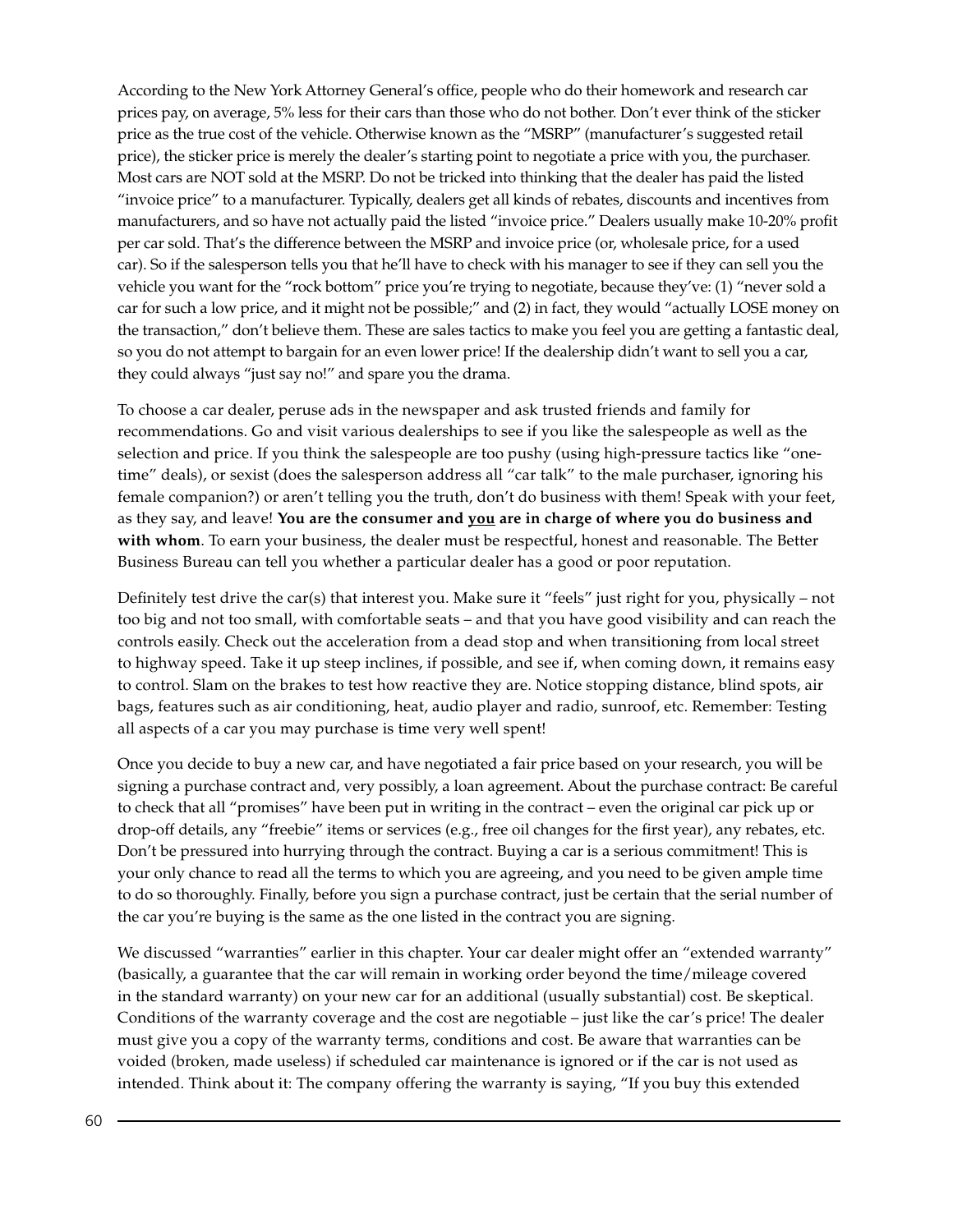coverage for your car, we'll ensure that your car performs as it should, all throughout this extended period (i.e., above and beyond the general warranty time, automatically given with a new car purchase). The company doesn't want to take on this burden without your partnership!

You must take your car in for routine maintenance, such as oil and other fluid changes, brake checks, tire rotations, etc., to do your part under the agreement. If you do not do this, you will have violated the warranty agreement and the company would have the right not to hold up their end of the bargain and insure your car for the extended period. Warranties can only be rescinded (cancelled) within a short period of time after signing, so be very sure you want to sign up for the extended warranty before you do it. Any dealership providing such a warranty must be registered with the New York State Insurance Department (1-800-342-3736). It may be a better idea to obtain an extended warranty from a nationally known service contract company (e.g., Geico, Allstate, Prudential) than from your dealership.

# **Buying Pre-owned:**

If you are planning on buying a pre-owned car (i.e., used), there are some additional points to consider:

- 1) Before buying, you MUST have the car checked out by a mechanic you trust (or a mechanic who was referred to you by someone you trust. If you don't, you may be throwing your money away on a terrible car.
- 2) Use the VIN (vehicle identification number) to find out through www.carfax.com that the title (legal ownership) to the car is "clear" (that is, that no one else, other than the person selling it to you, owns it or has a lien [a legal hold] on it) and that there are no problems with the car. Be wary that many damaged used vehicles will be placed on the market from recent storms and floods in the Northeast.
- 3) Make sure the price of the vehicle is reasonable, given its model, make, age and mileage. Compare prices just as you would for a new car, using the Kelley Blue Book and Edmunds.com sites (given above, in this chapter). Remember, used car prices are almost always negotiable!
- 4) Be careful to check repair histories of cars of this same model, make and year in Edmunds.com or Consumer Reports.
- 5) The Department of Motor Vehicles has a brochure with helpful hints for car buyers, called: "Let the Buyer Beware" on its site [www.dmv.state.ny.us](http://www.dmv.state.ny.us) . If you have a terrible experience buying a car, this site will also teach you the steps needed to file a complaint.
- 6) Used car dealers (not casual, independent sellers) are required to place a "Buyer's Guide" in the car's window that tells: (a) whether the car comes with an express warranty or is being sold "As Is" (with no warranty); (b) to get all promises in writing; (c) to have the car inspected by a mechanic before buying it.

# **Leasing a Car:**

Some people choose to lease a car, instead of buying it. They pay a monthly charge to drive the car, but do not ever own the car. Every couple of years or so, they are permitted to exchange their vehicle for a new one. Monthly lease payments are often lower than monthly purchase loan agreement payments. Generally, leases restrict mileage and wear and tear on cars and charge penalty fees if these restrictions are violated. The Federal "Consumer Leasing Act" gives consumers the right to obtain information on costs and terms of vehicle leases. Some on-line sites for comparing leasing and buying cars are: [www.edmunds.com,](http://www.edmunds.com) [www.leaseguide.com,](http://www.leaseguide.com) [www.autos.aol.com/calculators](http://www.autos.aol.com/calculators), http://www.bankrate.com/calculators.aspx, [www.autopedia.com/html/LeaseCompare.html](http://www.autopedia.com/html/LeaseCompare.html).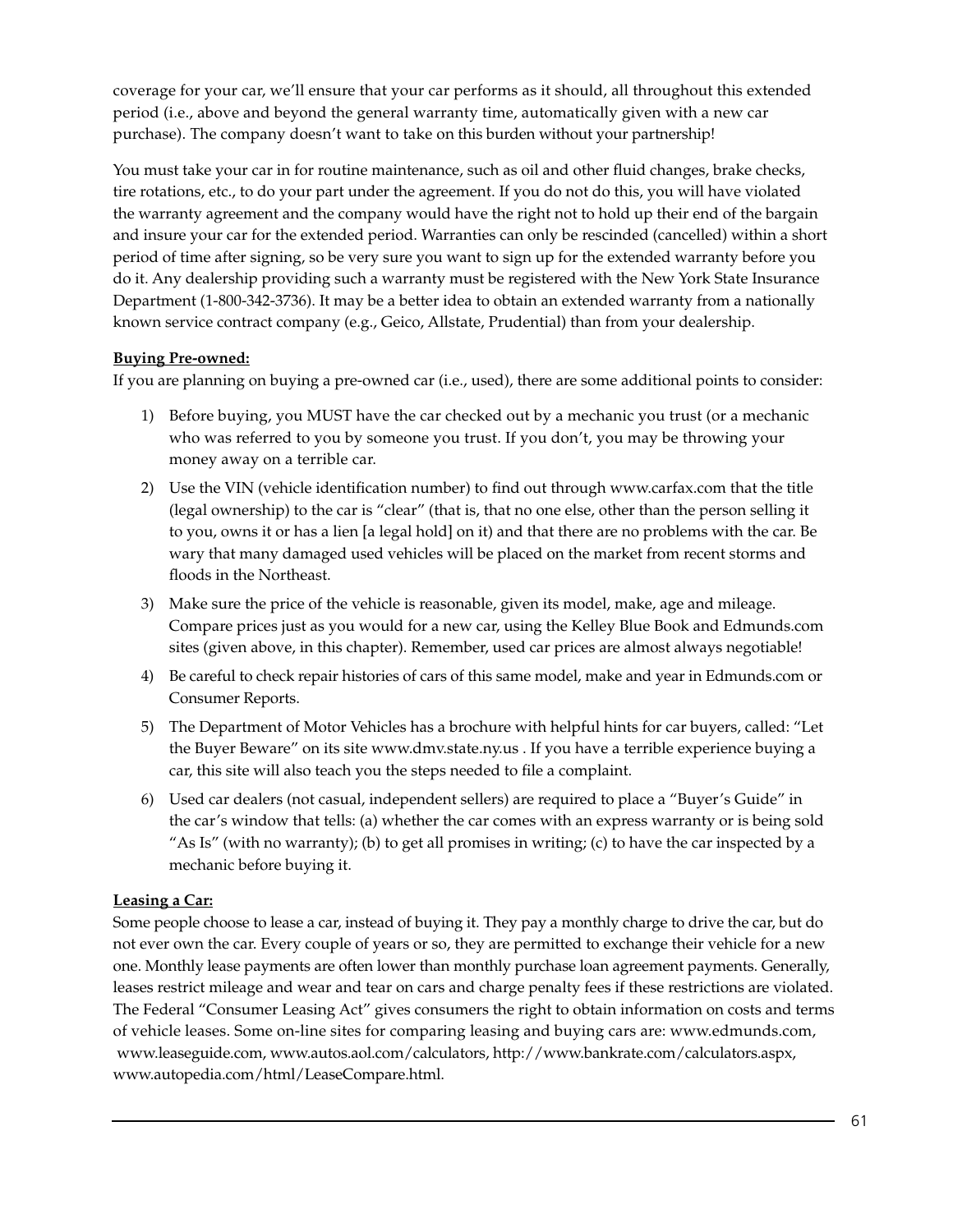## **Trade in:**

If you are hoping to trade in a vehicle when making a purchase, understand that you may well get a much better price for the car you are trading if you sold it yourself on Craig's List or in the classified ads in the newspaper. N.A.D.A. (www.nada.com) is the official used car guide for values of trade-ins and the resale of used cars. Some people donate an old car to a charity, such as the Heart Association, and use this for a tax deduction (based on the fair market [current] value of the car). The charity then sells the car and uses the proceeds. You would need to contact the charity to make sure they want your vehicle and that it meets their specifications.

## **Paying Up: Loans**

You could also choose to pay for a significant consumer purchase by taking out a loan, such as a car loan, a home equity loan (generally charges a lower interest rate than a mortgage, and is often taken out to help finance some form of home improvement project, like adding a garage, putting on a new roof, reconfiguring an outdated kitchen), a mortgage loan, or a student loan. Typically, a loan is paid back over time with interest, the "cost" you pay for the service of borrowing the money from the bank to make your purchase NOW! Charging interest is one of the main ways that banks make money. If banks didn't charge interest, and allowed consumers to simply spread payments over a 15 – 30 year period (the typical length of a mortgage payment) you could buy a \$100,000 home and simply pay back the bank the equivalent of \$100,000 divided by 180 months (for a 15 year loan) or by 360 months (for a 30 year loan). The reality is, if you want to purchase a \$100,000 home, but don't happen to have access to that amount of money at the moment, you would "put down" (pay) a certain percentage of the cost as a "down payment" on the house (most lenders want at least 3-10% of the purchase price) and then finance the rest by taking out a mortgage loan. Thus, instead of the house only costing you \$100,000, by paying it off over 15 to 30 years to a bank, you end up paying \$100,000 plus interest per month, on the amount financed.

Let's take an example: If you took out a \$100,000 mortgage at an interest rate of 5%, you would pay \$536.82 monthly over a 30-year period, for a grand total of \$193,255.20. If, instead, you took out a 15-year mortgage and paid the higher per-month cost of \$790.79, at the end of 15 years, you would have paid \$142,342.20. Over the life of the loan, by taking out a 15-year mortgage, instead of a 30-year mortgage you would have saved \$50,913.

If you take out a fixed rate mortgage, the interest rate is "fixed," it does not fluctuate, and you end up paying the same amount per month, over the life of the loan, as in our example. If, on the other hand, you take out a "variable rate" mortgage, life is not so stable as the interest rate fluctuates month to month, within certain limits. The main cause of the mortgage foreclosure crisis, which really hit an all time high in America in 2008-2009, is that homebuyers, lured in by very low interest rates on variable mortgages, opted to take out such mortgages, but then got squeezed when the interest rates jumped much higher in a rather short period of time. Many thousands of variable mortgage holders could not pay their new, soaring monthly costs and so defaulted on their loans (i.e., they couldn't pay the bank back for their loans). With banks as the "lien holders" on all of these houses (i.e., banks actually own and can repossess a house until the mortgage holder pays off the mortgage completely), and American consumers unable to make further payments, banks were foreclosing on thousands of houses (literally, repossessing and selling the houses at auction). So you see, variable loans are invariably risky!

# **Financing a Car:**

Buying a car – especially a new car – is a costly endeavor. Therefore, as with houses, most people do not pay for their automobiles (especially new ones) straight out in full with cash, check or credit card. Instead, they pay off the price in stages or "increments," over time. The typical car payment is once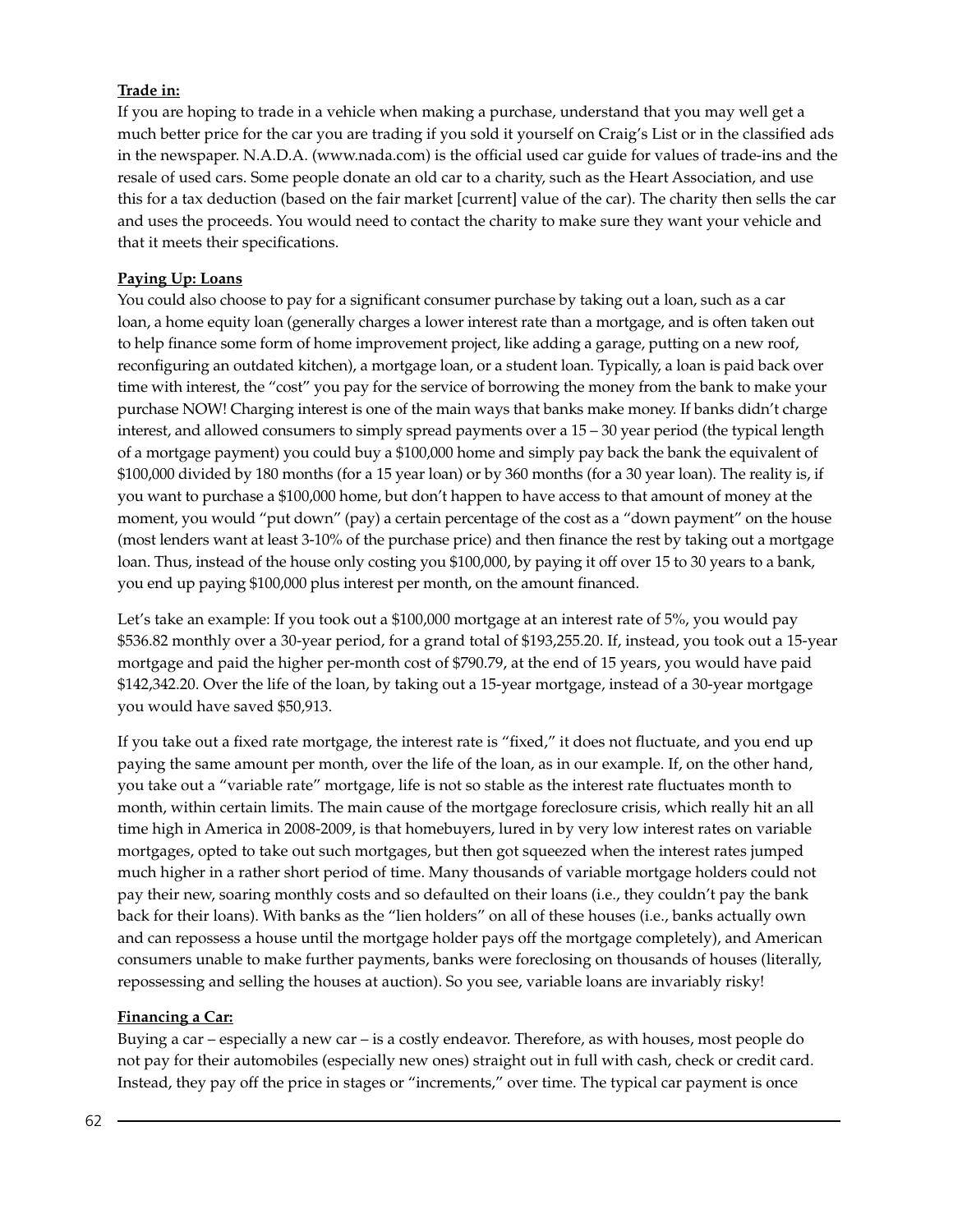monthly, for a term of one to five years, depending on the agreement. Financing is available through car dealers, banks, credit unions and finance companies. Shopping for financing is as important as shopping for the best car price. Dealerships may offer a less or more competitive rate than a bank or credit union. Once again, negotiation over the price is expected! Just know that in terms of financing, interest rates for new cars are generally lower than for used cars, and can be spread out over a longer period of time. If you are considering buying a car and financing it, just as with a home mortgage, you will ultimately spend less money with a shorter-term loan which requires a higher price per month, than on a long-term loan with smaller monthly payments. This is because interest paid per month adds up! So the more months you need to pay off your loan, the more money you pay to the finance company, bank or dealership.

Before signing a loan agreement, be sure you know the answer to the following questions:

- 1) If I pay off the loan early, am I penalized (charged a fee)? If you think about it, a bank wouldn't make as much money off of a consumer who paid off the loan quickly and avoided months of interest charges! Some loans permit up to one extra payment per year, but not more. Some loans have no restrictions on additional payments.
- 2) If I pay off the loan early, am I able to recover any financing charges?
- 3) When are payments due each month? Is this measured by post mark date (date sent) or date of receipt?
- 4) Is there a grace period (a built-in number of extra days to pay off a monthly loan) for getting my payment in each month (e.g., payment is due on the first of the month, but late fees/interest is not charged until the 16<sup>th</sup> of the month)? By federal law, mortgage payments must have a built-in "grace period" before late payment fees are assessed.
- 5) What is the amount charged for a late payment?
- 6) If I miss a single payment, does the entire balance of the loan automatically become due (an acceleration clause)?
- 7) Is there a "balloon payment" at the end of the loan period, where, after having paid small amounts each month so far, the payments become huge and inflated (and sometimes unmanageable) by the end of the loan period?
- 8) Are there any other hidden payments?
- 9) What happens if I lose my job and cannot continue to make payments? Can I renegotiate the terms? Will I be penalized for this? If so, to what extent?
- 10) Are there terms/conditions of the finance agreement which require me to perform in a certain way (i.e., keep my car in excellent shape; purchase insurance on my house; maintain a B average in school)?
- 11) If I cannot and do not make payments as required in the agreement, will the finance company come and repossess the car? After how many missed payments? Will I be notified first? By what means?

If you default on (don't pay) your car loan, the bank or dealership with the lien on your car will dispatch a "repo" man/woman to "repossess" the car and the bank or dealership will likely hold an auction and sell it. If the car brings in enough at auction to pay off your debt, you might only have to pay the costs of the repossession and sale. If the car makes money, even after costs are paid, you are entitled to the excess. If the car makes less money at sale than you owe the bank, you need to pay the difference to the bank. This amount is not excused or wiped away.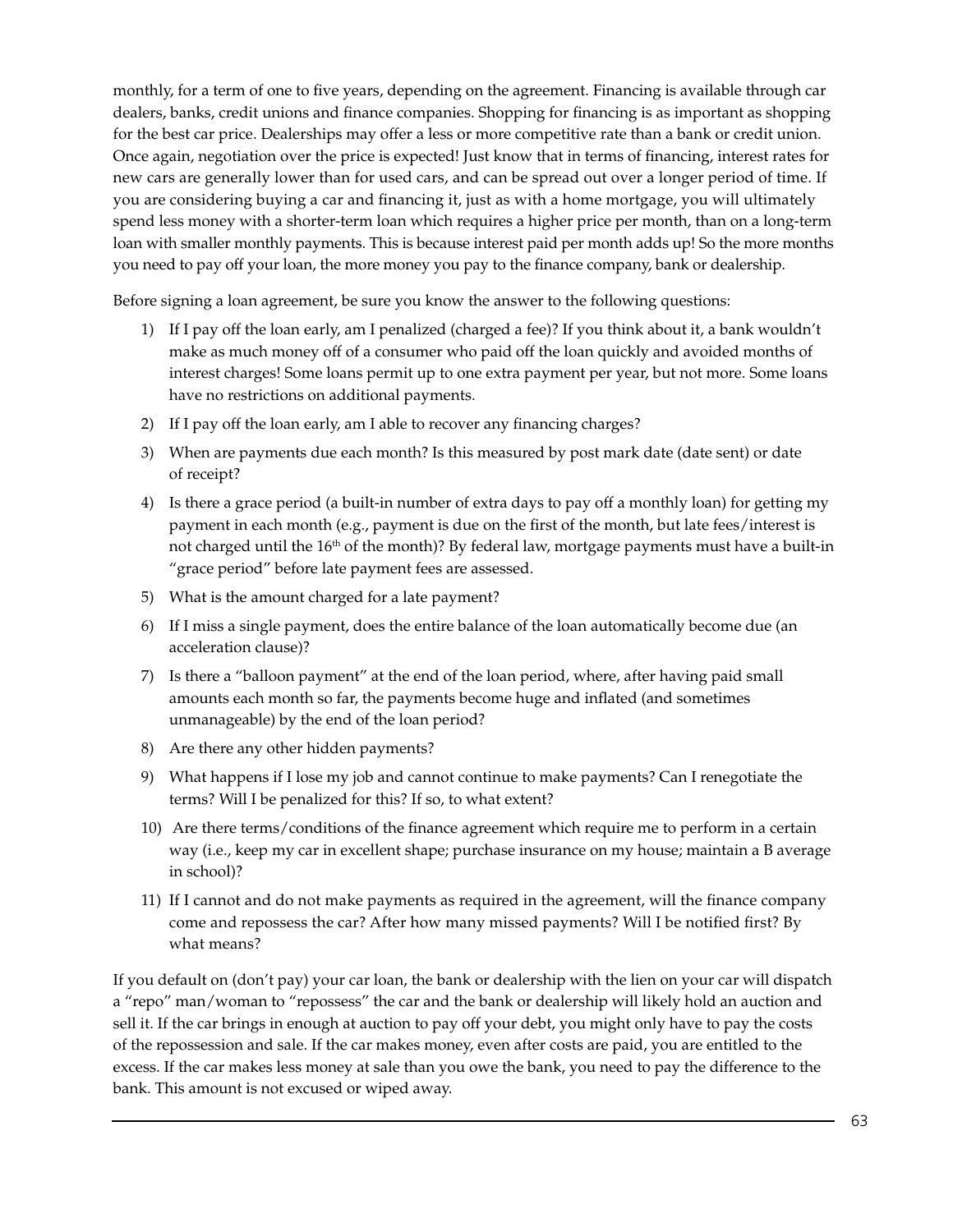The **Fair Debt Collection Practices Act** of 1978 was the first tool consumers had to hold repo-men/ women (and other debt collectors) to certain legal standards, implementing rules for acceptable time, place and manner of debt collection. If you believe you have been the victim of "unscrupulous" debt collection practices, you can complain to the Federal Trade Commission (FTC) about this. Recent amendments to the Fair Debt Collections Practices Act have created even harsher penalties for debt collectors who fail to abide by the regulations. For instance, section 813 of the FDCPA subjects collection violators to a \$1,000 fine per violation (i.e., per harassing phone call!).

## **Predatory Lending:**

"Predatory lending" is the term used to describe the lending practices some businesses employ with unsuspecting consumers. They usually focus in on people who have little or no access to credit, but who want big ticket items like gigantic big-screen TV's, cars and homes. They typically offer financing arrangements with extremely high rates of interest, sometimes using the purchaser's current home to secure the loan ("equity stripping"). This, then, puts the home in jeopardy! It's a great idea to seek advice from a lawyer before entering into a loan, but in any case, according to the New York State Attorney General's Consumer Frauds Division, you must watch out for the following, when entering into a loan:

- Lenders who guarantee they will approve a loan, no matter what your credit rating or history;
- Pressure tactics to hurry before the loan offer disappears;
- Pressure tactics that make you feel embarrassed to read the entire contract like you are doing something wrong!
- Loan applications with blank spaces that could be filled in after you sign, with undesirable terms – like more fees and penalties, less time to pay back, etc;
- That you have been given and have looked over and understood all papers necessary to seal the loan – making sure that all loan terms are identical to what you had been promised and that there are no other fees and/or penalties attached which hadn't been discussed;
- That you've inquired not only about interest rates, but about fees and points (a once-only charge paid to the bank or other mortgage lender for the privilege of securing the loan. A loan that requires one point charges1% of the loan amount. Two points charge 2% of the loan amount, etc. Usually, as the points on a loan increase, the interest rate on the loan decreases).
- That the loan isn't being "flipped" (that is, you aren't refinancing an unpaid loan with a higher cost, longer term loan, with new fees and points);
- Hidden terms that could bite you like charges for services you don't need ("packing" the loan), penalties for paying the loan off early ("prepayment penalties"), balloon payments and acceleration clauses;
- That the monthly payments you are agreeing to are affordable (for mortgages, less than or equal to 29% of your yearly gross salary [your salary before taxes and medical insurance costs, etc. are subtracted]);
- That if you are agreeing to a "variable" interest rate as opposed to a "fixed" one, you are aware of the amount the rate could change/vary and you know what affects when and how the rates fluctuate;
- Finally, check out your lender/loan broker with the State Banking Department, to make sure they are licensed (1-800-522-3330).

When in doubt about a particular lender or broker, or about a particular loan agreement itself, contact the Attorney General's Consumer Frauds Division at: 1-800-771-7755.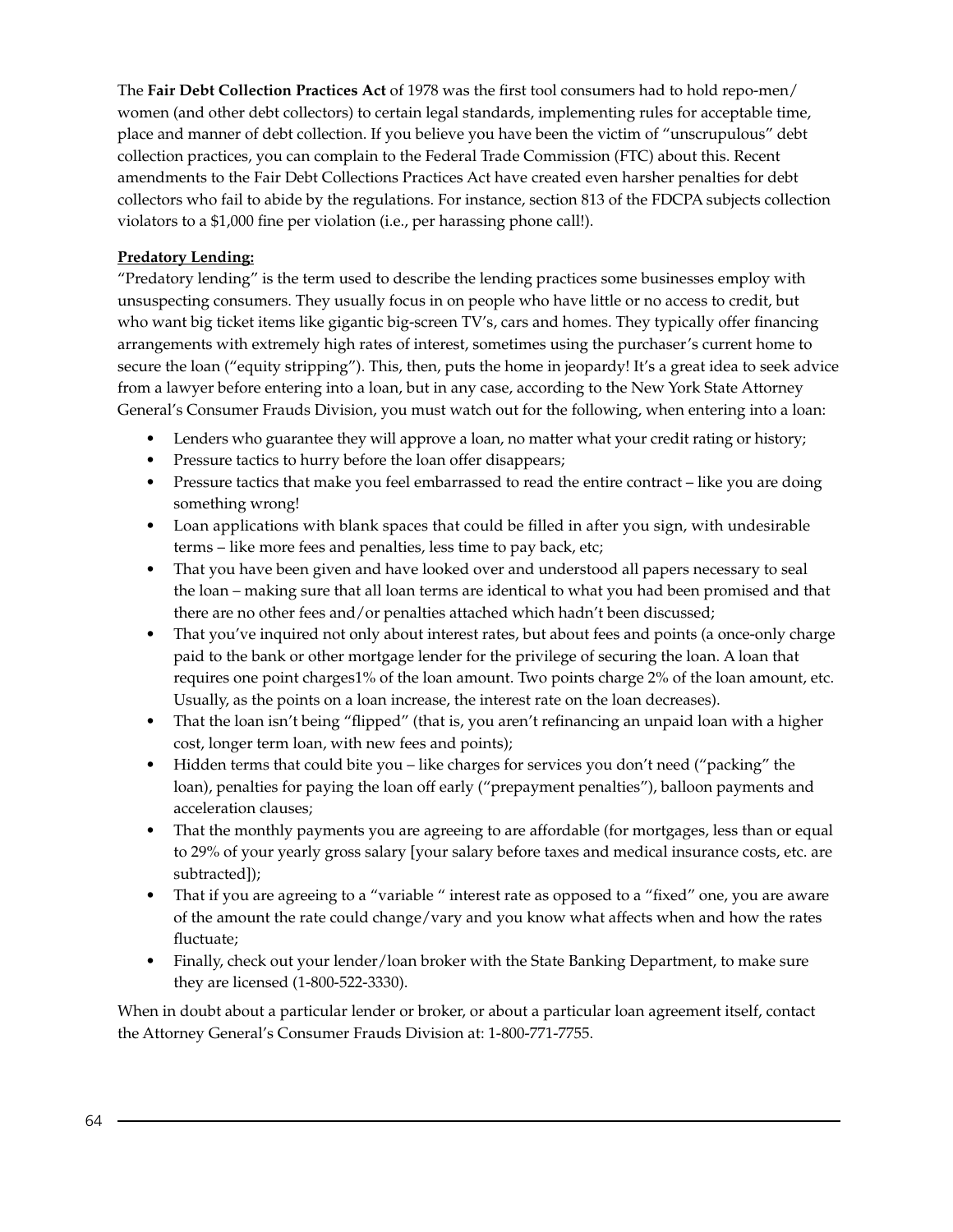**Student loans** can come from banks, from the government or from the school itself (the college or university or technical school you are attending). Certain student loans are interest-free, meaning you only need to divide the actual amount borrowed by the months in the loan period (e.g. 10 months) and pay that amount each month. Most student loans, however, are NOT interest free. Sometimes loan "forgiveness programs" are offered where the remaining balance of a loan -- or part of it – is "forgiven" (expunged, wiped out) in exchange for the borrower's promise to give something back, such as a medical student performing medical services in a poor, urban area in exchange for not having to pay back her \$50,000 in school loans.

The FTC (Federal Trade Commission) is the agency you would complain to if you had disputes with the lending practices of finance companies, retail stores, oil companies, travel companies, entertainment companies or credit card companies. The FRB (Federal Regulatory Board) is the agency to complain to about lending practices of banks or bank credit card companies.

## **Consumer Recourse:**

Just know this: Even when you have done everything possible to make a wise consumer decision, sometimes you purchase a lemon of a product – one that just doesn't work well or perhaps, at all. What then? The first rule of thumb is: Don't try to repair the item yourself, as you may invalidate the warranty. You should probably contact the store where you purchased the item and then mail a complaint letter to the product manufacturer. Be sure to include relevant facts, such as the date of purchase, place of purchase, model and serial numbers (if applicable), the nature of the problem and how you want the problem remedied (e.g., do you want a full refund or a new version of the item purchased?) Never ever send original product receipts or other documents, but do send copies. Be sure to keep a copy of your complaint letter and the originals of any attachments sent. You should send it "return receipt requested," requiring the recipient's signature, so that you have proof that the company or seller was put "on notice" of the problem and of your dissatisfaction. It would also be a great idea to "cc"(send a copy, noted at the bottom of your letter) to the relevant consumer protection agency, as well (e.g., AG's office, Better Business Bureau [monitors business activities of private businesses and tries to promote a high standard of ethics]).

Sometimes, in order to be heard and get the result you seek, it is necessary to contact (or even just threaten to contact) the media (TV, newspaper, radio). Many TV stations and newspapers have consumer advocates who deal with exactly these types of issues. Typically, businesses do not want to receive negative publicity and will be more willing to resolve the issue amicably if a newspaper or TV station publicizes the problem. As discussed in the chapter on citizens' rights, petitions, boycotts and picketing can be effective means of getting your voice heard. When certain grocery chains were selling out-of-date items, picketing and boycotting was a most effective means of getting them to change their policies.

# **What About if You Buy a Lemon of a Car?**

Let's say you did everything right: You researched, compared, tested and then carefully negotiated price and loan terms of your new car. But then, the car arrives and in no time, things start to go sour. The engine floods, the wipers snap off, the roof leaks, the door sticks, there's a whistling noise even though all the windows are shut. What do you do? Luckily, for NEW car buyers, there's a "Lemon Law." The Lemon Law protects New Yorkers from having to suffer with a lemon of a car. You are protected, in New York, against all "material defects" for 18,000 miles or two years (which ever comes first). You can only use the Lemon Law if you are the original purchaser, lessee (person leasing the car), or person being transferred the car during the warrantee period.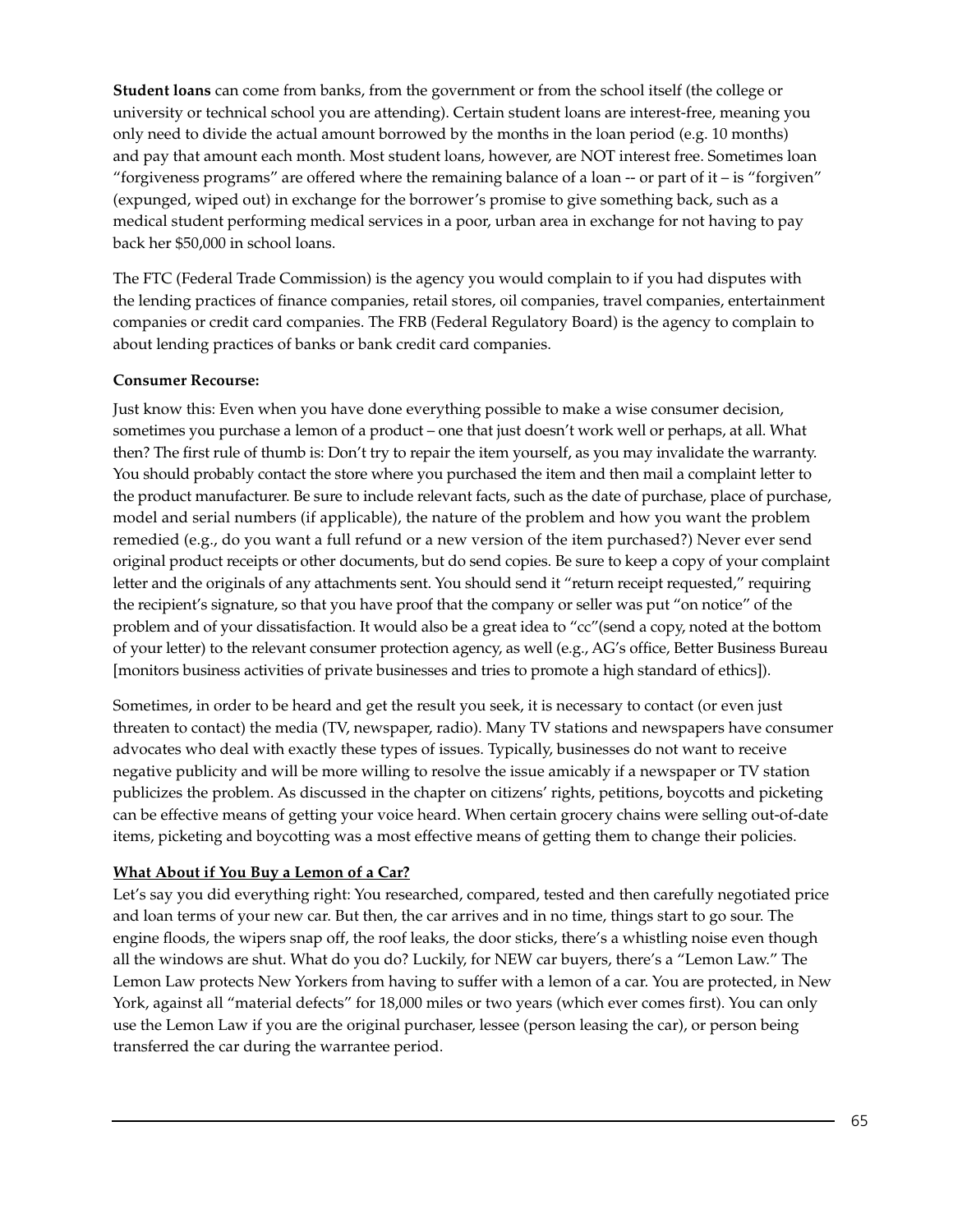Any problems you notice with your new car must be reported ASAP to the manufacturer or dealer, who must fix the problem(s) at no cost. If, after four or more tries, the same problem cannot be fixed, or if the car is useless for 30 days or more, there may be a chance of a refund or a new car! The Attorney General's office in New York has a "New Car Lemon Law Booklet" which can be obtained, for more information, free of charge, by calling: 1-800-771-7755.

One last point: If you place a deposit on a car, committing yourself to buying it, and then decide not to buy the car, there is a very good chance you will not get the deposit back. Only if you were told that the deposit is refundable, do you have a legal right to it. However, if you haven't yet signed a finance (i.e., loan) agreement the dealer arranged, and haven't yet received the car, you may cancel the agreement (and receive a refund of any monies deposited).

## **Formal Legal Action**

Consumers could also take formal legal action:

- 1) suing in civil court for a faulty product or fraudulent sale, for example, could win you money (expectation damages [the difference between what was promised and what was delivered] or restitution [pay back what was paid out]) or an order for "specific performance" (an order forcing the contractor, for example, to make the repairs promised in the contract, or ordering a rock band to play at the senior prom, as scheduled), or rescission [an end to the contract].
- 2) suing in criminal court for having committed criminal fraud, such as when a contractor knowingly misrepresents what he/she plans to deliver, and does so intending to fool or defraud you and cause you harm (either physically, emotionally or monetarily).
- 3) suing in small claims court for money damages only, and up to a maximum of \$5,000.

### **More on Small Claims Court**:

While you can only be awarded money in Small Claims Court, this money can be a sum total of different damages suffered as a result of one party's failure to act as promised (that is, one party's "breach" or violation of the contract). So, if a rock band fails to show up and perform at the senior prom, as agreed, a Small Claims Court judge could NOT order specific performance (that the band play at a make-up prom), but could award the amount of "damages" suffered by the senior class's: (1) having to refund ticket sales, (2) losing the caterer's deposit, (3) wasting money on decorations, (4) losing the deposit from the hotel where the prom was to be held, etc.

Small Claims Courts are found in all city courts and most town and village courts in New York. There is at least one Small Claims Court in each of New York's 62 counties and each one has a clerk or at least a judge, who can offer assistance as to filing and presenting a case. Keep in mind when filing that you can only sue someone or some organization where they live, work or have a place of business. So choose your Small Claims Court location carefully. Small Claims Court is a very attractive option for consumers as it is cheap to file a case (about \$10-\$20, depending on the amount of your claim) and can be argued by you, without having to pay a lawyer (although having a lawyer is still preferable, if you can afford one) is informal in nature, and happens quickly (cases don't drag on for months or years). A person can bring a suit for up to \$5,000 in small claims court in a city or \$3,000 in a town or village small claims court.

It is a very good idea to observe a few sessions of small claims court before you present your case, especially if you are not bringing a lawyer with you. When you go to file your case, you need to take with you the names and addresses of the people/companies/organizations you are suing because the court needs to notify them of the fact that they are being sued, and needs to inform them of the court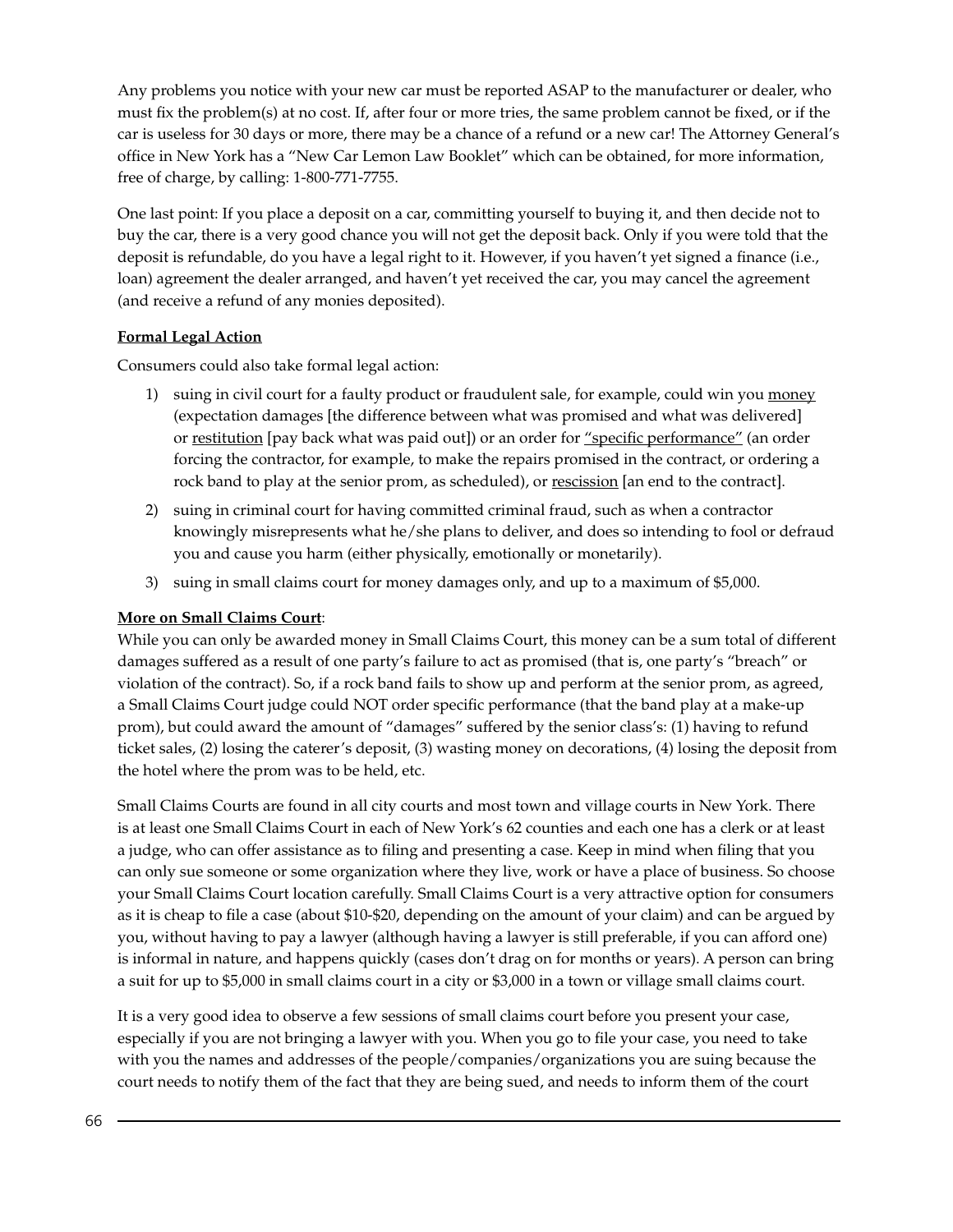date. You'll also need to be able to state on the form the reason you are suing and how much you are suing for, up to \$5,000. You will be assigned a hearing date.

Remember to dress in a respectful manner – no jeans, no boxers hanging out of your falling down jeans, no torn or skimpy clothes, no cleavage showing. It would probably also be advisable not to wear any earrings in your nose or eyebrows or chin or tongue, if possible. The fad fashions don't go over well in court. It is also extremely important to act respectfully towards the judge, addressing him or her as "Your Honor," not cursing, making good eye contact with the judge, thanking the judge for allowing you to present your case.

Be on time, and if, for some reason, you are running late (such as a traffic jam), call the court and notify them or they might get to your case, see you are not present, and dismiss the case you filed "with prejudice" (meaning you cannot re-file). If you are the person being sued in small claims court, and you are not there when they call the case, the person who filed against you will be awarded a "default judgment" against you (that is, they will win and you will have to pay the amount for which they sued you – up to the limit of \$5,000). So, because your being on time is so critical, prepare for the possibility that you might be late and take the phone number of the court with you when you leave your home or office that morning. If ahead of the court date, you need to seek an extension of time (an adjournment) because you have a serious conflict, contact the court to seek a postponement. Be sure to find out from the court clerk when you call if you can make a request for an adjournment by mail or email, or if you must show up on the original scheduled date to seek the adjournment in person. The judge may or may not grant your request for an adjournment, as postponements are inconvenient to the court. Therefore, seek an adjournment only if you have a truly serious need. Typically, in small claims court, parties will be allowed one adjournment request only.

Special Note: If you ever receive a notice from small claims (or any other) court advising you that you are being sued and demanding your appearance in court on a particular date, be sure to show up! In small claims and civil court, as noted, if you do not show up ("appear"), you will lose by default. In criminal court, a warrant will be issued for your arrest.

When your case is called in Small Claims Court, be ready to briefly summarize the situation in a sentence or two. Then, be prepared to state the facts and show any evidence you may have in the form of receipts, contracts, notes promising payment ("promissory notes"), photos, x-rays, doctor's notes, etc. You may bring and question witnesses to help present your case. If you need to question a person who does not wish to cooperate and attend court, the court can help you to obtain their appearance by issuing a subpoena (a court ordered summons to appear). Be prepared with what you want to ask your witnesses, even mentioning to them what you plan to ask so they can practice responding. Be careful not to manufacture a story or try to hide the truth, as this will work against you when the truth is learned. To understand this, you need only observe a few episodes of "Judge Judy" on TV to see how counter-productive it is to anger a judge by deliberately lying about a situation. A well-planned case will be obvious to the judge and will impress him or her that you are very serious about your claims. Always remember the trial lawyer's golden rule: Don't ever ask a witness a question if you don't know the answer he/she will give. It is simply too risky. For example, in our scenario with the rock band that neglected to show up and perform at the senior prom, you wouldn't want to ask the senior class president on the witness stand if she'd received any call or text or email from the band the day of the prom, alerting her to the fact that their bus had crashed and they couldn't perform, if you don't know the answer to that question. What if she had received just such a call? That could change the entire picture, and might well lose you your case.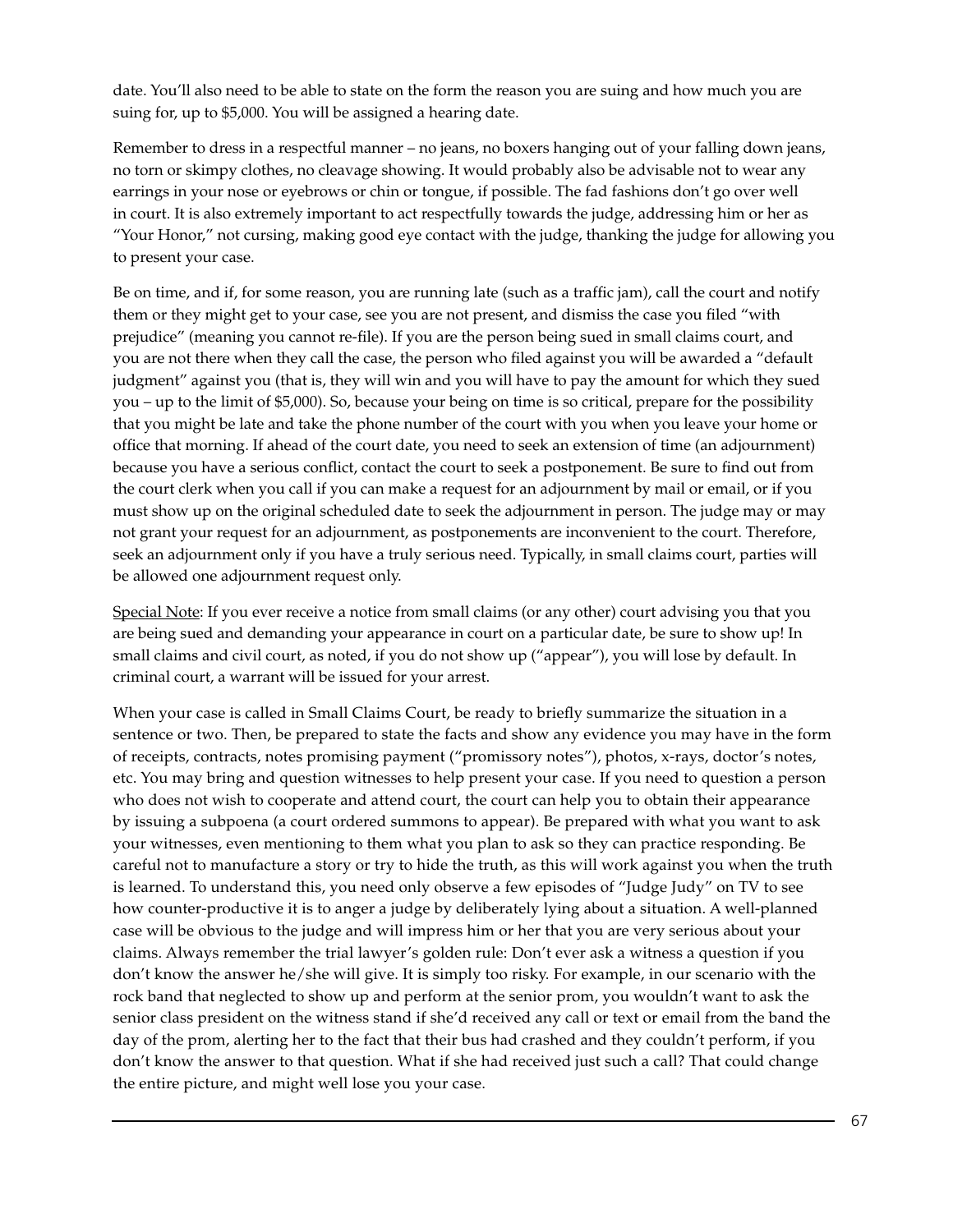Also, be aware of the fact that the person or organization you are suing (the defendant) may have a legitimate reason to sue you, as well, especially if the matter involves a contract, and the dispute is in "good faith" (meaning both parties are trying to perform under the contract and neither party is acting with bad intent towards the other). When the defendant replies to your claim by arguing that the dispute is your fault, the defendant has entered a "counterclaim," to which you may, but are not required to, respond in a formal reply. Almost always, the judge will ask you and the party you are suing to try one last time to settle the case before he/she hears it. Sometimes court mediators are present to assist the parties to come to a mutually agreeable decision which they would then present to the judge for his/her approval. The judge needs to have the final word, because even if both parties agree to a solution, it may not be a legal or fair or enforceable one.

Unfortunately, winning your case in Small Claims Court and collecting the award are two very different things. Lawyers can take classes in "enforcing money judgments" – meaning, collecting the money for their clients that they were awarded in court. The court has the ability to assist the judgment creditor (the party owed money) to collect the judgment by requiring the judgment debtor (the party who owes money) to make known to the court any of his/her assets (money [cash, savings and checking accounts, stocks, mutual funds, personal property, real property [buildings, land]) prior to announcing the award. If the judgment creditor's request for payment of the judgment from the judgment debtor goes unheeded, the judgment creditor may need to seek the assistance of the local sheriff or city marshal, who has the ability to garnish (seize) a portion of the debtor's wages each paycheck until the award is paid, or to seize certain of the debtor's bank accounts to pay off the judgment. The judgment of the court is good for 20 years, and attempts to collect the money due may be made by the judgment creditor over the 20 year span, if necessary!

#### **What if I Default on a Loan? (A Brief Word on Bankruptcy)**

We already discussed the "repo"-man/woman and mortgage foreclosure sales. We still need to touch upon bankruptcy (a dreaded word). If you have exhausted all avenues of paying off your debts (i.e., you've "downsized" your home, cut down on expenses, solicited monetary gifts or loans from friends and family, and sold jewelry, cars or property) you may need to consider filing for bankruptcy. Filing for bankruptcy should only be done as a last resort, as it can permanently negatively impact your credit rating (and, therefore, your ability to ever borrow money again from a bank). There are three main types of bankruptcy filings: Chapter 7, Chapter 11 and Chapter 13 of the Bankruptcy Code. In both Chapter 7 bankruptcy (individual bankruptcy) and Chapter 11 (bankruptcy of a business), the federal government takes over the filer's finances and sells the filer's assets (possessions worth money, even including land and homes) to pay off the people and organizations to whom the filer owes money. These people owed money are called "creditors." Chapter 13 bankruptcy is slightly different, as it is a reorganization of finances and operations for a business, rather than a complete selling off or "liquidation" of assets. In Chapter 13, as in Chapter 7 and 11, however, the federal government oversees the process (as the business reorganizes and pays off debts over time). Bankruptcy debts that cannot be expunged or wiped out are: student loans, alimony (payment to an ex-spouse after a divorce), child support and taxes.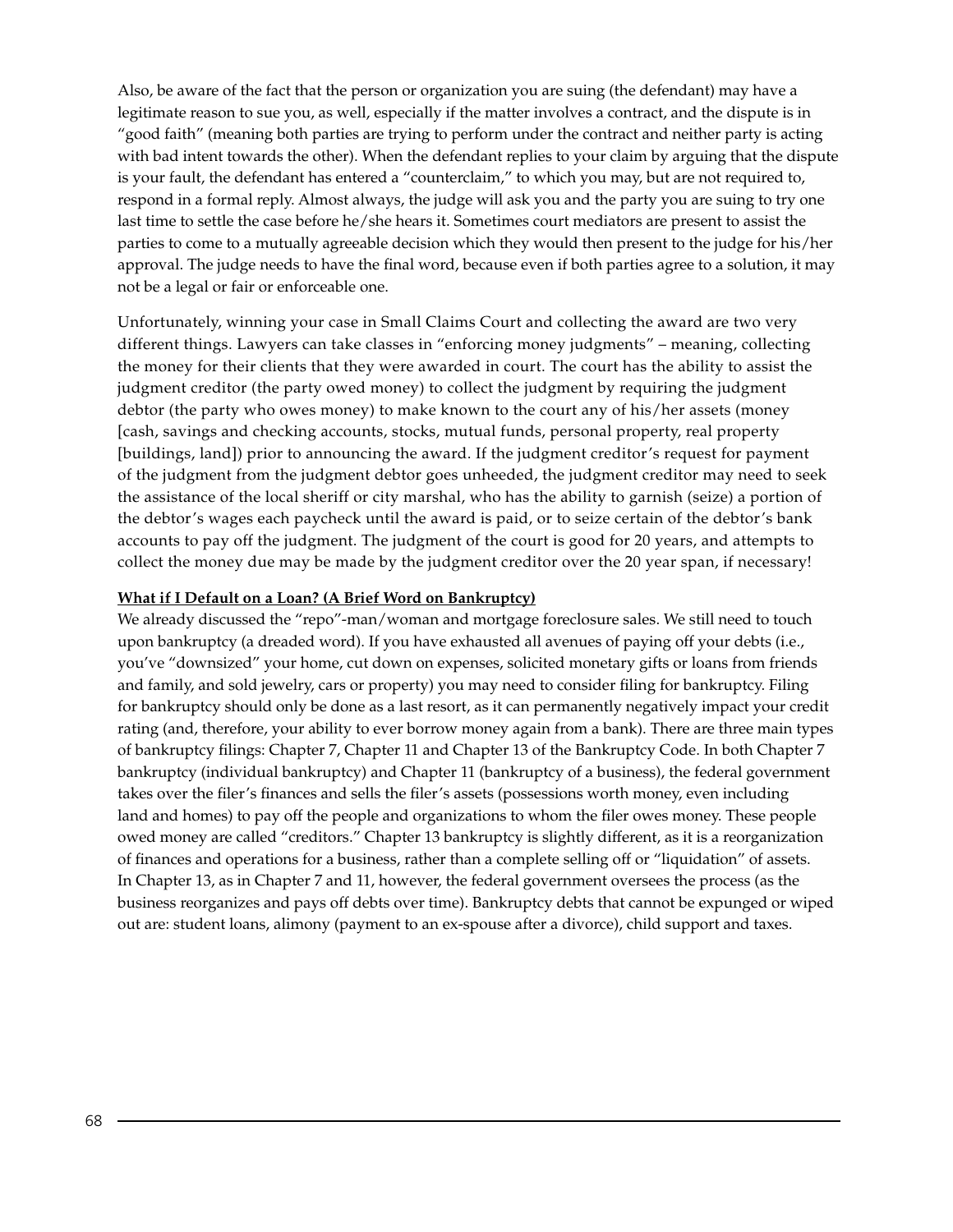# **Activities:**

- 1) Pretend you are buying a new or used car and need to finance it; how would you do it? Would it be better to lease it or buy it? Identify sources of comparison regarding cars available. Compare interest rates and loan terms (are there acceleration clauses? Usurious rates?)
- 2) Pretend you are buying a home and need to choose a mortgage from various options available. Will you choose a 15 or 30 year mortgage? How much money will you use for a down payment? What percentage of your salary will you need to use to pay your mortgage each month? Will your budget allow this expense?
- 3) Become a savvy consumer: Scrutinize ads; look for the fine print. Bring in several ads from magazines and newspapers or that you've received in the mail that you can see are misleading to the average consumer;
- 4) Choose between credit cards by examining APR, costs and benefits;
- 5) Go through the motions of what to do if your credit cards are stolen; if you discover that you're a victim of identity theft;
- 6) Prepare a presentation about a consumer protection agency and tell what the agency does to help you. Also tell how and when a consumer could access the agency;
- 7) Contact an attorney from the Attorney General's office, Consumer Frauds Division, to speak to the class about what he/she does on the job and what types of consumer cases the AG's office accepts.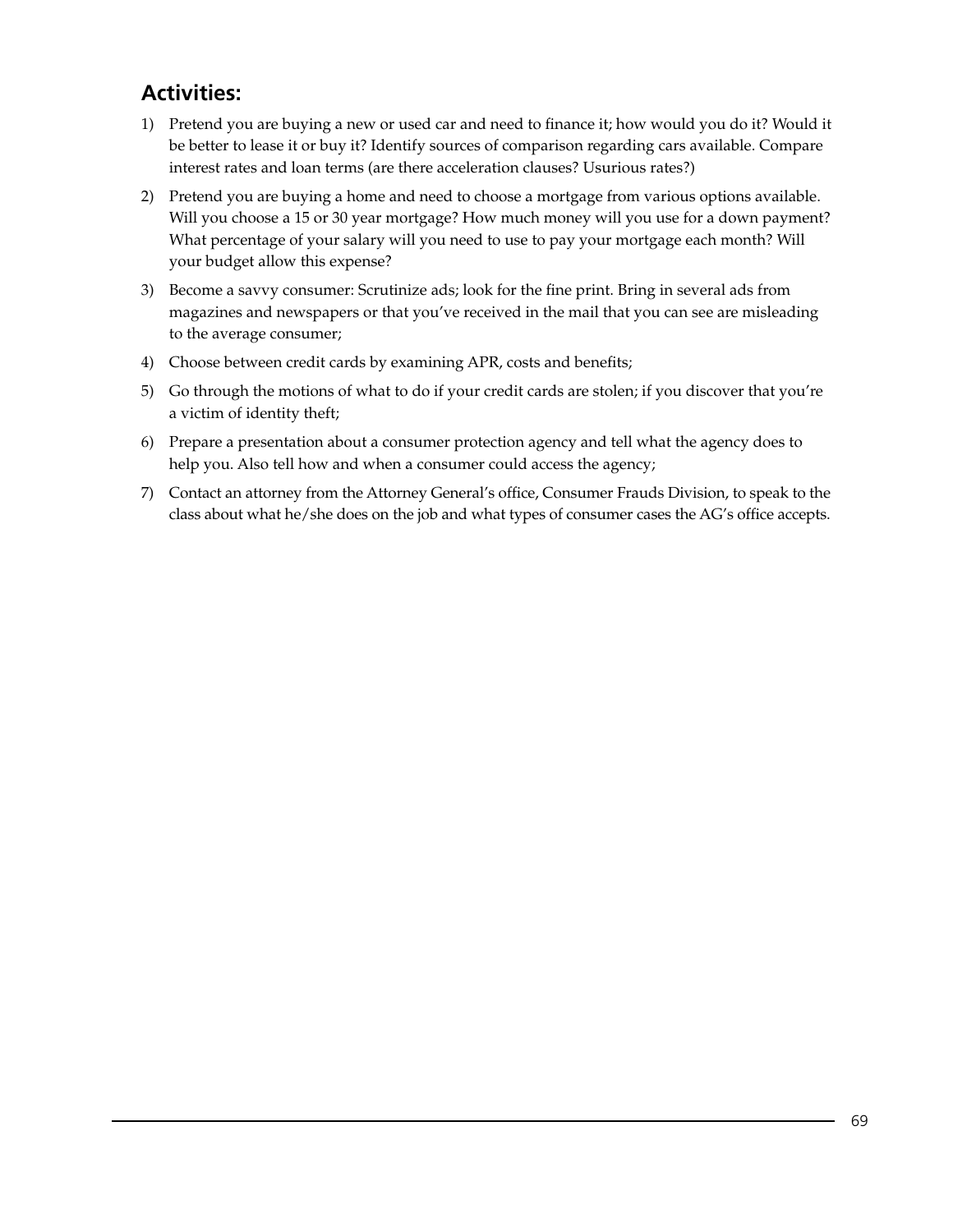# **Chapter VI: Rights I Have to Rent or Own a Home**

Nothing quite says, "I'm an adult now" as when you are ready to move out on your own and rent your first apartment. This chapter will give you an overview of how to lease an apartment (with or without government assistance) or purchase a home. It will cover what rights and obligations you have as a tenant or homeowner, and what you can do if you believe your rights have been violated. Because most people start out renting an apartment or two (or 20!) before they have the means to buy a home, the majority of this chapter involves apartment rentals. However, home ownership will be touched upon towards the end of the chapter.

Renting enables a person to be mobile. If you are just starting out and looking for work, you'll want the flexibility to move across the country if necessary, to accept a job offer. If you've purchased a home, it is not so easy to up and leave, because, among other things, you'll have to sell or rent out your house first. Additionally, renting an apartment does not require you to pay separate property or school tax and demands little, if any, home maintenance costs.



Renting also lets you "buy" some time to save for a house! Before launching into how to rent wisely, let's get comfortable with a bit of apartment rental vocabulary: [Note: A copy of a boilerplate lease will be placed on an adjacent page for reference]

A **lease** is a contract between a tenant (the person renting) and the landlord (the owner) which carries the "meat" of the agreement. It is basically the "who, what, where, when and how" of the agreement. Because a lease is a contract, leases are not binding (do not have legal control) on persons under the age of 18 (minors). Crazily enough, however, if a landlord enters into a lease with a minor, the landlord will be bound! If the minor signing the lease breaks the lease (discussed below), the landlord is out of luck – without legal options (i.e., without ways to enforce the agreement). Leases can be written down or they can be verbal (spoken) agreements, but a lease for a year or longer in New York must be in writing to be valid and enforceable (i.e., to be legal and protective of the rights of the landlord and tenant). Even if the lease is for less than a year, it's a better idea to have it in writing, because often the tenant and landlord have different recollections about the details of the agreement. With a written lease, there is less chance for misinterpretation or misunderstanding between landlord and tenant. Also, it is important to remember that what is actually written in a lease will control and will supersede any discussions prior to the signing of the lease, especially if what was discussed with the landlord differs from the actual lease terms. It is not enough to have verbalized something which is then not reflected in the written lease.

When we studied contracts in a prior chapter, we discussed "express" or stated terms versus "implied" or unstated but known terms. Apartment leases also contain express and implied terms. **Express lease terms** include: (1) the names of the landlord and all tenants planning to occupy the premises (the "**parties**" to the lease); (2) the exact address being rented (including the apartment number); (3) the amount of monthly rent; (4) the date each month the rent is due to the landlord; (5) usually the means by which rent can be paid (cash, check, money order); (6) the duration or "**term**" of the lease (i.e., how long the rental is for – month to month, six months, one year, two years, etc.); and (7) the "**conditions**" or "**terms**" of the lease (rights and obligations of the landlord and tenant). Conditions include: whether or not utilities (heat, electricity, cable, Wi-Fi, water, sewer, phone) are included, whether pets are allowed, if trash and snow removal are included, whether subletting is permissible (discussed below), move-in and move-out dates, amount of security deposit required (discussed below), specified reasons why or how the rent could be raised during the lease period (an "**escalation clause**") such as higher fuel costs or the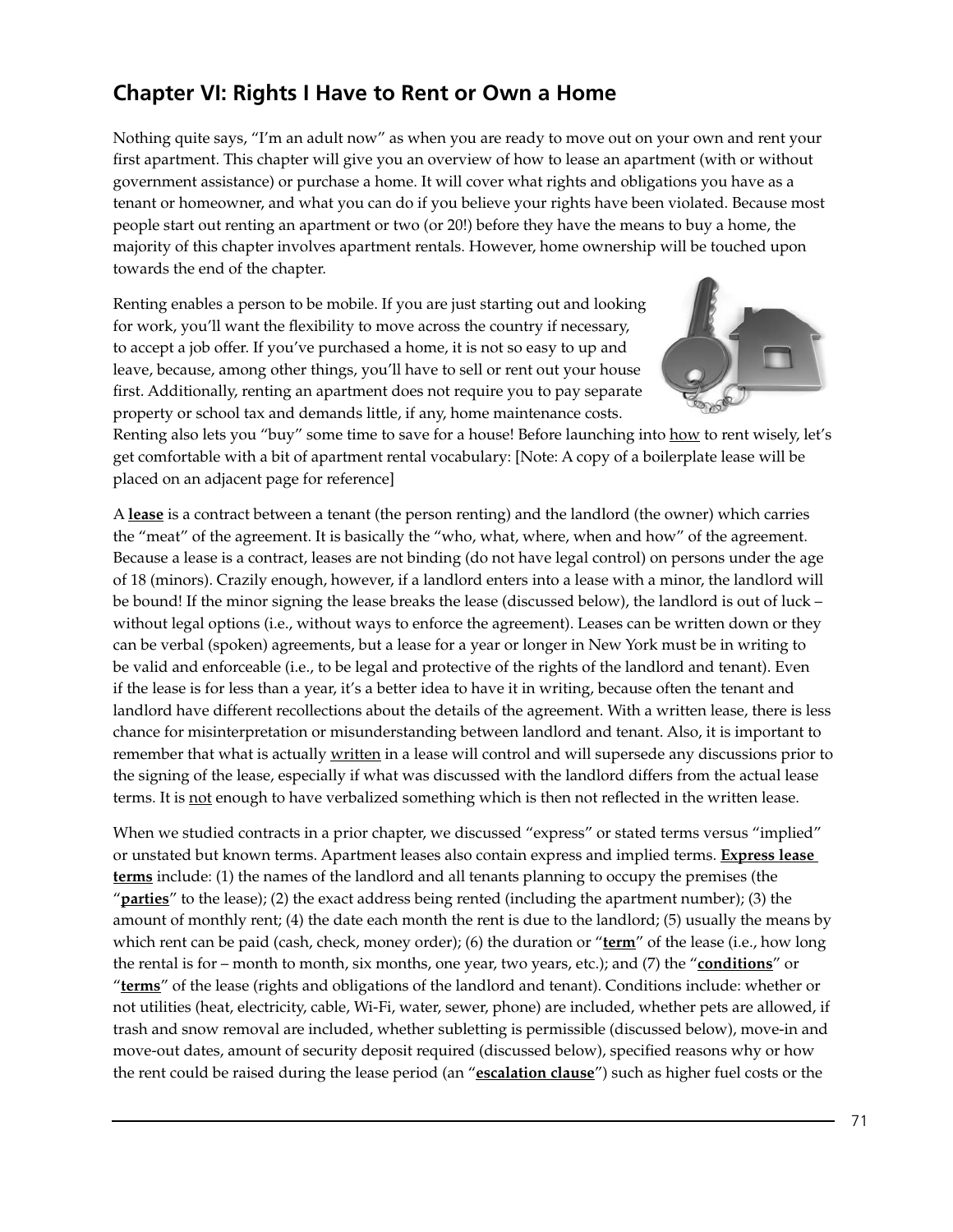installation of a new security system (NOTE: without specifying reasons, raising the rent during a lease period is generally not allowed), information regarding the procedures to follow when repairs are needed in and around the apartment (e.g., Do you notify the landlord in writing? Is a verbal notification sufficient? Do you make the repair yourself and bill the landlord?), "**notice**" requirements for lease termination or renewal (i.e., how much advanced warning you need to give the landlord before you move out – usually 30 days – or announce that you'd like to extend or renew the lease. Make sure when signing a contract that you have crossed out any terms you don't agree with and have put your initials by the cross-outs. The landlord must put his/her initials there, too. Make sure you do this to the original and all existing copies. Further, make sure any blank spaces in the contract are filled in or crossed out.

**Implied terms** of a lease include that you, as the tenant, agree to pay rent and agree to use the landlord's property for the reason rented – such as a living space as opposed to a day care center or recording studio, or perhaps, for a small business and not as a living space. The landlord's implied obligations include that the apartment is habitable ("live-able"; also called an implied "**warranty of habitability**") and that you, as the tenant have the right to "quiet enjoyment" (discussed below) of the property. The implied warranty of habitability is an enormous "gift" the tenant purchases. It means that the landlord must keep the property safe; that is, free of rodents and insects, able to withstand wind and rain and snow, and up to safety codes. The landlord must also take care of the areas surrounding the space you are renting, providing for snow and trash removal, adequate exterior lighting, exterior doors that lock properly and provide protection, and elevators that function properly (especially in skyscrapers!).

If you are ever a tenant in need of assistance from your landlord for an apartment repair, be sure to inform the landlord in writing (keeping a copy for your own records) of the problem(s) in the apartment or building. If these are not fixed within a reasonable time, you have several options. First and foremost, you can always contact a local tenants' rights association for advice. The tenants' rights association may advise you to take some or all of the following steps: after following-up with the landlord and AGAIN having your request ignored, you have the right to have the problem or appliance repaired and deduct the cost from your next month's rent. Be sure to get **three estimates** for the repair work before you proceed, in order to protect yourself from a landlord's claim that you spent too much on the repair. You can also report the landlord to the local housing authority (such as the Albany Housing Authority) or Attorney General's Office by calling to ask about the complaint process or by going on-line to find out how to complain.

Finally, if the unrepaired problem is serious enough, because it threatens your or your family's health or safety, you can actually break the lease and leave, under the theory of "**constructive eviction.**" A tenant breaking a lease under the theory of "constructive eviction" must be able to prove that the harm he has suffered due to the landlord's failure (despite adequate notice) to repair the apartment or building problem in question is equivalent to an eviction from the apartment because the apartment is unable to be used or is unsafe to use, as is. However, if the landlord did not know or have reason to know of the problem or dangerous condition, a tenant's claim of constructive eviction will not be successful. Thus, tenants MUST, to protect themselves and their guests, make dangerous or serious conditions in the apartment or building known to the landlord as soon as possible.

The "**right to quiet enjoyment**" means that the tenant has the reasonable right not to be disturbed by the landlord or other tenants. The landlord has the right to enter an apartment to make repairs and collect rent, but this must be at reasonable times and with reasonable notice. A landlord may not enter a tenant's apartment on a whim, just to snoop. Landlords do, however, have the right to enter apartments in an emergency, such as a fire, or with the police when they have a warrant and are investigating a crime, or with police even without a warrant if someone's life is thought to be in danger.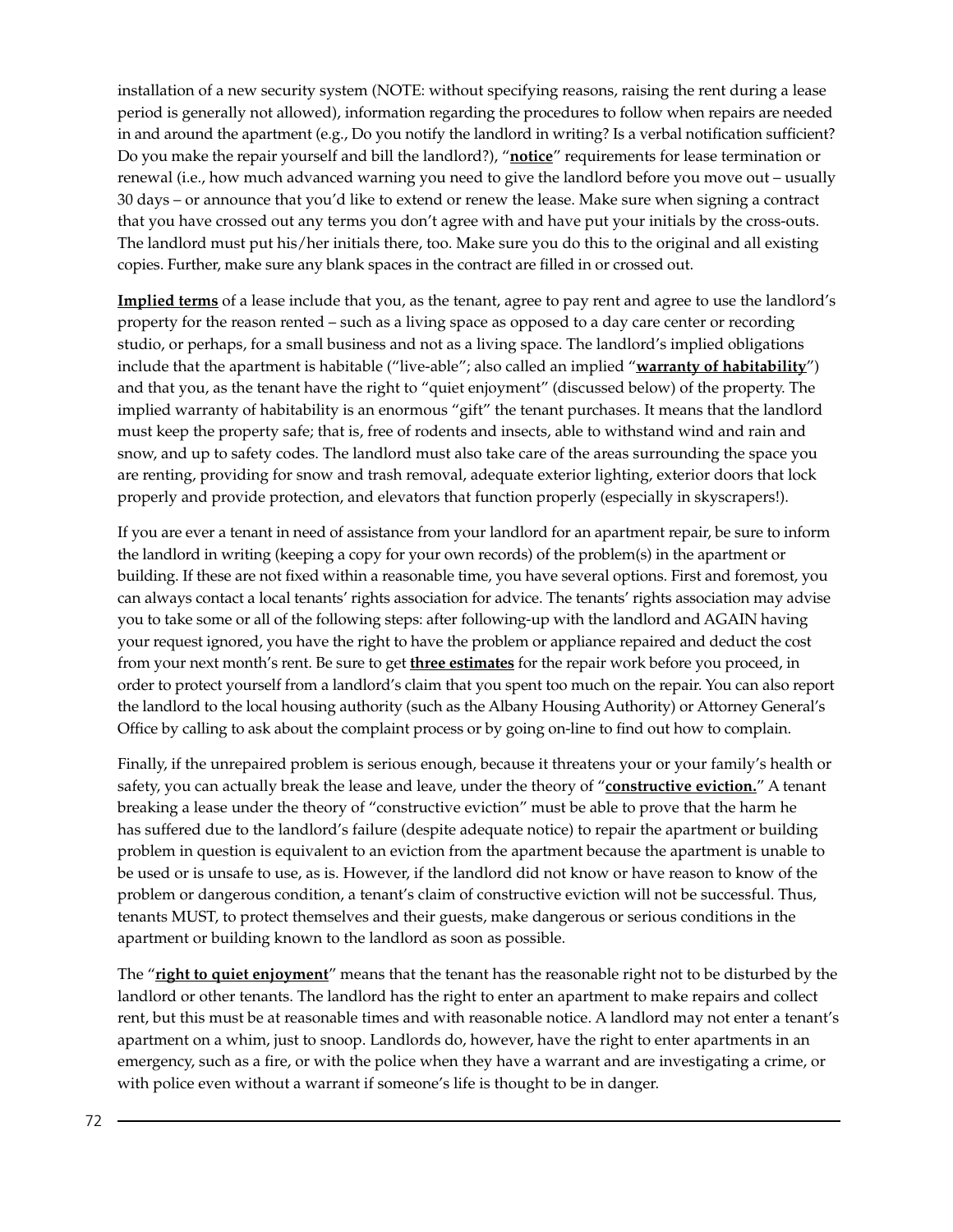When applying for a lease, you may expect to be asked for: a photo ID, biographical information, information regarding the source of your income (pay stubs are good proof), your social security number to run a credit check, addresses of previous homes/apartments you've rented, and references who can vouch for your responsible, (quiet!), good nature, and/or your ability to pay monthly rent on time and in full. If you are renting for the first time and lack a credit history and rental references, you might give the landlord the name of someone who can vouch for your "clean" living habits and responsible nature, such as an employer, coach, neighbor, relative or the resident advisor of your dorm in college. You could also ask the landlord if he/she would be willing to allow your parent or guardian to co-sign the lease as a guarantor, to cover the rent if you aren't able to do so.

You should know that it is illegal for a landlord to discriminate in renting based on an applicant's race, age, gender, ethnicity, sexual orientation or past criminal history. You can file a complaint if you have good reason to believe there is discrimination. Contact your local housing authority or the Attorney General's Office to find out how to do so. Public housing (discussed below) may screen against certain recent criminal history.

A **security deposit**, typically an amount equivalent to one month's rent of your apartment, but possibly as much as two months' rent, is often required by a landlord when renting an apartment. It is exactly what its name implies: "security" for the landlord, in case you (or your guests) damage the property, are late paying rent, or skip out before paying the last month's rent. While the law prohibits a landlord from charging a tenant for "**normal wear and tear**" (average, expected use) of an apartment, the landlord can dip into a tenant's security deposit for any damage exceeding the norm. Examples of this might be spelled out in your lease, but if not, might include: holes in walls, broken appliances, broken windows, cooking fires causing wall damage, leaks caused by overflowing tubs, mold or mildew on walls or ceilings (even in other tenants' apartments!) as a result of your overflowing tub, a broken-down door caused by police who raided your apartment for (and found) drugs, etc. Note that in this last scenario, if no drugs were found and your landlord feels you should pay for the door, you could contest this in small claims court. You might also take the police (and municipality) to small claims court for reimbursement.

It is worth mentioning here that more and more tenants are being charged a non-refundable "**redecorating fee**" before they are allowed to move in to an apartment. This fee is to allow the landlord to repaint and clean the apartment before the next tenant moves in, after you leave. There is a lot of controversy over this fee, as historically, the security deposit has been the refundable fee landlords have used for this very situation. Normal wear and tear has always been permitted, but in the past, if an apartment needed no new painting or cleaning after a tenant left, the security deposit was returned. This redecorating fee is never returned to the tenant.

While a lease is in place, the landlord is responsible for major repairs, and typically, the tenant is responsible for keeping the property in good condition and performing minor repairs. If the tenant harms the property by neglecting it – such as by going away and leaving the windows open one weekend, allowing torrential rains to pour through the windows that destroy the carpet and the wood floor beneath, the tenant is responsible for the repair. Of course, if the windows never shut properly, and the tenant had complained about this to the landlord who neglected to fix the problem, and that is why the damaging rains came into the apartment, the result could be very different. Each situation, each set of unique facts, requires a unique resolution under the law. The landlord must place your security deposit in an interest-bearing bank account and must return your security deposit, plus interest – or what is left of it after repairs are made to any "above-normal" damage that needed repairing -- within a specified time once the lease period has ended.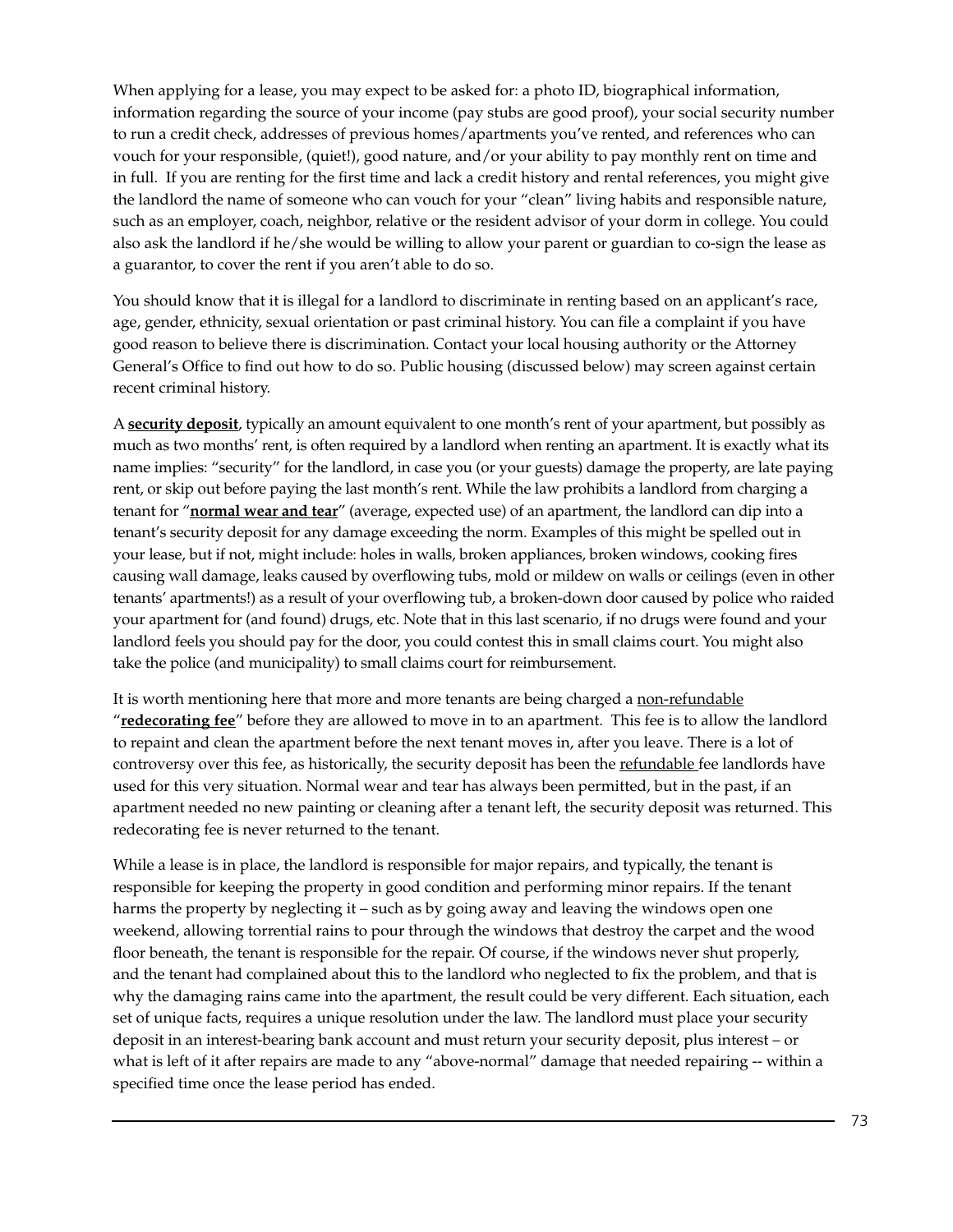A note on photos and notes: To protect yourself when entering a lease with a landlord, it is critical to walk through the space with the landlord (and, if at all possible, with a companion who can later act as a witness, should any landlord-tenant disagreements or misunderstandings arise). While walking, be sure to take photos and jot down any repairs that are needed, any defects in the apartment or appliances, and any promises the landlord makes as to what repairs or new fixtures are needed, including the dates by which these will be fixed or installed and who will bear the costs. As a side note, before this walkthrough, you should do your homework to find out if state or local laws require such things as window locks, fire escapes, or dead bolts on the door. If so, and these are not present, you need to have the landlord's promise in writing to install these, as soon as possible, at his/her cost, ideally prior to your move-in date. After walking through the apartment and taking notes, you need to have the landlord sign and date the notes as an agreed **addendum** (addition) to the lease. You should sign and date it as well. You need to do this to protect yourself, so that when you move out, the landlord doesn't accuse you of putting that hole in the wall or the mold on the bathroom ceiling that existed prior to your taking possession of the apartment.

Documentation is critical! This cannot be stressed enough! You need to go through this same walkthrough process with the landlord, a witness, and your camera at the end of the lease period to protect yourself. Remember, landlords are often in a better financial position than the tenant to hire a lawyer if things go sour in a landlord-tenant relationship. So it is best to avoid the possibility of ending up in court by simply having the proof in hand, to challenge your landlord's claims. A typical "things gone bad" scenario involves a tenant giving notice that he or she is moving out at the end of the lease period and the landlord refusing to return the security deposit, claiming excessive wear and tear in general or certain specific damage(s) to the apartment or appliances. If you cannot prove that those conditions existed prior to your lease, you're sunk! In this scenario, you might take the landlord to small claims court for the return of your security deposit. The landlord might **countersue** (turn around and sue you) for additional monies to cover certain alleged extensive damages that even the security deposit would not cover. Thus, the situation can go from bad to worse! The bottom line is: Don't be caught emptyhanded! Think ahead and think SMART when renting an apartment.

If you wish to alter your premises when renting, such as by installing a loft bed or built-in bookshelves, always check with your landlord first. Changes such as these, that alter the structure of the rental space, may be considered "**fixtures**" and remain with the property when you leave, for the landlord's use and enjoyment.

Let's talk about **roommates**. Many times people just starting out share an apartment with one or more roommates in order to share the costs. The two most important pieces of advice in a roommate situation are that: (1) all roommates should individually sign the lease for the protection of the others; and (2) the roommates should create a written roommate agreement. The roommate agreement needs to spell out who pays what portion of the rent, phone bill, cable and internet bills, etc. You should also include how much time or "notice" each roommate must give the other(s) before moving out (e.g., 30 days) and whether and to what extent the roommate moving out needs to assist in locating a substitute roommate to share the costs with the remaining roommates. Adding terms having to do with apartment cleaning responsibilities, the loudness of music, overnight guests (how many at once and for how long) and the sharing of food and drinks will prevent inevitable battles down the road. Landlords only need to sue one roommate for the rent or for damages to the property, under state "**joint and several liability**" laws, despite any agreements roommates may have made otherwise. This is because "joint and several liability" means that all tenants who sign a lease are individually responsible for upholding all terms of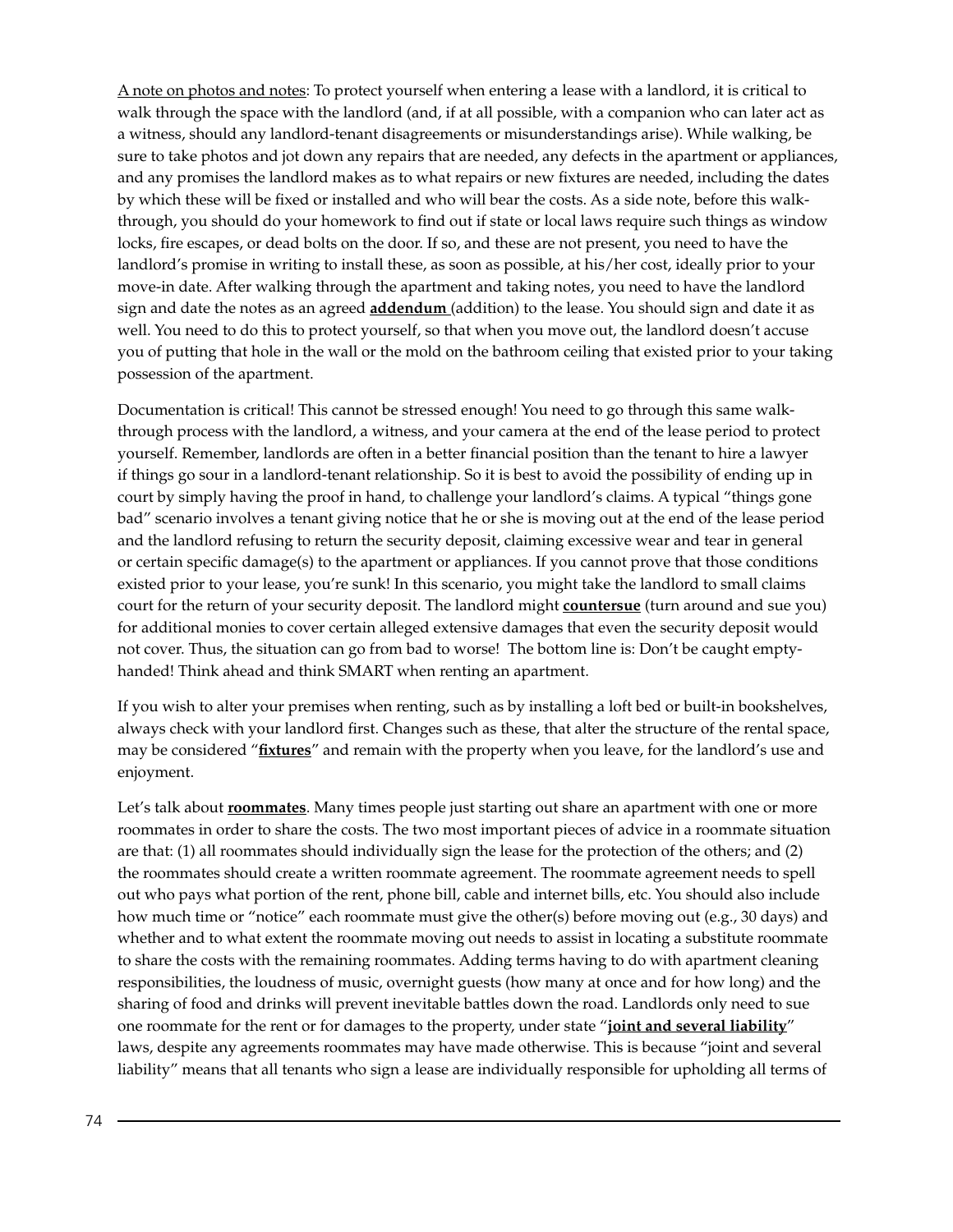the lease. So if one roommate splits, and leaves the other(s) "holding the bag," the landlord can legally sue the remaining roommate(s) for the entire amount due! Then this unlucky roommate would have to separately sue or "implead" the other roommates (legally join them to the landlord's suit).

**Subletting** an apartment is an attractive option for a tenant who needs to move prior to the end of his lease term. In a **sub-lease**, the tenant who needs to move, in essence, becomes a landlord to a new tenant, who is called a "sub-tenant." The sub-tenant pays rent to the original tenant, who, in turn, pays the landlord. A tenant must get the landlord's permission before subletting, unless the lease states otherwise. In New York, tenants in buildings containing four or more apartments have the legal right to sublet, as long as they obtain the landlord's consent. If such a tenant has a lease that states that tenants may not sublet their apartments, the provision is illegal and void, as a matter of public policy. A landlord may deny a tenant's sublet request, but the landlord must have a "reasonable basis" for the denial (such as: the number of tenants expected to sublet exceeds building code standards; the proposed sublet use is for a business purpose that does not comply with zoning laws [day care center, dog grooming business, dentist's office]; or the particular tenant proposed is one the landlord has dealt with before and had to sue for non-payment of rent). If the landlord has a reasonable basis to deny a sublet request, the tenant will not be able to sublet and the landlord would not be legally required to allow the tenant to get out of the lease contract. The circumstances that amount to a "reasonable basis" will depend on the facts of each situation. If the landlord denies the sublet on unreasonable grounds, the tenant can sublet anyway, and can even be awarded court costs and attorneys' fees if a judge later decides that the landlord's sublet denial was unreasonable and in "bad faith" (i.e., that the landlord just didn't want the tenant to sublet... period!).

The problem with subletting is, if the **sub lessee** (or "**subtenant**") neglects to pay rent to the original tenant (or "**prime tenant**"), or damages or destroys the apartment in some way and refuses to pay, the original tenant is obligated to pay the landlord and "cure" (fix) any damages caused by the sub lessee. The prime tenant could then take the subtenant to small claims court (if \$5,000 or less is at stake), or regular civil court (if more than \$5,000 is involved), which is a much bigger deal, requiring a sizeable filing fee and so much paperwork that the prime tenant will likely need to hire an attorney.

It is critical to understand how to **terminate a lease**. If you are renting "**month to month**" (i.e., you don't have a lease, but are planning to rent the apartment on a month to month basis, as long as you need it), landlords require 30 days written notice before you leave, unless the lease states otherwise. If you have a one or two year lease and do not wish to renew it when the lease period ends, you need to give 30 days written notice to the landlord before the lease period ends. If you break a lease, that is, you leave earlier than the lease period to which you agreed, you are still responsible for the remainder (the term) of the lease. The landlord can sue you for the amount of money he loses while the apartment is vacant, until the end of your original lease term, as well as any damage to the property above and beyond normal wear and tear. However, the landlord is actually required by law to try to re-rent the apartment to minimize his losses.

Breaking a lease is not to be encouraged, but if you do need to break a lease at some point (such as, you need to leave immediately to accept a job across the country), take precautions! The day you leave the apartment would be an incredibly crucial time to take photos of it, with the date printed on the photos, so that the landlord cannot claim that you caused certain damage that you know was not there when you left. Again, taking a witness with you when you walk through the apartment one last time would also be a very good idea, in case the landlord takes you to court over damages he or she claims you caused.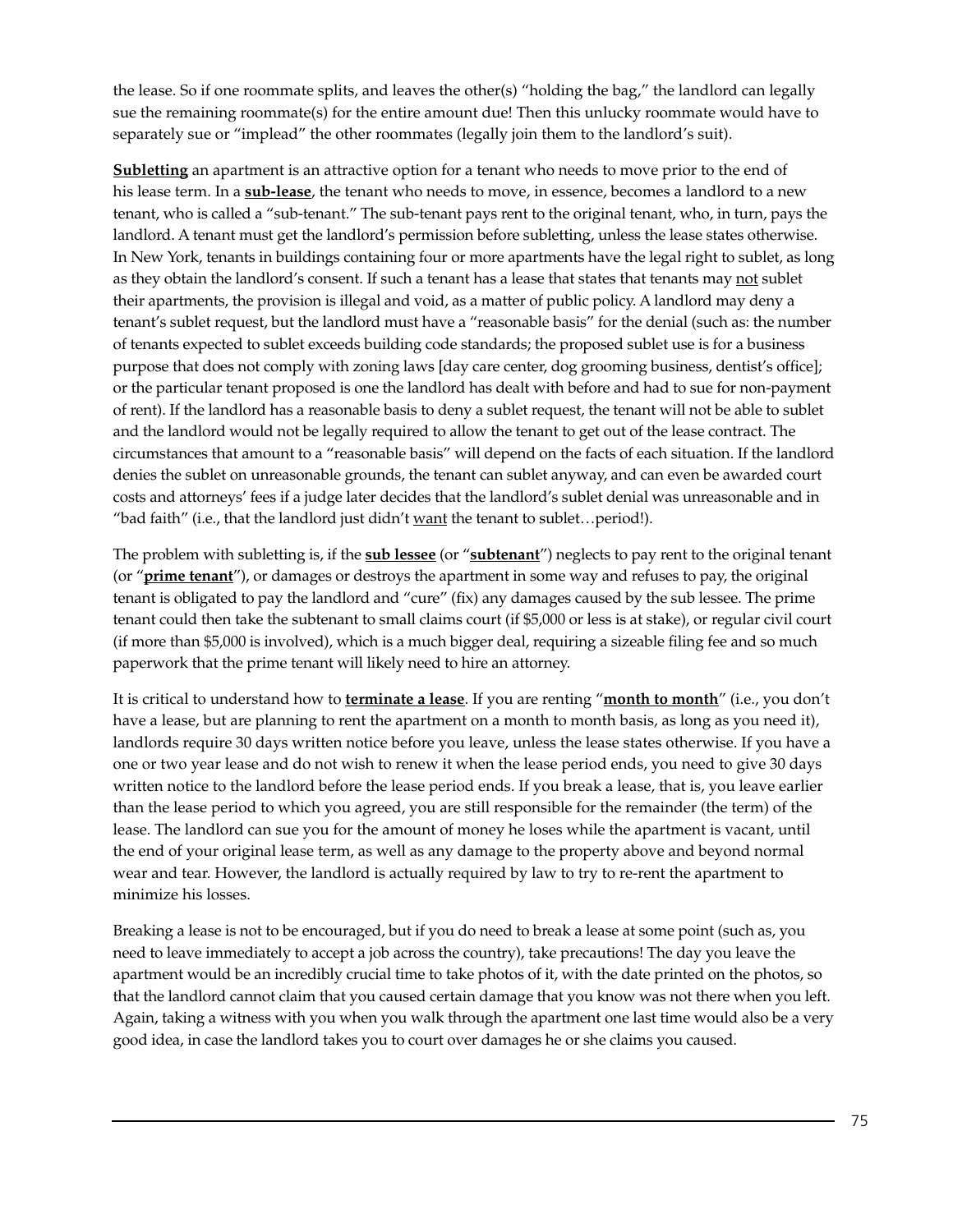**Non-payment proceedings** allow a landlord to recoup losses if the tenant does not pay. A landlord can terminate a lease early if the tenant violates the lease by not paying rent. First, a landlord must give the tenant written notice to either pay the amount owed or leave the property. The tenant would then have three days to pay the landlord the amount owed. On day four, the landlord would have the right to start eviction proceedings in court. This is done by filing a "Notice of Petition" and a "Petition." If the tenant can justify nonpayment because the landlord has failed to heed requests to fix housing code violations or other dangerous conditions in or around the property (i.e., "breach of the warranty of habitability"), the tenant needs to be able to prove that he/she gave the landlord sufficient notice of the needed repair. Just remember that if a tenant decides to stay and fight such a lawsuit, he/she will likely need to hire a lawyer, costing potentially thousands of dollars. Moreover, while contesting such a non-payment lawsuit, the tenant could potentially harm his/her good credit and may even negatively impact his/her ability to rent future properties in the area. If the landlord wins, the court will order payment by a certain date. If the tenant fails to pay within this time period, the landlord would have the legal right to **evict** the tenant (discussed below).

"**Holdover proceedings**" are another "tool" for landlords to regain possession of an apartment. Specifically, if a tenant is guilty of chronic (repeated, consistent) non-payment of rent, or of violating some other condition of the lease (such as keeping pets, running an unauthorized business on the premises, or consistently failing to keep music at a level tolerable to other tenants in the building), the landlord can get the court's help to regain possession of the premises. The landlord must first give the tenant written notice of the reason he/she seeks to evict the tenant. The landlord must also obtain a court order giving him/ her possession. Then the court will issue a "**warrant of eviction**" also known as a "**three-day notice.**" This gives the landlord the legal right to remove the tenant and his/her property from the apartment. However, only a sheriff, marshal or constable (police) can carry out a court ordered eviction. A landlord cannot threaten the tenant, remove the tenant's possessions him/herself, lock the tenant out of the apartment, or shut off heat or water – even if the landlord says he/she can! Further, the landlord has to give the tenant a "reasonable" time period in which to gather and remove his/her possessions. If a landlord evicts a tenant by force or by some other illegal manner, the tenant can sue the landlord for "treble" (triple) damages! Without a warrant of eviction, a landlord does not have the right to seek the assistance of the law in putting a tenant out on the street.

What kinds of housing complaints can tenants bring? If a landlord refuses to make repairs or install fixtures required by local or state law (such as fire alarms, carbon monoxide detectors, window locks), the tenant can take the landlord to court to force the landlord to make the repair or installation. If you ever have an issue with your landlord, it is a good idea, as mentioned earlier, to get legal advice before you act. In New York, the Legal Aid Society, United Tenants Association, the Empire Justice Center, the Attorney General's Office, the New York Civil Liberties Union, and the Division for Human Rights are all agencies able to hear your complaints and provide you with pertinent information.

### **Public Housing**:

Public Housing is primarily funded by the federal government. "**HUD,**" the Department of Housing and Urban Development, is the regulating agency. HUD gives money to state operated public housing authorities to run public housing developments ("project-based '**Section 8**'" housing). As such, public housing is regulated by local, state and federal laws. People who rent apartments in a public housing complex cannot be evicted without constitutional due process – that is, without the chance to grieve (to challenge) the situation and to have an administrative review (hearing) regarding the matter. In addition to "project-based" Section 8, individual, eligible, low-income families can receive Section 8 housing in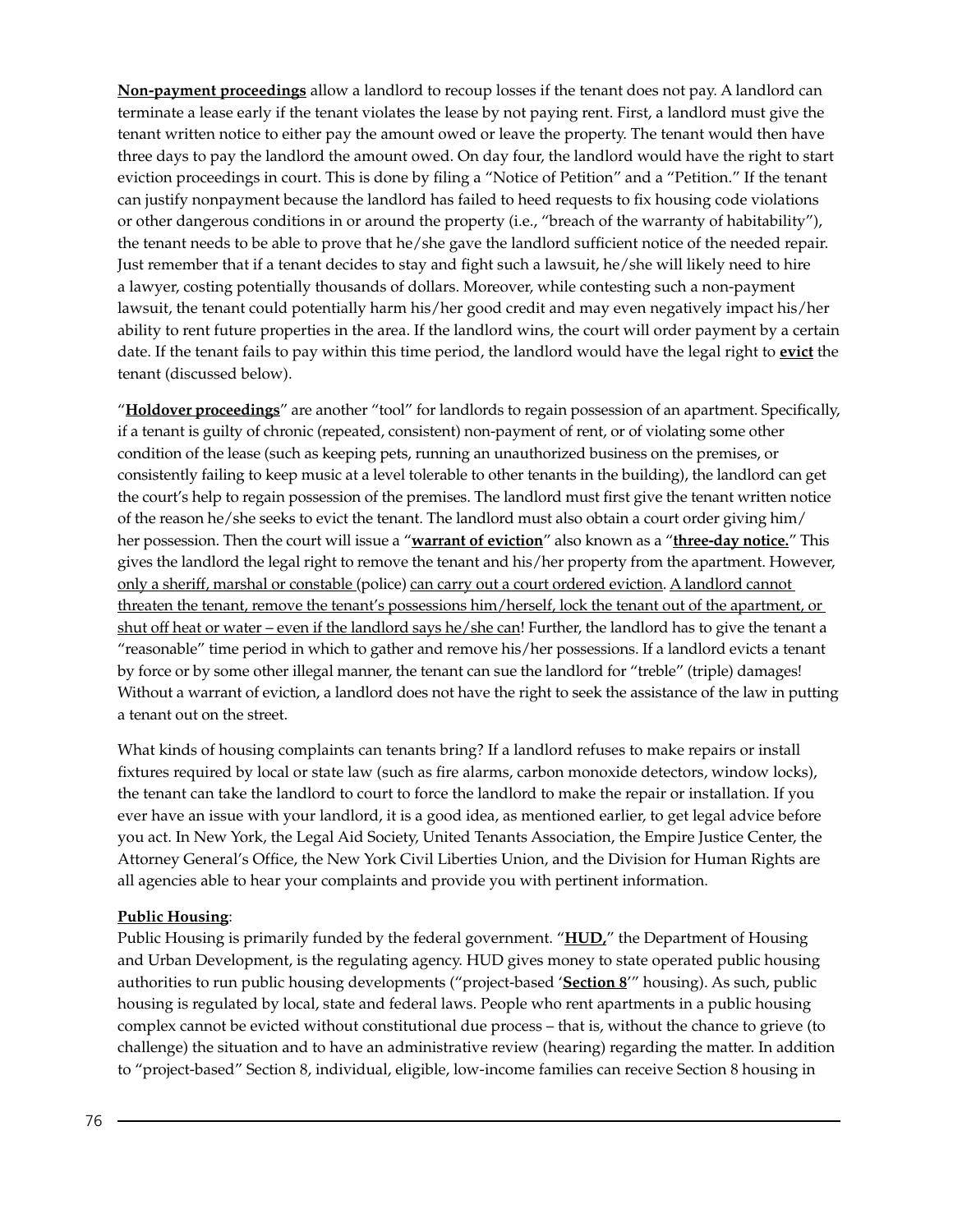the form of rent subsidies. These are also called housing assistance payments or "vouchers." They are given to a landlord to make up the difference between what the tenants can afford to pay and the rent the landlord is charging. Landlords are not obligated to accept Section 8 vouchers. In fact, landlords are often reluctant to do so because Section 8 requires them to adhere to many regulations, and subjects them to frequent governmental checks of their operations, management and finances.

Be warned: Public housing requires that tenants remain in strict compliance with the law. If a tenant or member of the tenant's family living with the tenant is even suspected of using drugs, for example, the tenant and his/her family can be evicted. Likewise, tenants can be evicted if their guests commit crimes – such as possessing or using drugs – in the tenant's apartment. Further, public housing agencies are relatively free to choose what they can require of potential applicants. An applicant in one county of a state might be ineligible for public housing within 10 years of a violent criminal conviction, whereas, in another county in the same state, an applicant is ineligible until 10 years after release from prison. This is an enormous difference! If a person serves 10 years in prison, the applicant in scenario number one could receive public housing as soon as he/she is released, while the applicant in scenario number two is not eligible for 10 more years! This can be a devastating difference if one has no means of support when leaving prison and needs financial assistance. Finally, the decision to accept a plea deal in criminal court in which a person pleads guilty to a crime will jeopardize and possibly eliminate his/her public housing eligibility. If you are ever in this situation, absolutely seek legal advice as to all the consequences of the guilty plea before pleading guilty!

### **Illegal Clauses**:

As with any contract, just because a lease contains a particular clause or statement, does not make that statement legal! If you see an illegal clause (such as one of those described below) on a lease YOU are provided, cross out the statement, initial it and get the landlord to initial it. Rewrite it, if necessary, to include the subject matter, making sure, again, to have both parties initial it. If you've already signed a lease and later realize it contains one or more illegal clauses, write to your landlord to ask that the clause be removed from the lease. If the landlord does not do this within a reasonable time, you can file in court to terminate your tenancy, receive any money you lost in the transaction (such as a security deposit) and prevent the landlord from using the provision in other leases.

The following is a list, though not an exhaustive one, of possible illegal lease clauses:

- (1) No single-sex couples are permitted to dwell on the premises (such a clause might also or instead refer to racial minorities, certain ethnic groups, elderly persons, persons with disabilities, etc.);<sup>14</sup>
- (2) The landlord may enter the premises any time for any reason, without notice;
- (3) Tenants must pay the rent only in cash;
- (4) The landlord is exempt from all liability for any injuries caused to tenant or guests of tenant on the premises, whether or not caused by the landlord's negligence or carelessness;
- (5) No tenant may sublet the premises rented (in a building with four or more apartments);
- (6) The tenant waives the right to a clean, habitable dwelling;

<sup>14.</sup> It would be unlikely to find a lease with such prohibitions actually stated in writing. However, renters should be aware of more subtle "de facto" discrimination, such as when a landlord consistently tells applicants of a certain race that no apartments are available, but then rents to an applicant of a different race. If you suspect that you have been discriminated against by a landlord, contact your local civil liberties union, the Attorney General's Office, and the New York State Division for Human Rights.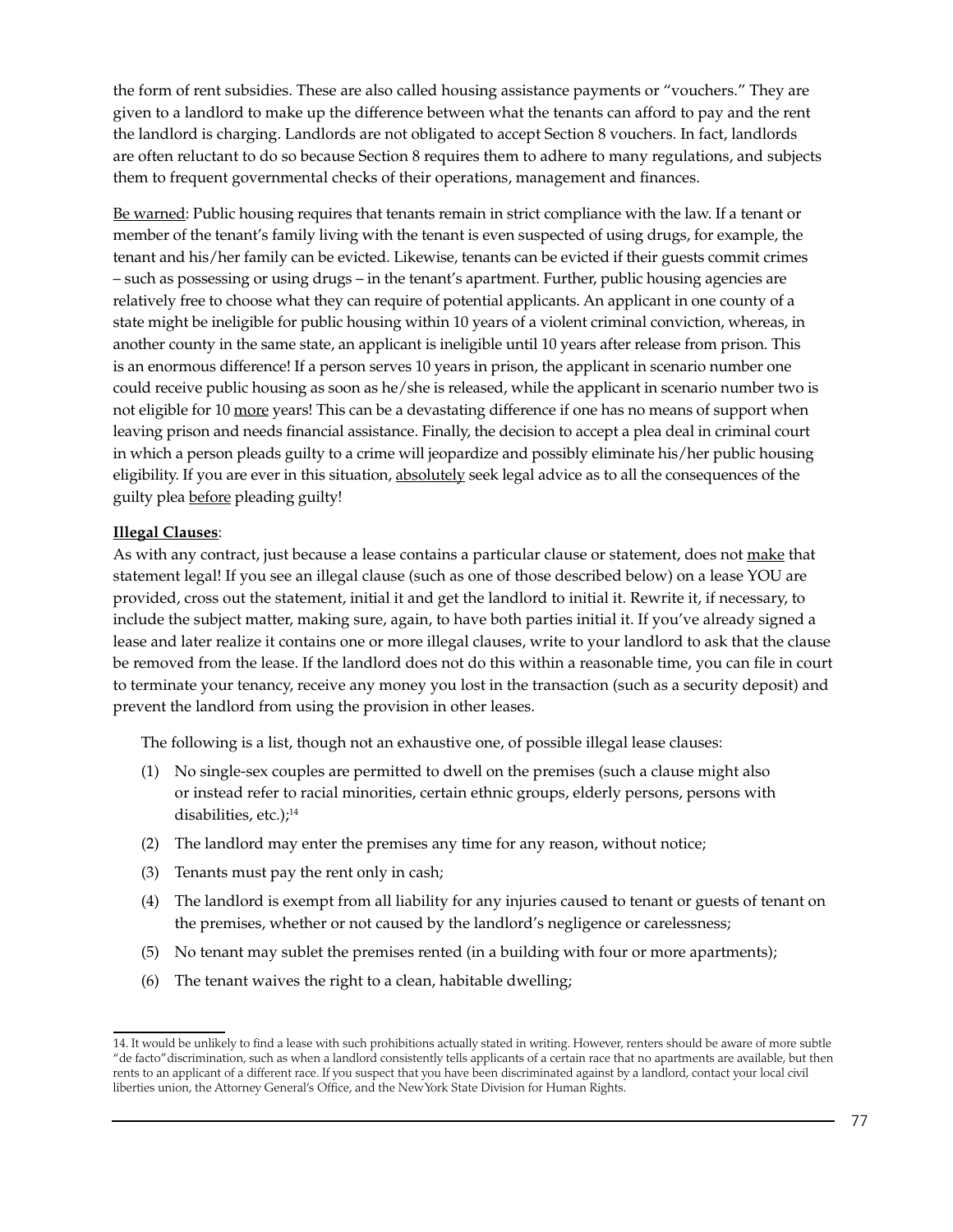- (7) The landlord reserves the right to raise the rent without notice, as necessary, during the lease period;
- (8) Tenant agrees to pay the cost of any legal actions against the tenant initiated by the landlord;
- (9) If tenant fails to pay rent on time, the landlord may declare the lease void and the tenant may be evicted without further proceedings;
- (10) If the landlord evicts the tenant, the landlord has the right to place the tenant's possessions on the street within 24 hours;
- (11) Tenants must pay rent whether or not landlord makes repairs or maintains the rented space;
- (12) If tenant terminates the lease early, the landlord bears no responsibility for finding a new tenant and the tenant will be responsible for payment of rent for the entire lease period, whether or not landlord obtains a new tenant.

#### **Purchasing a Home**:

Because buying a home is an investment (presumably a home retains or increases its value, you can deduct your mortgage interest on your income tax, a home builds credit for you, and "roots" you into a community) there are many reasons to buy rather than rent a home. However, while buying may be financially and socially/emotionally savvy, it is simply not a possibility for most young adults right out of high school or college. With that in mind, not much time will be spent on home purchases here beyond the basics. But it is worthwhile to know a bit about home buying to have it in your head for the future.

Before you decide to buy a home and to commit to putting down roots in a particular area, be sure to look at a lot of homes, to get a sense of what your money can buy you. Work with a lender to decide how much you can afford to pay per month as a mortgage payment. The rule of thumb is that no more than 29% of gross monthly income (all your income, from whatever source, before tax deductions are taken) should go toward mortgage payments. In combination with other debts you owe (such as credit card debt, student and car loans), the debt-to-income ratio (i.e., the amount of debt you owe as a percentage of the income you earn) as a general rule should not be higher than 36%. You may remember we discussed loans in our chapter on consumer purchases. Most simply put, a mortgage is a loan from a bank or mortgage company that allows you to buy a house. You pay back the mortgage with interest. Until the house is entirely paid back, the bank holds a lien (has ownership rights) on the house.

Mortgage rates can be "**fixed**" or "**adjustable.**" Most people take out 15 or 30 year fixed mortgages, although other time periods are possible. In a 15-year fixed mortgage, a homeowner would pay more per month, but would save an enormous amount of money in interest payments (even possibly exceeding \$100,000 or more!) by shaving off 15 years of interest. Adjustable rate mortgages or "**ARMS**" have interest rates that change from time to time, depending on what the "adjustment period" is (typically, one to a few years). If you have a three-year ARM, your interest rate "locks in" for the first three years, at a certain rate, but then varies, along with current market rates, up or down, for the remainder of the life of the loan, sometimes – though not necessarily -- varying per additional "adjustment" period. ARMS ordinarily cannot rise above or below a certain point (i.e., they are "capped") from one adjustment period to the next, throughout the loan period. Usually the initial interest rate in an ARM is lower than a "fixed" interest rate, but because the interest rate can, after the "lock in" period, ultimately rise much higher than a fixed interest rate, it is often a less attractive option for home purchasers.

Fixed Rate Mortgages may be right for you if: current interest rates are low, but are expected to increase soon; you want to count on your monthly mortgage costs being consistent; you are planning to live in your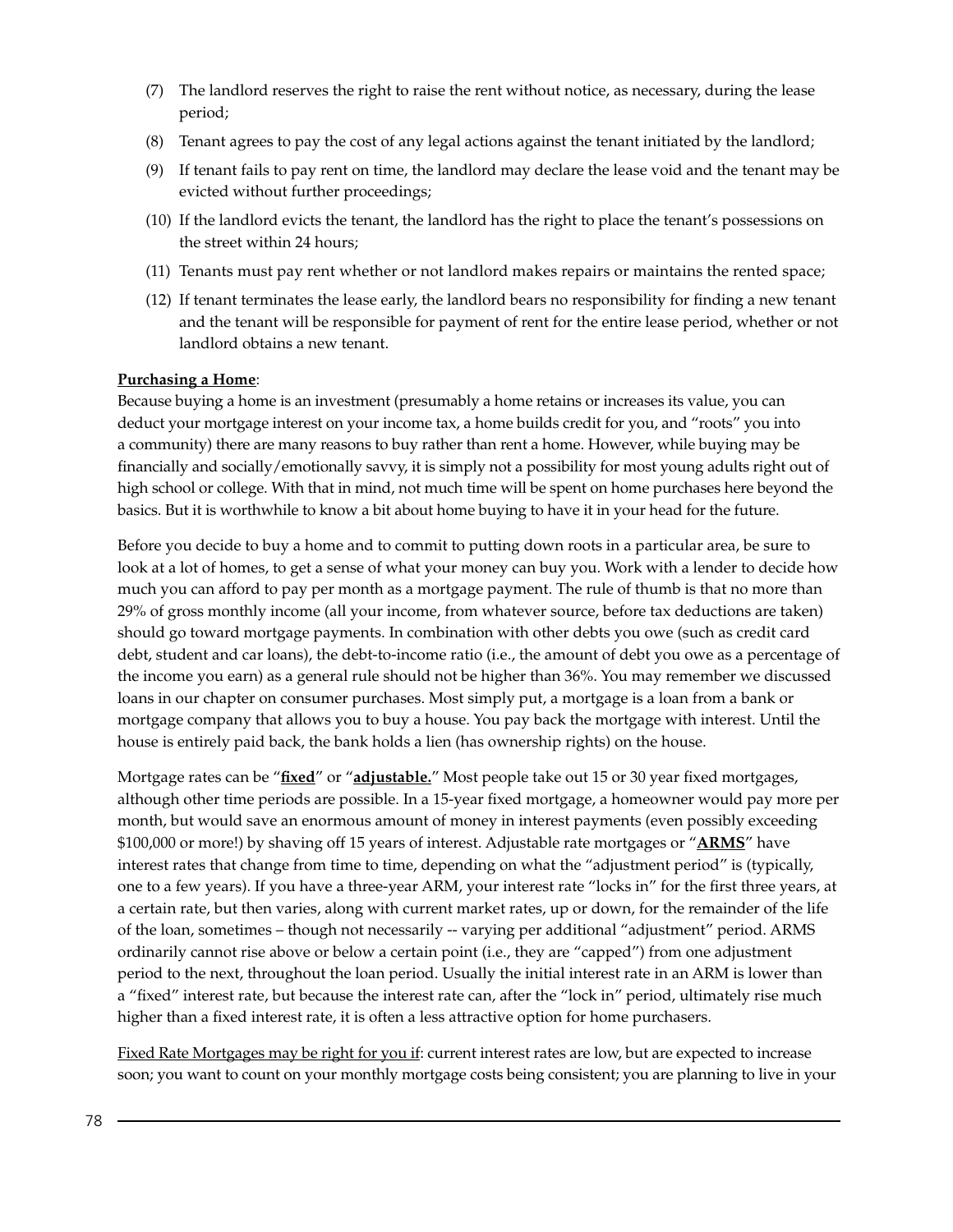home for many years; you are close to the age of retirement and are concerned that your monthly income will decrease and cannot take the risk of increasing mortgage costs.

Adjustable Rate Mortgages may be right for you if: you are applying for a bigger loan; your finances are such that you need the initial, lower payments an ARM brings; market interest rates are expected to decrease in the near future and you don't want to "lock in" at a high rate; you are financially able to weather fluctuating, higher interest rates; you do not expect to be in the home for 10 years or more.

Aside from having enough money to pay your mortgage each month, buying a home requires some immediate, so-called "upfront" costs: [copies of an inspection report and a radon report will be included in this section]

Application fees: such as mortgage application fees, credit report fees (to assess your credit), pre-approval application fees (to be pre-approved for a loan, which sellers view extremely favorably), appraisal fees, fees to lock-in a certain rate on a mortgage, inspection fees (by a certified home inspector, to see if the home is safe and free from infestation, carbon monoxide leaks, radon, foundation cracks, water leaks, mold lead paint, asbestos, etc.);

Earnest money: what you add to your purchase price to signal to the seller your good faith intention to buy the home;

Down payment: a percentage of the purchase price that you pay upfront, usually at least 3%. As a typical homeowner needs to borrow the remainder of the home price in the form of a mortgage at considerable cost, there is great incentive to make as great a down payment as you can afford, especially if your money is not earning much interest in the bank;

Closing costs: these include other fees related to the home purchase, such as: real estate agent/broker fees, mortgage underwriting fees, costs for a real estate lawyer, if you use one, governmental fees (such as for radon certification, etc.), mortgage recording fees, and real estate taxes;

Points: this may or may not be applicable, but are a once-only fee, sometimes paid to a mortgage lender to obtain a loan. Certainly many loans have no points, and therefore no "point" fees, but if your loan does require points, each point requires that you pay, upfront, 1% of the amount borrowed. So if you borrow \$100,000 and the loan carries two points, you'll owe \$2,000 in points alone.

Home buying is much more complicated than renting, and requires considerable seriousness of intention on the purchaser's part. It is not something one enters lightly. If a homeowner "**defaults**" on her mortgage (i.e., she cannot pay back the lender/bank), serious consequences can occur, not the least of which is losing her home, seriously damaging her credit, and possibly, having to declare bankruptcy. Over the past decade in the U.S., there has been a home **foreclosure** crisis, an epidemic of lenders repossessing homes for non-payment. This has occurred for two main reasons: the recession (people are out of jobs and unable to pay) and unethical lenders who enticed purchasers into low introductory rate, sub-prime loans, knowing that the loan rates would skyrocket beyond what they could afford. If you do find yourself facing foreclosure, there are agencies that one can go to for free assistance. In New York, the Empire Justice Center, as part of the New York Subprime Foreclosure Prevention Services Program, administered by the New York State Division of Housing and Community Renewal/Housing Trust Fund Corporation; Legal Aid; the New York State Bar Association and the Legal Project are all good resources.

Home ownership can be fabulously rewarding, but it is not something to jump into spontaneously, on a whim. It is critical to be, above all, an educated consumer. Home-buying is complex and requires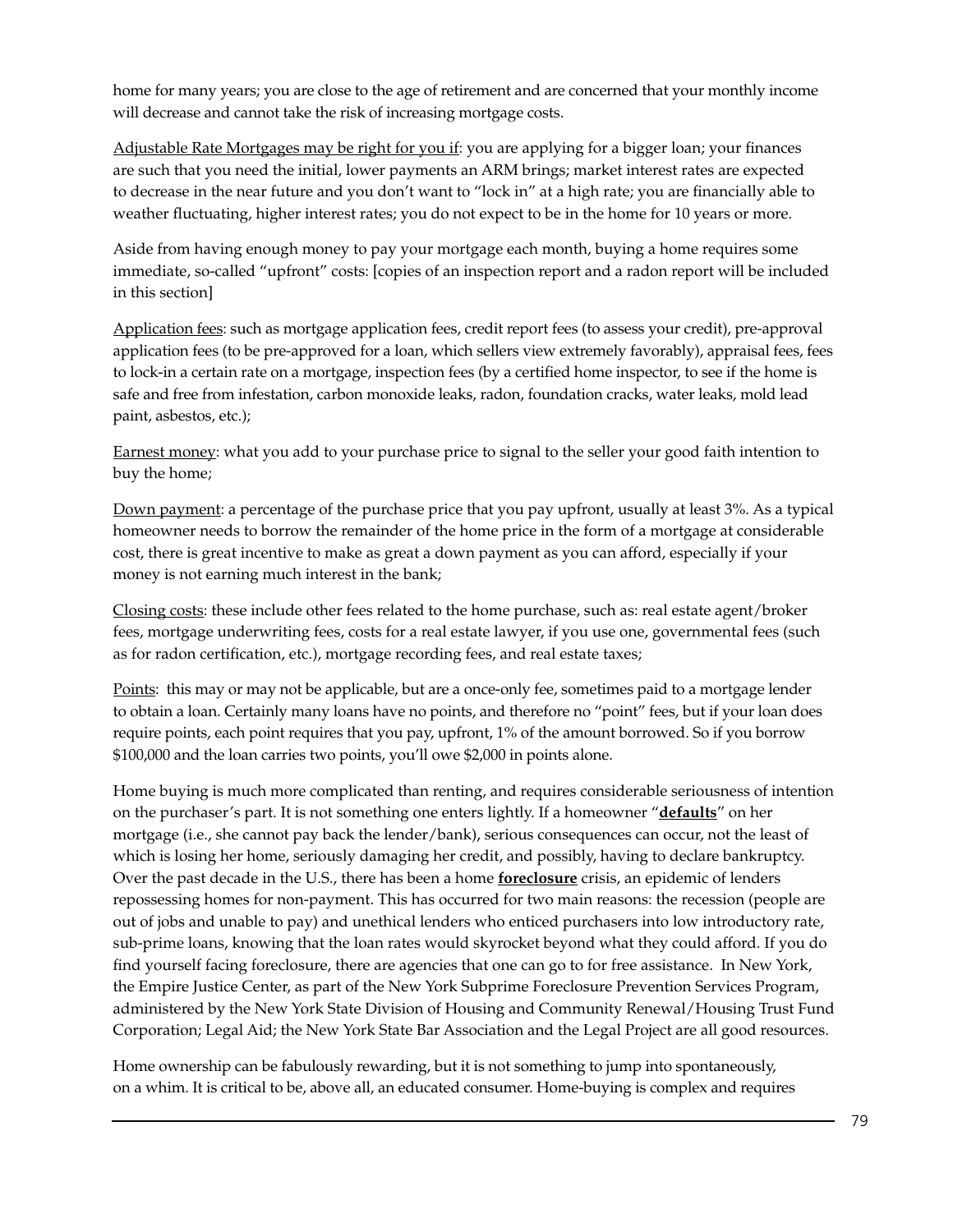careful attention to detail. It would be wise to seek help from a lawyer or legal services organization (mentioned above) to ensure that you understand every bit of the purchase contract and mortgage terms before you sign. Remember: once you sign a contract, you own it (and it owns you, in a sense, binding you to its provisions). Don't be afraid to ask questions, to be 100% sure this is a deal you can handle. You have a responsibility to know what you are signing, to read the fine print, to borrow only what you can afford to repay at a rate you can afford. Even if the bank offers a more attractive "package," with a rockbottom mortgage interest rate at the start of the loan, take time to think about worst case scenarios, so you are prepared. You need to consider what would happen to your ability to pay your mortgage if you lost your job for a year or more. Taking these measures will help you avoid the frightening and frankly, demoralizing, experience of foreclosure or of owning a home worth less than you still owe on it (referred to as your home being "underwater").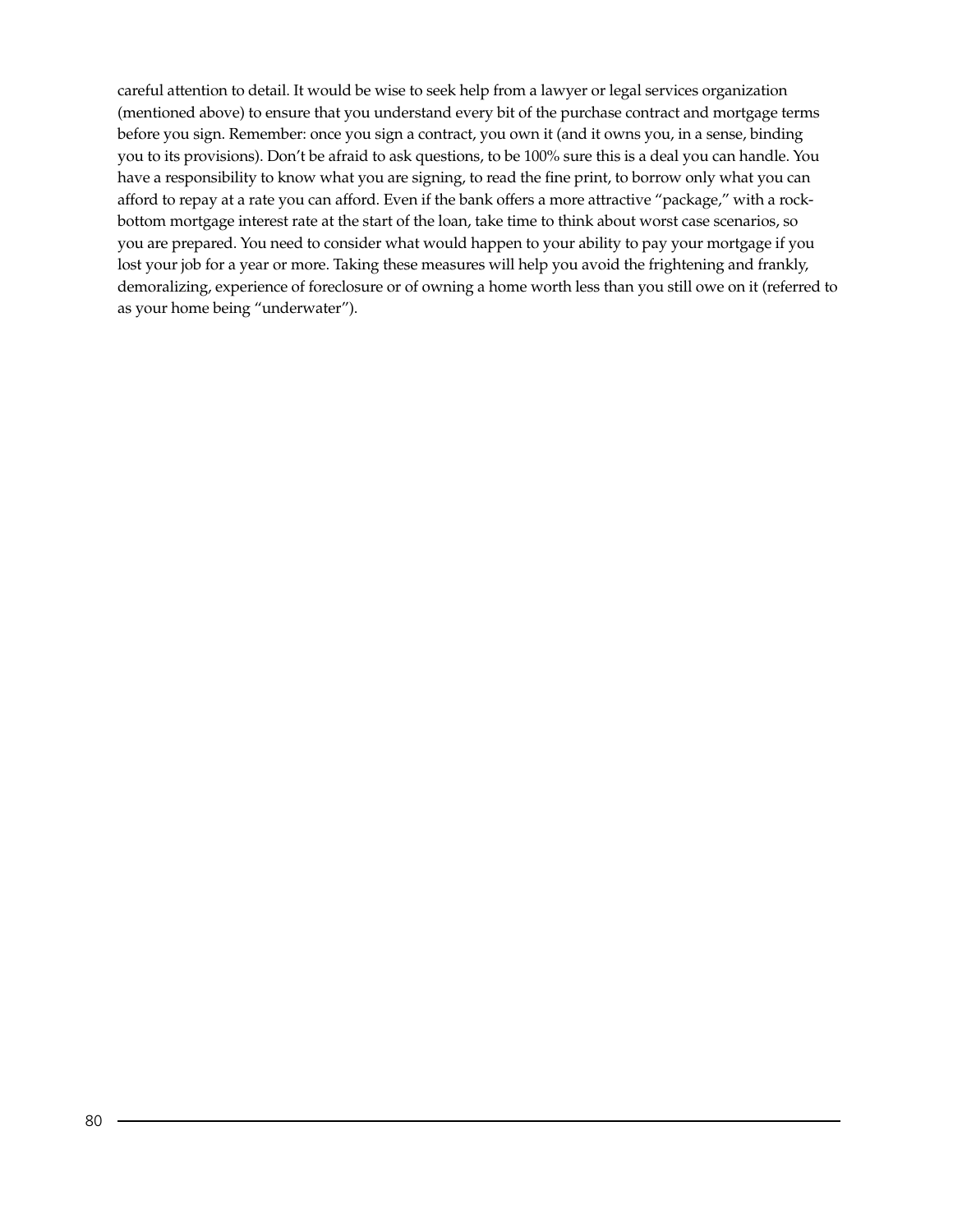## **Activities:**

- 1) Review various scenarios of landlord-tenant disagreements to decide who is at fault, and what possible remedies exist.
- 2) Review possible rental agreements for illegal or voidable terms.
- 3) Role play a pre-rental walk-through of an apartment, including asking the landlord to agree: to fix certain things by a certain date, to allow a sublease, to define the lease term (the period of the lease).
- 4) Research what landlords in your area are required to install in apartment buildings (with a few units; with many units) for tenants' safety (e.g., window locks? smoke detectors?).
- 5) Visit housing (or small claims) court to observe what issues are raised between landlords and tenants and the types of evidence introduced. Notice if one or both parties have lawyers. If only one side has a lawyer, notice if this seems to give them an advantage in persuading the judge. Try to observe what kinds of questions the judge asks or evidence she asks to see, so that you will be prepared if you are ever in this situation.
- 6) Look at your own finances to see how much rent or mortgage you could afford to pay each month, using the 29% guideline.
- 7) Create charts with your classmates of fixed versus ARM's to see comparative costs of loans. Then compare this chart to a rental chart.
- 8) Do an Internet search for home inspectors in your area to see what services they provide and rates they charge.
- 9) After dividing the class into small groups, draft sample roommate agreements and share them. See what kinds of issues different groups included, so that you will know how to do this when you have roommates.
- 10) Have a real estate agent speak to the class about some of the concerns you should have when renting or buying a home, and about apartment rental search strategies.

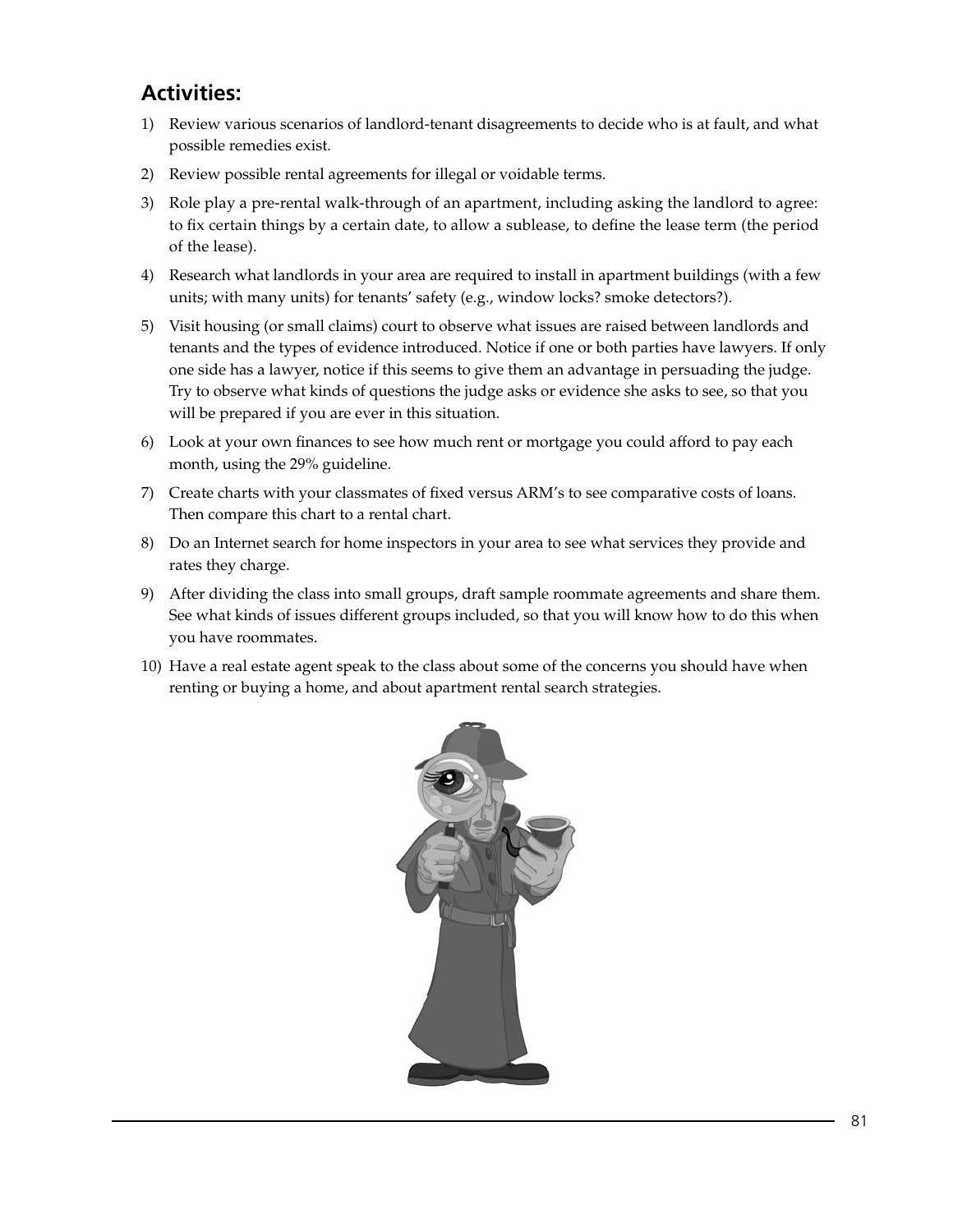## **Chapter VII: Rights I Have to Get and Keep a Job**

# **Part I: Getting the Job**

Most of us, because we cannot get by on our good looks alone, will need to get and retain a job to survive. In this chapter, we will cover a lot of territory, discovering, among other things, how to: apply and interview for a job; find your "dream" job; land a job even if your dream job isn't happening; negotiate an employment contract; blend into the work environment; understand your rights and responsibilities as an employee, know if you've been discriminated against; and how to take legal action to protect your rights.



## **First things first:**

Remember when you were little and all you wanted to be was a firefighter or a police officer or a professional athlete or dancer or singer or movie star? While for some of us, those same dreams live on, for the majority of us, these goals no longer hold our interest or perhaps, they just don't seem realistically attainable. What, then, do we want to do with our lives? How will we support ourselves and our families? Is there a way to support ourselves doing something (legal) that we love?

Thankfully, there are many opportunities in life to find a career or create a career that both stimulates and sustains you, mentally and physically. A good first step in finding a "dream" job or career is to sit down and write down who you are. This includes noting down your favorite pastimes and least favorite activities or types of activities, marketable skills (including technical skills), skill "gaps," work experience, personal skills, social skills, social "issues" or limitations (including language or speech barriers), and physical limitations (e.g., epileptic seizures; can't be on your feet for long periods of time). To get you started, here are some prompts: Do you love to travel or does it make you anxious? Do you have trouble sitting in a car for long periods of time or love to drive? Do you hate to read and/or write or is that something you do daily? Do you despise the thought of networking or socializing or do you reenergize yourself by socializing? Are you easy-going when you meet new people or shy? Do you work best on your own or in groups? Do you get too stressed out by constant deadlines or do you thrive on them and work best under pressure? Are you computer illiterate or a technology whiz?

Then, you need to write down, in general terms, what you want to do with your life, such as: travel around the world, live on a dairy farm, go into politics, make lots of money, fix cars, be an IT person, cure cancer, raise kids, be a newscaster, write novels, fight fires, be a professional shopper, design houses, drive trucks, coach track, paint, teach…. whatever.

Next, you'll need to think about and list what parts of WHO you are or who you WANT to be that you want to incorporate into a job or career. For example: "I have to have a job that involves being with little kids;" "I have to have a job where I get to travel;" "I'd love it if I could shop for a living;" "I have to have a career where I'm allowed to use my sense of humor;" "I need to be able to use my artistic talent;" "I need to dance every day;" "I have to be able to be outside;" "I need to think and read and write;" "I'd like to be able to use my speaking skills;" "I need to be able to help people."

After this, you need to think about what jobs or careers would utilize your talents, skills and desires. You may need to do some research here and even talk to a career counselor to help "channel" your interests. Try to find out what steps you'll need to take to attain your goals (e.g., will you need a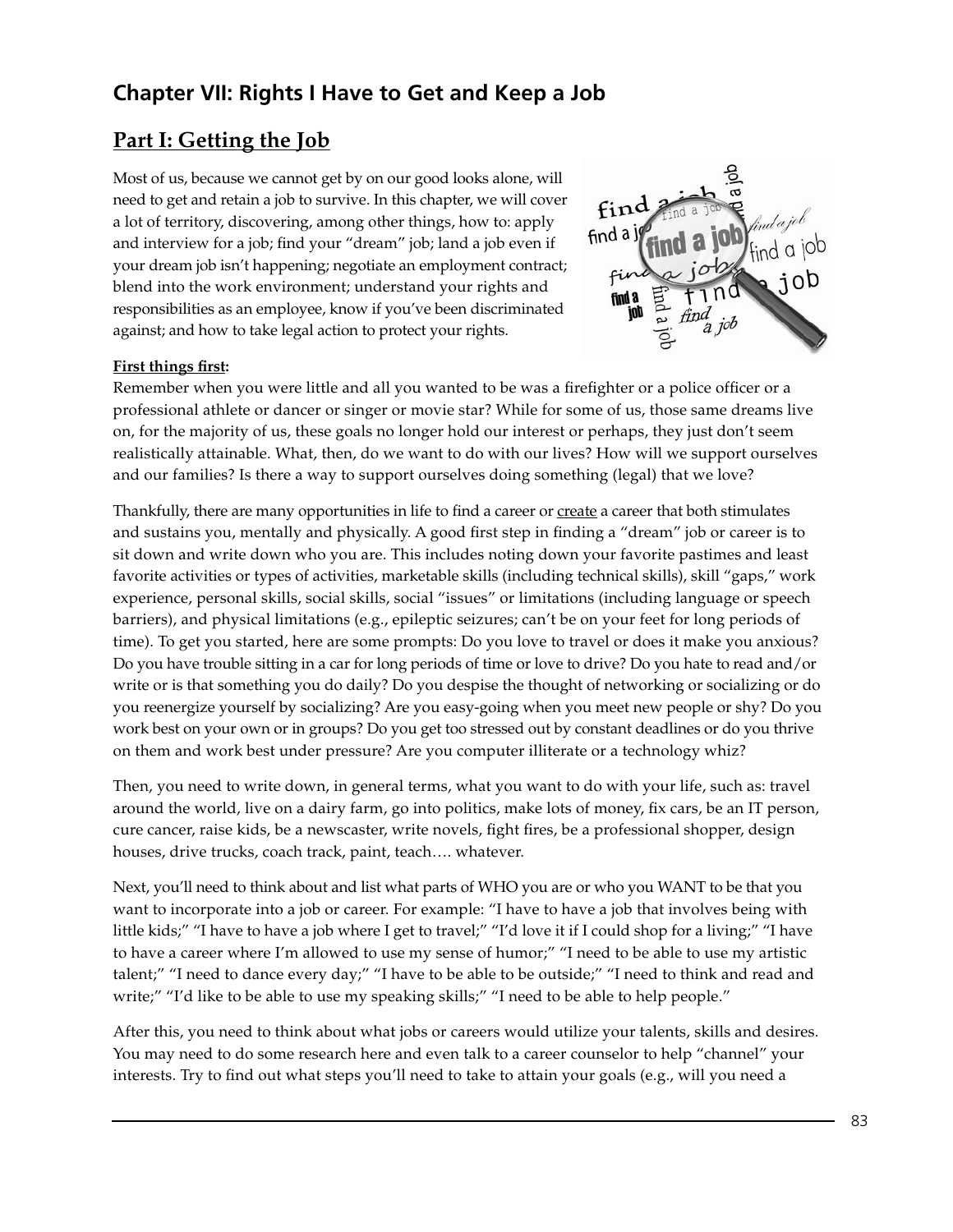plumbing certification, teaching degree post-college? go to medical school? law school? get a physical therapy degree? a welding certification? a commercial fishing license? a license to drive trucks?)

You should also develop a "B" list, and probably a "C" list as well, of jobs you can imagine doing, while you're working on attaining your "dream" job. For instance, you might want, ultimately, to be a middle school social worker, to help kids with their problems at school and at home, but you'd settle, in the meantime, for being a camp counselor, afterschool recreation program counselor or mother's helper. In this way, you could work towards a social work degree while still gaining valuable experience interacting with kids. Frankly, in this economy, you may need to flip a few burgers or bag groceries, if that's what it takes to pay the rent and put food on the table. No matter what job(s) you do, remember that you are utilizing skills that you will always have with you, and that you can later highlight on your ever-growing resume. If you're bagging groceries, you're gaining time management skills, efficient packing skills, and interpersonal skills (dealing with other employees and customers, some of whom can be downright difficult!). Flipping burgers? You might not be gaining grocery packing skills, but you can cook, in large quantities, under considerable time pressure and deal with unpleasant customers. Babysitting? You've learned to manage children's wants and needs, feeding, clothing, entertaining, and perhaps disciplining them, dealing with their moody behaviors (and diapers, runny noses, tears and tantrums) all without losing your cool.

This might be an appropriate place to talk about "working papers" or "work permits" for middle and high school students. Under New York State law, all minors -- those under 18 -- MUST obtain work permits or employment certificates (except for babysitters, golf course caddies, those doing yard work or household chores for persons or non-profit organizations, farm workers 16 and over, and school cafeteria workers). To get a work permit, you need to go to your school district or high school office, with proof of age, written consent of your parent or guardian, and a certificate of physical fitness (completed within the year from a health care provider). For a full-time work certificate, school records need to be presented, too. Schools can revoke a certificate of employment from a student "for cause" (if the student has failed four or more classes in a semester), considering: the student's overall academic and attendance records; the student's family's financial needs; and the student's agreement to participate in some form of work-study program that will allow the student to succeed in both areas. No employment certificate revocations are valid during July and August.

Where do you go to look for a job? It's not as if someone walks door to door, inquiring if anyone inside is in need of a job! Finding a job is a job unto itself! It takes determination, guts and stamina! For starters, online services advertise jobs by field of interest and geographic location. You can also read the classified ads in newspapers, check out community bulletin boards at libraries, town halls, coffee shops and even some restaurants. Periodically, local job fairs are advertised in newspapers and on TV, featuring sometimes dozens to hundreds of employers. These fairs provide an excellent opportunity to find out about what jobs are out there and to give your resume to those businesses which interest you. Some towns advertise jobs for teens at a recreation department office or town hall. There is also nothing wrong with visiting local businesses in person to ask if there are any job openings. Just remember to look sharp when you go – no sagging jeans with your underwear showing. Make good eye contact and be polite. You should be prepared to fill out a job application. This way, a business owner can see that you are eager and willing to work. In short, you've got game!

Finally, networking, networking, networking is what it's all about! The saying goes that landing a job is based 97% on who you know and only 3% on what you know (meaning your education, qualifications, and skills). It may sound sobering, but ask those employed around you how they got their current jobs. Many or most will mention a friend, family member or acquaintance who told them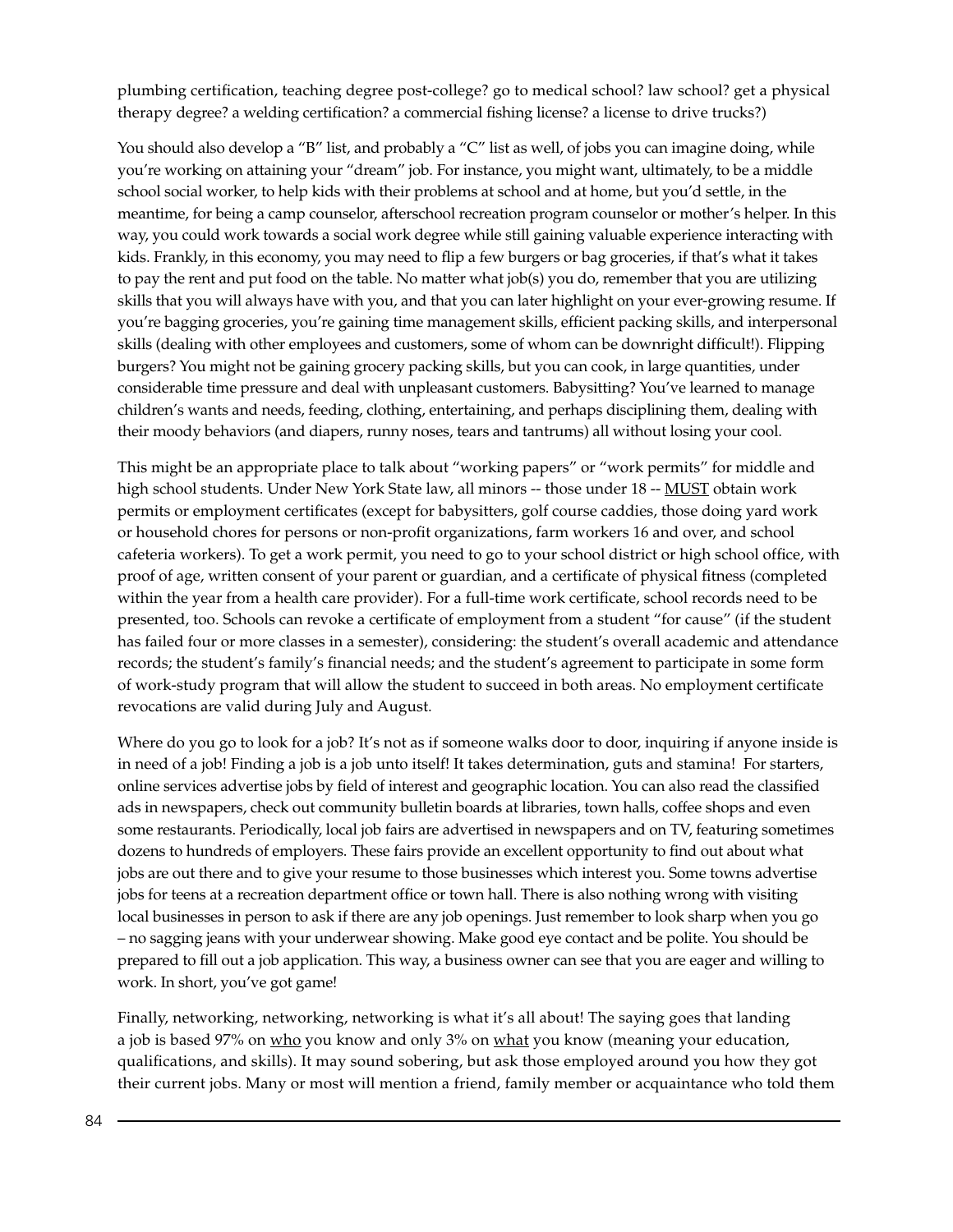about the job or put in a good word for them or got them "in the door" with an interview. That's just simply the way the world works! So get in the habit of asking friends, neighbors and family members to be on the lookout for the type of job you hope to get. Many sets of eyes and ears are better than one when job hunting.

Developing a solid, eye-catching resume is the next item on the agenda. Your teacher or guidance office should assist you with resume writing workshops that focus on highlighting our strong points – skills, education, experience, awards – and de-emphasizing possible employer "red flags" such as a delay in your graduation from high school due to suspension, expulsion, criminal penalties, illness and family issues. You'll also need to be able to provide names of a few personal or professional references on your resume, to vouch for your excellent work habits and personality. Be thinking about who you might ask, such as: a teacher who really liked your work, effort and creativity, a neighbor who paid you to water plants and feed the dog when she was away, a camp director who hired you as a volunteer one summer to help entertain kids.

DO NOT FEEL OVERWHELMED by the task of creating a resume! Help is available. If, for some reason, you are not comfortable going to your school guidance office for this, then seek out a professional who does resume-writing for a living. Many non-profit organizations offer such assistance for free.

Let's say you get your resume ready and have found a few jobs online that sound attractive to you. You'll want to send your resume tailored to the job in question with a "cover letter" to this person or place of employment. The resume should not be tailored in a way that falsifies your information, but rather, emphasizes certain of your skills or achievements which the potential employer(s) will value. For instance, if you have janitorial and babysitting experience, and are applying for a position at a day care center, you'd want to include the janitorial work experience, but "play up" or highlight your babysitting experience more (i.e., discuss it more, possibly provide more personal references from babysitting jobs).

Your cover letter should be short and well-written (with accurate spelling) and to the point. It just needs to introduce you, explain briefly why you're applying for the job, mention that you are attaching your resume with references, and close with the fact that you look forward to meeting with them concerning the job and hope to hear from them soon. Your cover letter is meant to "whet the appetite" of the reader enough that they want to interview you to learn more about fabulous you! Again, teachers, counselors and outside professionals can help with cover letters. While short, cover letters are definitely challenging to write. You want to sound smart and confident, but not cocky, and very interested but not in a fake, overly-effusive way. Also, the letter must be succinct – not longer than the front of



a page. If your cover letter is good enough – smart, intriguing and to the point, the employer will bother reading your resume. If your resume is decent enough, hopefully, you'll land an interview!

What to wear to an interview is a delicate question. Certainly, over-dressing is preferable to underdressing for the occasion. Think about it: It's better to show up and be the only guy in a suit, rather than the only guy NOT in one. Overdressing is a sign of respect; under-dressing is a sign of lack of respect. If you have a friend or contact in the office, ask them how the employees dress. But again, err on the side of professional: a suit and tie for men, and a suit or tasteful dress or skirt for women.

Always get to your interview early. You only have one chance to make a first impression, and nothing could be worse than making a bad one by arriving late to your interview. What does that say to the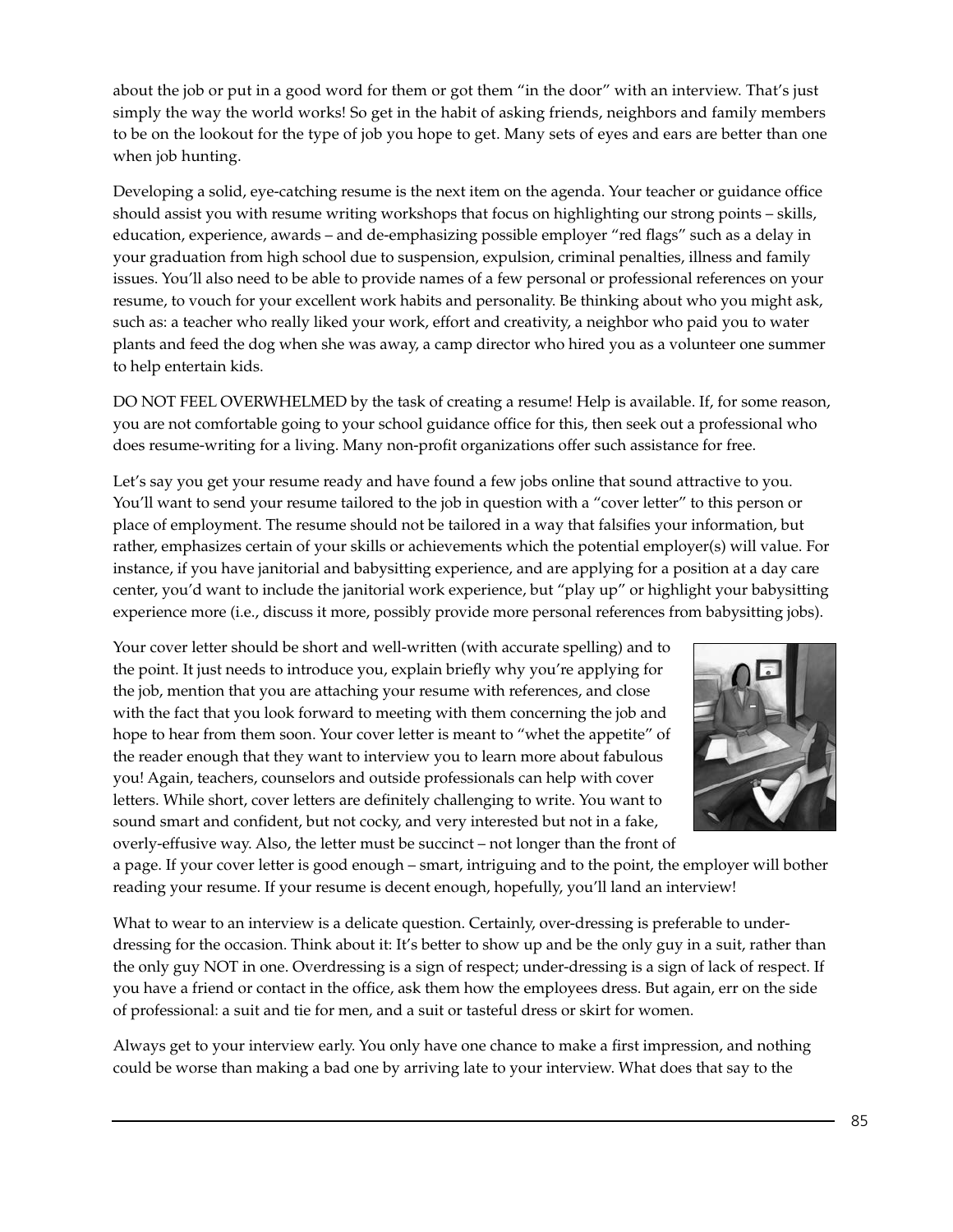employer about your work ethic? Arriving late to an interview lets the employer know that you don't think they are important, and also clues them into the fact that you'll be late for work if hired! So don't do it! Be there 10 minutes early, with a copy of your resume (and a writing sample if they've mentioned wanting this) on hand. Bring a newspaper or book to read as well, so that you look studious and industrious – a person who uses his/her time well -- while you are waiting for the interviewer to arrive. KNOW YOUR RESUME before you go into an interview. Do not embarrass yourself by being unfamiliar with dates of employment and schooling that you list on your resume, because the interviewer will be asking you. Also be ready to answer to any "gaps" on your resume due to illness, family issues, incarceration, etc.

Then, think about questions you might ask the interviewer about the place of employment or tasks of the job in question. Do this BEFORE you go to an interview. Interviewers always ask if the interviewee has any questions. If you have none, it could be interpreted as disinterest, shyness/meekness, failure to pay attention, or maybe, that you're just not smart. None of these interpretations is going to help you get that job! Do your homework about the employer and his/her business before the interview, so you can ask good, informed questions. Remember that the interviewer will be interviewing possibly many candidates for the position, and you want to stand out in a good way! Nothing does this better than an intelligent, probative question. You want to convince the interviewer that you alone, out of all the candidates, deserve the job because you have the best background (skills, knowledge and experience) for it, the best personality, and a sufficient working knowledge of what the employer does, to enable you to be an asset to them. By the way, it bears mentioning that during the interview, you should make good eye contact with the interviewer in order to convey interest and attention. Looking away from the interviewer might be interpreted as disinterest or you trying to avoid some topic or some fact about yourself. It can create enough of a bad impression to cost you the job.

Be on time, dress the part, have your resume and questions ready (with a pad and pen to take notes studiously), and you're set to walk through the door with head held high and your outstretched hand ready to give a hearty shake. By the way, employers notoriously frown on limp handshakes. Practice to perfection, if necessary! YOU CAN DO THIS!

## **What questions will an employer ask you?**



An employer will want to know why you have applied to work there and how your potential employment could benefit the employer. Be ready with some answers, drawing on your educational skills and experience. Role playing interviews is extremely helpful! If you do not do this in class, ask family members to role play with you. Even sitting in front of a mirror and forcing yourself to articulate exactly why you want this job, will be helpful to you.

### **Are there questions an employer may not ask?**

Absolutely! By law, an employer may not ask about your: sexual orientation, age (although they may establish that you are no longer a minor!), race, ethnicity, religion, marital status, pregnancy status or health history. An employer could, though, legitimately ask if you would have trouble lifting 20 pounds over your head or if you have a valid driver's license, if such information were pertinent to performing the job in question. An employer may also ask if you've ever been convicted of a felony or misdemeanor, and may even inquire as to the crime(s) of which you were convicted. However, an employer may NOT ask if you've ever been "arrested" for a crime. This is because many arrests occur without charges ever being brought against a person. And even when a person is charged with a crime, it does not necessarily mean the person will be found guilty (i.e., convicted). An employer, while unable to discriminate against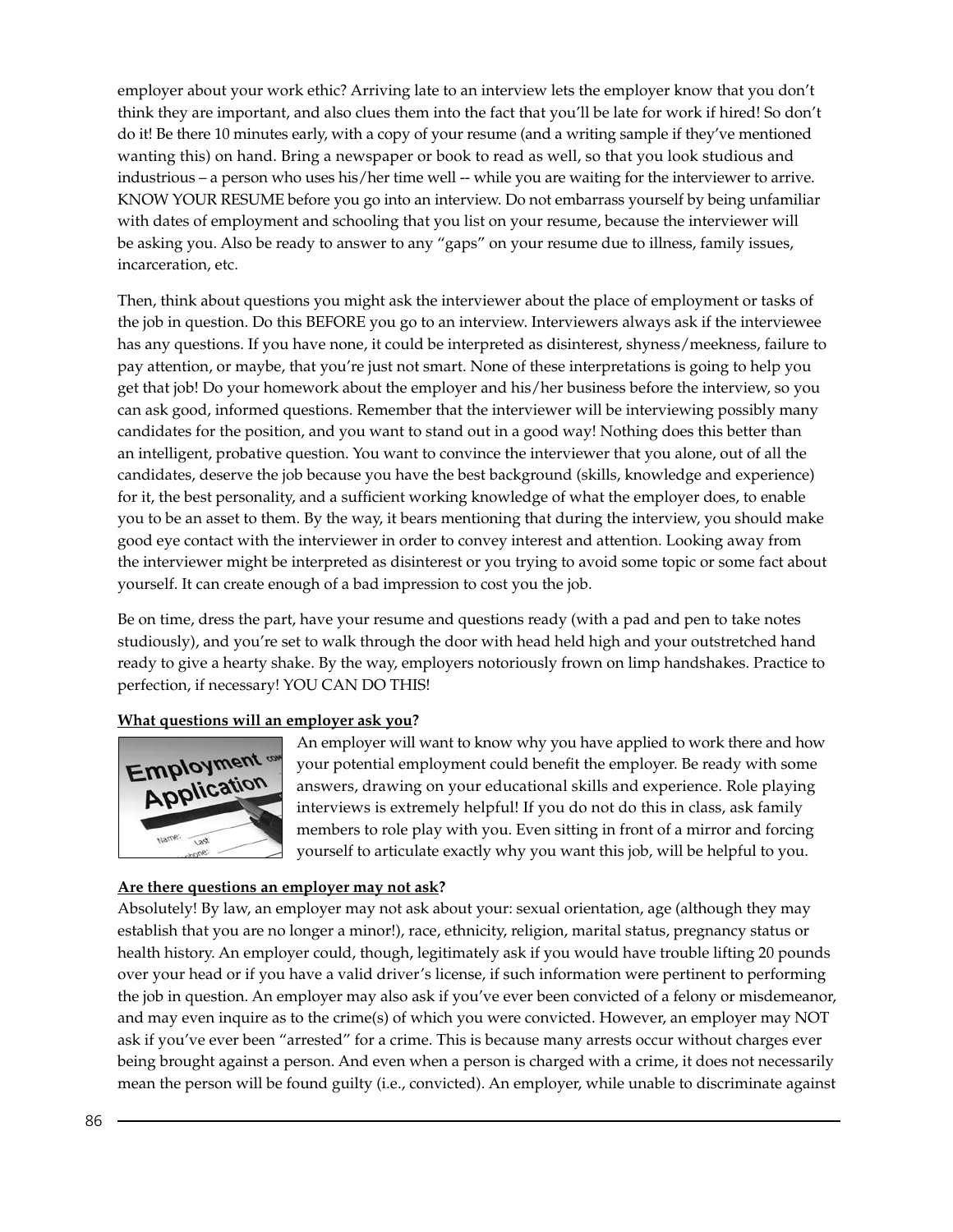a job applicant based on the person's criminal record, does have the right to protect him/herself from harm. So, if a person has a criminal record for stealing, a bank would have a legitimate reason not to hire that person, and a lawsuit against the bank for discrimination in hiring would fail. On the other hand, a coffee shop seeking to hire a lunch prep worker would probably not have a legitimate reason to eliminate a candidate who had a criminal record for stealing.

In addition to an employer's right to ask about felony and misdemeanor convictions, since 2005, every employer in New York State, regulated by the Department of Health (DOH), the Office of Mental Health (OMH) or the Office for People with Developmental Disabilities (OPWDD) must screen employment candidates with a criminal background check. Without going into too much detail, the Criminal Background Check Law allows employers to reject employment candidates or fire current employees if they have committed one (or more) of a certain list of felonies (misdemeanors are not included) within the past 10 years. The regulations for the DOH are the strictest, prohibiting an agency regulated under that department from hiring a person who meets these criteria. OMH and OPWDD are slightly more lenient, permitting the agency to consider hiring a person despite their having possibly met the "un-hire-able" criteria. An employee fired or a candidate not hired by DOH, OMH or OPWDD under the Criminal Background Check Law is granted an opportunity to challenge the decision, but overcoming such a decision is difficult. Since DOH, OMH and OPWDD hire people in the medical field, many RNs (registered nurses), CNAs (certified nurses' assistants), PAs (physicians' assistants), other hospital or nursing home aides, home health care workers, day care workers, and even some doctors have been prevented from using their skills and medical/childcare licenses while waiting for the nine-year clock to tick on their "sentence." Having a criminal record definitely puts a person at a disadvantage in the labor market! With so much unemployment and so many good and able candidates applying for every job, why would an employer choose a person with a criminal record over a person with a clean record? It doesn't happen often. It's just that simple.

Another reason not to have a criminal record (as if you needed another reason), is that eligibility for federal financial aid for students is suspended for varying lengths of time (one year to indefinitely) for those convicted under state or federal law of selling or possessing controlled substances. Obviously, the length of time of a person's ineligibility for federal money depends on the amount of controlled substance the person was convicted of having and/or selling and the number of times the person has been convicted of such an offense. Further, persons who have prior felonies (and, in certain cases, even certain prior misdemeanors) can, by law in New York, be banned completely or limited from full employment in at least the following occupations: banking, state civil service jobs, corrections, notary public, security system installation and maintenance, private investigators, bail enforcement agents, private security agencies, security guards, child care, and, as mentioned previously, health care. Getting out of prison at the end of a prison sentence is hardly the major hurdle. Reestablishing one's life and being able to get a job that provides adequate pay and personal satisfaction is the true barrier to successfully reentering the community and remaining there, as a contributing citizen.

Back to our discussion about landing a job, suppose you completely "rocked" the interview, and are offered the job. Now what? What are your rights and what are your obligations to your employer, coworkers and clientele? Where can you turn if things go downhill?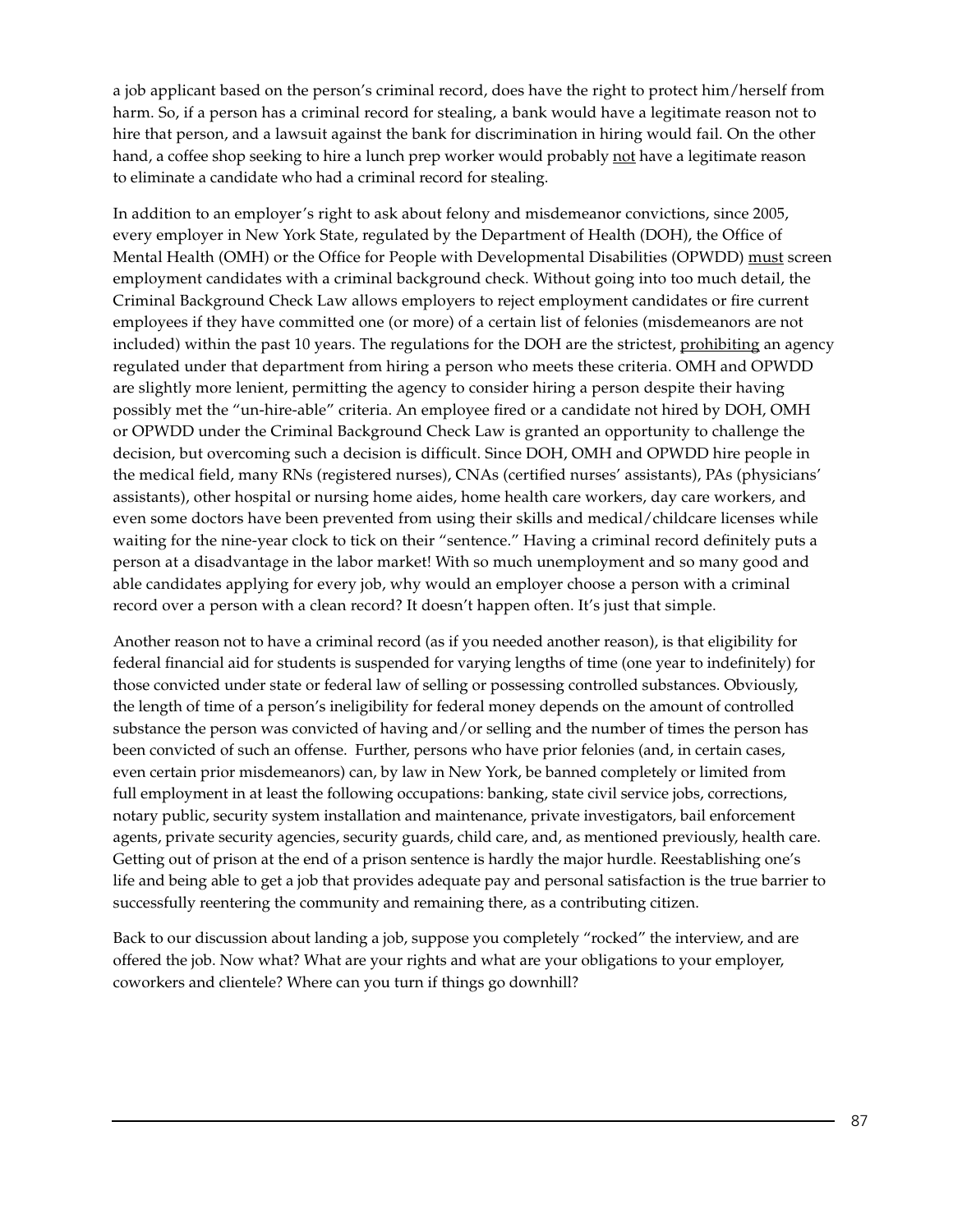# **Part II: Keeping the Job**

Let's start with some legal basics. In New York State, most people and especially young people do not have express written employment contracts. Their employment is covered by the "employment at will" rule. This means that

• An employer is free to terminate the employment relationship at any time, with or without notice (warning), for any reason or no reason at all, as long as it's not a discriminatory reason (explained in detail, below)



### AND

• An employee is free to end the employment relationship at any time, with or without notice for any reason or no reason at all.

If you work for an employer whose employees are represented by a union, there will be a labor contract, also called a "collective bargaining agreement," which will govern the terms and conditions of your employment. In this case, the "employment at will" rule will not apply to you.

Most reputable employers do not act arbitrarily when making employment decisions. They base their decisions on legitimate business reasons. It is in an employer's interest to manage its workforce fairly so that its employees will be productive and happy allowing the business to prosper. A high rate of employee turnover is very costly to a business. If a business has to spend money and time training new employees all the time, it cannot focus on its core functions, whether that is caring for sick people or manufacturing auto parts. An employer will also have to justify its employment decisions under a number of different laws and it makes good business sense to have a good reason for its actions.

The employment at-will rule does not require an employer to have "just cause" for a termination decision or to go through certain steps before it disciplines an employee. It also gives employees the freedom to leave without giving the employer "notice" for a better job. There is no legal requirement that a person give his/her employer two weeks' notice before he/she resigns. However, there may be other good reasons to do so. For example, an employer may have a policy that states that employees who do not give two weeks' notice prior to leaving will forfeit any accrued, unused vacation time, and there is nothing illegal about this.

Many employers, but not all, have **employee manuals** that spell out the company's policies and procedures. Often an employee handbook will specifically state that it is not a contract of employment and that nothing in it changes the employment at will relationship between the employer and employee. **Read these manuals carefully as soon as you receive them.** They will contain important information about work rules, possibly including; whether there is a "probationary" period of employment, salary levels, holiday pay, dress code, codes of conduct in general, accruing (earning) vacation days and sick days, procedures for requesting time off for bereavement leave, vacation, sickness, or personal reasons, health care plans, retirement plans, rules of confidentiality, trade secret protections, non-compete or restraint of trade clauses (restricting an employee's right to work in the same field for a rival employer in a nearby location, within a certain period of time), disciplinary procedures, grievance procedures (how you file a workplace-related complaint) and termination procedures, etc.

Only in very rare circumstances will an employee manual be considered an "implied" contract of employment, however, an employee manual does contribute to the conditions of employment. These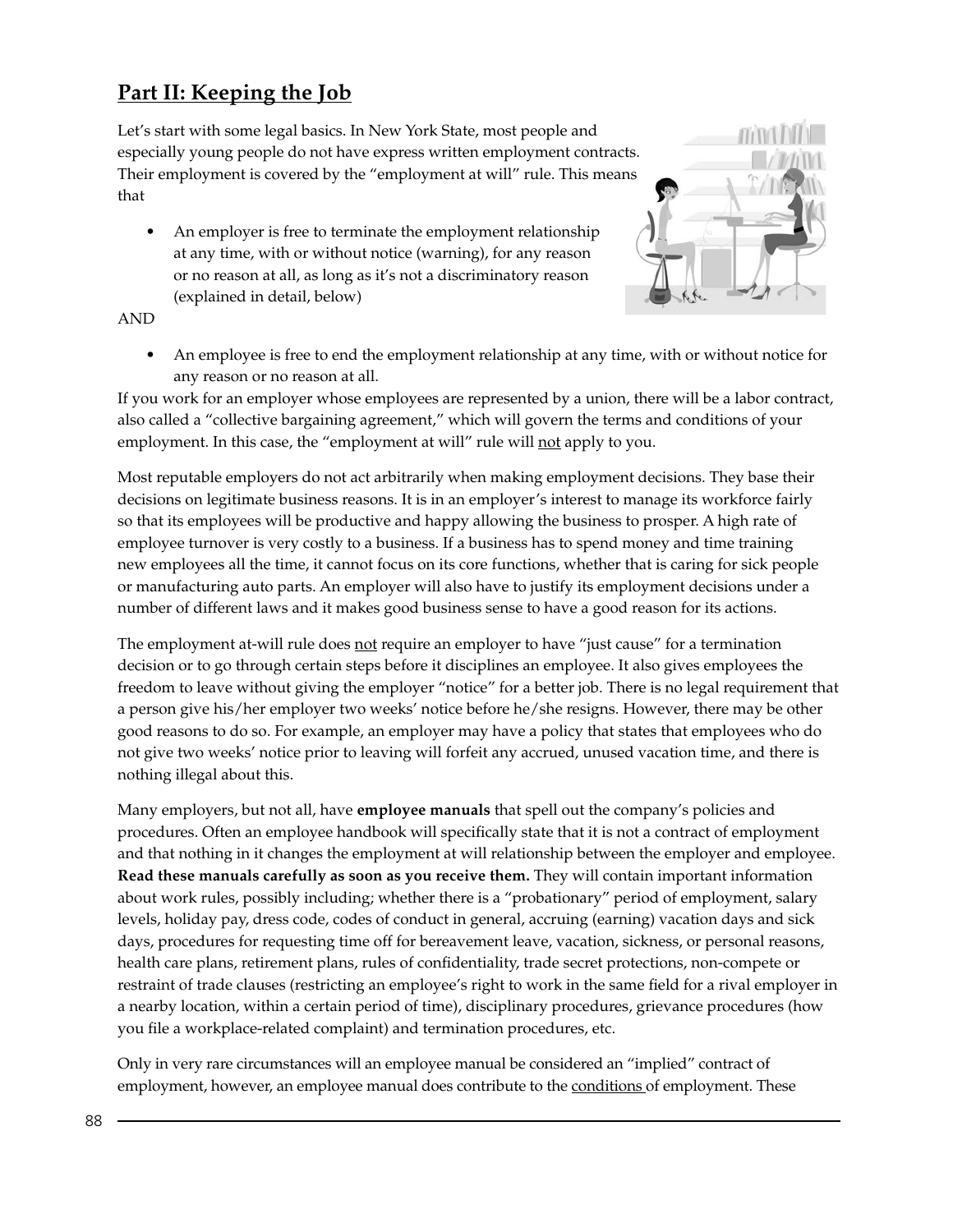conditions of employment are created by the totality of: your employment contract (if you are not an employee at will and actually have a contract), letter of job offer and acceptance confirmation, terms and policies in the employee handbook and any other written materials given to you and other employees, claims written on any fliers, classified ads or online sources advertising the job, verbal assurances given by authority figures at the place of employment, the patterns and practices of the office (e.g., two late morning arrivals are overlooked, but the third is penalized; employees can work from home with a sick child; lunch is eaten on-site and for 30 minutes only; no pets are allowed in the office), and federal and state laws.

Just because there may be a clause in an employee handbook that gives or takes away any employee rights, it does NOT mean that this clause is necessarily legal! An employer can put whatever clause she wants in an employee handbook, but whether or not the clause will be upheld in a court of law is a completely separate matter! If you, as an employee, are treated in a way that seems unfair, but which stems from a documented workplace policy (i.e., is included in the handbook), you would be wise to listen to your gut instincts! Speak to a lawyer to see if the policy "seemed" bad to you for a reason. Give yourself some credit for knowing what's up! You may be 100% on target that your employer is taking advantage of his employees, right in front of your noses, and you don't even realize it because the policy is in print! In short, you cannot legally agree – or be held to – a policy term that gives you less rights than you have by law!

This brings us to the point that, even though you may be an employee at will, you still have rights as an employee that come from federal, state and local laws, as well as from the "common law." Sometimes there are federal, state and local laws addressing the same topic. Many times a state's law provides more protection than the companion federal law. An employer must obey BOTH laws. Let's look at some of the major labor and employment law topics a little bit more in depth.

## **The Employment Discrimination Laws**

### **The Major Federal Employment Discrimination Laws: Title VII, ADEA and ADA**

Federal law makes it illegal for an employer to discriminate against an individual when making all kinds of employment decisions, including decisions about hiring, discipline, wages, benefits, and terminations (firing), based on a person's race, color, religion, creed, sex, pregnancy and national origin, age (over 40) and disability. These protections are found in three very important federal laws: Title VII of the Civil Rights Act of 1964 (Title VII), The Age Discrimination in Employment Act of 1967 (ADEA), and the Americans With Disabilities Act of 1990 (ADA). All state and local government employers and private employers with 15 or more employees are "covered" employers under the ADA and Title VII. Covered private employers under the ADEA are those having 20 or more employees. This is true regardless of the state in which you work, and it is very likely you will hear about these federal laws in the workplace. These laws are all administered by a federal agency called the Equal Employment Opportunity Commission (EEOC [www.eeoc.gov](http://www.eeoc.gov).).

There are other federal laws that protect against discrimination. Some of these include: the Civil Rights Act of 1866 (protects against racial discrimination in contracts); the Equal Pay Act of 1963 (prohibits employers from paying unequal wages to men and women for equal work); the Pregnancy Discrimination Act of 1978 (makes clear that pregnancy is protected under the definition of gender discrimination in Title VII of the Civil Rights Act); the Family and Medical Leave Act (FMLA - provides 12 weeks of unpaid leave to an employee for the birth, adoption, foster care or medical care of a child, or for the care of an ill spouse or parent, or for the employee's own illness); the Fair Labor Standards Act (FLSA - provides wage and hour regulations for workers); and the National Labor Relations Act (NLRA protects labor unions and prohibits unfair labor practices).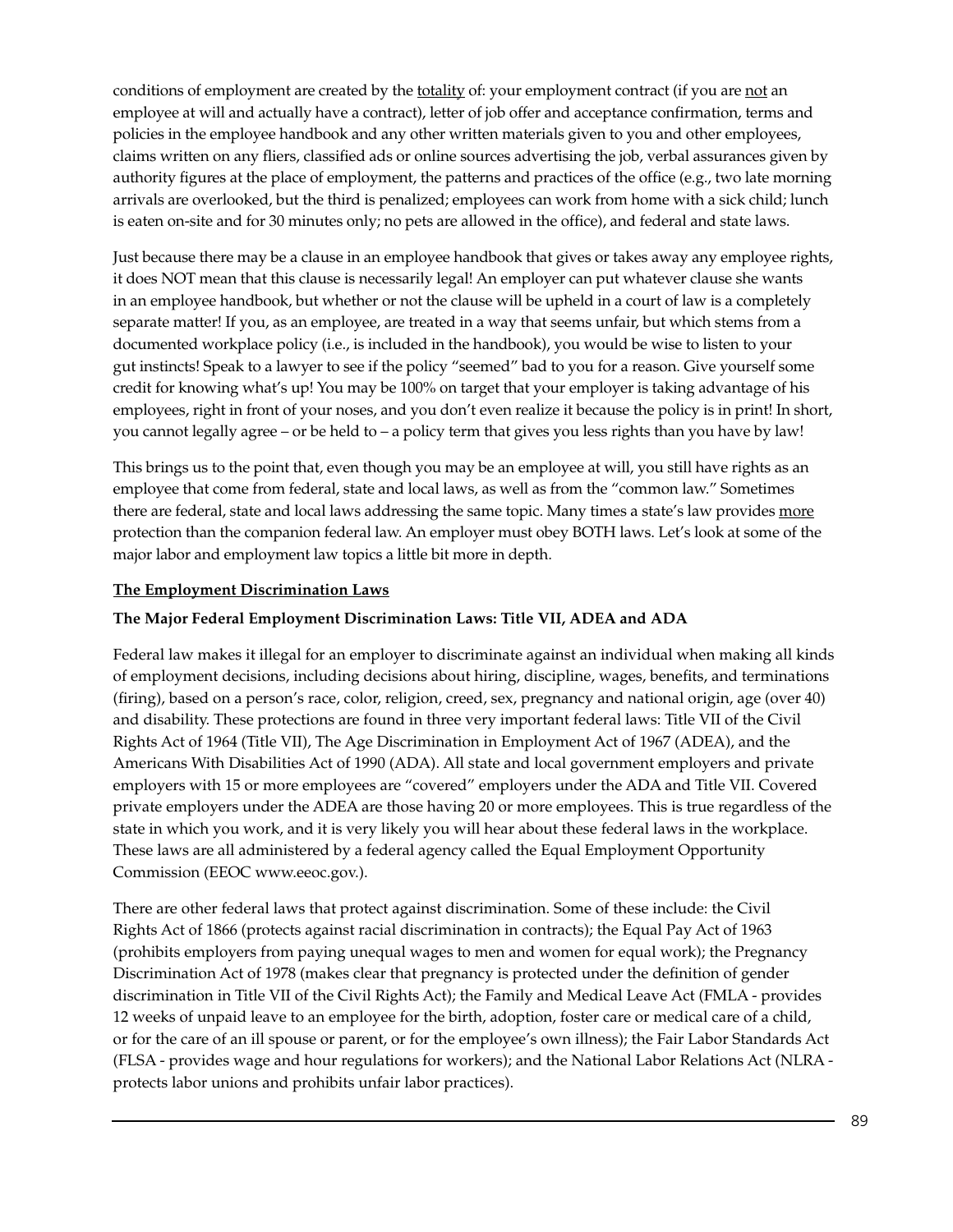Employment discrimination can be intentional, such as when an employee or group of employees is singled out for **disparate** (different, unequal) **treatment**. Or, discrimination can be unintentional, such as when, due to a particular policy or procedure, an employee or group of employees is disparately impacted as a result. For example, if a new work policy is that only those who can stand for eight hours can be cashiers, it would have a disparate impact on the employees who want to be cashiers, but who are in wheelchairs. An easy accommodation, which we'll discuss more in depth in the next chapter, would be to simply lower the cash register to allow for use by employees in wheelchairs.

Let's say you are female and notice that every time you are up for a promotion at your law firm, a less qualified (less experienced) male associate is chosen instead. Or perhaps you are African American and happen to see that the pay stub of a co-worker hired at the hospital at the same time as you, for equivalent work, reflects a salary considerably higher than yours. Maybe you are the only gay employee at a car dealership and return to your locker everyday to find new, lewd magazine photos taped there portraying gay couples. What if you are 55 and realize that every time someone at the manufacturing plant where you work is named "employee of the month," that person is 30 or younger? Imagine if you were the only Muslim employee at an advertising firm and two years in a row, they decide to have the annual office picnic at noon during the month of Ramadan, when you are fasting during the day. Think of how you might feel if you are one of two Asians at a particular department store and you are fired the day you return from an unexpected three-day sick leave, but you have witnessed many other, non-Asian employees return from even longer, unscheduled sick leaves without penalty, despite the fact that your boss is Asian.

Any of these situations could well be evidence of employment discrimination. Typically, it takes considerable "evidence" to prove a case of employment discrimination, where, as noted, employment rights are violated based on one's race, color, gender, age, religion, ethnicity, sexual orientation, disability, or other legally "protected" reason. Discrimination can be manifested in many ways, as illustrated in the examples above, including: unfair termination, assignment of undesirable shifts, demotion (opposite of promotion), denial of earned pay (even of the bonus that other "similarly situated" employees are getting), denial of pay equal to that of other employees of the same work status, denial of overtime pay or overtime opportunities, denial of promotion, excessive discipline, unequal discipline, denial of earned benefits (such as sick time or vacation time), denial or effective denial of fringe benefits (such as the office party you cannot attend due to your religious faith), failure to rehire if promised, termination after sick leave or injury, undesired and undesirable transfer, undesired work reassignments, intimidation tactics (e.g., you are told you must work a particular Sunday, even though you are not scheduled to do so, or you will lose your shift or your window office or your vacation days), reduction in pay, reduction in hours, reduction in "substance" of the work assigned, **sexual harassment** and "**hostile work environment**" evidence (discussed below). Discrimination against disabled or differently abled employees will be covered in the next chapter in detail.

In addition to prohibiting discrimination, these same federal laws make it illegal for an employer to "retaliate" against a person for exercising his/her rights under the laws. What exactly does this mean? An employer may not take adverse (negative) action against an individual who either: (a) participates in protected activity or (b) opposes employment practices that he/she in "good faith" believes violates the law.

Here are some examples. If you file a charge at the EEOC claiming that your employer's failure to promote you to a supervisor's job was based on your disability, you have participated in "protected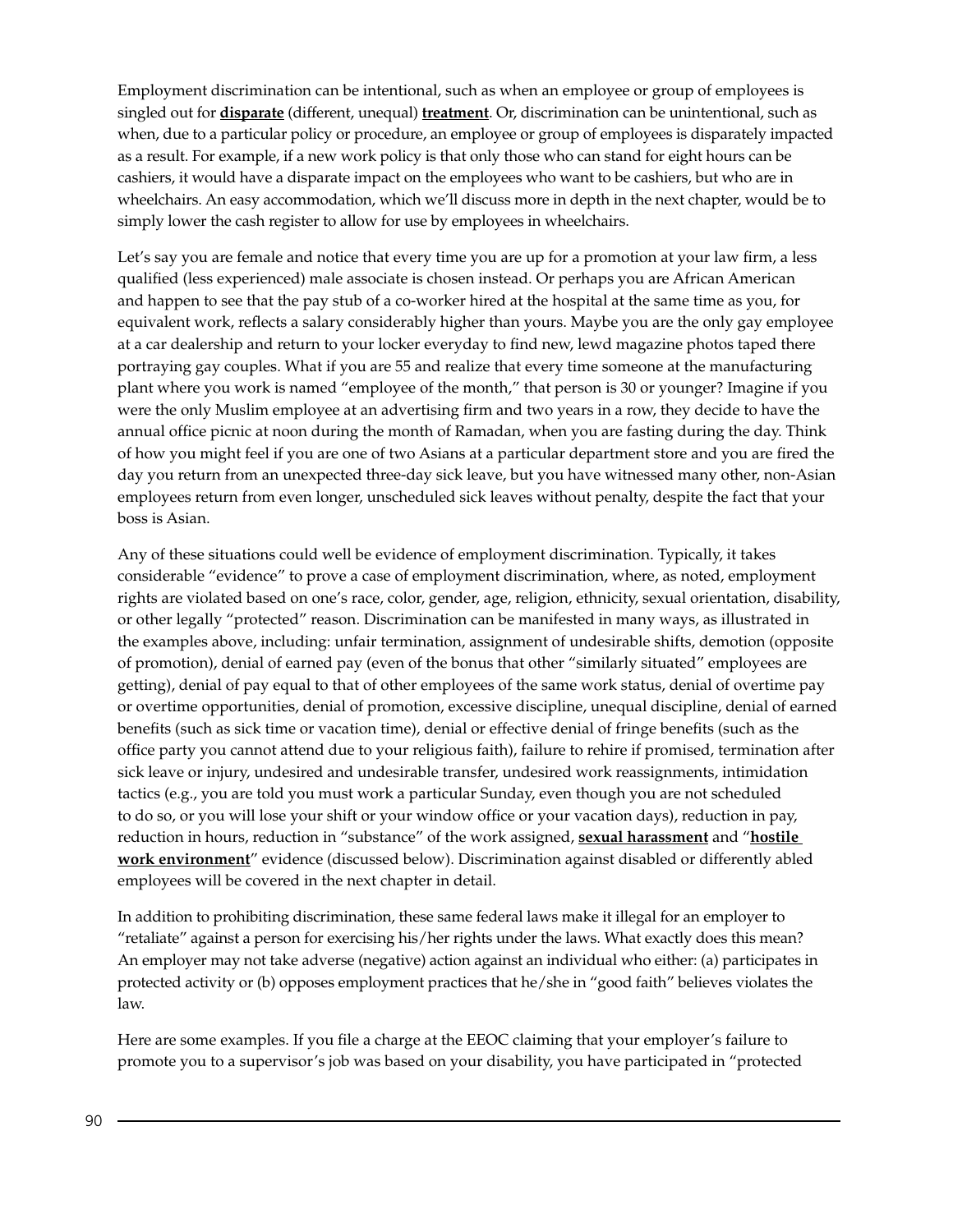activity" and your employer may not turn around and fire you because you filed the charge. The same would be true if you were merely a witness in a case before the EEOC. If you believe that a manager is sexually harassing your female co-workers by constantly making crude jokes and comments about their bodies and you inform the Director of Human Resources about your concerns, you have "opposed" an employment practice that you, in good faith, believe violates the law. Once again, your employer may not legally fire you or assign you less overtime because you brought your concerns to the attention of higher management. In reality, illegal retaliation may occur. If you believe you are experiencing retaliation from an employer from engaging in protected activity, keep detailed notes on what you are experiencing and seek legal advice.

## **New York State Human Rights Law**

New York State's Human Rights Law provides broader protection against employment discrimination than the federal law. It covers employers with few employees, includes more "protected" characteristics, and has broader definitions of certain characteristics, such as disability and age. A New York employer with at least four employees may not discriminate against individuals based on age (18 and up, as opposed to the federally protected 40 and up), race, color, religion, sex (includes sexual harassment), pregnancy, sexual orientation, marital status, military status, national origin, disability, and pre-existing genetic characteristics. Retaliation is also illegal. The Human Rights law is enforced by the New York State Division of Human Rights [\(www.dhr.ny.gov](http://www.dhr.ny.gov)).

The New York State Human Rights Law also makes it illegal for an employer to deny employment to a person who has been convicted of a criminal offense or because an employer has concluded that he lacks "good moral character" due to the conviction. The Human Rights Law and the Corrections Law together provide rules about employment of those with a criminal conviction record.

An employer may not discriminate against applicants and employees who have been convicted of a criminal offense UNLESS:

- There is a "direct relationship" between the conviction and the employment sought or held (e.g., a person convicted of robbery applying for a position as a bank teller; a person convicted of child abuse applying to be a day care provider); OR
- Employing the person would involve an "unreasonable risk" to the property or to the safety or welfare of specific individuals or the general public.

An employer must consider a list of factors before making an employment decision on the basis of an individual's criminal background. These factors are:

- The relationship between the prior offense and the individual's ability to perform the specific job
- Seriousness of the offense
- Person's age at the time of the offense
- The length of time elapsed since the offense
- Information produced about the individual's rehabilitation and good conduct (this includes a "Certificate of Relief from Disabilities" and a "Certificate of Good Conduct," obtainable from the Department of Criminal Justice Services (DCJS; [www.criminaljustice.ny.gov\)](http://www.criminaljustice.ny.gov/).

Remember, it is illegal in New York for an employer to ask you if you have ever been arrested or if anyone has ever made any criminal accusations against you. The fact is, many arrests do not lead to convictions, and many charges are dismissed or the individuals are not convicted. Therefore, it would not be fair to penalize individuals who are merely arrested or charged.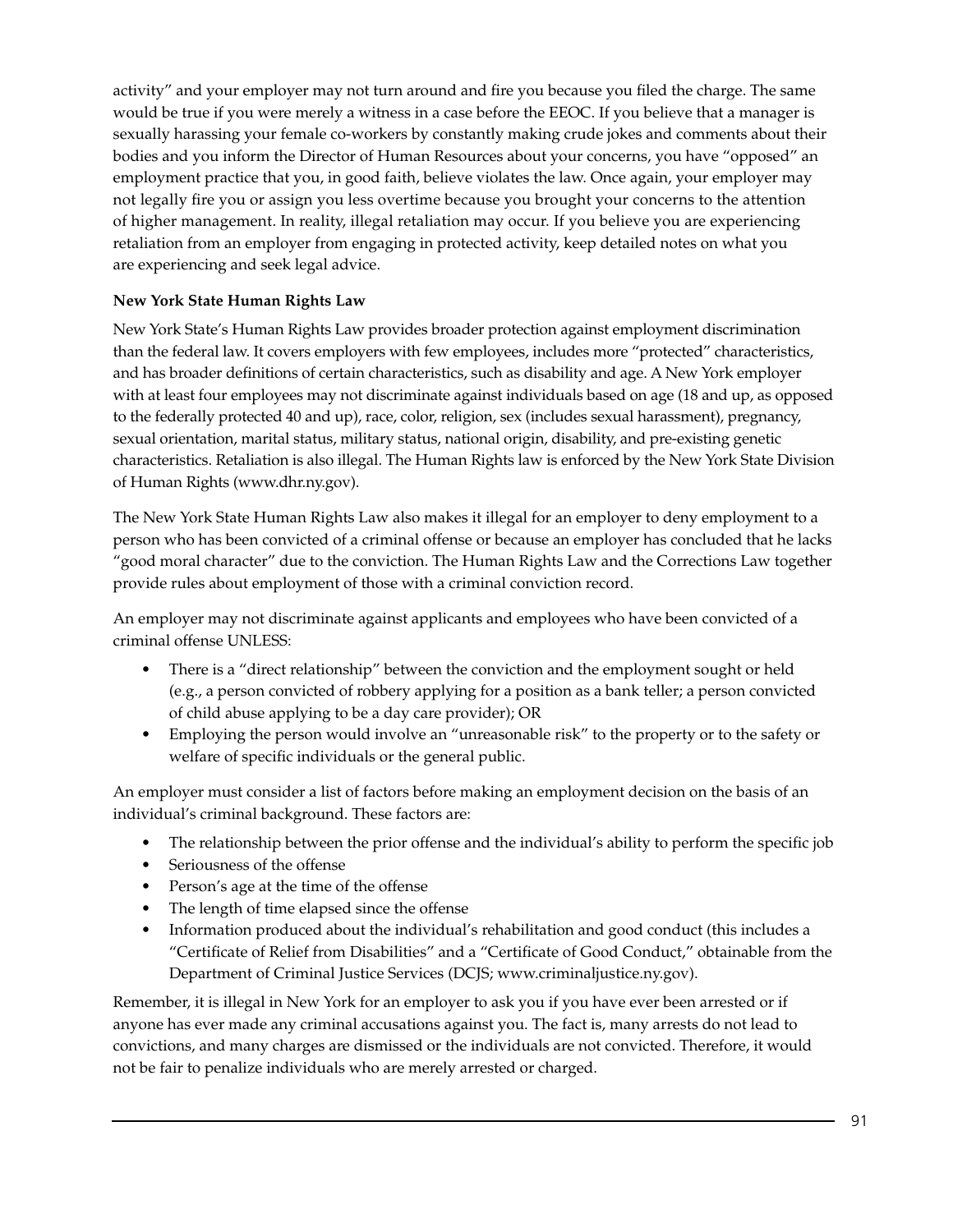### **New York Recreational Activities Law**

An employer cannot discriminate against employees on the basis of their off-duty legal "recreational activities" such as dirt biking, legal use of consumable products such as cigarettes or alcohol, or an employee's political activities, as long as these take place outside of work hours, off- premises and do not use the employer's equipment or property.

## **What Do You Do If You Believe You Have Suffered Employment Discrimination?**

Most employers have an equal employment opportunity policy that contains a procedure for employees to follow if they have a complaint of discrimination or retaliation. It may be appropriate to submit your complaint to your employer (typically, by addressing the Human Resources Department), and hopefully your concerns will be addressed and resolved.

Except in cases of hostile work environment harassment, which are discussed later in this section, it is not legally necessary for you to first raise your complaint with your employer. You may file a charge with the EEOC ([www.eeoc.gov](http://www.eeoc.gov/)) or the New York State Division of Human Rights [\(www.dhr.ny.gov](http://www.dhr.ny.gov/)). You could also file a complaint with the Civil Rights Bureau of the New York State Attorney General's Office<sup>15</sup>. If you file a claim of employment discrimination with the EEOC, you can also, at the same time, file a state claim by including the New York State Division of Human Rights on the EEOC form. The EEOC will then share the complaint with the other offices. There are EEOC offices in Albany and New York City, as well as in other parts of New York.

If you want, ultimately, to file a lawsuit against your employer in federal court (which you'd need to do if asserting a claim under Title VII, the federal anti-discrimination statute), you would first need to file a complaint with the EEOC within 300 days of the last date the discriminatory act(s) occurred. Claims filed with the New York State Division of Human Rights must be filed within 365 days of the last discriminatory act(s).

It is important to be prepared when you meet with EEOC or Human Rights' representatives to discuss your complaints. Bring notes describing when, where and how the alleged discrimination took place, as well as any other evidence of discrimination you may have (photos, printed emails, etc.). Even bringing a co-worker or friend who can back up your claims is a good idea.

The EEOC and Division of Human Rights will take information from you and then ask your employer to respond to your charge, and provide information supporting its position. Once a timely (within the time limits) claim has been filed, the agency must investigate the claim. Long waits are, unfortunately, notorious. Unlike the EEOC, which merely investigates complaints and issues a "right to sue" letter (discussed below), the State Division investigates and holds hearings on claims, but only if it determines that a particular claim has "probable cause" (i.e., that there was a reasonable basis for the claim[s] made) . If there is a finding of "no probable cause," the claim will be dismissed. You can appeal such a dismissal to state court, but frankly, such appeals are seldom successful, as the employee has to prove that the "no probable cause" finding was the result of an "abuse of discretion" on the part of the agency. This is a high hurdle to overcome. If, on the other hand, probable cause is found, the claim will proceed to the discovery (fact-finding, investigative) phase, and then on to a hearing.

<sup>15.</sup> Filing a complaint with the Attorney General's Office does not affect court filing deadlines or the deadlines of any other administrative agencies. After first investigating a claim and then trying to resolve a situation with an employer, the Attorney General's office might bring a case on behalf of the "people" of New York, as opposed to the individual employee, if the case could potentially have "wide application" (i.e., an impact on many New York employees). For example, the Attorney General's Office might bring a case if a huge company routinely discriminates against female employees in New York when hiring for managerial positions.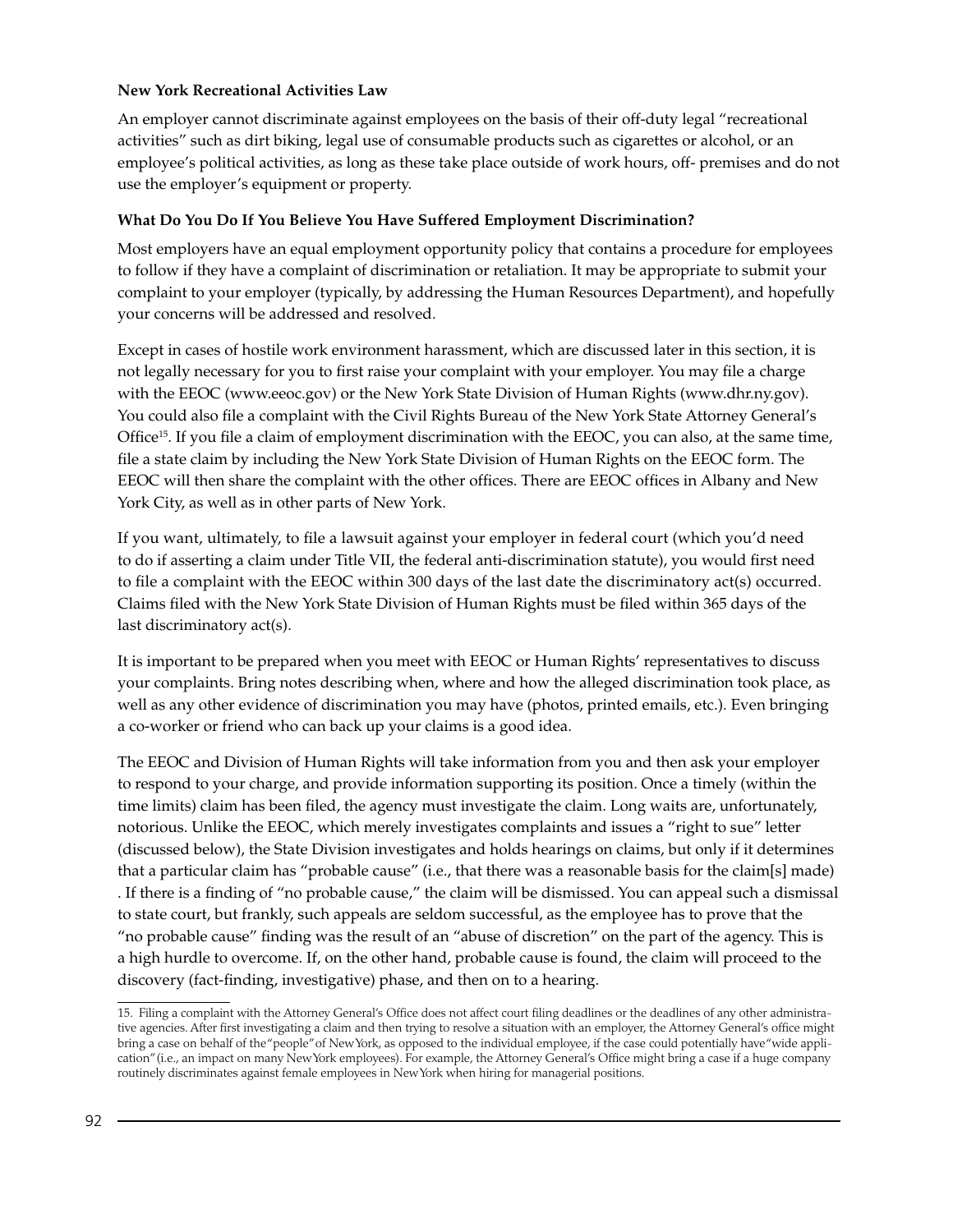If you file a complaint with the EEOC, it has 180 days to investigate. When the 180 days has run, you have two choices: you can either allow the EEOC to hold onto the complaint to investigate it further, or you can ask for a "**right to sue**" letter from the EEOC and file a claim in federal court. If you choose the former option, and the EEOC holds onto the complaint, it will eventually issue a "right to sue letter" along with a finding of "**probable cause**" or "**no probable cause.**" Whether or not the EEOC finds probable cause, once the right to sue letter is printed, you have 90 days to file a complaint in federal court that will begin the formal litigation process.

To recap, if you want to bring a federal claim(s) against your employer, you must first file a complaint with the EEOC. If you are not interested in bringing a federal claim(s), you can file a complaint with the State Division for Human Rights or, you could simply bring your case directly to state court to file a complaint of discrimination under New York State's Human Rights Law.

If you choose to file in federal court, you can also add state and city law claims (but if you file in state court, you cannot add federal claims). The reason this is important to know is that each system provides different means of compensation or "damages." For instance, state law claims would allow you unlimited amounts of monetary compensation for acts of discrimination suffered, such as the amount you would have earned over the past six years had you received that promotion you deserved. On the other hand, under Title VII, in federal court, there are limits to the amount of compensatory and punitive (monetary amounts purely to punish the employer for what he or she did) damages you can be awarded, based on the number of employees working there, but not less than \$50,000 and capped at \$300,000. Further, punitive damages can only be awarded in federal court if the employer can be shown to have acted with "malice" (evil intent) or "reckless indifference" to your rights. Under Title VII, you can receive **back pay**, with interest (compensation for amounts you didn't receive if you were terminated unjustly or demoted, etc.), **front pay** (amounts not received because you weren't hired or promoted), reinstatement to the job, lost benefits, other compensatory damages, punitive damages, and attorneys' fees, among other damages.

By filing with the State Division, you can receive damages including back pay, with interest, front pay, reinstatement, lost benefits and unlimited compensatory damages, but not attorneys' fees or punitive damages. It is of course important to understand that it is up to the discretion of the agency as to what kind(s) and what amount(s) of damages are awarded in any particular case.

Other types of legal actions a person could take in response to employment discrimination are:

- Tort claims (1-year time limit) such as for "intentional infliction of emotional distress" ([discussed in more detail in the chapter on torts]; purposeful emotional harm; requires proof of outrageous conduct –not "mere insults" –and must cause extreme distress) or "defamation" ([discussed in more detail in the chapter on torts]; publically "dis-ing" a person's name and/ or reputation by communicating a false statement about him/her verbally[slander] or in writing[libel] to one or more other persons);
- Breach of contract claims in state court (3-6 year time limit);
- Wage and hour law violation claims in state court (3-6 year time limit) or federal court (2-year time limit);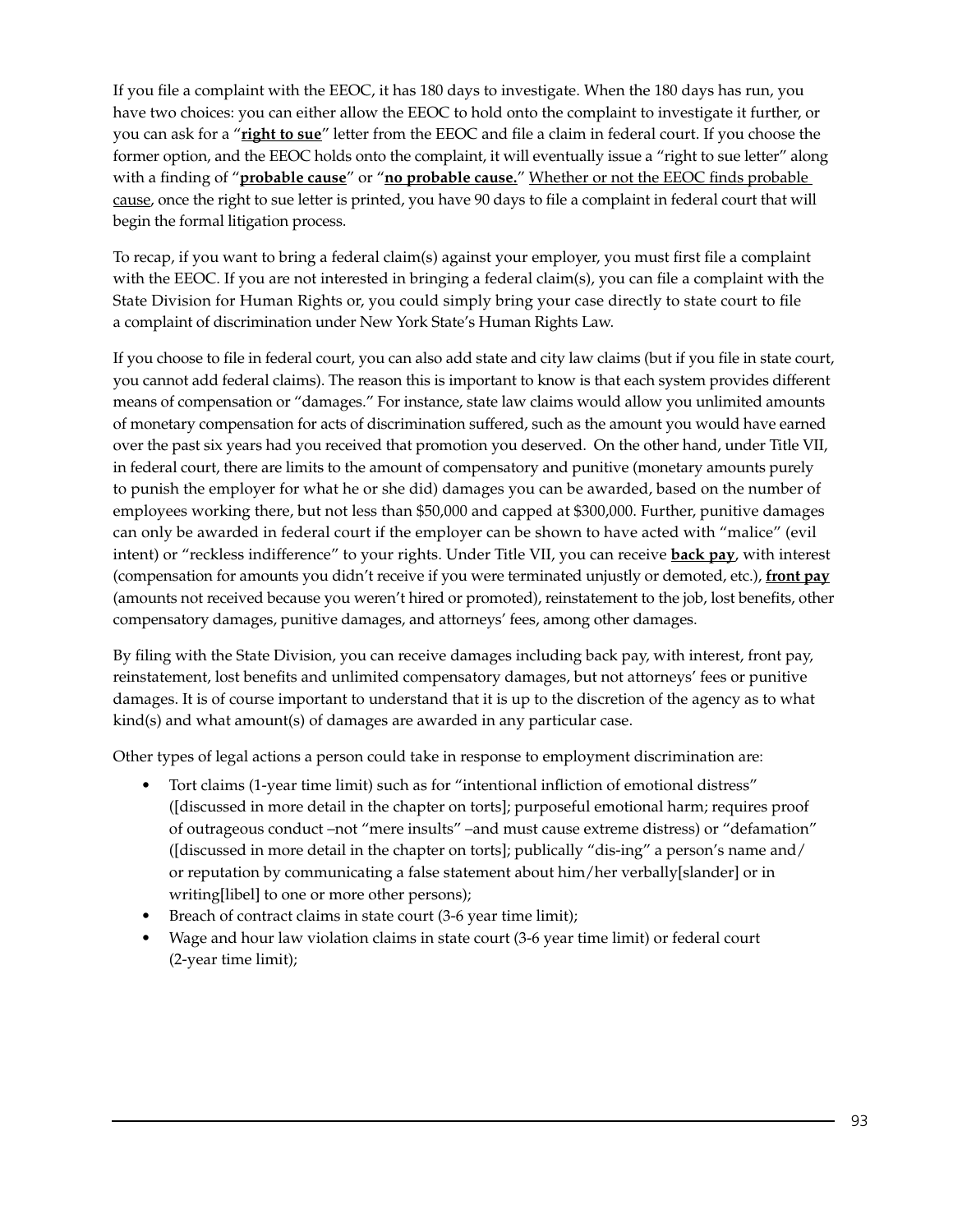- New York State Workers' Compensation claims<sup>16</sup> (3-6 year time limit); and
- New York State personal injury claims (3-6 year time limit).

#### **The Wage and Hour Laws**

#### **The Fair Labor Standards Act**

The Fair Labor Standards Act (FLSA) is the federal law that requires an employer to pay you the federal minimum wage for all hours worked up to 40 in a work week AND overtime, time and one half of your regular rate of pay for all hours that you work over 40 hours in a work week. This law is enforced by the United States Department of Labor's Wage and Hour Division ([www.dol.gov\)](http://www.dol.gov). As your career advances and you gain specialized skills, you may become exempt from the FLSA, but when you are first starting out, you will most likely be paid on an hourly basis and be eligible for overtime pay. There is no limit on the number of hours that a person over the age of 18 can work, but you must be paid for all hours worked.

### **New York's Labor Laws**

New York State's Labor Law contains many important protections for workers, including those on wages and hours. It is enforced by the New York State Department of Labor [\(www.labor.ny.gov](http://www.labor.ny.gov)). New York's minimum wage is traditionally higher than the federal minimum wage.

New York's Wage Theft Prevention Act requires all New York employers to give each new hire and all existing employees by February 1<sup>st</sup> of each year, a written notice that states:

- The employee's rate of pay, and his/her overtime rate if the employee is eligible for overtime pay;
- How the employee is paid: by the hour, weekly, or on a commission basis (such as by the number of bikes or insurance policies sold);
- The regular payday
- The employer's official name; and
- Any allowances taken as part of the minimum wage (this could happen if you work in a restaurant and a portion of your wages is received in tips).

An employer must give you a new notice if your wage rate changes. Your pay stub could very well have the notice on it so read it carefully! If you have a question about your pay rate or any changes, ask your employer. The law protects against retaliation for making a complaint or opposing a practice that you, in good faith, believe violates the Labor Law. As always, if you suspect retaliation for a complaint you made, stand up for yourself and seek legal advice as to how best to proceed.

Key Point: Keep track of the days and hours you work so that you can review your paycheck to make sure it is accurate. Payroll companies make mistakes and payroll stubs can be confusing. If you believe there is an error, ask the human resources department or payroll manager about it as soon as you receive your check.

<sup>16.</sup> Generally, workers' compensation is the remedy for workers when injured on the job. If any employee is injured, he should report the injury as soon as possible to the employer, as the timing of the report can affect how any necessary medical treatment is handled or billed. The employee then needs to fill out official paperwork regarding the injury or accident, attaching any medical reports, diagnoses and bills. "Workers' Compensation" or monetary compensation will be awarded to the employee by the State Workers' Compensation Board, based on the extent of the injuries, the projected amount of time the employee will be out of work recovering, and the employee's average weekly salary. Employers carry insurance to cover these costs, or they pay into a state fund to do so. Employees then receive a certain percentage of their salary while out on "sick" or "temporary disability" leave. In exchange for receiving workers' compensation, employees typically waive (give up) their right to sue the employer for the injuries suffered. Even if the employee's own negligence (lack of reasonable care) caused her to be injured, workers' compensation generally applies. However, if there is proof that the employee was drunk or high when the injury or accident occurred, the Workers' Compensation Board will likely deny any workers' compensation award.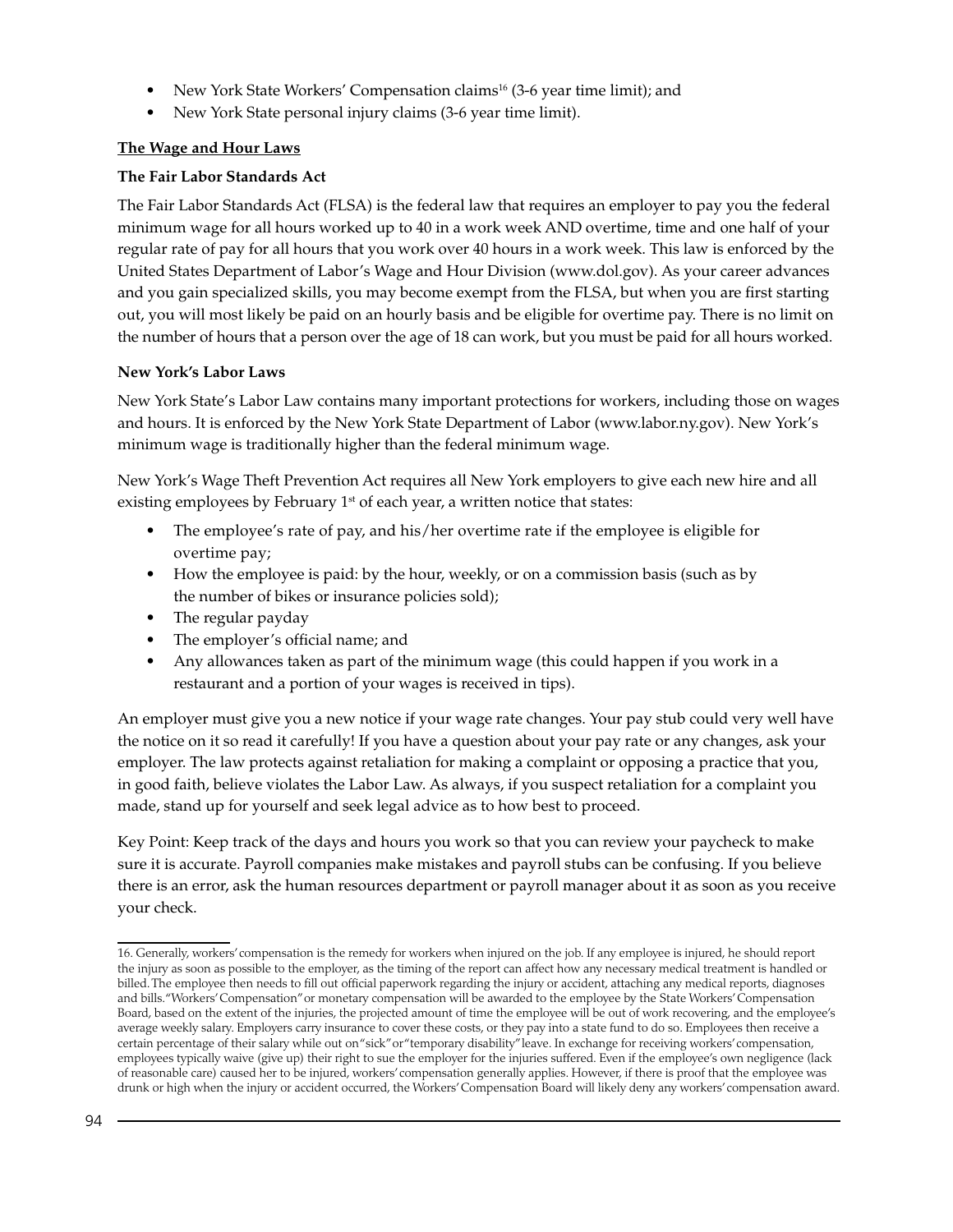## **Can My Employer Make a Deduction from my Paycheck?**

Let's say you are a cashier at a grocery store and your cash drawer is short at the end of your shift by \$3.21. You honestly don't know how it happened, but obviously there was some mistake. Your employer MAY NOT deduct the shortage from your pay. Section 193 of NY's Labor Law allows an employer to make deductions from an employee's wages only if the deductions:

- Are made by law (e.g., child support, alimony payments, etc.) or
- Are authorized in writing by the employee AND
- Benefit the employee (health insurance co-pays, retirement savings, charitable contributions, union dues).

Your cash drawer shortage does not qualify as a permissible deduction. And your employer may not ask you to give him/her the shortage in cash as a separate transaction. Of course, if your shortages continue, your employer may discipline you for performance reasons.

## **Do I Get a Rest Break or Meal Break on the Job?**

Neither federal nor New York State law requires an employer to provide coffee or snack breaks or rest periods. If an employer does provide rest periods or coffee breaks of short duration (up to 20 minutes), these must be counted as working time and you would get paid for them. However, generally, federal and New York State laws require a meal period to be given employees for at least 30 minutes. An employer can provide for a meal period of one hour if it desires. Meal periods are not considered working time and you do not get paid for them so long as you are completely free from duty for the purpose of eating a meal. New York Law also regulates the number of consecutive days a person can work without time off. It is worth noting that, depending on the employer, you may be required to remain on-premises during meal time, for various reasons. A good example of this is correctional officers at certain jails, who must eat in the employee cafeteria on-site, to be available in case extra back-up is needed in an emergency.

## **Time Away from Work**

New York Labor Law also provides for time away from work for a variety of different reasons. Aside from the well-known reasons of birthing a child or caring for a sick parent, spouse or child, other permissible causes include: jury duty, blood and bone marrow donation, adopting a child, and visiting with a spouse who is home on leave from military service. The law does not require your employer to give you vacation, sick or personal days. Most employers, however, provide for these types of paid time off. Be sure to read your employer's policies to learn about these benefits.

## **Nursing Mothers' Rights**

New York Labor Law also protects a nursing mother's right to express (pump) breast milk at work. Employers must permit employees to use paid break or meal time for this purpose for at least three years post birth and must make reasonable efforts to provide a private location. Nursing mothers, as referenced earlier in the chapter on citizens' rights, also won the right to breastfeed in public, under New York's Human Rights Law in the mid-1990s.

### **Whistleblower Protection**

New York Labor Law prohibits retaliation against any health care employee who discloses or threatens to disclose to a supervisor or public body any activity, policy or practice that he/she, in good faith, reasonably believes constitutes improper patient care. The employee must:

- Bring it to supervisor's attention first; and
- Give the employer a reasonable opportunity to correct it.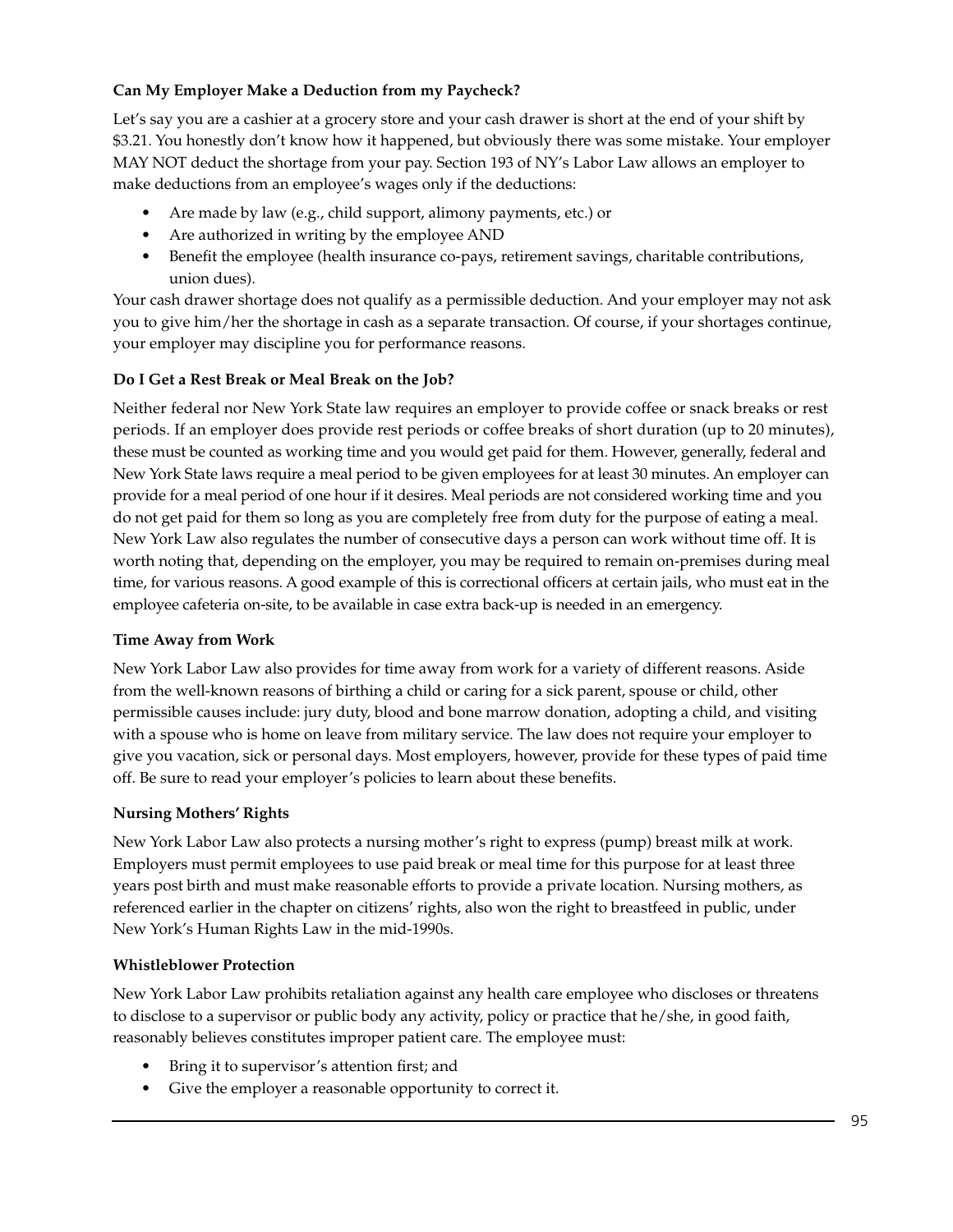Further, state and federal whistleblower laws protect employees of all kinds from being fired as a result of complaining about unsafe working conditions<sup>17</sup>.

## **Protection of Your Personal Information Law**

The Labor Law also prevents an employer from disseminating personal information about you to others and requires an employer to take certain precautions to safeguard your personal information. Personal information means your social security number, home address, home telephone number, personal e-mail address, and driver's license number.

## **Worker Safety and Health**

Both the federal "Occupational Safety and Health Act" (OSHA) and the New York State "Right to Know Law," as well as other state regulations, including building codes, require safety and health standards at places of employment to avoid illness, harm or death on the job.

## **Pensions**

The Employee Retirement Income Security Act (ERISA) is the federal law that regulates employee pensions and welfare benefit plans, such as 401k plans.

## **Business Closings and or Mass Layoffs**

Federal and state laws also require employers to provide advance notice of a plant closing or mass layoff. The federal Worker Adjustment Retraining Notification Act requires 60 days notice, while New York's Worker Adjustment Retraining Notification Act requires 90 days.

## **Unemployment Insurance Benefits**

If you have been laid off (temporarily) or fired, through no fault of your own, you have the right to file an application for unemployment benefits at the local office of the New York State Department of Labor. You can receive, depending on your state's law, a certain number of weeks of benefits so that you can survive while looking for new work. There is even some funding for worker retraining, if you need to learn new skills to get a new job. If you exceed the number of weeks of benefits permitted under your state's law while still searching for work, you will lose your unemployment benefits and need to go on welfare, otherwise known as public assistance. Welfare is federally funded (and in some states, like New York, also state-funded), and there is actually a lifetime cap (maximum) on how long a person is eligible to receive it. This maximum number of weeks has been increased in recent years, so it would be worth checking, if you need to go on welfare.

The way in which unemployment benefits work is that employers pay into an unemployment insurance fund, thereby providing a percentage of the amount an employee will receive as benefits. Therefore, the employer has a right to "contest" (challenge) an employee's unemployment claim, saying that the employee never worked for him, or didn't work for him the length of time claimed, or was fired for cause (e.g., because he was routinely late to work, or created constant disturbances in the workplace, etc.). If this happens, a predetermination hearing will be held to decide whether or not the employee will receive unemployment benefits. This makes sense, because employers could challenge the payment of every periodic claim to avoid having to pay a percentage of the benefit and to avoid any increase in the employer's unemployment insurance policy. With a predetermination hearing, an unbiased agency can decide if the employee is eligible to receive benefits or if the employer legitimately challenged the award because the employee resigned or the employee was fired for misbehavior or incompetence.

<sup>17.</sup>See section on OSHA, below.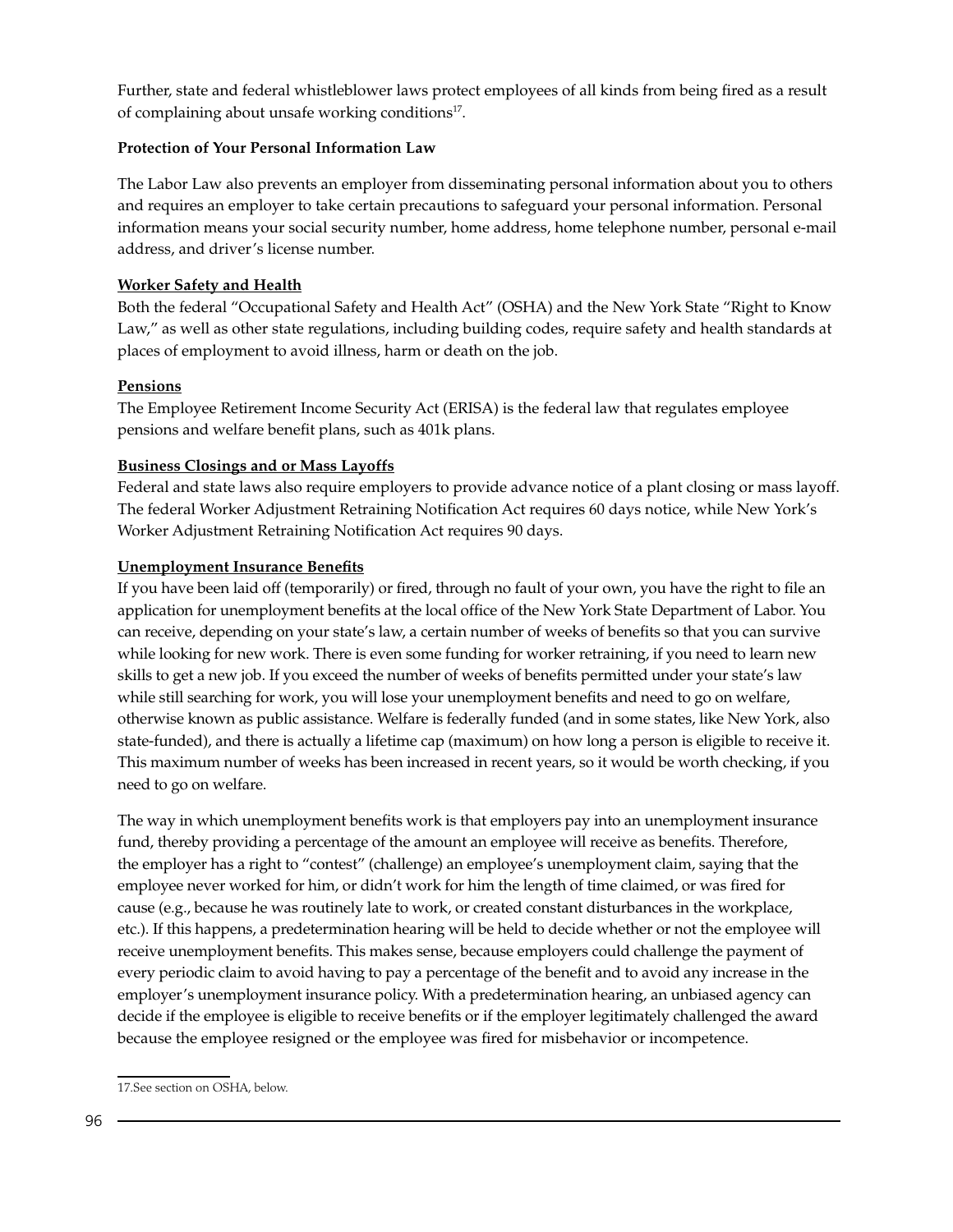## **Unions and the Workplace**

The National Labor Relations Act (NLRA) is the federal law that governs union organizing and collective bargaining. It prohibits unfair practices by employers and unions. The NLRA is administered by the National Labor Relations Board [\(www.nlrb.gov](http://www.nlrb.gov)).

### **Family and Medical Leave**

Many people will find that they need to be absent from work at some point in their careers because of medical or family reasons. You may be injured on the job or suffer a non-work related injury or illness that makes it impossible for you to work. You or your spouse may give birth to a child. You may have to take care of an ill parent or child. The federal Family and Medical Leave Act (FMLA) requires covered employers<sup>18</sup> to provide eligible employees (those who have been on the job for one year and worked a minimum of 1250 hours) with up to 12 weeks of unpaid, but job-protected<sup>19</sup>leave:

- To care for a newly born or adopted child
- To address his/her own serious health condition or that of a family member
- To deal with certain emergencies that may arise when a family member is in the Armed Services.

The FMLA also provides eligible employees with up to 26 weeks unpaid leave when they are caring for an injured family member who was in the Armed Services.

Even if you are not eligible or your employer is not covered by FMLA, your employer may have a policy or practice of providing leaves to employees for medical and/or personal reasons (e.g., all employees get three days unpaid leave for death of immediate family members, to attend funerals, etc.). Be sure to check with your human resources department.

If you are injured at work, as mentioned above, you may be entitled to Workers' Compensation benefits to replace some of your lost income while out of work. If your injury is not work-related, you may be entitled to disability benefits, which will also help you financially during your illness.

### **What is Work Place Harassment and How Do I Handle It?**

Sexual harassment receives the most news attention of all the forms of work place harassment, but employees can also be the victims of racial harassment, or harassment based on national origin, disability, or the fact that they have exercised their rights under the law (e.g., complained about unfair or unsafe worker policies). While we will focus on sexual harassment, the same legal standards apply to all forms of harassment.

Simply put, unwelcome conduct on the basis of sex that affects a person's job is sexual harassment. Sexual harassment is a form of sex discrimination and it violates federal and New York State law.

### **Did You Know?**

- A harasser can be any supervisor, co-worker, employer, employer representative (agent) or employer vendor
- A victim is anyone affected by the offensive conduct, not just the person to whom the conduct is directed (e.g., a co-worker stressed out by witnessing the conduct)
- The victim or harasser can be a man or woman
- It is not necessary to have suffered economic injury.

<sup>18. &</sup>quot;Covered" employers, as noted earlier in this chapter, refers to employers who are obligated to abide by this law because they have at least the minimum number of employees the law requires.

<sup>19.</sup> FMLA eligible employees have the right to be reinstated to their position or an equivalent one at the end of their leave. If you believe you have been reinstated to a non-equivalent position in terms of pay or responsibility, you need to complain to your Human Resources Department and seek legal advice, if necessary.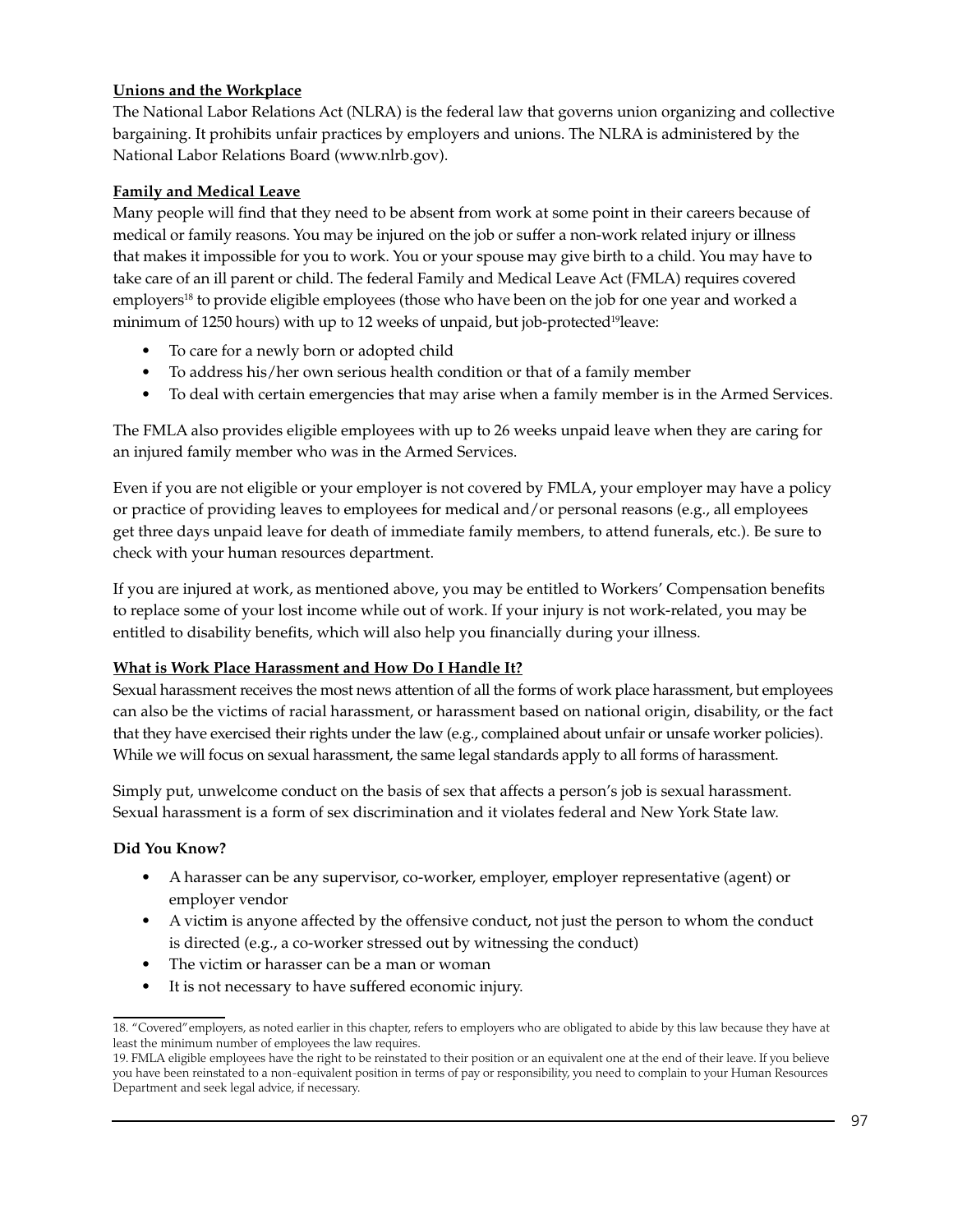#### **What is Sexual Harassment?**

Unwelcome sexual advances, requests for sexual favors, and other verbal or physical conduct of a sexual nature constitute sexual harassment when this conduct:

- Explicitly or implicitly affects an individual's employment,
- Unreasonably interferes with an individual's work performance, or
- Creates an intimidating, hostile, or offensive work environment.

### **How Can You Tell If Conduct Is Unwelcome?**

- Conduct is unwelcome if the recipient did not initiate it and regards it as offensive.
- Some sexual advances are so crude and blatant that the unwelcome nature is obvious from the advance itself.
- Usually, however, whether the conduct is "welcome" will depend on the recipient's reaction to it.
- Consensual dating, joking, and touching, for example, are not harassment if they are welcomed by the persons involved. But remember: a person may consent to behavior but still find the conduct unwelcome, such as when a person feels pressured to consent to protect his/her job.

### **Types of Sexual Harassment**

There are two types of sexual harassment:

- Harassment that results in a Tangible Employment Action
- Hostile Work Environment

#### **Only Supervisors Can Be Involved in Tangible Employment Action Sexual Harassment**

A supervisor is a person who has the ability to take or recommend tangible employment actions or is someone who directs an employee's daily work activities.

#### **Examples of Tangible Employment Action include:**

- Hiring and Firing
- Promoting and Failing to Promote
- Demotions
- Undesirable Reassignment
- Decision Causing Significant Change in Benefits
- Compensation
- Significant Change in Duties

### **What is NOT a Tangible Employment Action?**

- Unfulfilled threats that do not impact a tangible employment action
- Insignificant changes such as a job title and nothing else

Let's say your supervisor asks you to have sex with him and you refuse. If he then recommends to the employer (his boss) that you be fired (for some reason he manufactures) and you are, in fact, fired, that is sexual harassment. Your supervisor is recommending a tangible employment action (firing you) based on your response to his (inappropriate) demands. An employer IS ALWAYS liable for a supervisor's harassment IF it ends in a Tangible Employment Action.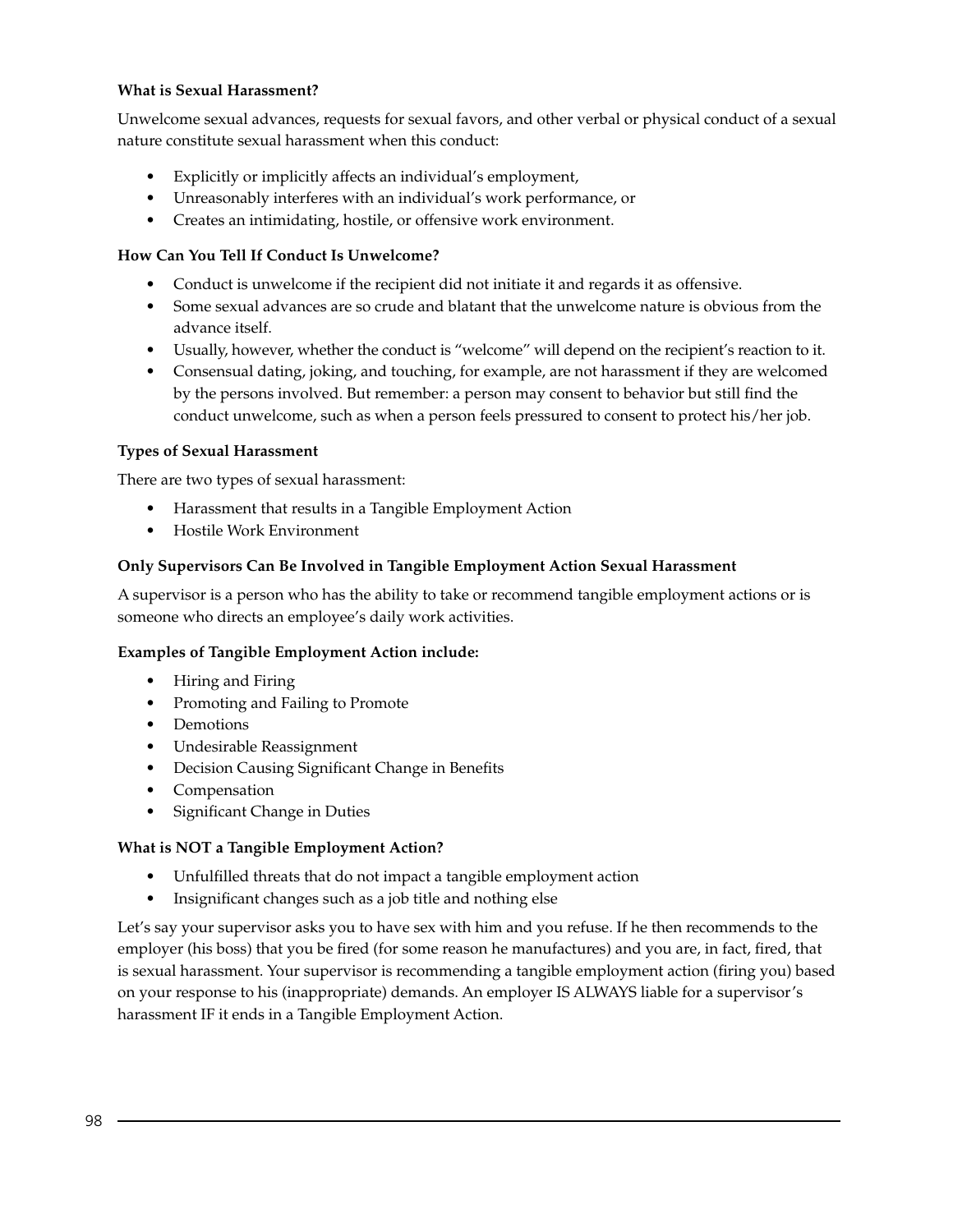### **Hostile Work Environment Harassment**

A Hostile Work Environment exists when the work environment is so polluted with sexual innuendo, talk and references that it unreasonably interferes with people's ability to do their work. A supervisor and/or co-workers can be involved in hostile work environment harassment. Not every joke, comment or isolated incident amounts to a hostile work environment. Typically, the evidence is cumulative, portraying an atmosphere of objectively severe, pervasive harassment, sufficient to create a work environment that a reasonable person would find abusive.

How do we know if the conduct is severe or pervasive enough? We look at the following:

- How frequent is the conduct?
- How bad was the conduct?
- Was the conduct physically threatening or humiliating?
- Did the conduct unreasonably interfere with work performance?
- What was the effect on the employee's psychological well-being?
- Was the harasser a supervisor? A co-worker?

Examples of Behavior that Contributes to a Hostile Work Environment of any Kind

- Discussing sexual activities
- Relaying off-color jokes
- Commenting on physical attributes
- Using indecent gestures
- Unnecessary/Offensive touching
- Displaying sexually suggestive pictures
- Using crude or offensive language
- Sabotaging a victim's work
- Repeatedly requesting to go on dates
- Talking in a sexually suggestive manner in a confined work area
- Assaulting someone physically, based on gender
- Using frequent egregious racial epithets (slurs)
- Making age-related comments
- Displaying a noose

A hostile work environment does not have to involve face to face interactions. A hostile work environment can be created using:

- E-mail
- Cell phone texting
- Digital photographs
- Blogs
- Social networking sites
- Notes left on desks
- Office signs, posters, photos displayed on walls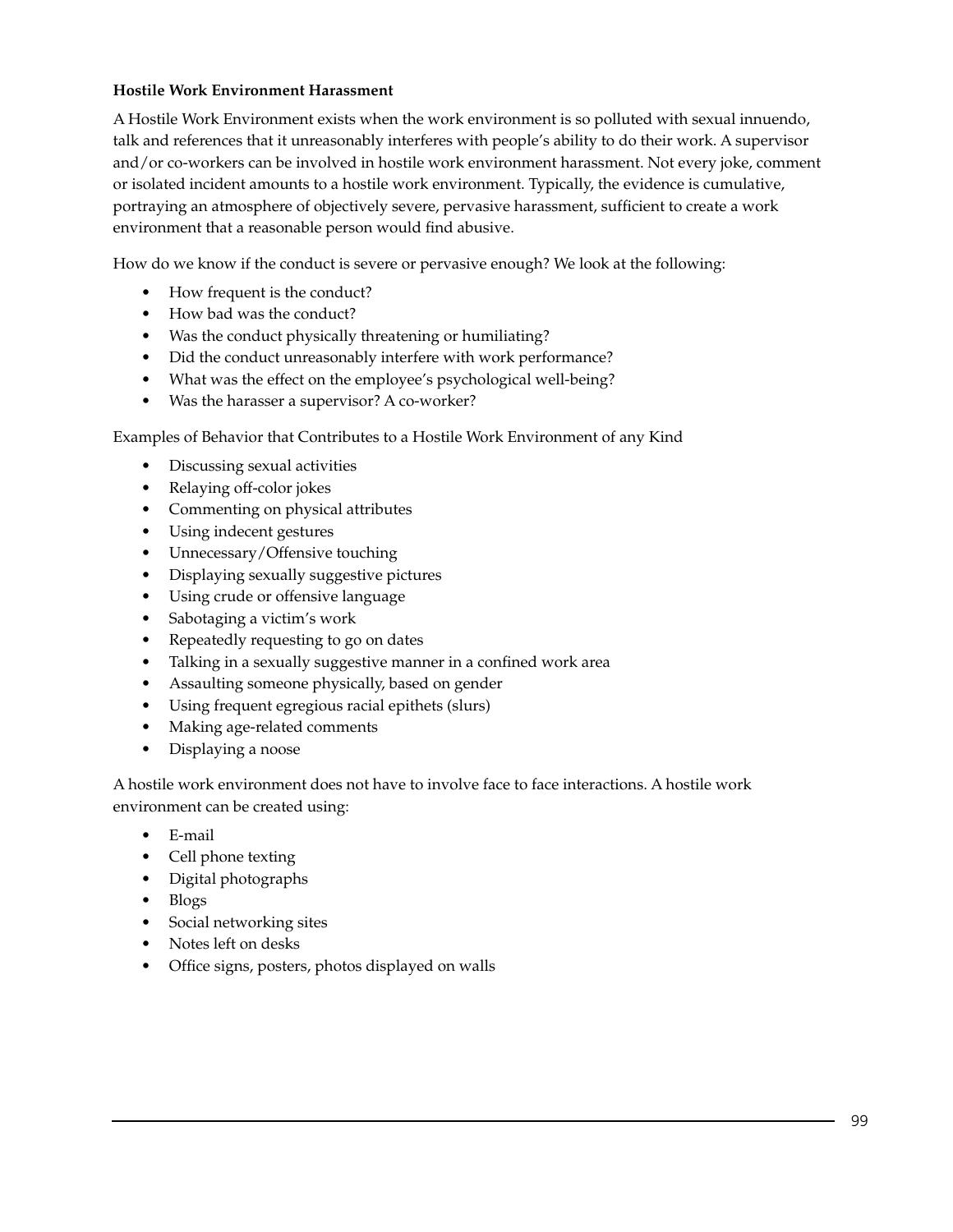## **You Should Avoid All Sexually Charged Conduct at Work**

If you are NOT SURE if any of YOUR behavior amounts to sexual harassment, ask yourself these questions:

- Am I exhibiting verbal or physical behavior of a sexual nature?
- Is my conduct offensive to the people who witness it?
- Is my behavior being initiated by me and I have the power over the other(s) at whom my behavior is aimed?
- Does the employee have to tolerate my conduct in order to keep his/her job?
- Does my conduct make the employee's job unpleasant?

 If you are still not sure your conduct is sexual harassment, ask yourself these questions, to gain a new perspective:

- Would my behavior change if my mom or dad or family member were in the room?
- Would I want someone in my family to be treated like this?

If the person doing the harassing is a coworker and not a supervisor, the employer will only be held responsible for allowing the conduct to continue if the employer was made aware of it or should have been aware of it because it was so blatant, and did nothing to stop it, or trivialized it (i.e., made the complaining employee feel ridiculous that he/she bothered the supervisor with a matter so "insignificant"). If an overture is not wanted or invited, the employee has the right to stop it and say "no." Even if, as an employee, you believe you have developed feelings for a boss or coworker, it is very important to understand that acting on these feelings could get you in a lot of trouble. Simply, such behavior has no place in the workplace. It's too risky. If you develop feelings for a coworker or boss, you would be well-advised to discuss the situation with that person away from the workplace. You may even ask to be transferred to a different department if you do start a relationship with a coworker or boss. It may sound drastic and crazy, but especially if one of the couple is in a position of authority at the workplace, it is inadvisable, legally, to combine work with workplace romance.

## **What Are Your Obligations if You Have Been a Victim of Sexual Harassment or Any Type of Employment Discrimination?**

If you believe you have been discriminated against at work, first, start keeping a journal or log of the harassing or discriminatory acts. Note the date, time and place of the incident, the actors involved, and details of what happened. Names of witnesses of the incident and contact information for them, would be useful. Be sure to make note of any attempts you made to notify supervisors of the incident(s), including their responses, if any. Other items to keep track of are how the incident affected you. Did it cause you headaches, sleeplessness, high blood pressure, the need to see a psychologist? Did it lead to a divorce because of the stress you brought home with you from the job? All of these "costs" are important to document. Use any employer complaint mechanism or grievance system available to file a complaint about the conduct. Many employers have internal policies that address harassment and a special procedure to use to file complaints. Some may even have an 800 number to call. If you are unsure what to do, tell a supervisor, manager or the human resources director – it doesn't have to be your supervisor.

Your employer is not allowed to retaliate against you for filing a complaint. It has a responsibility to investigate complaints and take prompt action to correct the problem. You should absolutely log any instances of retaliation you experience for having complained (such as increased hostile treatment, a demotion, shift changes, an unwanted transfer, or even firing, etc.). If you are too shy or afraid to speak to the employer's supervisor or human resources department on your own, bring a trusted coworker,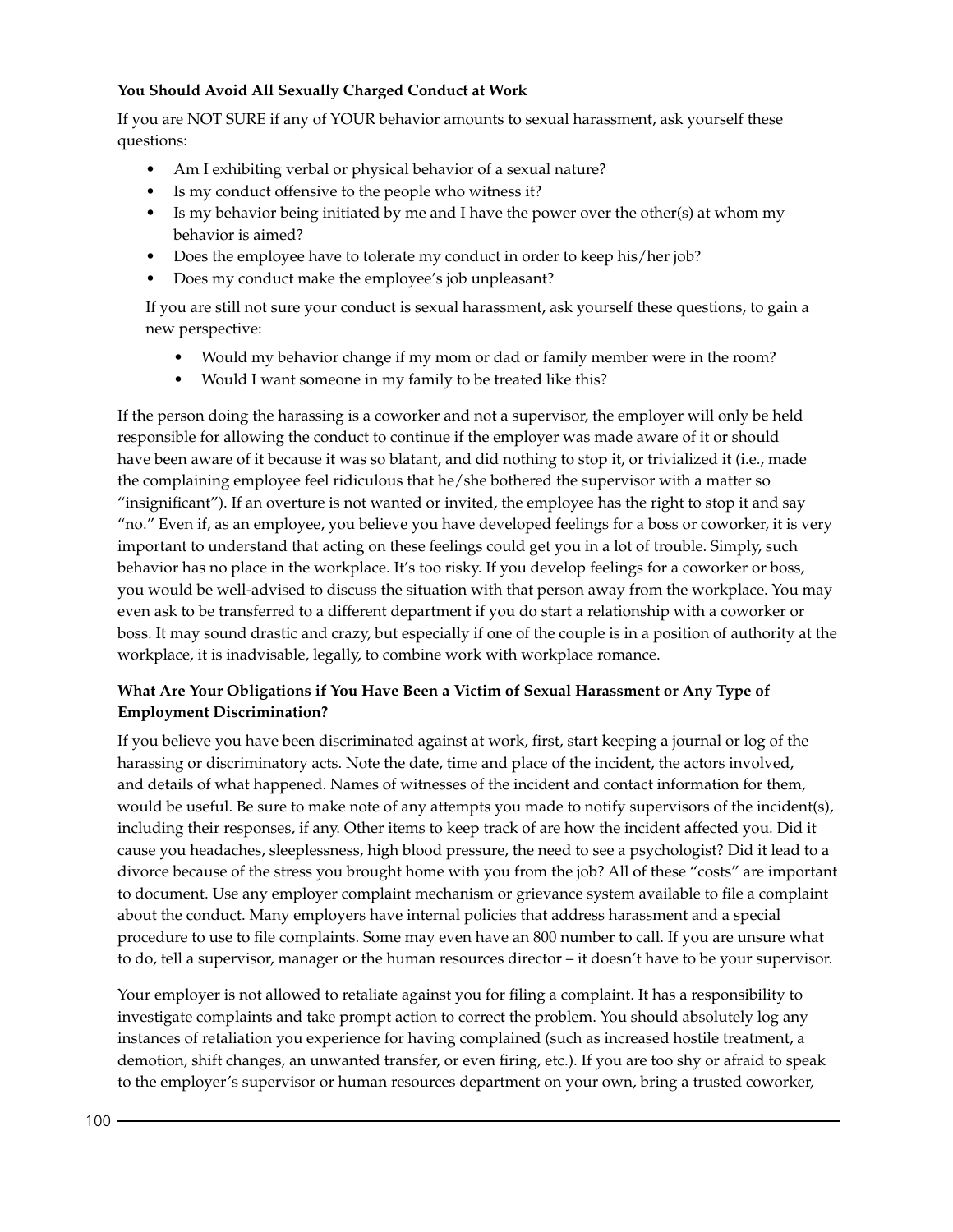family member or friend with you. Sometimes, employees have only told their parents or friends about harassment at work, but this is not enough. The employer must be told! No person should have to put up with harassment at work!

If your complaint is not resolved in a way that eliminates the problem, and/or if you believe you have been retaliated against for complaining about a problem, you may file a charge at the New York Division of Human Rights and/or the EEOC. Remember: complaining to a boss or supervisor or human resources department does NOT stop the clock from ticking on an employee's time limit to file a complaint with the EEOC or state agency. Whichever agency handles your charge, it will conduct an investigation and make a determination (as discussed earlier in this chapter).

## **What Are Your Responsibilities at Work?**

The most important thing that you can do to further your career and create a good future is to show up to work on time and give your job your very best effort every day that you are at work. Be a team player. Work cooperatively and effectively with your co-workers and supervisors. Follow your employer's policies at work. Don't be clueless to your environment at work. You are the "newbie," so take your feet off the desk and forget about being impressed with yourself that you got the job. Everyone else there did, too! You can celebrate at home. At work, you need to keep your ears and eyes to the rhythm of the office. Closely observe: the style of dress, whether the boss is referred to by first name or more formally, break times, whether employees eat at their desks for lunch or leave, and for how long; whether snacking is permissible at one's desk, if talking on cell phones or texting is tolerated; whether radio playing is allowed, if mp3 players are used while working, what happens to employees who are tardy, who takes out the trash; how early in the morning employees notify the boss if they are sick; whether the boss requires doctors' notes; how much in advance employees ask for vacation days; whether there is an office coffee maker, and how much and how often employees contribute to the coffee fund; etc. You will find that the faster you heed the rhythms of the office, the faster you'll blend into the mix (and the less chance there'll be for your office mates to resent any of your "foreign" behavior).

Remember: No job is free of concerns or conflicts, but when they arise, handle them in a respectful, professional manner.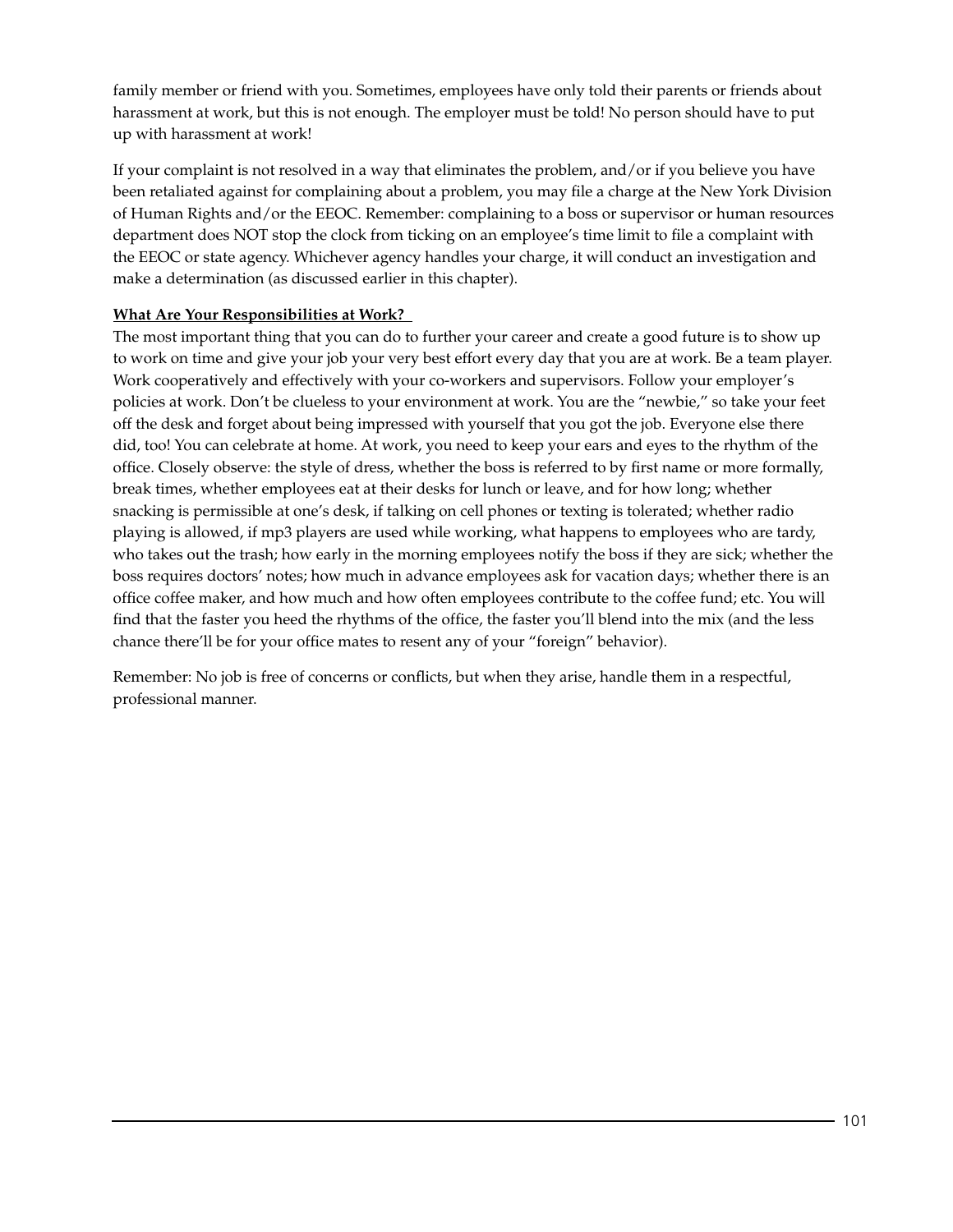## **Activities:**

- 1) Have everyone in the class read job listings in a local paper for a week to see what jobs are available for high school students versus college versus advanced degree applicants.
- 2) Conduct a resume workshop in your classroom, providing "challenges" as follows:
- 3) Create a resume for a person who was previously incarcerated;
- 4) Create a resume for a person with no formal job experience;
- 5) Create a resume for a person who took years off from working out of the home to raise children;
- 6) Create a resume skill list for someone who has years of janitorial experience; years of camp counselor experience; years of running errands for people in the neighborhood for pay.
- 7) Practice writing cover letters for various jobs, making sure to include a small law firm, a nonprofit organization, a grocery store, a big software company, a doctor's office, a hospital.
- 8) Have a professional career counselor speak to your class about learning how to translate talents and experience into marketable skills for a resume.
- 9) Make a list of your skills, talents, job interests, job goals; explore what you want to do with your life.
- 10) Role play interviewing from both sides of the desk (interviewer and interviewee).
- 11) Role play office etiquette in different scenarios.
- 12) Scrutinize fictitious job applicants by their resumes to see what makes a "stand-out" candidate.
- 13) Have speakers from the EEOC or the State Human Rights Division come to speak about employment discrimination, and what types of cases they hear about most often.
- 14) Discuss why the following employee manual clauses would be illegal:
- 15) "All salary payments to the employee will be in cash, and no written receipts will be given;"
- 16) "Employees who engage in union organizing of any kind will be terminated;"
- 17) "Whistleblowers will be disciplined severely;"
- 18) "Pregnant employees may only remain on site until the  $6<sup>th</sup>$  month of their pregnancy;"
- 19) Read several famous employment discrimination cases in class to get a sense of the range of cases and the level of evidence needed to win a claim (*Griggs v. Duke Power Co., 1971; Cleveland Bd. Of Ed. v. LaFleur, 1974; Oncale v. Sundowner Offshore Serv., Inc., 1987; Bragdon v. Abbott, 1998).*  The Department of Labor website is also an excellent way to learn about this topic: [www.labor.](http://www.labor.ny.gov/) [ny.gov](http://www.labor.ny.gov/) (New York); [www.dol.gov](http://www.dol.gov/) (U.S.).
- 20) Research the origin of various federal laws protecting workers (e.g., NLRA, Equal Pay Act, ADEA, FLSA, FMLA) to learn how an incident or series of incidents becomes an issue, which inspires legislation, which often becomes law (e.g., OSHA and the Triangle Shirtwaist Factory Fire).
- 21) See a film in class (various tutorials are available) about sexual harassment on the job so that you understand what it is, know how to handle it, and don't commit it, unknowingly, yourself.
- 22) Go over sample paychecks/paystubs to understand what portion of an employee's salary goes towards health insurance, retirement plan, state and federal taxes, child support, if applicable, etc.
- 23) Practice filling out tax forms given to every new employee for purposes of paying them, so you understand how many deductions to claim, if any.
- 24) Go over the paperwork involved in having your paycheck automatically deposited into your bank account ("direct deposit"). Discuss possible pros and cons of this.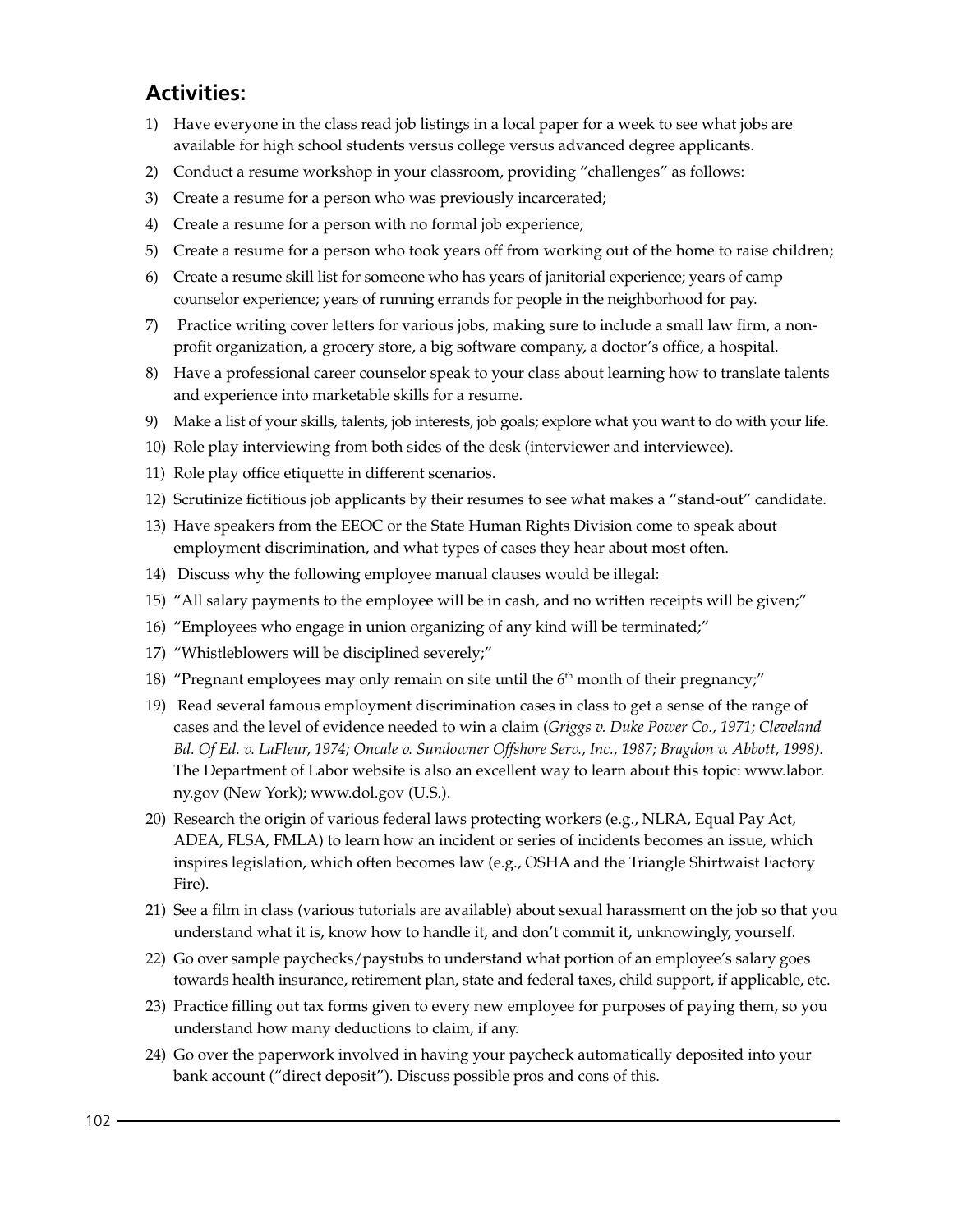# **Chapter VIII: My Rights if I am Disabled**

The law recognizes the significant talents and contributions that individuals with disabilities have made and continue to make to our society. In 1990, the Americans with Disabilities Act (ADA) was passed to remove barriers that individuals with disabilities face when attempting to participate in a variety of activities, including work. Places of public accommodation – our schools, libraries, restaurants, courts, office buildings, hospitals, etc. -- must be accessible to individuals with disabilities because of the ADA. Generally speaking, new construction and/or modifications to buildings must comply with the ADA's building requirements so that disabled citizens can enjoy a ballgame like the rest of us, and help their children with school shopping at the mall.

The ADA also prohibits discrimination in employment against a qualified individual:

- 1) With a disability
- 2) With a record of a disability, or
- 3) Who is regarded as disabled, and
- 4) Who is capable of performing the essential job functions with or without a reasonable accommodation.

The ADA has a specific definition of disability that is different from the way we think of a "disability" in everyday language. Under the ADA, a disability is a physical or mental impairment that substantially limits a major life activity. Major life activities are divided into two lists – those involving:

- 1) Walking, seeing, hearing, speaking, standing, lifting, thinking, concentrating, sleeping, bending, reading and communicating; and
- 2) Major Bodily Functions: normal cell growth, functions of the immune system, digestive, bowel, bladder, neurological, brain, respiratory, circulatory, endocrine and reproductive functions.

To be a "qualified" employee or employment applicant under the ADA, a person must be able to perform the "essential functions" of the job with or without reasonable accommodation. So, if a postal clerk who can't stand for long periods of time can perform her job as long as she can sit on a stool behind the counter, she is a "qualified individual" under the ADA. If an applicant for a bowling alley attendant job is confined to a wheelchair and cannot readily go up and down and behind the lanes to collect lost bowling balls and pins, even with his wheelchair, this person would not be a "qualified individual" under the ADA, because he could not perform the essential functions of this job. On the other hand, he might be able to work the cash register at the bowling alley and might well be a "qualified individual" for that job.

The ADA requires employers to provide a reasonable accommodation to a qualified individual with a disability, unless such an accommodation would be an undue hardship on the operation of the business. Undue hardship means a significant difficulty or expense considering the employer's size, financial resources, and the nature and structure of its operation. Examples of reasonable accommodations include:

- Making existing facilities used by employees readily accessible to and usable by persons with disabilities;
- Job restructuring, modifying work schedules, reassignment to a vacant position;
- Acquiring or modifying equipment or devices, adjusting or modifying examinations, training materials, or policies, and providing qualified readers or interpreters.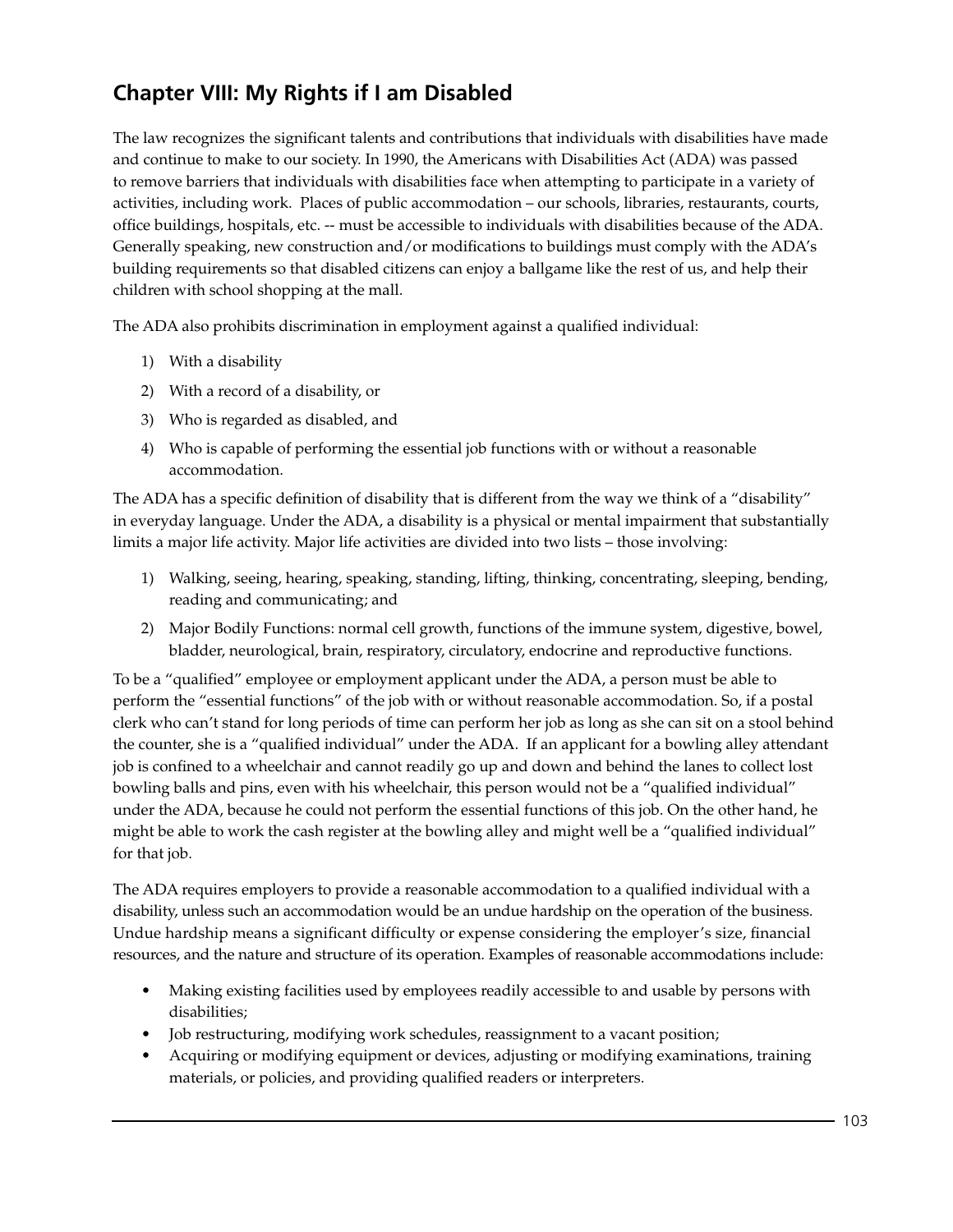Reasonable Accommodation DOES NOT mean that an employer must:

- Lower quality or production standards
- Assign away essential job functions
- Provide personal use items such as glasses or hearing aids
- Favor a disabled applicant over others when making placement decisions

So, in our scenario with the bowling alley attendant applicant, the employer would not likely be held to have discriminated against the applicant for refusing to reconstruct his bowling alley complex so that each alley contained an adjacent wheelchair runway for easy ball and pin access. Imagine the time and expense involved in altering his business in this way. It would be unreasonable to ask a business owner to accommodate a prospective employee in this way. If, on the other hand, the only hurdle to a wheelchair-bound employee's ability to work at a particular job is the lack of an access ramp to the building, an employer refusing to put in an access ramp would likely be held to have discriminated against the qualified individual who can perform the essential functions of the job, but just can't get into the building.

It is worth noting that if an employee cannot perform the essential functions of the job without jeopardizing the health and safety of other employees, the employer need not accommodate the employee's disability. Along these lines, drug and alcohol addiction are considered disabilities under the ADA, protecting employees who are addicts, only if they are in recovery from addiction and are no longer using the substance(s). If an employee in addiction recovery relapses into addiction, she is no longer protected under the ADA.

Typically, employees in need of an accommodation must first request it. Employers, under the ADA, are not held to a standard of "prescience," where they must foresee an employee's needs. Rather, a verbal or written request is sufficient. Then, the employer and employee must, under the ADA, try to find a mutually suitable, reasonable accommodation. The employee might not get the exact accommodation she seeks. If these efforts fail, or if the employer refuses to even try to resolve the situation, the employee may file a discrimination claim with the EEOC within 300 days of the last incident of discrimination. Damages an individual can sue for, under the ADA, are the same as under Title VII (discussed in the prior chapter): front and back pay with interest, lost benefits, limited punitive and compensatory damages, attorneys' fees, reinstatement, promotion, or other remedial relief. Punitive damages, it should be noted, are only awarded if an employer is found to have acted with "malice" (evil intent) or with "reckless indifference" to an employee's rights.

Other state laws available to employees with disabilities who are victims of employment discrimination are New York's very broad and encompassing Human Rights Law (part of the NYS Executive Law), and New York's Civil Rights Law.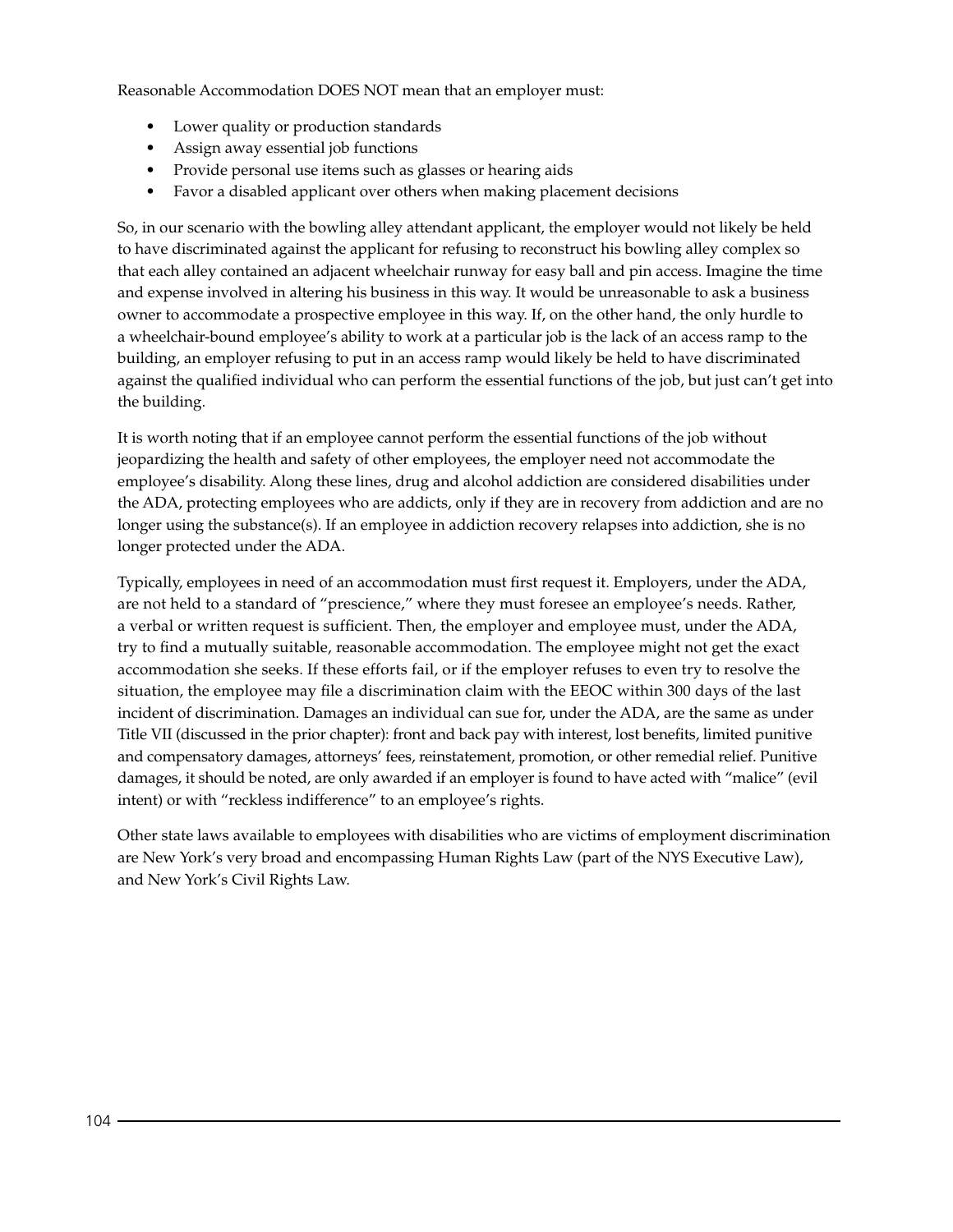## **Activities:**

- 1) Discuss various employer/employee scenarios introduced by your teacher to see if the employee would have a right to an accommodation under the ADA, or not (either because the employee would not be covered under the ADA or the accommodation would pose an "undue hardship" to the employer).
- 2) Read employment cases where the employee with disabilities won his discrimination lawsuit and where he lost; see if you can understand why, in each case, the court decided as it did.
- 3) Decide whether the employee with disabilities has a right to sue under the ADA in various scenarios introduced by your teacher.
- 4) Have speakers from Disability Advocates, Center for Independence, or other organizations advocating for the rights of those with disabilities, come to speak to your class about the cases they have handled, and how certain situations were resolved before having to go to court.
- 5) Invite lawyers to speak to your class who represent employees in ADA cases. Invite lawyers to speak who represent employers. After hearing both sides of the "equation," compare the different strategies the different lawyers use to represent their clients.
- 6) Research what types of accommodations (1) employers have been required to make for employees; and (2) apartment house landlords have had to make for disabled tenants. What accommodations have the courts not required?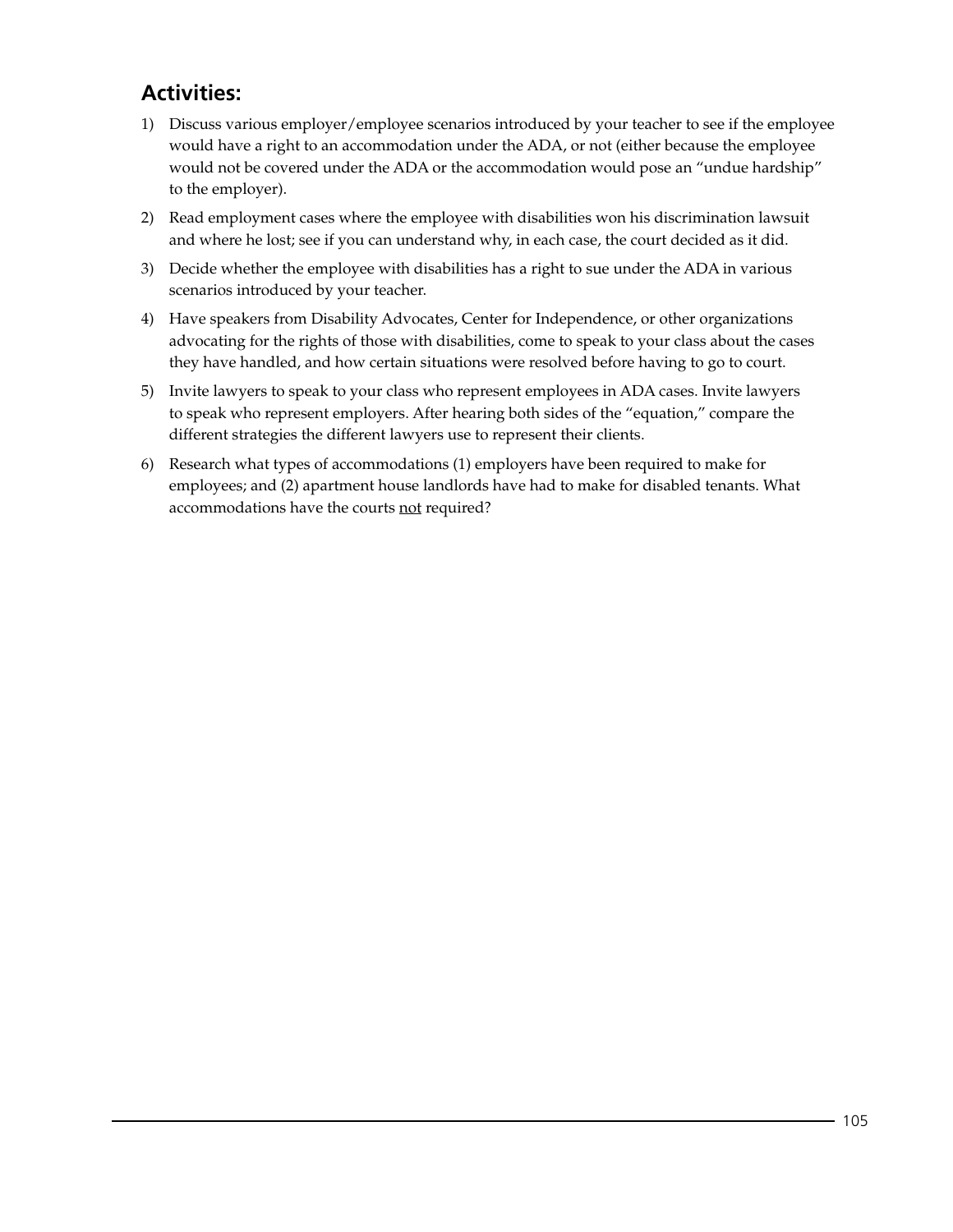# **Chapter IX: Rights I Have if I'm Hurt or My Property is Damaged**

It would be negligent to send you off into the world without discussing one last topic – that of torts. As opposed to the edible and delicious "tortes" with an "e," a "tort" without the "e" is a legal action that you can bring if you or your property are hurt, damaged or destroyed by another person or by their property. Without going into too much detail – after all, you're not in law school yet! – people and property can be damaged by accident or on purpose. Thus, it follows that a person can bring a legal action claiming an "**intentional tort,**" an "**unintentional tort**" or a "**strict liability tort.**"

Translating into English, if you or your property have been harmed by accident or as a result of someone else's carelessness or "**negligence,**" you may have a claim for an unintentional tort, also called a "negligence" claim. If, on the other hand, the act that harmed you or your property was intentional or purposeful, you might have an "intentional" tort claim. "Strict liability" torts can be claimed if you or your property are harmed by activities deemed so dangerous by law that they pose a serious risk of harm to persons or property even if the actor is exercising extreme care. Examples of strict liability are: owners of "dangerous" animals (inherently dangerous, like tigers, or determined so by a judge, like a particularly vicious dog that has proven to be a danger), manufacturers and sellers of dangerous or defective products available for purchase, and people who participate in extremely dangerous activities, such as setting off fireworks, dynamite blasting, running plutonium plants, or research labs handling lethal bacteria or chemicals.

A person claiming a strict liability tort need only prove that the activity in question occurred and damages resulted, since the activity is already one deemed to be extremely dangerous. The only possible defense to a strict liability case would be, for example, in a consumer products case, if a doctor's prescription led to serious injury or death, but the person who purchased it got ill or died because they misused the medication or deliberately ignored the safety precautions on the bottle. Similarly, if the owner of a dog that badly mauled someone had no prior clue, or warning, that the dog could ever be violent, the owner would have a defense.

Intentional torts can be those that injure persons or property. Intentional torts that injure people are: assault, battery, intentional infliction of emotional distress, false imprisonment and defamation. The definition of these concepts in tort law is not necessarily intuitive, so be sure to make note of these, as follows:

- An "**assault**" in tort law is not the same as an "assault" in criminal law. In tort law, someone can claim they were the victim of an "assault" if they simply fear that an immediate harmful or offensive contact was about to occur. "Mere words" are typically not enough to prove assault, but words plus an intentional scary action that creates fear in a person is enough to prove assault.
- A "**battery**" in tort law is, again, different from a "battery" in criminal law. In tort law, a "battery" is not necessarily a physical attack, though it can be. Rather, it is when a person intentionally causes a "harmful" or "offensive" contact with another. If a surgeon removes the wrong kidney, it is a battery (although it is not an assault, because presumably, the patient was not awake during the operation, and so couldn't claim to have been fearful at the time). The actor causing the "offensive contact" -- whether or not it also includes an assault or even a criminal act – will be responsible under tort law, for all of the resulting damages – even including the resulting emotional distress.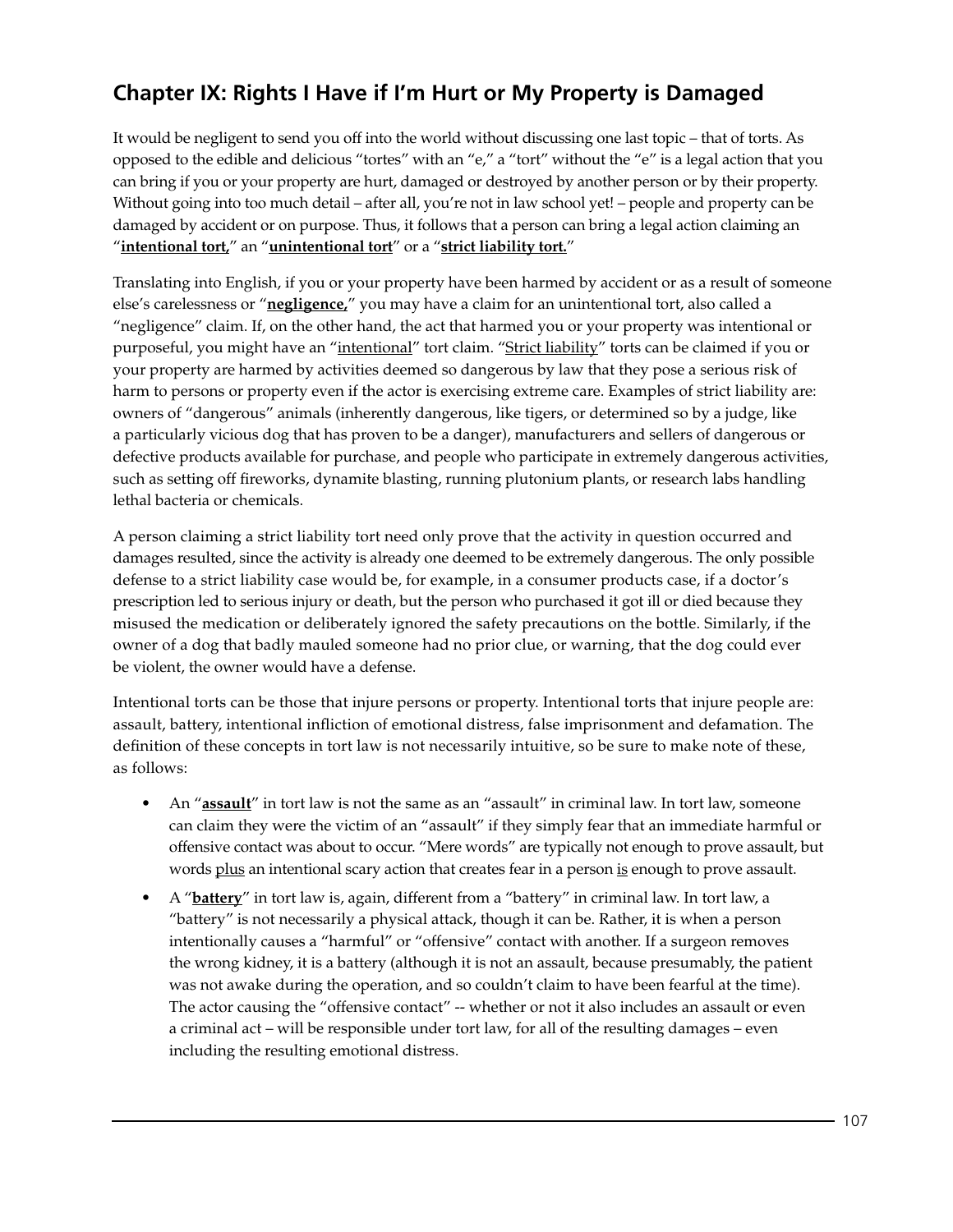- The "**intentional infliction of emotional distress**" (IIED) in tort law can be demonstrated if the conduct in question was: (1) outrageous and extreme, "beyond the bounds of decency;" (2) intended to cause or disregarded a likelihood of causing severe emotional distress; (3) what caused the injury; and the conduct resulted in (4) the suffering of actual severe emotional distress. Merely insulting someone is not enough to make out an IIED case. This type of action will no doubt be brought increasingly in cyberbullying cases, such as recently, where students who were bullied, stalked and harassed online were driven to the point of taking drastic action – including suicide.
- "**False Imprisonment**" involves intentionally confining someone without the right to do so, and against her will. While a store manager has the right to protect store merchandise, he does not have the right to handcuff a suspected shoplifter to a chair in the store's back room for three hours. The restraint or confinement must be reasonable time-wise and restraint-wise.
- To understand "defamation," think about all those TV and movie stars you read about in those tabloid magazines at the grocery store. Defamation is a false statement, communicated to another person or, in the case of tabloids, to many persons, which damages a person's reputation. The false statement can be spoken out loud, as on the radio or TV, or it can be written, as in a tabloid magazine. Spoken defamatory statements are called "**slander.**" Written defamatory statements are called "**libel.**" But if the slanderous or libelous statement is true, or if it is clearly just the speaker's or writer's opinion and not a claim of fact, a defamation claim will not succeed. In sum, true statements and opinions are protected speech, under tort law. It bears mentioning that public figures, such as those tabloid stars, have an extra hurdle to overcome in proving defamation – a hurdle we private citizens do not have to clear. Public figures must not only show that a statement was false, published to others, and that it harmed their reputation, they must also prove that the writer or speaker acted knowing the statement was false or acted with "reckless disregard" for the truth.

Intentional torts can harm property, as well, including: "real" property (land or structures on the land); "personal" property (objects and pets a person owns) or intellectual property (creative work product). The intentional torts to property are classified as follows: trespassing, attractive nuisance, nuisance, conversion, patent infringement and copyright infringement.

- "**Trespassing**" onto someone else's property is a tort, whether or not you cause any damage. Because property owner's rights are considered to be fairly "sacred" under the law, property owners are said to enjoy "exclusive" rights to their own property. But what if there's no sign indicating "no trespassing," and so the trespasser had no idea he was trespassing when he walked onto the property in question? Even if the trespasser did not know he was trespassing and certainly did not intend to trespass, it would not matter. Under tort law, you may remember, "intent" means merely that the actor meant to do the act in question – in this case, walk somewhere – not necessarily that the actor meant to intrude on someone else's right to the exclusive enjoyment of his property, or that he meant to scare or harm the other person.
- The "**attractive nuisance**" doctrine is the name of a theory of tort action based on children being lured to certain, enticing (attractive) dangers, such as swimming pools, on a homeowner's property and being hurt, as a result. Children, the theory goes, cannot understand or appreciate danger. Therefore, even if a child trespasses on another person's property and gets hurt because the homeowner had not thought to fence-in his pool or to lock the gate around his property, the homeowner, not the child, would be at fault. The "attractive nuisance" theory also imposes a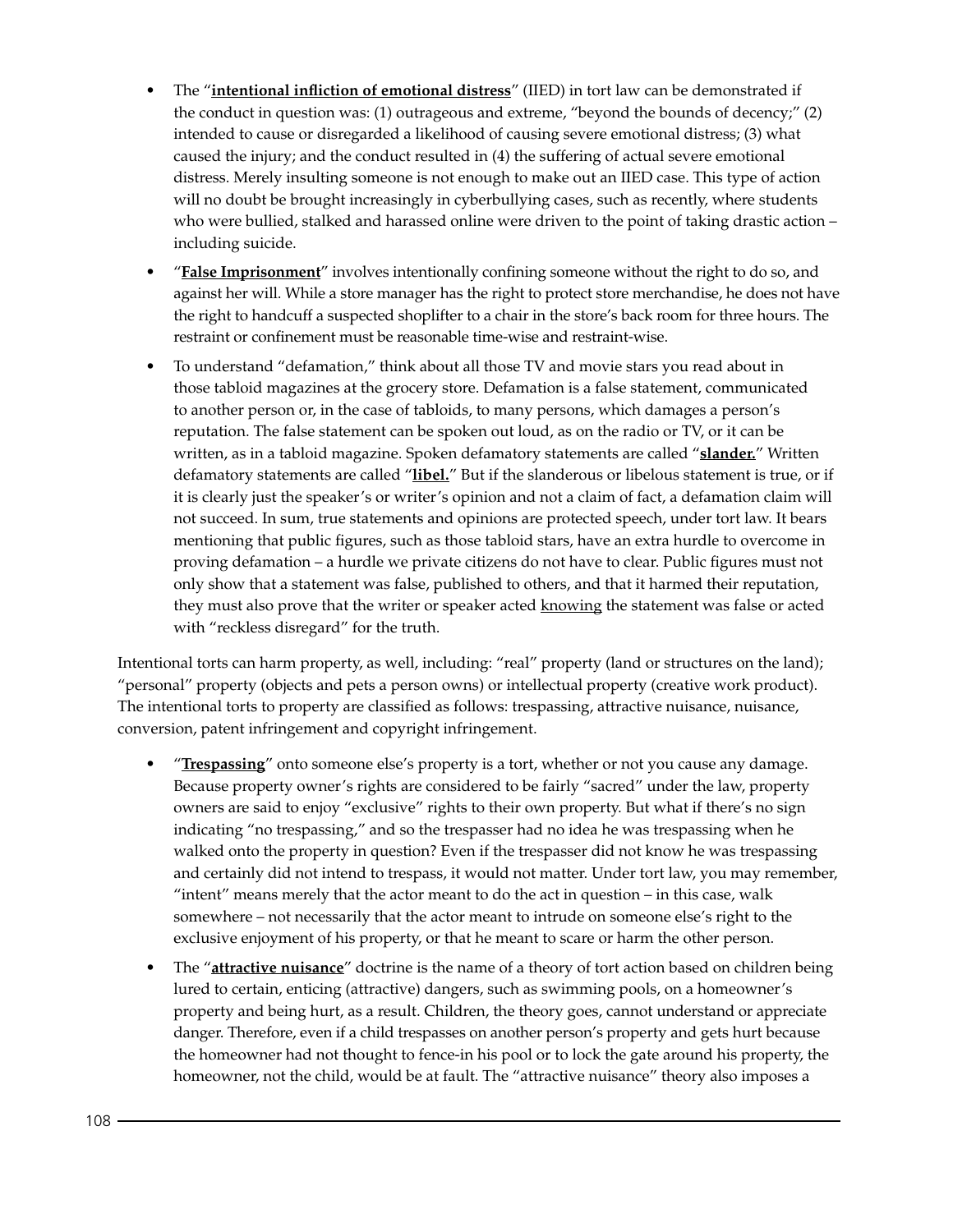legal obligation or "duty" upon property owners and business owners to warn guests of any age of known dangers on their property. Business owners, in fact, have an even greater obligation than homeowners to inspect and maintain their premises regularly, to keep it safe for customers. So, for instance, a business owner cannot simply warn customers of a slippery floor if a ceiling leak caused water to be on the floor. The business owner would need to prevent access to the slippery floor until the problem is resolved.

- "**Nuisance**" is the tort claim that a person can bring if she believes there has been unreasonable interference with her use and enjoyment of her own property. So if your neighbor regularly mows the lawn on summer Sundays at 5 a.m., waking you and everyone in your house, you might well have a "nuisance" complaint. Courts can compensate people who bring nuisance complaints by having the tort-doer ("tortfeasor") pay them money, and/or imposing a "cease and desist" order (forcing the tortfeasor to stop committing the offensive act) or an "injunction" (a temporary stoppage of the activity, pending a final decision).
- "**Conversion**" is the name of the tort a person can claim if someone has taken their personal property. For instance, if you put your college dorm furniture in a storage unit over the summer near campus, only to find that the furniture was sold, there's a good chance you have a winning "conversion" action.
- "**Copyright Infringement**" and "**patent infringement**" are tort actions having to do with "intellectual" property, and are defined as the impermissible "taking" of someone else's creative invention (patent infringement) and the impermissible taking of the form of someone else's expression (copyright infringement). Patents must be applied for at the U.S. patent office, and once received, protect the inventor's exclusive ownership of his invention for 20 years. Copyrights need not be applied for and protect the person copyrighting her book or song lyrics, for example, for her lifetime plus 70 years. Examples of copyright infringement are as follows: Once you buy a book or CD, you can resell it, but you cannot make copies of these and sell them to make money. Recent *Limewire* cases were based on the tort of copyright infringement, where *Limewire* users could share for free with other *Limewire* members, songs they themselves had paid to download. This caused the recording artists and studios to lose an enormous amount of money.

As noted previously, proving that someone intentionally harmed you or your property requires that you demonstrate only that they intended to do the act in question. You do not have to prove that they had evil intent or the desire to harm you or your property. If you are successful in proving that someone or some entity deliberately performed an act or series of acts that resulted in harm to you or your property, the court will try to make you "whole" again, or just as you were prior to the harm. Thus, you can be awarded "compensatory" damages, to cover such things as medical costs (current and future), pain and suffering, lost wages (even for wages you could potentially have earned in the future, with your education and experience and number of working years left), and property replacement costs. You can, in the alternative, be awarded "nominal" damages, which is mostly a symbolic penalty, a small amount of money to symbolize that the actor deliberately caused harm to the person suing, even if no substantial economic harm or injury resulted. Finally, you could sue for "punitive" damages, often hugely rewarded, purely to punish an actor's outrageous, willful or evil acts.

To fend off an intentional tort claim, the accused actor could demonstrate: (a) that the person claiming harm consented to the act in question; (b) that the act in question was justifiable because the actor was privileged to conduct herself in the manner which caused the harm (e.g., police have a privilege to use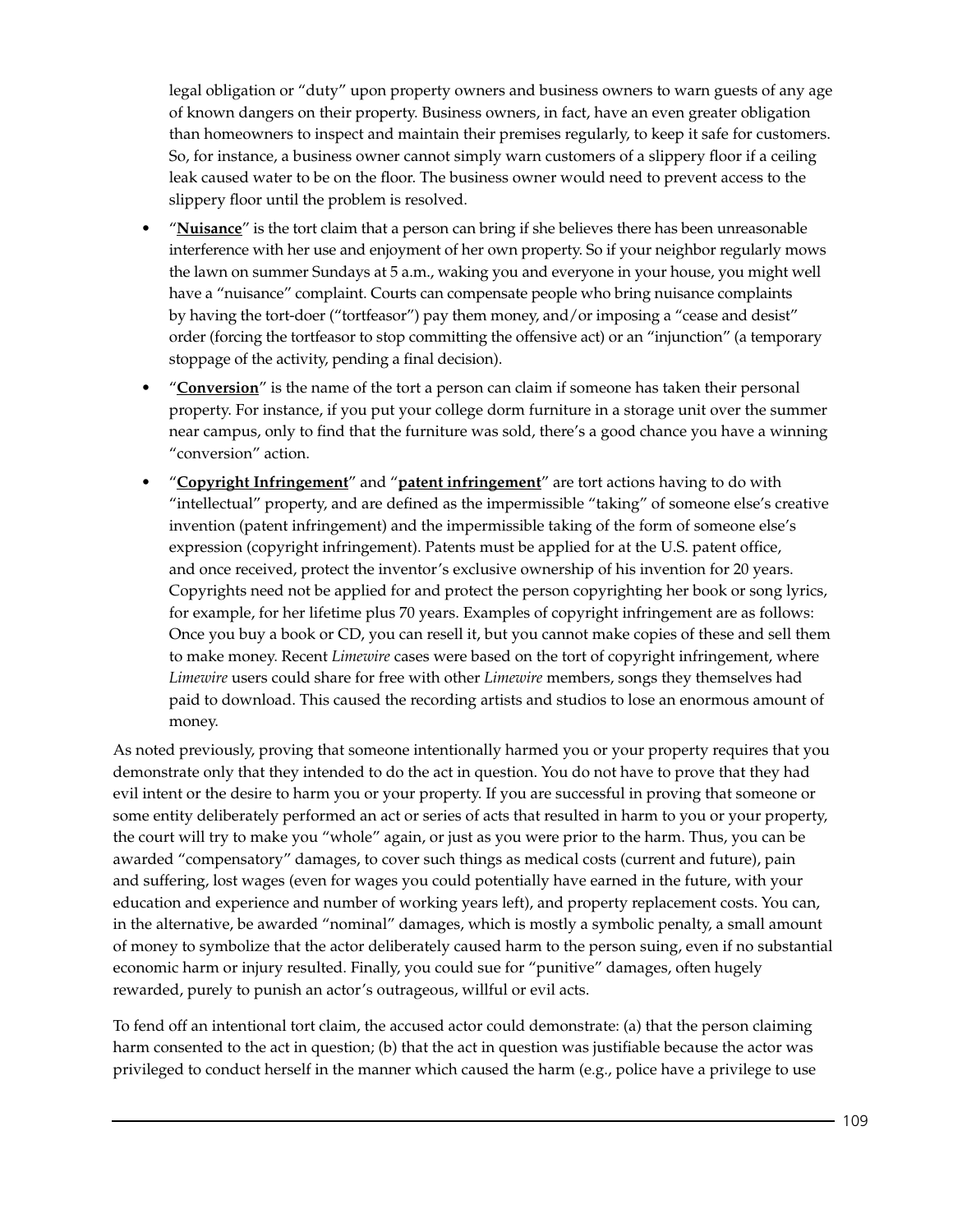reasonable force to restrain citizens, if necessary, to maintain order); or (c) that the act in question was committed in self-defense (even "deadly force" may be used) or in defense of property (only "reasonable force," not deadly force, is permitted).

People who wish to bring an unintentional or negligence tort claim against a person or business or governmental entity must, by a "**preponderance**" of the evidence (a much lower standard of proof than the criminal court standard of "beyond a reasonable doubt," prove four components of negligence: **duty, breach, causation** and **damages.**

First, we all have a **duty**, under the law, to act "reasonably," with "ordinary care and prudence" as someone of the same age, intelligence and experience. To prove negligence, a person needs to show that the person or entity committing the tort had a duty to treat others with care or to maintain her property so that it was safe for entry or use by others. Second, it must be proven that by acting or failing to act, the person committing the tort **breached** (failed to live up to) this duty. Third, it must be demonstrated that the fact that the person in question breached her duty, directly or "proximately" caused the harm claimed. If a person "**directly**" caused someone harm, ("**cause in fact**" harm) it means that had they not committed the wrongful act in question (had they not breached their duty), no harm would have been caused to the victim. An example of this would be if a 16 year old on his skateboard, riding fast near toddlers on a playground, accidently but badly injures a two-year old who moved closer to watch him. "**Proximate cause**" harm is not direct harm, but it is **foreseeable** harm; that is, harm that results foreseeably from the act or acts of the person in question. To prove "proximate cause" harm, the person claiming harm must be able to demonstrate a close connection between the bad or harmful act and the damage caused. An example of this is if the teenager running the tilt-a-whirl ride at the amusement park forgets to buckle-in the riders of a particular "car," they will get hurt when the ride takes off. Had he not failed to do his job, no injury would have been caused to the riders. If the harm that results was totally unforeseeable, the person accused of the tort will not be found accountable ("liable") for the harm or damages claimed.

When assessing damages in a negligence tort claim, the judge/jury considers the "relative" fault (degree of fault) of each party involved, to arrive at the "**comparative negligence**" of the parties. The amount of monetary damages in question will be split according to the percentage of fault of the actors. So if the driver of one car in a two-car accident is deemed to be 60% at fault and the driver of the other car is 30% at fault and the jaywalking pedestrian is 10% at fault, the money damages will be split accordingly. The "**assumption of risk**" doctrine, used especially in sport injury cases, is a theory that if a person participates in a knowingly dangerous activity (e.g., skydiving, football, bungee jumping), that person cannot sue if hurt while performing, since he "assumed" the risk (i.e., he acted full-knowing he could be hurt; he understood the risks before participating).

**Liability Waivers**: Of course, the inability to sue is not absolute. Even a person who assumed such a risk could sue if the reason he was injured was due to a manufacturer's defective equipment (see discussion, below, regarding waivers and defective climbing ropes).

Especially worthy of mention is "**liability waivers.**" In brief, you may be asked to sign many of these in your lifetime. They are "releases" requesting your signature and your consent not to sue if you get hurt while participating in some activity(ies) on the premises in question, or while undergoing some medical procedure(s). The truth is, these waivers are "scare tactics" to an extent, because they are unenforceable (i.e., useless) if the reason you are harmed is due to anything more than mere negligence on the part of the host. So, if you sign a waiver that you won't sue the rock climbing gym if you get hurt, but your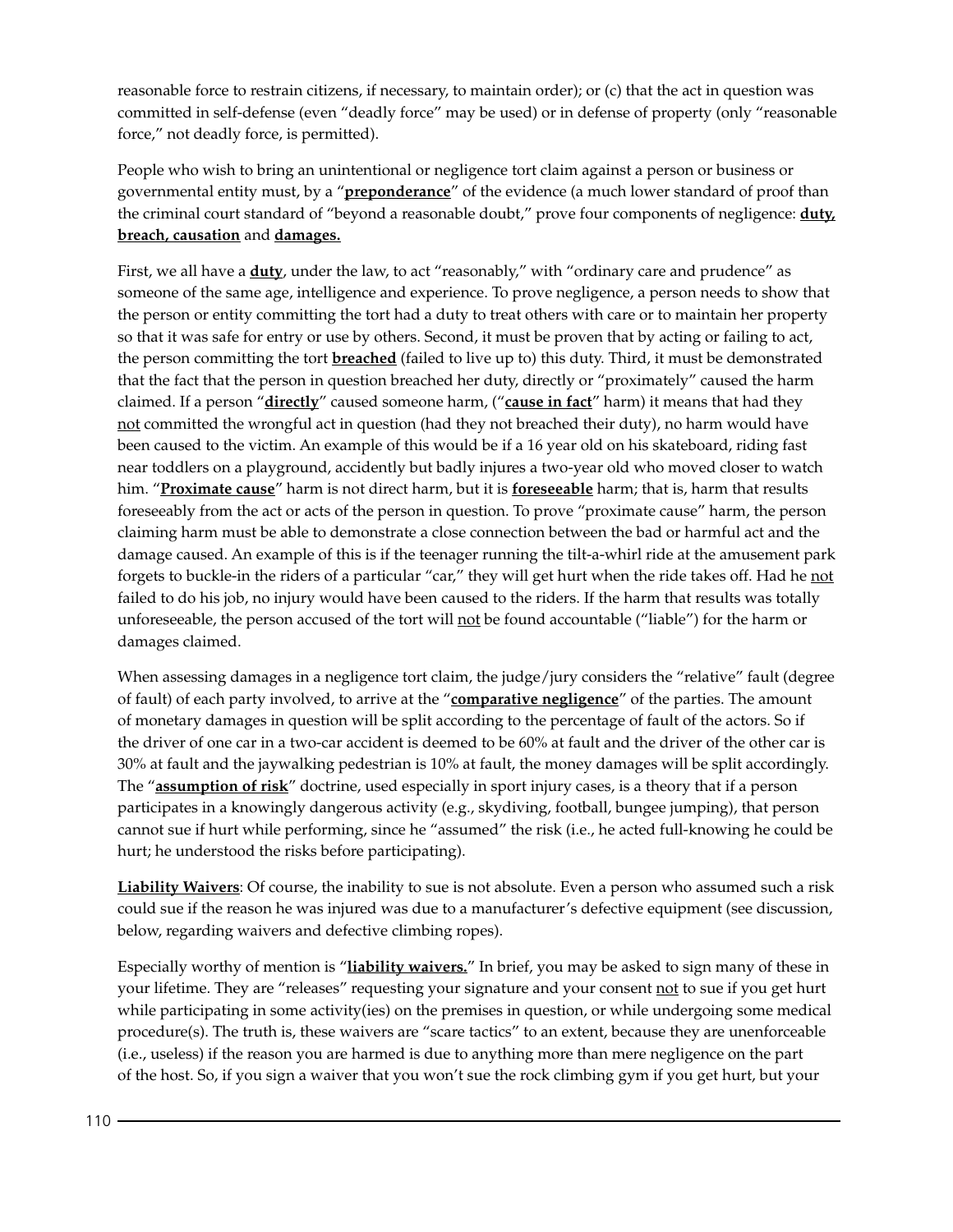rope is old and snaps and you break your leg, you can still sue, and the gym will likely not succeed in using the "liability waiver" you signed against you. This is because your harm is the result of worse than negligence. The gym knew or should have known the rope was old, and will, therefore, be held liable for an intentional tort. Similarly, if you sign a liability waiver that you understand the inherent risks of knee surgery, and are willing to accept that the operation might not work or could result in muscle damage to your knee, the waiver doesn't protect the surgeon from being sued by you if he operates on the wrong knee!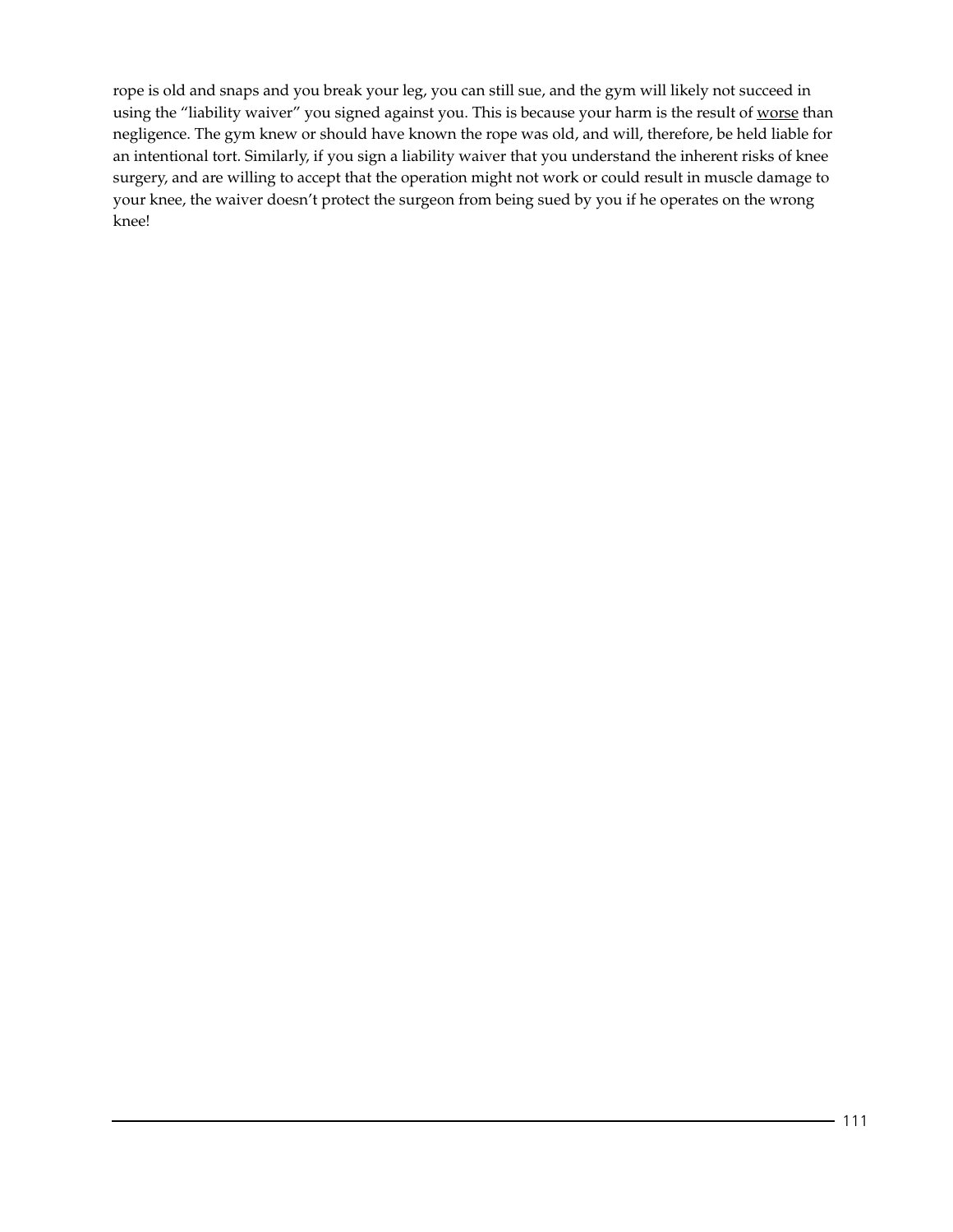## **Activities:**

- 1. Review scenarios of legitimate and illegitimate tort claims.
- 2. Watch "Erin Brokovich," Julia Roberts' film about toxic tort (strict liability tort) litigation and discuss.
- 3. Discuss the case out of Rochester, N.Y. where self-defense of a homeowner led to the death of an intruder (a teacher, in town for a party) who it turned out may have been sleepwalking.
- 4. Discuss scenarios regarding dangerous animals (did the owner know or should she have known?)
- 5. Prepare research projects on infamous products liability cases assigned by your teacher (thalidomide, alendronate, tobacco).
- 6. Research and discuss the *Limewire* (music downloading) case as a cautionary tale.
- 7. Review DWI laws, the seriousness of drinking and driving and liability that can ensue. Have MADD or SADD (Mothers/Students Against Drunk Driving) speakers visit the class to relay personal stories of drinking and driving consequences, to make an impact.
- 8. Research and discuss the increasing liability of parents who allow kids to host parties for underage friends.
- 9. Challenge the class to invent something as a group and apply for a patent.
- 10. Review how easy it is to copyright material; review importance of not plagiarizing, not infringing on others' intellectual property.